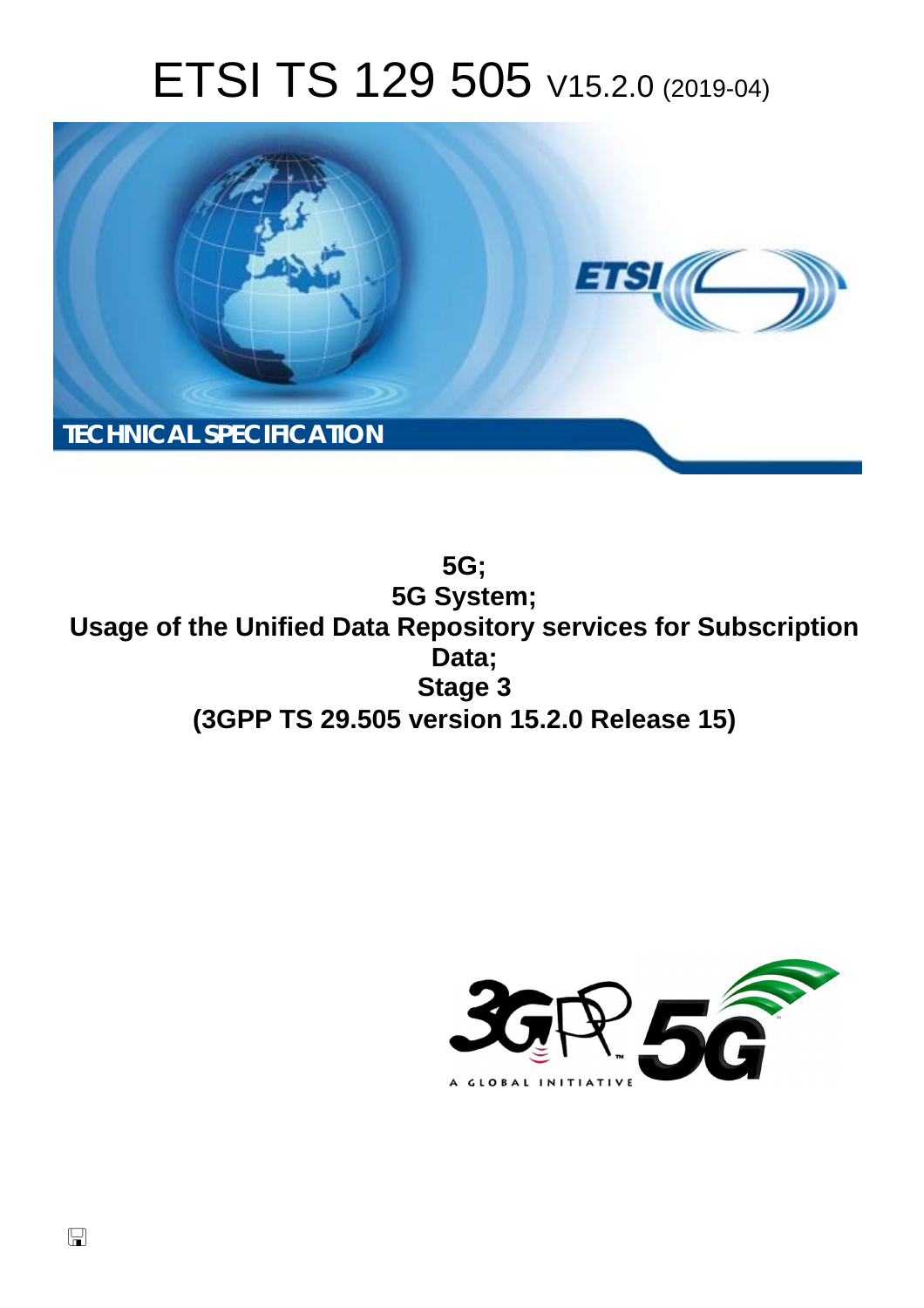Reference RTS/TSGC-0429505vf20

Keywords 5G

*ETSI* 

#### 650 Route des Lucioles F-06921 Sophia Antipolis Cedex - FRANCE

Tel.: +33 4 92 94 42 00 Fax: +33 4 93 65 47 16

Siret N° 348 623 562 00017 - NAF 742 C Association à but non lucratif enregistrée à la Sous-Préfecture de Grasse (06) N° 7803/88

#### *Important notice*

The present document can be downloaded from: <http://www.etsi.org/standards-search>

The present document may be made available in electronic versions and/or in print. The content of any electronic and/or print versions of the present document shall not be modified without the prior written authorization of ETSI. In case of any existing or perceived difference in contents between such versions and/or in print, the prevailing version of an ETSI deliverable is the one made publicly available in PDF format at [www.etsi.org/deliver](http://www.etsi.org/deliver).

Users of the present document should be aware that the document may be subject to revision or change of status. Information on the current status of this and other ETSI documents is available at <https://portal.etsi.org/TB/ETSIDeliverableStatus.aspx>

If you find errors in the present document, please send your comment to one of the following services: <https://portal.etsi.org/People/CommiteeSupportStaff.aspx>

#### *Copyright Notification*

No part may be reproduced or utilized in any form or by any means, electronic or mechanical, including photocopying and microfilm except as authorized by written permission of ETSI. The content of the PDF version shall not be modified without the written authorization of ETSI. The copyright and the foregoing restriction extend to reproduction in all media.

> © ETSI 2019. All rights reserved.

**DECT**TM, **PLUGTESTS**TM, **UMTS**TM and the ETSI logo are trademarks of ETSI registered for the benefit of its Members. **3GPP**TM and **LTE**TM are trademarks of ETSI registered for the benefit of its Members and of the 3GPP Organizational Partners. **oneM2M™** logo is a trademark of ETSI registered for the benefit of its Members and of the oneM2M Partners. **GSM**® and the GSM logo are trademarks registered and owned by the GSM Association.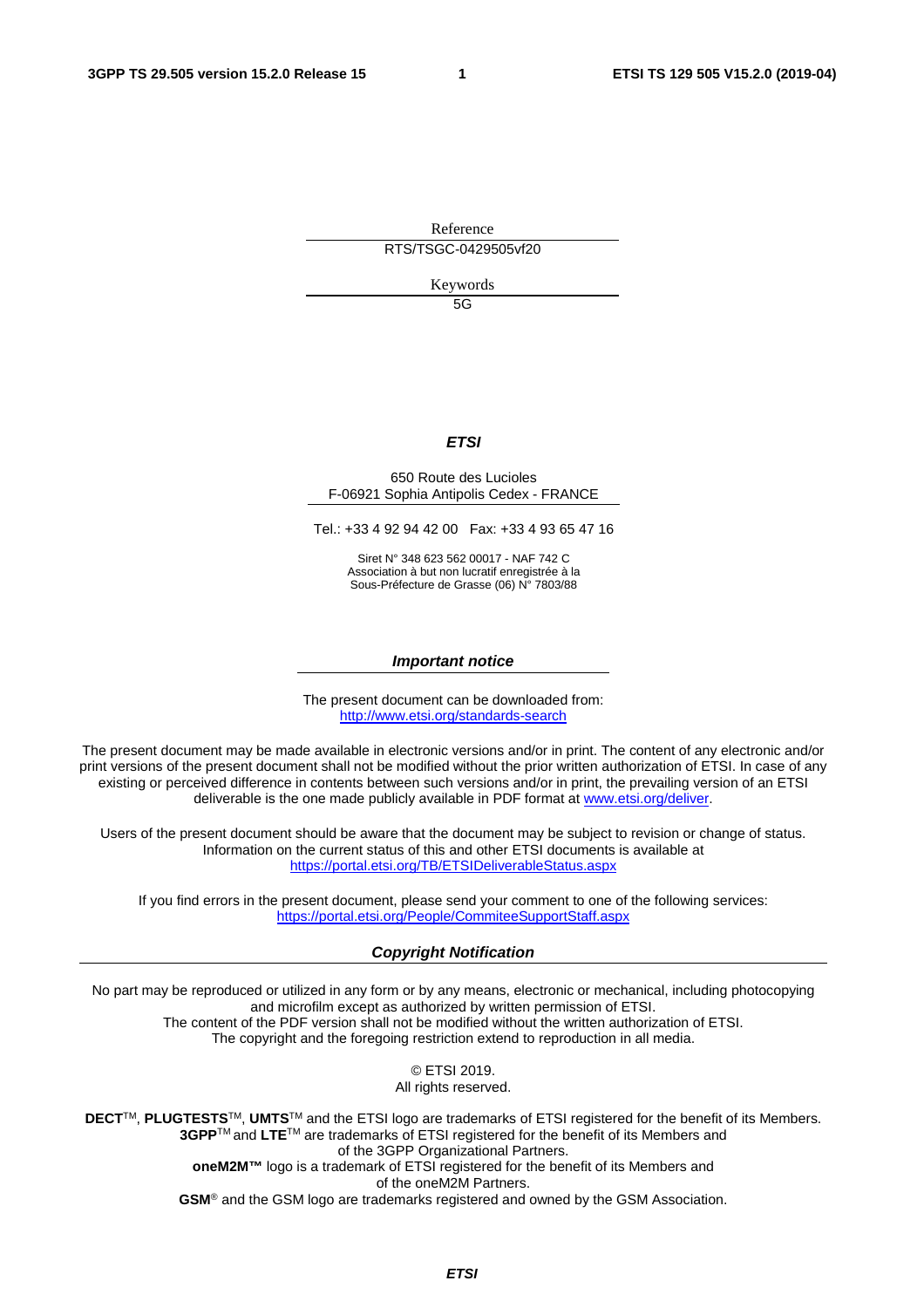## Intellectual Property Rights

#### Essential patents

IPRs essential or potentially essential to normative deliverables may have been declared to ETSI. The information pertaining to these essential IPRs, if any, is publicly available for **ETSI members and non-members**, and can be found in ETSI SR 000 314: *"Intellectual Property Rights (IPRs); Essential, or potentially Essential, IPRs notified to ETSI in respect of ETSI standards"*, which is available from the ETSI Secretariat. Latest updates are available on the ETSI Web server ([https://ipr.etsi.org/\)](https://ipr.etsi.org/).

Pursuant to the ETSI IPR Policy, no investigation, including IPR searches, has been carried out by ETSI. No guarantee can be given as to the existence of other IPRs not referenced in ETSI SR 000 314 (or the updates on the ETSI Web server) which are, or may be, or may become, essential to the present document.

#### **Trademarks**

The present document may include trademarks and/or tradenames which are asserted and/or registered by their owners. ETSI claims no ownership of these except for any which are indicated as being the property of ETSI, and conveys no right to use or reproduce any trademark and/or tradename. Mention of those trademarks in the present document does not constitute an endorsement by ETSI of products, services or organizations associated with those trademarks.

## Foreword

This Technical Specification (TS) has been produced by ETSI 3rd Generation Partnership Project (3GPP).

The present document may refer to technical specifications or reports using their 3GPP identities, UMTS identities or GSM identities. These should be interpreted as being references to the corresponding ETSI deliverables.

The cross reference between GSM, UMTS, 3GPP and ETSI identities can be found under [http://webapp.etsi.org/key/queryform.asp.](http://webapp.etsi.org/key/queryform.asp)

## Modal verbs terminology

In the present document "**shall**", "**shall not**", "**should**", "**should not**", "**may**", "**need not**", "**will**", "**will not**", "**can**" and "**cannot**" are to be interpreted as described in clause 3.2 of the [ETSI Drafting Rules](https://portal.etsi.org/Services/editHelp!/Howtostart/ETSIDraftingRules.aspx) (Verbal forms for the expression of provisions).

"**must**" and "**must not**" are **NOT** allowed in ETSI deliverables except when used in direct citation.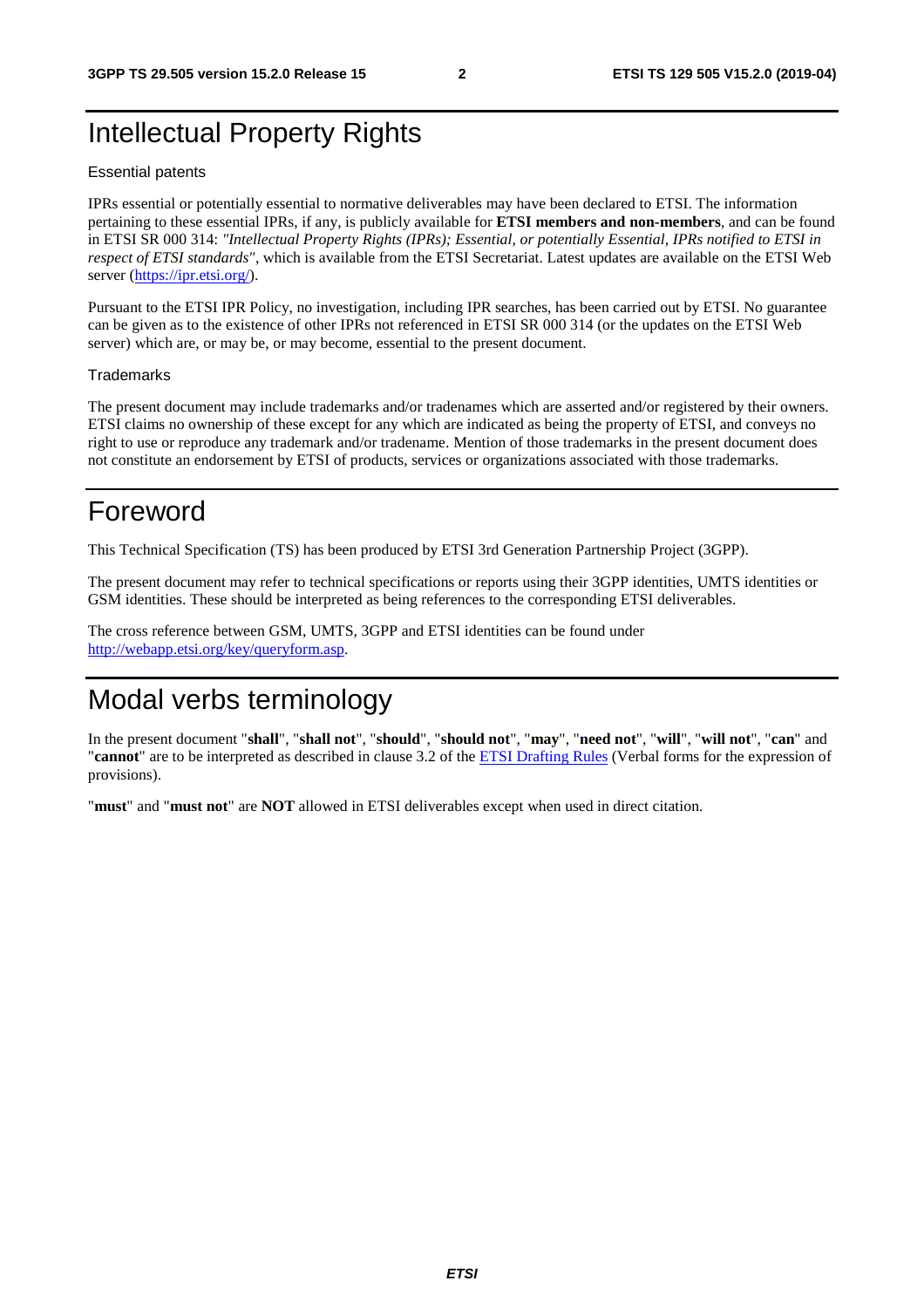ETSI TS 129 505 V15.2.0 (2019-04)

## Contents

| 1                  |  |  |  |  |  |
|--------------------|--|--|--|--|--|
| 2                  |  |  |  |  |  |
| 3                  |  |  |  |  |  |
| 3.1                |  |  |  |  |  |
| 3.2                |  |  |  |  |  |
| 4                  |  |  |  |  |  |
| 5                  |  |  |  |  |  |
| 5.1                |  |  |  |  |  |
| 5.2                |  |  |  |  |  |
| 5.2.1              |  |  |  |  |  |
| 5.2.2              |  |  |  |  |  |
| 5.2.2.1            |  |  |  |  |  |
| 5.2.2.2            |  |  |  |  |  |
| 5.2.2.3            |  |  |  |  |  |
| 5.2.2.3.1          |  |  |  |  |  |
| 5.2.2.3.2          |  |  |  |  |  |
| 5.2.3              |  |  |  |  |  |
| 5.2.3.1            |  |  |  |  |  |
| 5.2.3.2            |  |  |  |  |  |
| 5.2.3.3            |  |  |  |  |  |
| 5.2.3.3.1<br>5.2.4 |  |  |  |  |  |
| 5.2.4.1            |  |  |  |  |  |
| 5.2.4.2            |  |  |  |  |  |
| 5.2.4.3            |  |  |  |  |  |
| 5.2.4.3.1          |  |  |  |  |  |
| 5.2.5              |  |  |  |  |  |
| 5.2.5.1            |  |  |  |  |  |
| 5.2.5.2            |  |  |  |  |  |
| 5.2.5.3            |  |  |  |  |  |
| 5.2.5.3.1          |  |  |  |  |  |
| 5.2.6              |  |  |  |  |  |
| 5.2.6.1            |  |  |  |  |  |
| 5.2.6.2            |  |  |  |  |  |
| 5.2.6.3            |  |  |  |  |  |
| 5.2.6.3.1          |  |  |  |  |  |
| 5.2.6.3.2          |  |  |  |  |  |
| 5.2.6.3.3          |  |  |  |  |  |
| 5.2.7              |  |  |  |  |  |
| 5.2.7.1            |  |  |  |  |  |
| 5.2.7.2            |  |  |  |  |  |
| 5.2.7.3            |  |  |  |  |  |
| 5.2.7.3.1          |  |  |  |  |  |
| 5.2.7.3.2          |  |  |  |  |  |
| 5.2.7.3.3          |  |  |  |  |  |
| 5.2.8              |  |  |  |  |  |
| 5.2.8.1            |  |  |  |  |  |
| 5.2.8.2            |  |  |  |  |  |
| 5.2.8.3            |  |  |  |  |  |
| 5.2.8.3.1          |  |  |  |  |  |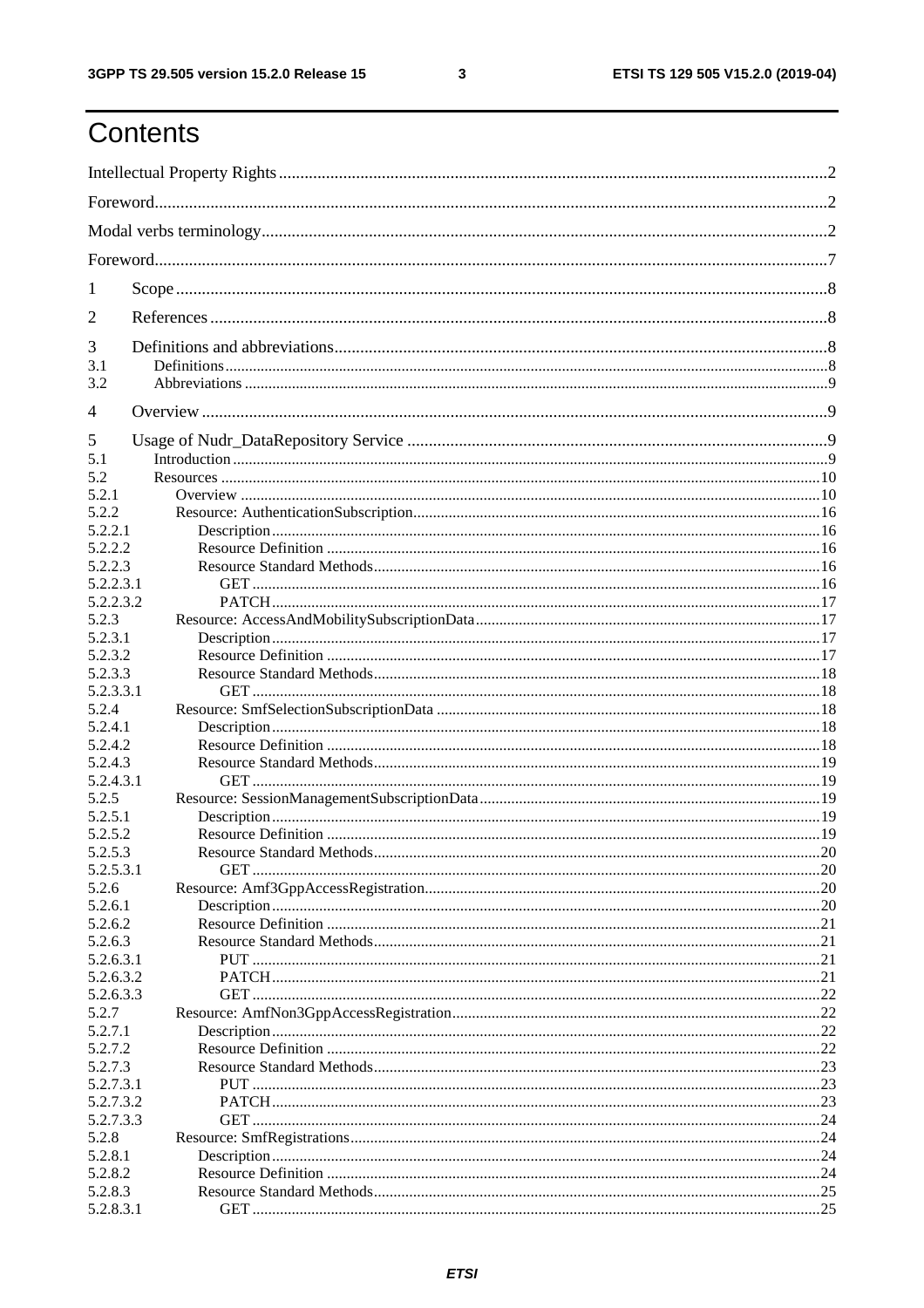#### $\overline{\mathbf{4}}$

| 5.2.9      |  |
|------------|--|
| 5.2.9.1    |  |
| 5.2.9.2    |  |
| 5.2.9.3    |  |
| 5.2.9.3.1  |  |
| 5.2.9.3.2  |  |
| 5.2.9.3.3  |  |
| 5.2.10     |  |
| 5.2.10.1   |  |
| 5.2.10.2   |  |
| 5.2.10.3   |  |
| 5.2.10.3.1 |  |
| 5.2.10.3.2 |  |
|            |  |
| 5.2.11     |  |
| 5.2.11.1   |  |
| 5.2.11.2   |  |
| 5.2.11.3   |  |
| 5.2.11.3.1 |  |
| 5.2.11.3.2 |  |
| 5.2.11.3.4 |  |
| 5.2.12     |  |
| 5.2.12.1   |  |
| 5.2.12.2   |  |
| 5.2.12.3   |  |
| 5.2.12.3.1 |  |
| 5.2.12.3.2 |  |
| 5.2.12.3.4 |  |
| 5.2.13     |  |
| 5.2.13.1   |  |
| 5.2.13.2   |  |
| 5.2.13.3   |  |
| 5.2.13.3.1 |  |
| 5.2.14     |  |
| 5.2.14.1   |  |
| 5.2.14.2   |  |
| 5.2.14.3   |  |
| 5.2.14.3.1 |  |
| 5.2.14.3.2 |  |
| 5.2.15     |  |
| 5.2.15.1   |  |
| 5.2.15.2   |  |
| 5.2.15.3   |  |
| 5.2.15.3.1 |  |
| 5.2.16     |  |
| 5.2.16.1   |  |
| 5.2.16.2   |  |
| 5.2.16.3   |  |
| 5.2.16.3.1 |  |
| 5.2.16.3.2 |  |
| 5.2.17     |  |
| 5.2.17.1   |  |
| 5.2.17.2   |  |
| 5.2.17.3   |  |
| 5.2.17.3.1 |  |
| 5.2.17.3.2 |  |
| 5.2.18     |  |
| 5.2.18.1   |  |
| 5.2.18.2   |  |
| 5.2.18.3   |  |
| 5.2.18.3.1 |  |
| 5.2.18.3.2 |  |
| 5.2.19     |  |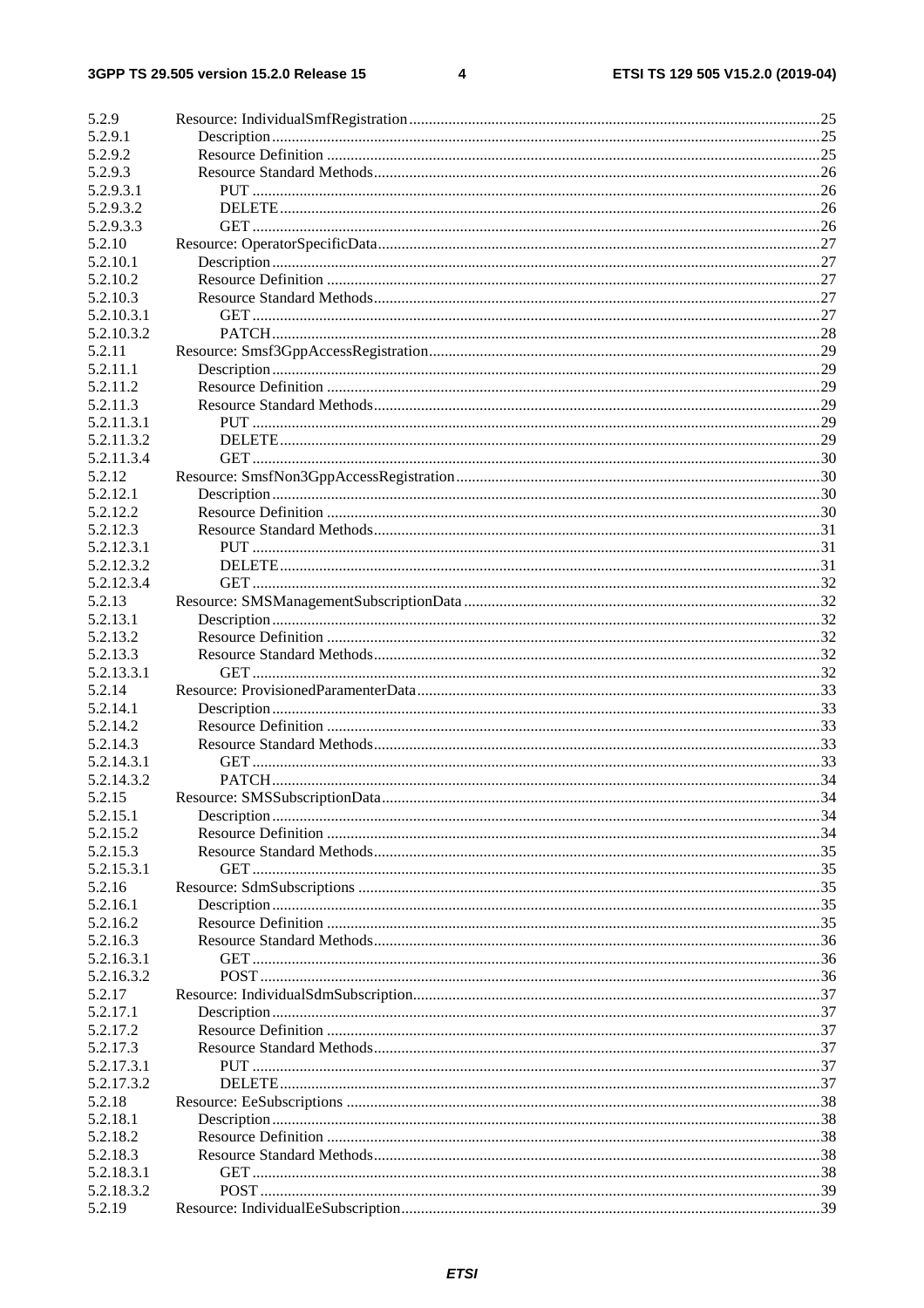#### $5\phantom{a}$

| 5.2.19.1   |  |
|------------|--|
| 5.2.19.2   |  |
|            |  |
| 5.2.19.3   |  |
| 5.2.19.3.1 |  |
| 5.2.19.3.2 |  |
| 5.2.20     |  |
| 5.2.20.1   |  |
| 5.2.20.2   |  |
| 5.2.20.3   |  |
| 5.2.20.3.1 |  |
|            |  |
| 5.2.21     |  |
| 5.2.21.1   |  |
| 5.2.21.2   |  |
| 5.2.21.3   |  |
| 5.2.21.3.1 |  |
| 5.2.22     |  |
| 5.2.22.1   |  |
| 5.2.22.2   |  |
| 5.2.22.3   |  |
| 5.2.3.3.1  |  |
| 5.2.23     |  |
|            |  |
| 5.2.23.1   |  |
| 5.2.23.2   |  |
| 5.2.23.3   |  |
| 5.2.23.3.1 |  |
| 5.2.24     |  |
| 5.2.24.1   |  |
| 5.2.24.2   |  |
| 5.2.24.3.1 |  |
| 5.2.24.3.2 |  |
| 5.2.25     |  |
| 5.2.25.1   |  |
| 5.2.25.2   |  |
| 5.2.25.3.1 |  |
| 5.2.25.3.2 |  |
| 5.2.26     |  |
| 5.2.26.1   |  |
| 5.2.26.2   |  |
|            |  |
| 5.2.26.3   |  |
| 5.2.26.3.1 |  |
| 5.2.27     |  |
| 5.2.27.1   |  |
| 5.2.27.2   |  |
| 5.2.27.3   |  |
| 5.2.27.3.1 |  |
| 5.2.28     |  |
| 5.2.28.1   |  |
| 5.2.28.2   |  |
| 5.2.28.3   |  |
| 5.2.28.3.1 |  |
| 5.2.29     |  |
| 5.2.29.1   |  |
| 5.2.29.2   |  |
| 5.2.29.3   |  |
|            |  |
| 5.2.29.3.1 |  |
| 5.2.29.3.2 |  |
| 5.2.30     |  |
| 5.2.30.1   |  |
| 5.2.30.2   |  |
| 5.2.30.3   |  |
| 5.2.30.3.1 |  |
| 5.2.31     |  |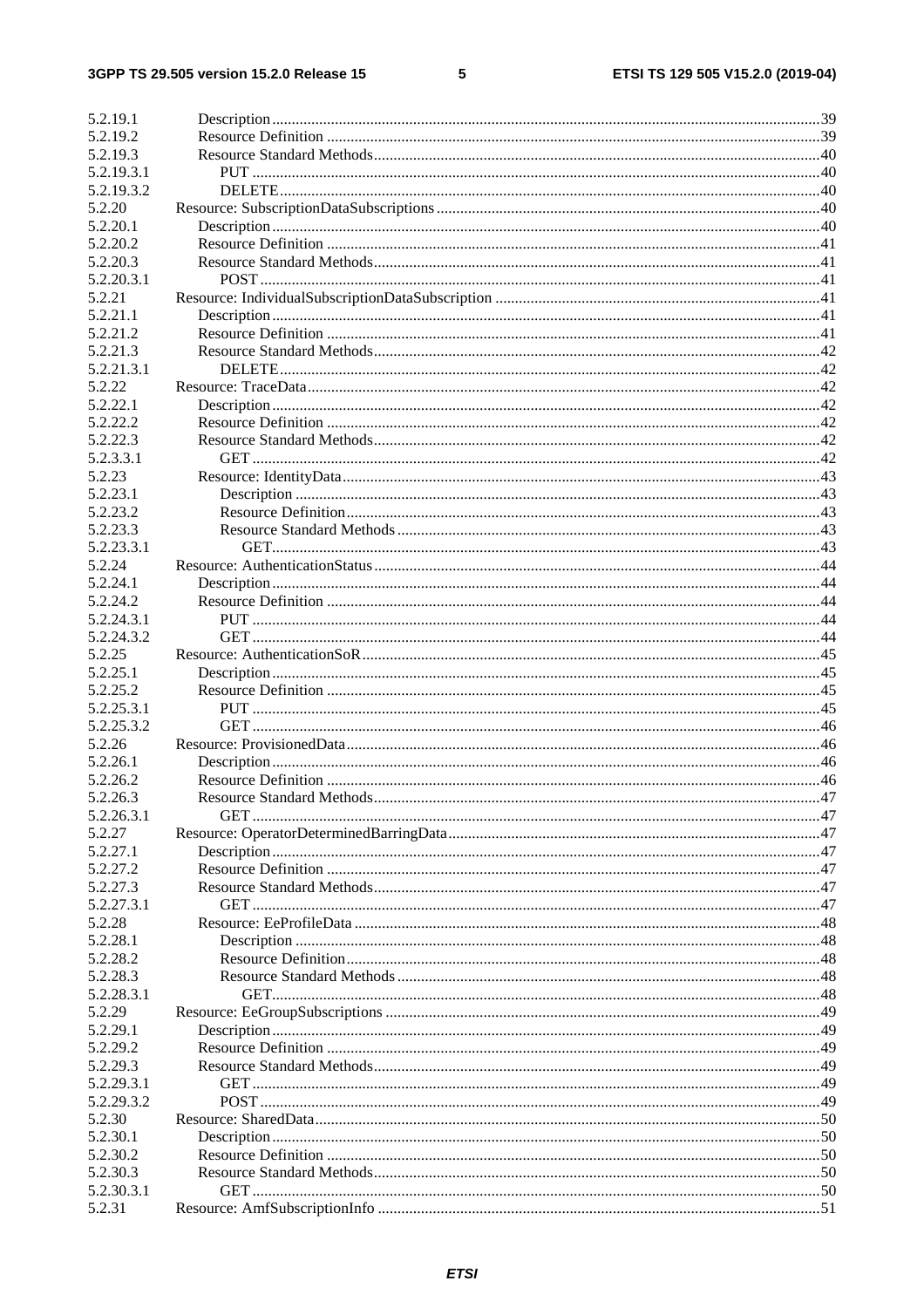$\bf 6$ 

| 5.2.31.1   |                             |  |
|------------|-----------------------------|--|
| 5.2.31.2   |                             |  |
| 5.2.31.3   |                             |  |
| 5.2.31.3.1 |                             |  |
| 5.2.31.3.2 |                             |  |
| 5.2.31.3.3 |                             |  |
| 5.2.31.3.4 |                             |  |
| 5.3        |                             |  |
| 5.3.1      |                             |  |
| 5.3.2      |                             |  |
| 5.4        |                             |  |
| 5.4.1      |                             |  |
| 5.4.2      |                             |  |
| 5.4.2.1    |                             |  |
| 5.4.2.2    |                             |  |
| 5.4.2.3    |                             |  |
| 5.4.2.4    |                             |  |
| 5.4.2.5    |                             |  |
| 5.4.2.6    |                             |  |
| 5.4.2.7    |                             |  |
| 5.4.2.8    |                             |  |
| 5.4.2.9    |                             |  |
| 5.4.2.10   |                             |  |
| 5.4.2.11   |                             |  |
| 5.4.2.12   |                             |  |
| 5.4.2.13   |                             |  |
| 5.4.2.14   |                             |  |
| 5.4.2.15   |                             |  |
| 5.4.2.16   |                             |  |
| 5.4.2.17   |                             |  |
| 5.4.2.18   |                             |  |
| 5.4.2.19   |                             |  |
| 5.4.2.20   |                             |  |
| 5.4.3      |                             |  |
| 5.4.3.1    |                             |  |
| 5.4.3.2    |                             |  |
| 5.4.3.3    |                             |  |
| 5.4.3.4    |                             |  |
| 5.4.3.5    |                             |  |
| 5.4.4      |                             |  |
| 5.5        |                             |  |
| 5.6        |                             |  |
|            | <b>Annex A (normative):</b> |  |
| A.1        |                             |  |
| A.2        |                             |  |
|            |                             |  |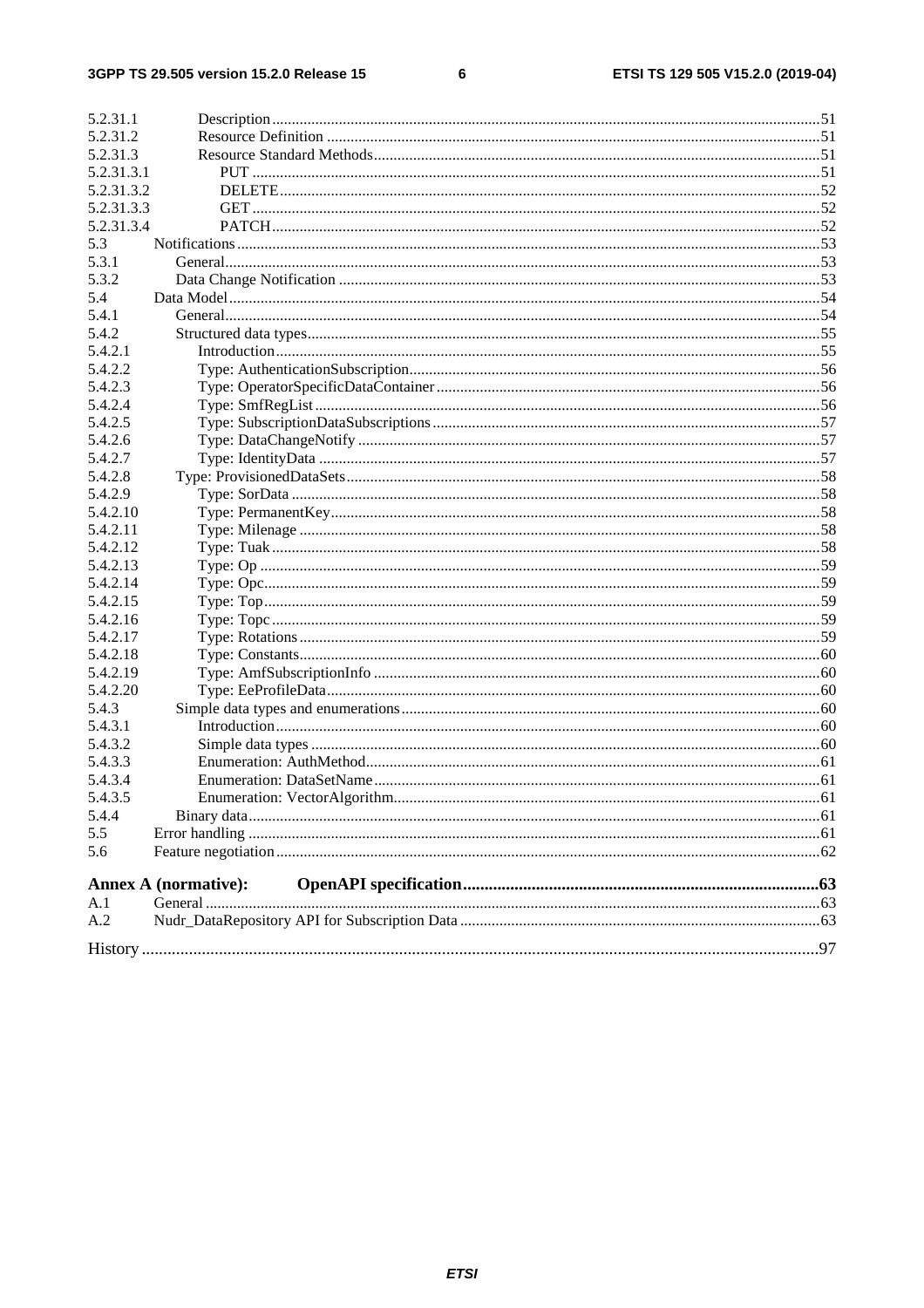## Foreword

This Technical Specification has been produced by the 3rd Generation Partnership Project (3GPP).

The contents of the present document are subject to continuing work within the TSG and may change following formal TSG approval. Should the TSG modify the contents of the present document, it will be re-released by the TSG with an identifying change of release date and an increase in version number as follows:

Version x.y.z

where:

- x the first digit:
	- 1 presented to TSG for information;
	- 2 presented to TSG for approval;
	- 3 or greater indicates TSG approved document under change control.
- y the second digit is incremented for all changes of substance, i.e. technical enhancements, corrections, updates, etc.
- z the third digit is incremented when editorial only changes have been incorporated in the document.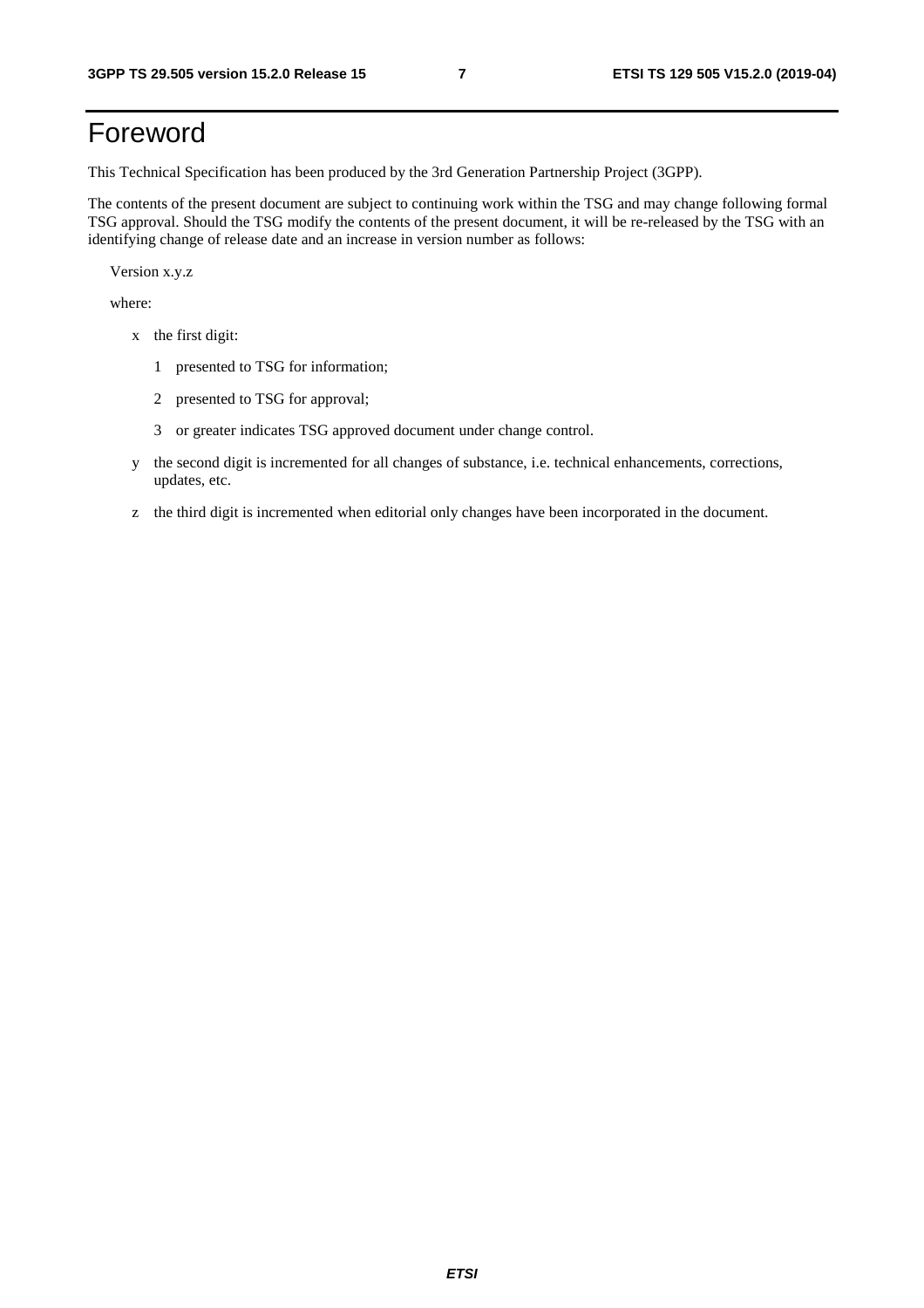## 1 Scope

The present document specifies the usage of the Unified Data Repository services for subscription data. It provides the resource definition and data model for subscription data used over the Nudr Service Based Interface. The protocol definition for Nudr Service Based Interface which is specific to subscription data is also specified in the present document.

The stage 3 protocol definition for Nudr Service Based Interface which is common for subscription data, policy data, structure data and application data for exposure is specified in 3GPP TS 29.504 [2].

## 2 References

The following documents contain provisions which, through reference in this text, constitute provisions of the present document.

- References are either specific (identified by date of publication, edition number, version number, etc.) or non-specific.
- For a specific reference, subsequent revisions do not apply.
- For a non-specific reference, the latest version applies. In the case of a reference to a 3GPP document (including a GSM document), a non-specific reference implicitly refers to the latest version of that document *in the same Release as the present document*.
- [1] 3GPP TR 21.905: "Vocabulary for 3GPP Specifications".
- [2] 3GPP TS 29.504: "5G System; Unified Data Repository Services; Stage 3".
- [3] 3GPP TS 29.571: "5G System; Common Data Types for Service Based Interfaces Stage 3".
- [4] 3GPP TS 23.501: "System Architecture for the 5G System; Stage 2".
- [5] 3GPP TS 23.003: "Numbering, addressing and identification".
- [6] 3GPP TS 29.503: "Unified Data Management Services".
- [7] 3GPP TS 29.501: "5G System; Principles and Guidelines for Services Definition; Stage 3".
- [8] 3GPP TS 29.500: "5G System; Technical Realization of Service Based Architecture; Stage 3".
- [9] 3GPP TS 33.501: "Security architecture and procedures for 5G system".
- [10] 3GPP TS 33.102: "3G Security; Security architecture".
- [11] 3GPP TS 35.206: "An example algorithm set for the 3GPP authentication and key generation functions f1, f1\*, f2, f3, f4, f5 and f5\*; Document 2: Algorithm specification".
- [12] 3GPP TS 35.231: "A second example algorithm set for the 3GPP authentication and key generation functions f1, f1\*, f2, f3, f4, f5 and f5\*; Document 1: Algorithm specification ".

## 3 Definitions and abbreviations

## 3.1 Definitions

For the purposes of the present document, the terms and definitions given in 3GPP TR 21.905 [1] and the following apply. A term defined in the present document takes precedence over the definition of the same term, if any, in 3GPP TR 21.905 [1].

**pointer of attribute:** The pointer of the attribute identifies the location of the attribute in the JSON object. The pointer of the attribute is a string with one or more segments, each segment is the name of an attribute within that JSON object, different segments are separated with a "/".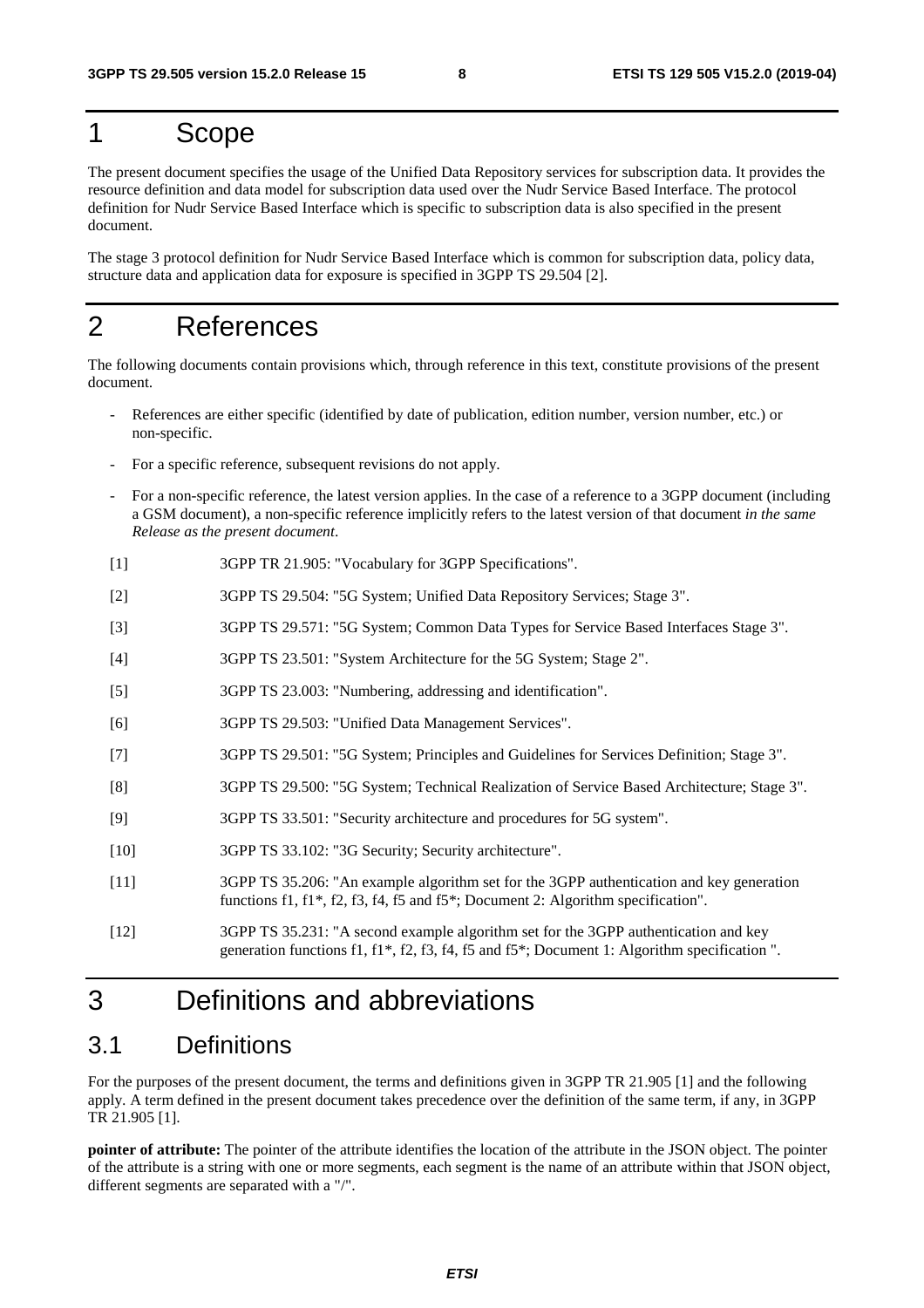## 3.2 Abbreviations

For the purposes of the present document, the abbreviations given in 3GPP TR 21.905 [1] and the following apply. An abbreviation defined in the present document takes precedence over the definition of the same abbreviation, if any, in 3GPP TR 21.905 [1].

| $5 \times C$ | 5G Core                                        |
|--------------|------------------------------------------------|
| AMF          | <b>Access and Mobility Management Function</b> |
| <b>DNN</b>   | Data Network Name                              |
| <b>GPSI</b>  | Generic Public Subscription Identifier         |
| <b>JSON</b>  | Javascript Object Notation                     |
| <b>SMF</b>   | <b>Session Management Function</b>             |
| <b>SMS</b>   | <b>Short Message Service</b>                   |
| <b>SMSF</b>  | <b>SMS</b> Function                            |
| <b>SUPI</b>  | <b>Subscription Permanent Identifier</b>       |
| <b>UDM</b>   | Unified Data Management                        |
| <b>UDR</b>   | <b>Unified Data Repository</b>                 |
|              |                                                |

## 4 Overview

The resources, data model and usage defined in the present document are used by the 5GC NFs (e.g. UDM) to access the subscription data via the Unified Data Repository services specified in 3GPP TS 29.504 [2].

## 5 Usage of Nudr\_DataRepository Service

## 5.1 Introduction

The following subclauses specify the usage of Nudr\_DataRepository service for subscription data. The principles specified in 3GPP TS 29.504 [2] are followed unless explicitly specified otherwise in the following subclauses.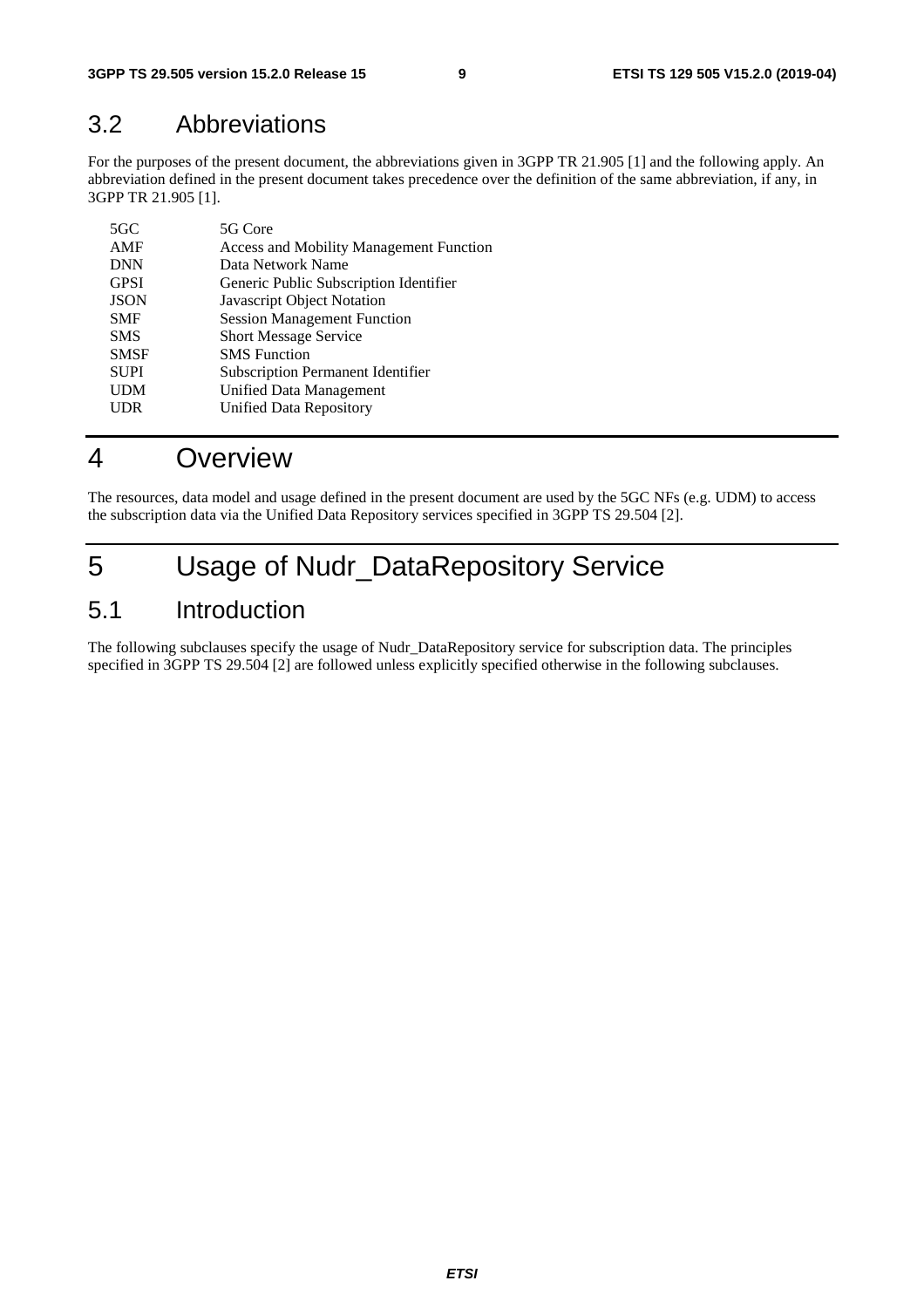- 5.2 Resources
- 5.2.1 Overview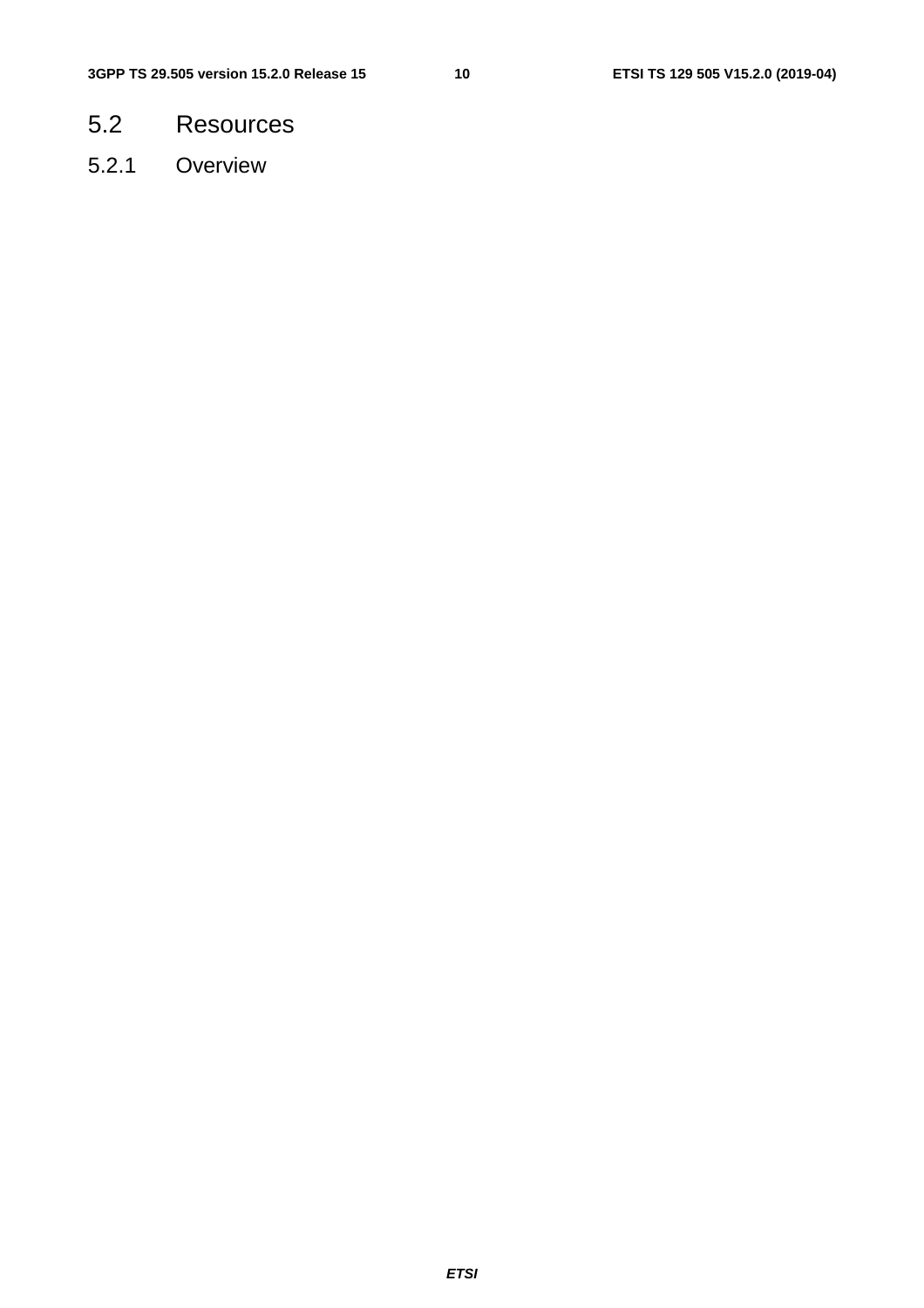/subscription-data

*ETSI*   $-$  /{ueld} /authentication-data /context-data - /{servingPlmnId} /provisioned-data /am-data /sm-data /amf-3gpp-access /amf-non-3gpp-access /smf-registrations /{pduSessionId} /smf-selection-data /smsf-3gpp-access /smsf-non-3gpp-access /sms-mng-data /sms-data /sdm-subscriptions /{subsId} /ee-subscriptions /{subsId} /trace-data /ue-update-comfirmation-data /sor-data /authentication-subscription /authentication-status /ee-profile-data /amf-subscriptions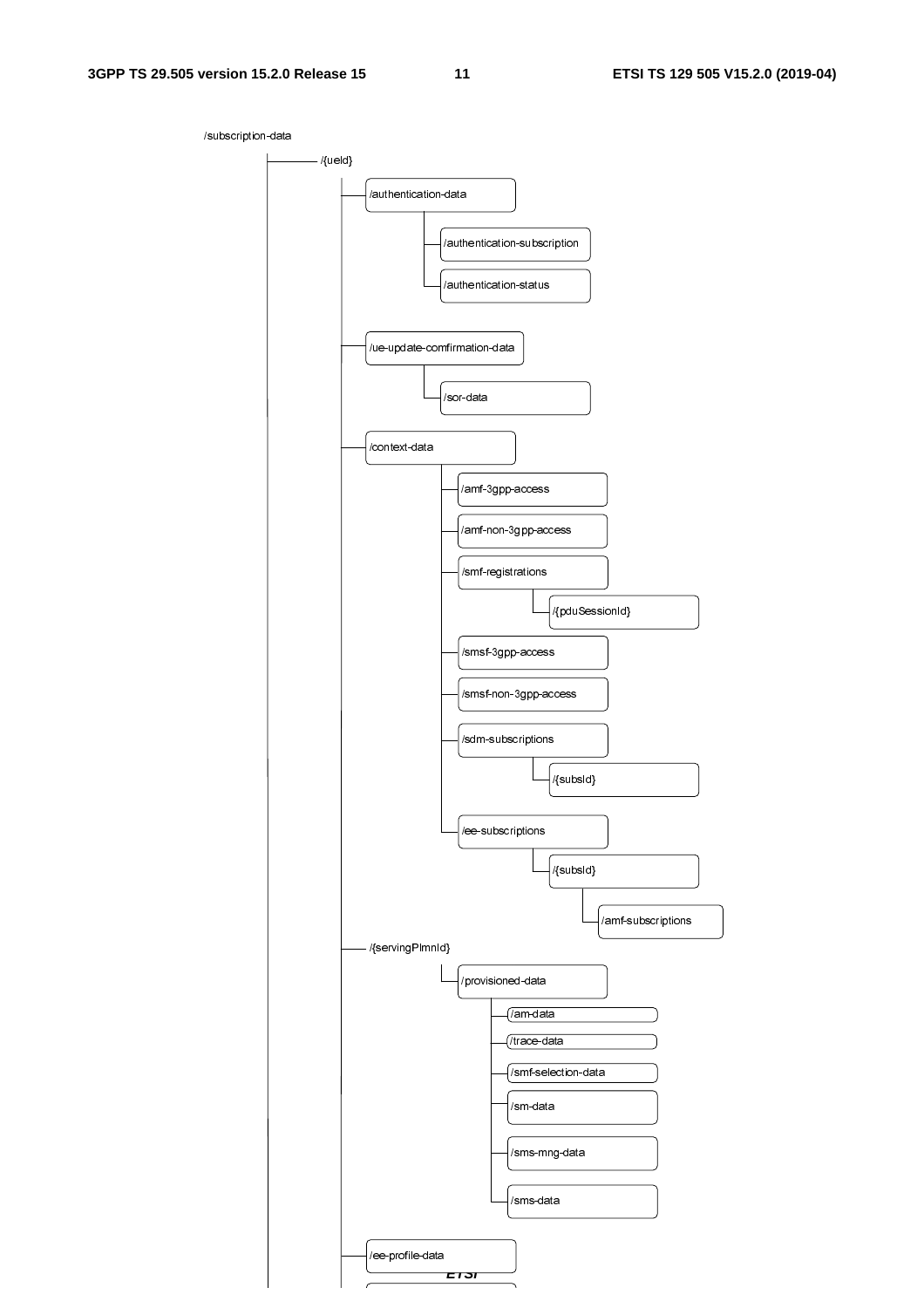## **Figure 5.2.1-1: Resource URI sub-level structure for subscription data**

Table 5.2.1-1 provides an overview of the resources and applicable HTTP methods.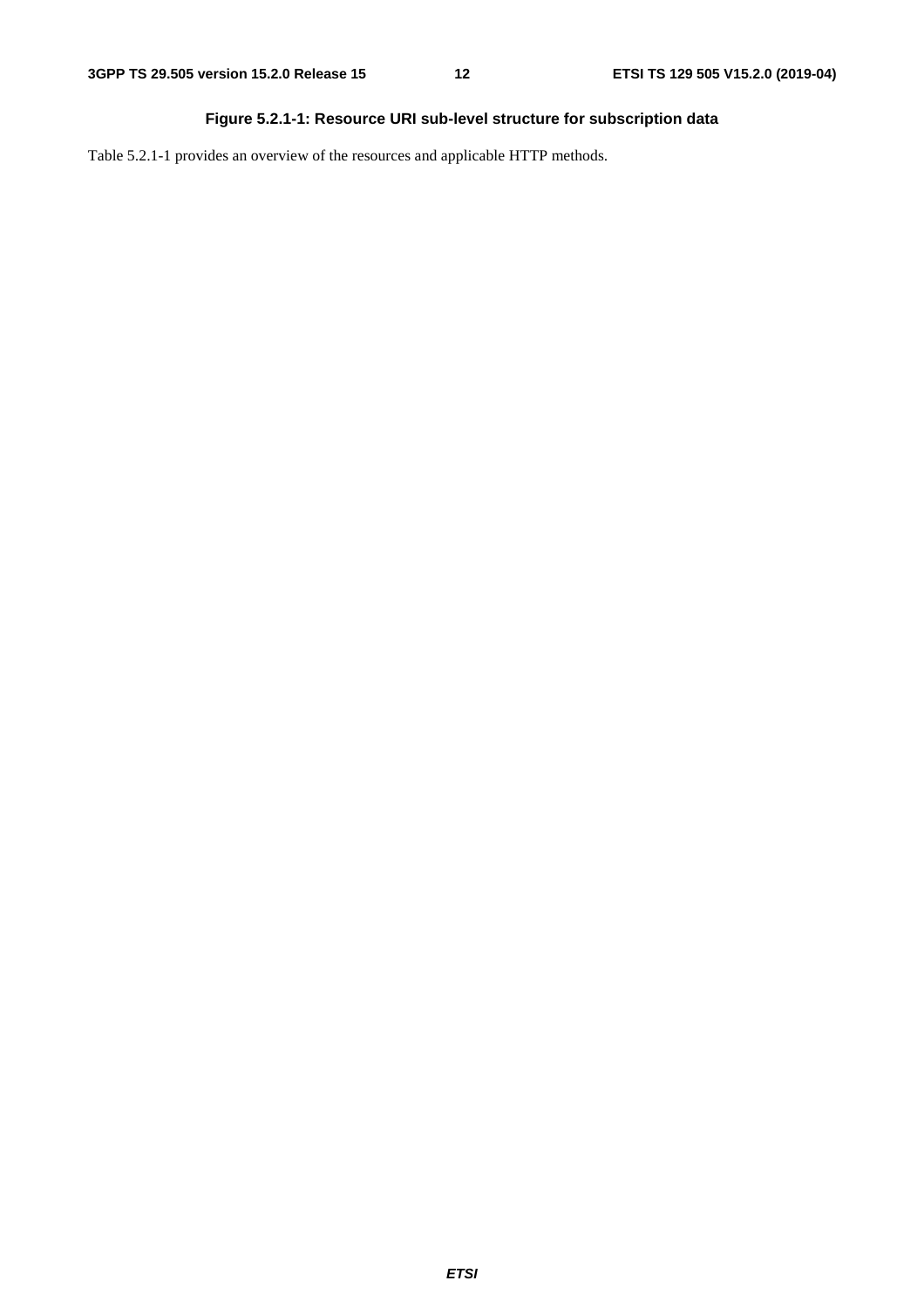**Table 5.2.1-1: Resources and methods overview**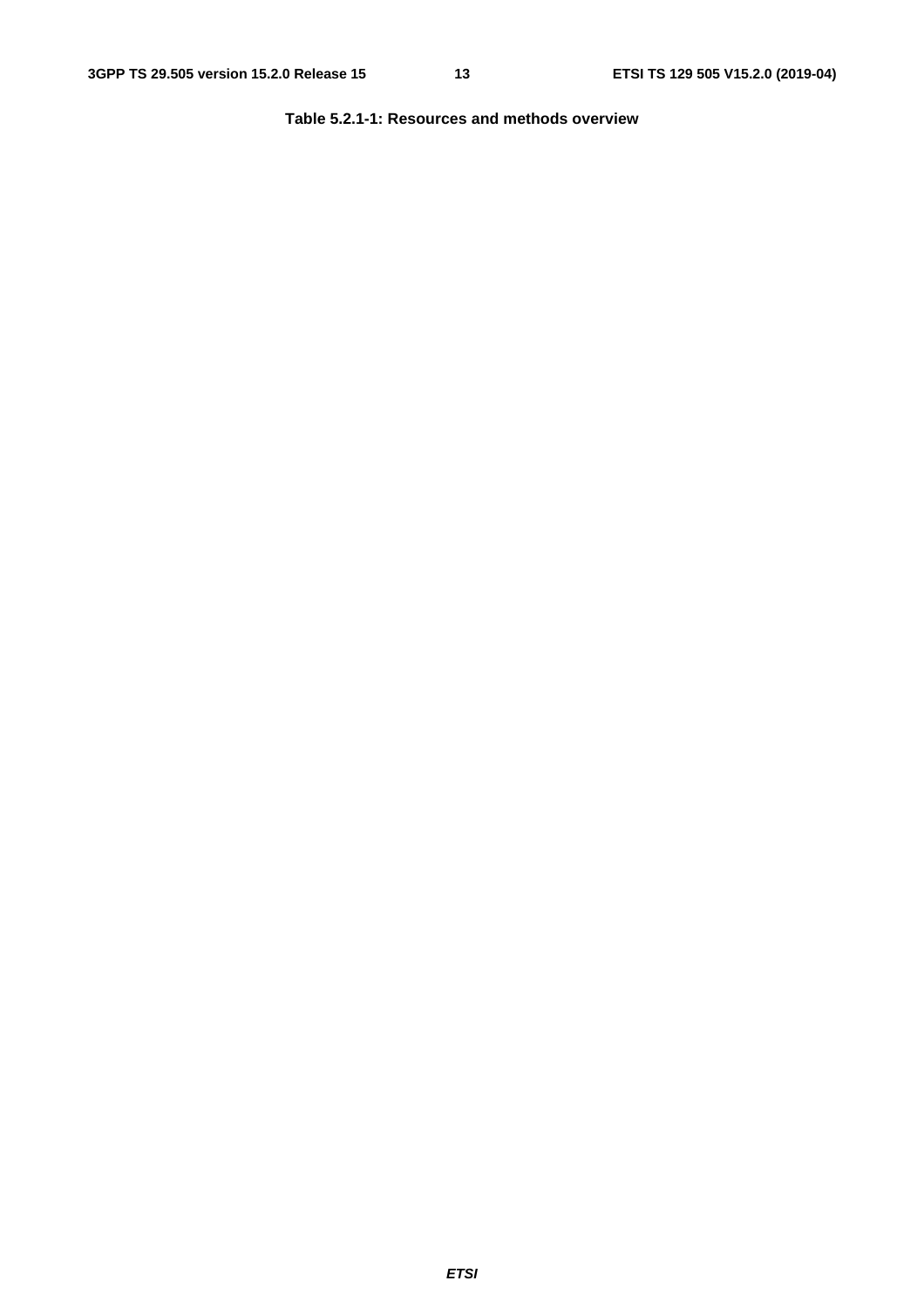| Resource name                     | <b>Resource URI</b>                                                                                | <b>HTTP</b><br>method    | <b>Description</b>                                                         |
|-----------------------------------|----------------------------------------------------------------------------------------------------|--------------------------|----------------------------------------------------------------------------|
| AuthenticationSubscriptionData    | /subscription-data/{ueld}/authentication-<br>data/authentication-subscription                      | <b>GET</b>               | Retrieve a UE's<br>authentication                                          |
|                                   |                                                                                                    | <b>PATCH</b>             | subscription data<br>Update a UE's<br>authentication<br>subscription data  |
| AuthenticationSoR                 | /subscription-data/{ueld}/ue-update-<br>confirmation-data/sor-data                                 | <b>PUT</b>               | Store UE's SOR<br>acknowledgement<br>information (SoR-<br>XMAC-IUE)        |
|                                   |                                                                                                    | <b>GET</b>               | <b>Retrieve UE's SoR</b><br>acknowledgement<br>information                 |
| AuthenticationStatus              | /subscription-data/{ueld}/authentication-<br>data/authentication-status                            | <b>PUT</b><br><b>GET</b> | Store a UE's<br>authentication status<br>Retrieve a UE's                   |
| ProvisionedData`                  | /subscription-                                                                                     | <b>GET</b>               | authentication status<br>Retrieve the UE's                                 |
| AccessAndMobilitySubscriptionData | data/{ueld}/{servingPlmnld}/provisioned-<br>data<br>/subscription-                                 | <b>GET</b>               | subscribed<br><b>Provisioned Data</b><br>Retrieve the UE's                 |
|                                   | data/{ueld}/{servingPlmnld}/provisioned-<br>data /am-data                                          |                          | subscribed Access<br>and Mobility Data                                     |
| SmfSelectionSubscriptionData      | /subscription-<br>data/{ueld}/{servingPlmnld}/provisioned-<br>data/smf-selection-subscription-data | <b>GET</b>               | Retrieve the UE's<br>subscribed SMF<br><b>Selection Data</b>               |
| SessionManagementSubscriptionData | /subscription-<br>data/{ueld}/{servingPlmnld}/provisioned-<br>data/sm-data                         | <b>GET</b>               | Retrieve the UE's<br>subscribed SM<br><b>Subscription Data</b>             |
|                                   |                                                                                                    | <b>PUT</b>               | Create and Update<br>the AMF registration<br>for 3GPP access               |
| Amf3GppAccessRegistration         | subscription-data/{ueld}/context-<br>data/amf-3gpp-access                                          | <b>PATCH</b>             | Modify the AMF<br>registration for 3GPP<br>access                          |
|                                   |                                                                                                    | <b>GET</b>               | <b>Retrieve the AMF</b><br>registration<br>information for 3GPP<br>access  |
|                                   |                                                                                                    | <b>PUT</b>               | Update the AMF<br>registration for non<br>3GPP access                      |
| AmfNon3GppAccessRegistration      | subscription-data/{ueld}/ context-<br>data/amf-non-3gpp-access                                     | <b>PATCH</b>             | Modify the AMF<br>registration for non<br>3GPP access                      |
|                                   |                                                                                                    | <b>GET</b>               | Retrieve the AMF<br>registration<br>information for non<br>3GPP access     |
| SmfRegistrations                  | subscription-data/{ueld}/context-<br>data/smf-registrations                                        | <b>GET</b>               | Retrieve the list of the<br><b>SMF</b> registrations                       |
|                                   | subscription-data/{ueld}/context-data                                                              | <b>PUT</b>               | Store an individual<br>SMF registration<br>identified by PDU<br>Session Id |
| IndividualSmfRegistration         | /smf-registrations/{pduSessionId}                                                                  | <b>DELETE</b>            | Delete an individual<br>SMF registration                                   |
|                                   |                                                                                                    | <b>GET</b><br><b>GET</b> | Retrieve individual<br>SMF registration<br>retrieve the operator           |
| OperatorSpecificData              | /subscription-data/{ueld}/operator-                                                                |                          | specific subscription<br>data of a UE                                      |
|                                   | specific-data                                                                                      | <b>PATCH</b>             | modify the operator<br>specific subscription<br>data of a UE               |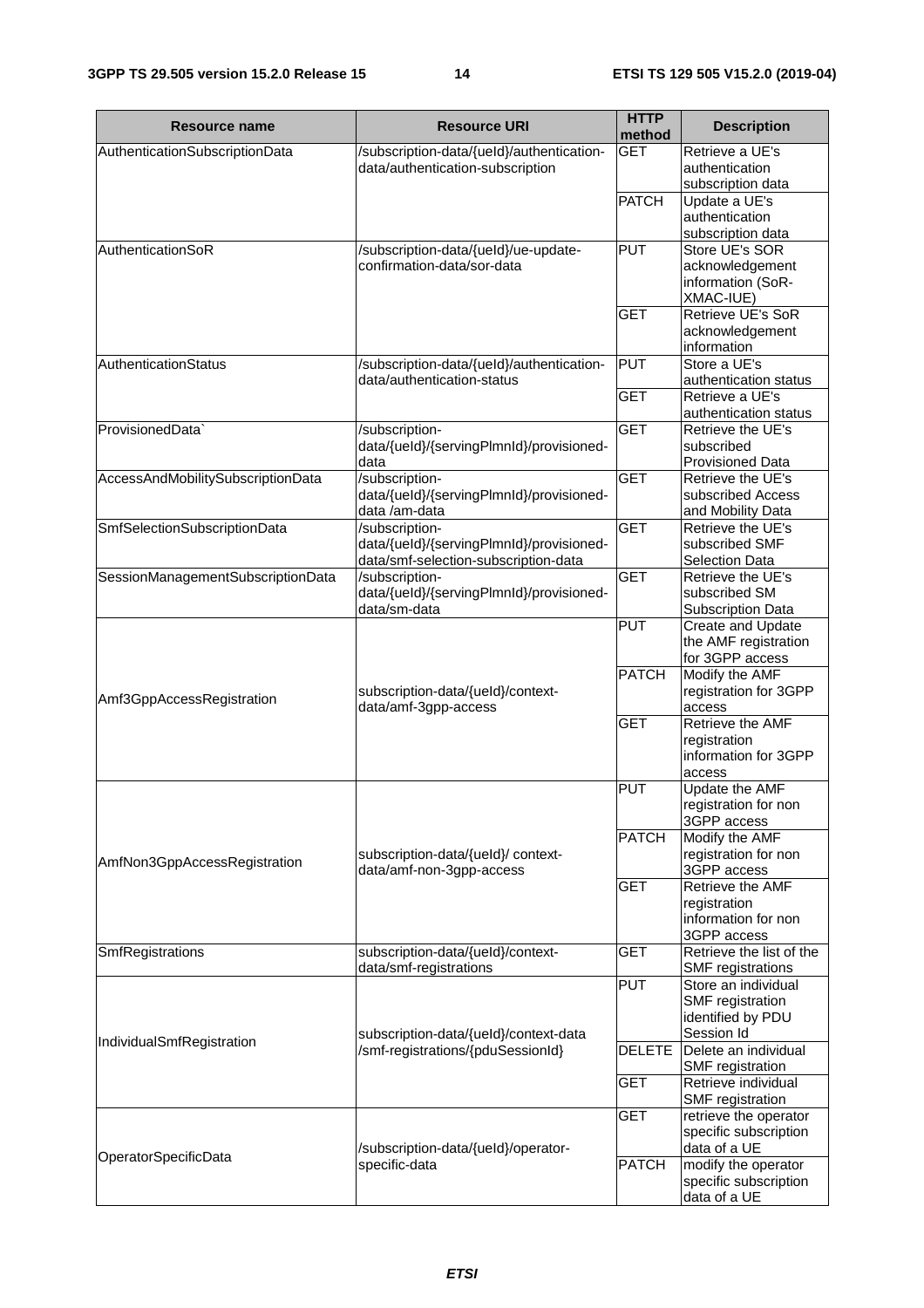| OperatorDeterminedBarringData | /subscription-data/{ueld}/operator-<br>determined-barring-data                             | <b>GET</b>    | Retrieve the UE's<br><b>Operator Determined</b><br>Barring                                       |
|-------------------------------|--------------------------------------------------------------------------------------------|---------------|--------------------------------------------------------------------------------------------------|
| SMSManagementSubscriptionData | /subscription-<br>data/{ueld}/{servingPlmnld}/provisioned-<br>data/sms-mng-data            | <b>GET</b>    | Retrieve the UE's<br>subscribed SMS<br>management<br>subscription data.                          |
|                               |                                                                                            | <b>PUT</b>    | Create or Update the<br>SMSF registration                                                        |
| Smsf3GppAccessRegistration    | subscription-data/{ueld}/context-data<br>/smsf-3gpp-access                                 | <b>DELETE</b> | Delete the SMSF<br>registration for 3GPP<br>access                                               |
|                               |                                                                                            | <b>GET</b>    | <b>Retrieve the SMSF</b><br>registration<br>information                                          |
|                               |                                                                                            | <b>PUT</b>    | Create or Update the<br>SMSF registration for<br>non 3GPP access                                 |
| SmsfNon3GppAccessRegistration | subscription-data/{ueld}/context-data<br>/smsf-non-3gpp-access                             | <b>DELETE</b> | Delete the SMSF<br>registration for non<br>3GPP access                                           |
|                               |                                                                                            | <b>GET</b>    | <b>Retrieve the SMSF</b><br>registration<br>information for non<br>3GPP access                   |
| SdmSubscriptions              | /subscription-data/{ueld}/context-<br>data/sdm-subscriptions                               | <b>GET</b>    | <b>Retrieve SDM</b><br>subscriptions                                                             |
|                               |                                                                                            | <b>POST</b>   | Create an individual<br>SDM subscription                                                         |
| IndividualSdmSubscription     | /subscription-data/{ueld}/context-<br>data/sdm-subscriptions/{subsId}                      | <b>PUT</b>    | Store an individual<br>SDM subscription                                                          |
|                               |                                                                                            | <b>DELETE</b> | Delete an individual<br>SDM subscription                                                         |
| EeSubscriptions               | /subscription-data/{ueld}/context-<br>data/ee-subscriptions                                | <b>GET</b>    | <b>Retrieve EE</b><br>subscriptions                                                              |
|                               |                                                                                            | <b>POST</b>   | Create an EE<br>subscription                                                                     |
| IndividualEeSubscription      | /subscription-data/{ueld}/context-<br>data/ee-subscriptions/{subsId}                       | <b>PUT</b>    | Store/update an<br>individual EE<br>subscription                                                 |
|                               |                                                                                            | <b>DELETE</b> | Delete an individual<br>EE subscription                                                          |
| AmfSubscriptionInfo           | /subscription-data/{ueld}/context-<br>data/ee-subscriptions/{subsld}/amf-<br>subscriptions | <b>PUT</b>    | Store information<br>related the a received<br>Amf-EE-Subscription<br>response                   |
|                               |                                                                                            | <b>DELETE</b> | Delete the Amf-EE-<br>subscriptions                                                              |
|                               |                                                                                            | <b>GET</b>    | Retrieve AMF-<br>subscriptions                                                                   |
|                               |                                                                                            | <b>PATCH</b>  | Update AMF-<br>subscriptions                                                                     |
| EeProfileData                 | /subscription-data/{ueld}/ee-profile-data                                                  | <b>GET</b>    | Retrieve the UE's<br>subscribed EE profile<br>data.                                              |
| ProvisionedParamenterData     | /subscription-data/{ueld}/pp-data                                                          | <b>PATCH</b>  | Update of provisioned<br>parameters.                                                             |
|                               |                                                                                            | <b>GET</b>    | Retrieves the UE's<br>provisioned<br>parameters.                                                 |
| SMSSubscriptionData           | /subscription-<br>data/{ueld}/{servingPlmnld}/provisioned-<br>data/sms-data                | <b>GET</b>    | Retrieve the UE's<br>subscribed SMS<br>subscription data.                                        |
| SubscriptionDataSubscriptions | /subscription-data/subs-to-notify                                                          | <b>POST</b>   | Create a subscription,<br>i.e. subscribe a node<br>to receive notification<br>for change of data |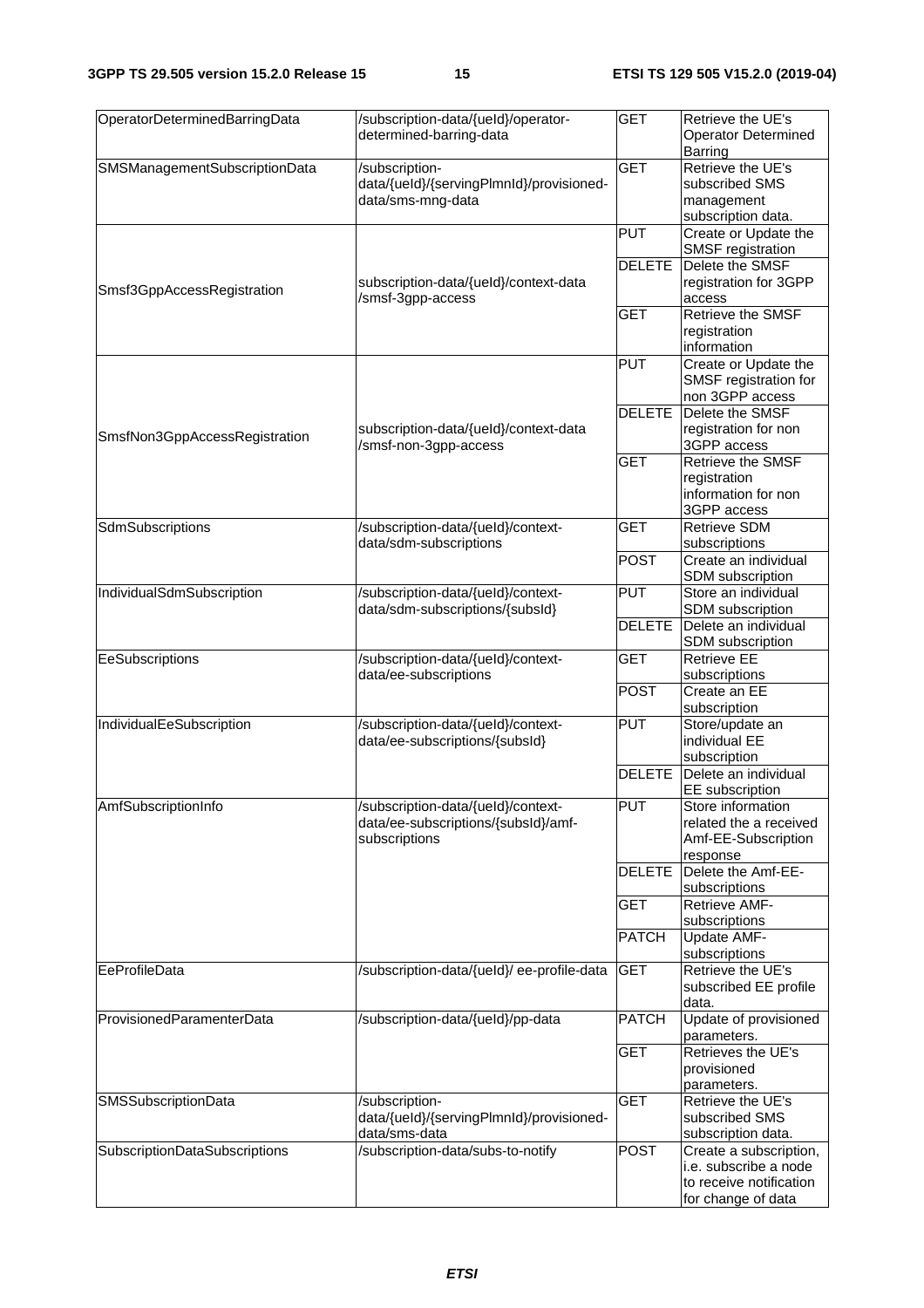| IndividualSubscriptionDataSubscription | /subscription-data/subs-to-<br>notify/{subsId}                                 | DELETE        | Delete the<br>subscription identified<br>by {subsld}, i.e.<br>unsubscribe a node<br>to receive notification<br>for change of data |
|----------------------------------------|--------------------------------------------------------------------------------|---------------|-----------------------------------------------------------------------------------------------------------------------------------|
| EeGroupSubscriptions                   | /subscription-data/group-<br>data/{ueGroupId}/ee-subscriptions                 | <b>GET</b>    | <b>Retrieve EE</b><br>subscriptions for<br>groups of UEs                                                                          |
|                                        |                                                                                | <b>POST</b>   | Create an EE<br>subscription for<br>groups of UEs                                                                                 |
| IndividualEeGroupSubscription          | /subscription-data/group-<br>data/{ueGroupId}/ee-<br>subscriptions/{subsId}    | <b>PUT</b>    | Store/update an<br>individual EE<br>subscription for a<br>group of UEs                                                            |
|                                        |                                                                                | <b>DELETE</b> | Delete an individual<br>EE subscription for a<br>group of UEs                                                                     |
| TraceData                              | /subscription-<br>data/{ueld}/{servingPlmnld}/provisioned-<br>data /trace-data | <b>GET</b>    | Retrieve the UE's<br>trace configuration<br>data                                                                                  |
| IdentityData                           | /subscription-data/{ueld}/identity-data                                        | <b>GET</b>    | Retrieve identity data<br>that corresponds to<br>the provided ueld                                                                |
| SharedData<br>(Collection)             | /subscription-data/shared-data                                                 | <b>GET</b>    | Retrieve shared data                                                                                                              |

## 5.2.2 Resource: AuthenticationSubscription

## 5.2.2.1 Description

This resource is modelled with the Document resource archetype (see subclause C.1 of 3GPP TS 29.501 [7]).

## 5.2.2.2 Resource Definition

Resource URI: {apiRoot}/nudr-dr/v1/subscription-data/{ueId}/authentication-data/authentication-subscription

This resource shall support the resource URI variables defined in table 5.2.2.2-1.

### **Table 5.2.2.2-1: Resource URI variables for this resource**

| <b>Name</b> | <b>Definition</b>                                                                                                               |
|-------------|---------------------------------------------------------------------------------------------------------------------------------|
| apiRoot     | See 3GPP TS 29.504 [2] subclause 6.1.1                                                                                          |
| lueld       | Represents the Subscription Identifier SUPI (see 3GPP TS 23.501 [4] clause 5.9.2)<br>pattern: "^(imsi-[0-9]{5,15} nai-.+ .+)\$" |

## 5.2.2.3 Resource Standard Methods

#### 5.2.2.3.1 GET

This method shall support the URI query parameters specified in table 5.2.2.3.1-1.

#### **Table 5.2.2.3.1-1: URI query parameters supported by the GET method on this resource**

| <b>Name</b>      | Data type     |         | <b>Cardinality</b> | <b>Description</b>                   |
|------------------|---------------|---------|--------------------|--------------------------------------|
| supported-       | SupportedFeat | $\circ$ | 10                 | see 3GPP TS 29.500 [8] subclause 6.6 |
| <b>Ifeatures</b> | ures          |         |                    |                                      |

This method shall support the request data structures specified in table 5.2.2.3.1-2 and the response data structures and response codes specified in table 5.2.2.3.1-3.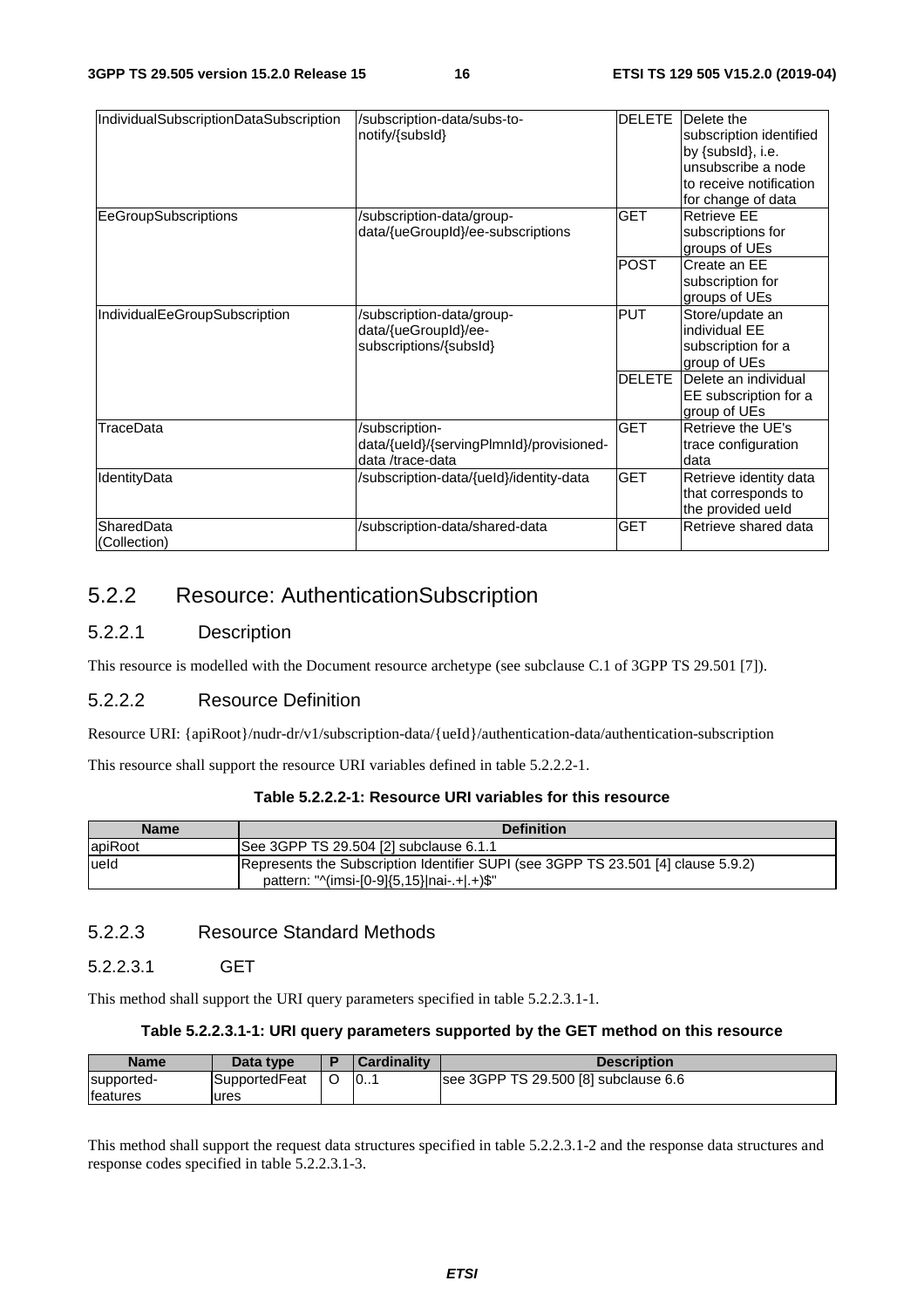#### **Table 5.2.2.3.1-2: Data structures supported by the GET Request Body on this resource**

| Data type | <b>Cardinality</b> | <u>Nacerintion</u><br>t liption. |
|-----------|--------------------|----------------------------------|
| n/a       |                    |                                  |

#### **Table 5.2.2.3.1-3: Data structures supported by the GET Response Body on this resource**

| Data type                                                                           | D | Cardinality | <b>Response</b> | <b>Description</b>                            |
|-------------------------------------------------------------------------------------|---|-------------|-----------------|-----------------------------------------------|
|                                                                                     |   |             | codes           |                                               |
| <b>AuthenticationSu</b>                                                             | м |             | 1200 OK         | Upon success, a response body containing the  |
| <b>Ibscription</b>                                                                  |   |             |                 | AuthenticationSubscription shall be returned. |
| NOTE:<br>In addition common data structures as listed in table 5.5-1 are supported. |   |             |                 |                                               |

#### 5.2.2.3.2 PATCH

This method is used to modify the authentication data of UE in the UDR.

This method shall support the URI query parameters specified in table 5.2.2.3.2-1.

#### **Table 5.2.2.3.2-1: URI query parameters supported by the PATCH method on this resource**

| <b>Name</b> | Data type<br>Dala | $\mathbf{L} = \mathbf{L} \mathbf{L}$<br>$\mathbf{r}$ | <b>Pescription</b> |
|-------------|-------------------|------------------------------------------------------|--------------------|
| ln/a        |                   |                                                      |                    |

This method shall support the request data structures specified in table 5.2.2.3.2-2 and the response data structures and response codes specified in table 5.2.2.3.2-3.

#### **Table 5.2.2.3.2-2: Data structures supported by the PATCH Request Body on this resource**

| Data type         |   | <b>Gardinality</b> ∪ | Description                                                        |
|-------------------|---|----------------------|--------------------------------------------------------------------|
| (array(Patchitem) | M | 1N                   | Contains the delta data to the authentication subscription of a UE |

#### **Table 5.2.2.3.2-3: Data structures supported by the PATCH Response Body on this resource**

| Data type                                                                        | Р | Cardinality | <b>Response</b>         | <b>Description</b>                                                                                                                                                                                                                                                                                                                      |
|----------------------------------------------------------------------------------|---|-------------|-------------------------|-----------------------------------------------------------------------------------------------------------------------------------------------------------------------------------------------------------------------------------------------------------------------------------------------------------------------------------------|
|                                                                                  |   |             | codes                   |                                                                                                                                                                                                                                                                                                                                         |
| ln/a                                                                             |   |             | 204 No<br>Content       | Upon successful modification there is no body in the response<br>message.                                                                                                                                                                                                                                                               |
| <b>IProblemDetails</b>                                                           | м |             | 403<br><b>Forbidden</b> | One or more attributes are not allowed to be modified according<br>to e.g. policy or local configuration.<br>The invalidParams attribute shall contain the JSON pointers of<br>attributes which are not allowed to be modified.<br>The cause attribute shall be set to "MODIFY_NOT_ALLOWED",<br>see 3GPP TS 29.500 [8] table 5.2.7.2-1. |
| NOTE: In addition common data structures as listed in table 5.5-1 are supported. |   |             |                         |                                                                                                                                                                                                                                                                                                                                         |

5.2.3 Resource: AccessAndMobilitySubscriptionData

### 5.2.3.1 Description

This resource represents the subscribed AccessAndMobilitySubscriptionData for a SUPI for use in a serving PLMN. It is queried by the AMF via the UDM after registering.

This resource is modelled with the Document resource archetype (see subclause C.1 of 3GPP TS 29.501 [7]).

#### 5.2.3.2 Resource Definition

Resource URI: {apiRoot}/nudr-dr/v1/subscription-data/{ueId}/{servingPlmnId}/provisioned-data/am-data

This resource shall support the resource URI variables defined in table 5.2.3.2-1.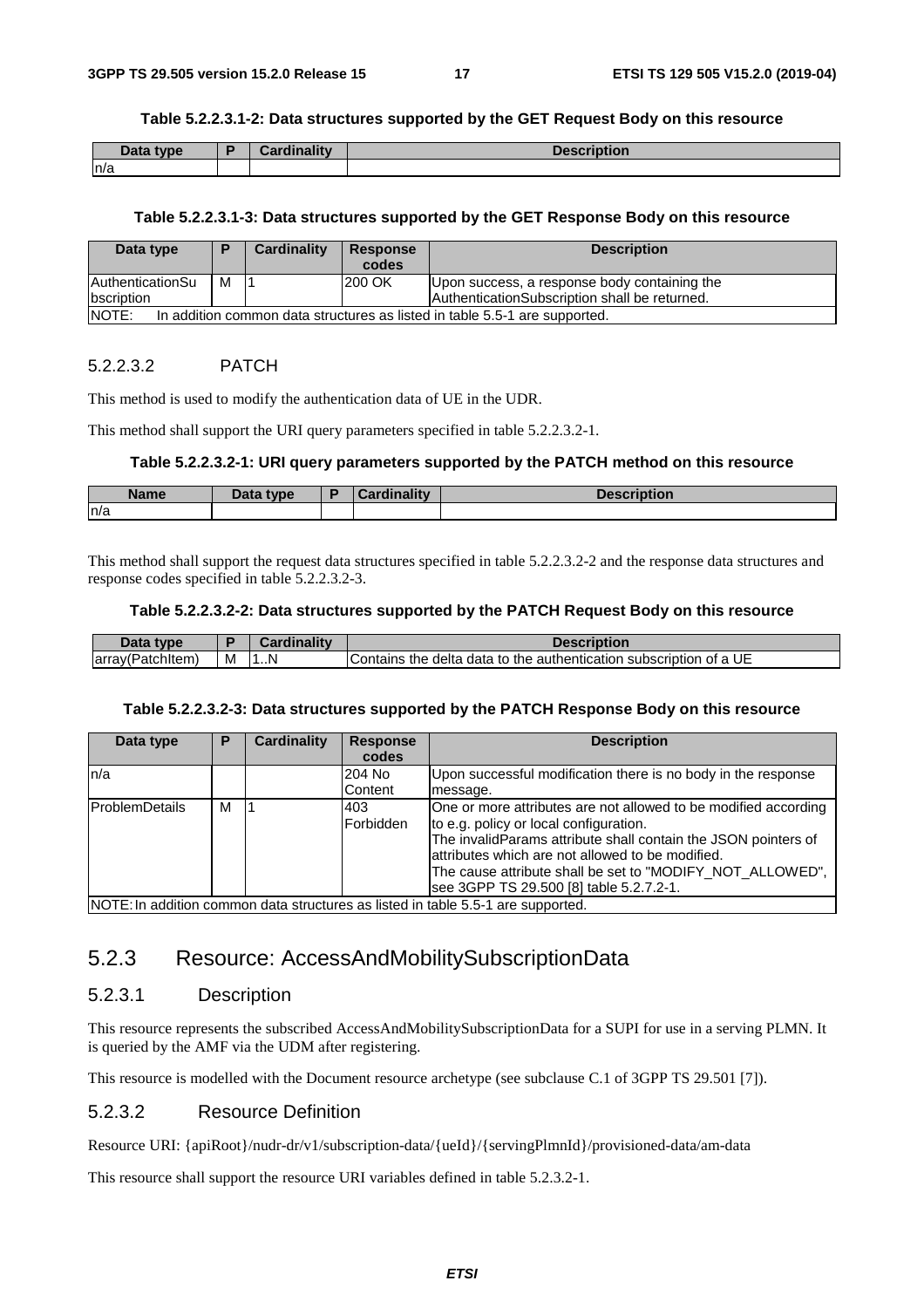| <b>Name</b>   | <b>Definition</b>                                                                         |
|---------------|-------------------------------------------------------------------------------------------|
| apiRoot       | See 3GPP TS 29.504 [2] subclause 6.1.1                                                    |
| lueld         | Represents the Subscription Identifier SUPI or GPSI (see 3GPP TS 23.501 [4] clause 5.9.2) |
|               | pattern: "^(imsi-[0-9]{5,15} nai-.+ msisdn-[0-9]{5,15} extid-[^@]+@[^@]+ .+)\$"           |
| servingPlmnId | Represents the Serving PLMN ID ( <mcc><mnc>)</mnc></mcc>                                  |
|               | pattern: "^[0-9]{5,6}\$"                                                                  |

**Table 5.2.3.2-1: Resource URI variables for this resource** 

## 5.2.3.3 Resource Standard Methods

#### 5.2.3.3.1 GET

This method shall support the URI query parameters specified in table 5.2.3.3.1-1.

#### **Table 5.2.3.3.1-1: URI query parameters supported by the GET method on this resource**

| <b>Name</b>                    | Data type             | Е | Cardinality | <b>Description</b>                                                                                                                                                                                               |
|--------------------------------|-----------------------|---|-------------|------------------------------------------------------------------------------------------------------------------------------------------------------------------------------------------------------------------|
| <b>fields</b>                  | array(string)         | ⌒ | 1N          | When the NF consumer only retrieves a subset of the<br>resource, the "fields" query parameter shall be included. The<br>" fields " query parameter contains the pointers of the<br>attribute(s) to be retrieved. |
| supported-<br><b>Ifeatures</b> | SupportedFeat<br>ures |   | 0.1         | see 3GPP TS 29.500 [8] subclause 6.6                                                                                                                                                                             |

This method shall support the request data structures specified in table 5.2.3.3.1-2 and the response data structures and response codes specified in table 5.2.3.3.1-3.

#### **Table 5.2.3.3.1-2: Data structures supported by the GET Request Body on this resource**

| Data tvne<br><b>Dald</b> | .<br>--<br>$-1 - 1 - 1$ | .<br><b>Jacer</b><br>uvır. |
|--------------------------|-------------------------|----------------------------|
| n/a                      |                         |                            |

#### **Table 5.2.3.3.1-3: Data structures supported by the GET Response Body on this resource**

| Data type                                         |   | Cardinality | <b>Response</b><br>codes | <b>Description</b>                                                                                       |
|---------------------------------------------------|---|-------------|--------------------------|----------------------------------------------------------------------------------------------------------|
| AccessAndMobilit<br><b>VSubscriptionDat</b><br>la | м |             | 200 OK                   | Upon success, a response body containing the Access and<br>Mobility Subscription Data shall be returned. |

NOTE: In addition common data structures as listed in table 5.5-1 are supported.

## 5.2.4 Resource: SmfSelectionSubscriptionData

### 5.2.4.1 Description

This resource represents the subscribed SmfSelectionSubscriptionData for a SUPI. It is queried by the UDM triggered by the AMF after registering.

This resource is modelled with the Document resource archetype (see subclause C.1 of 3GPP TS 29.501 [7]).

### 5.2.4.2 Resource Definition

Resource URI: {apiRoot}/nudr-dr/v1/subscription-data/{ueId}/{servingPlmnId}/provisioned-data/smf-selectionsubscription-data

This resource shall support the resource URI variables defined in table 5.2.4.2-1.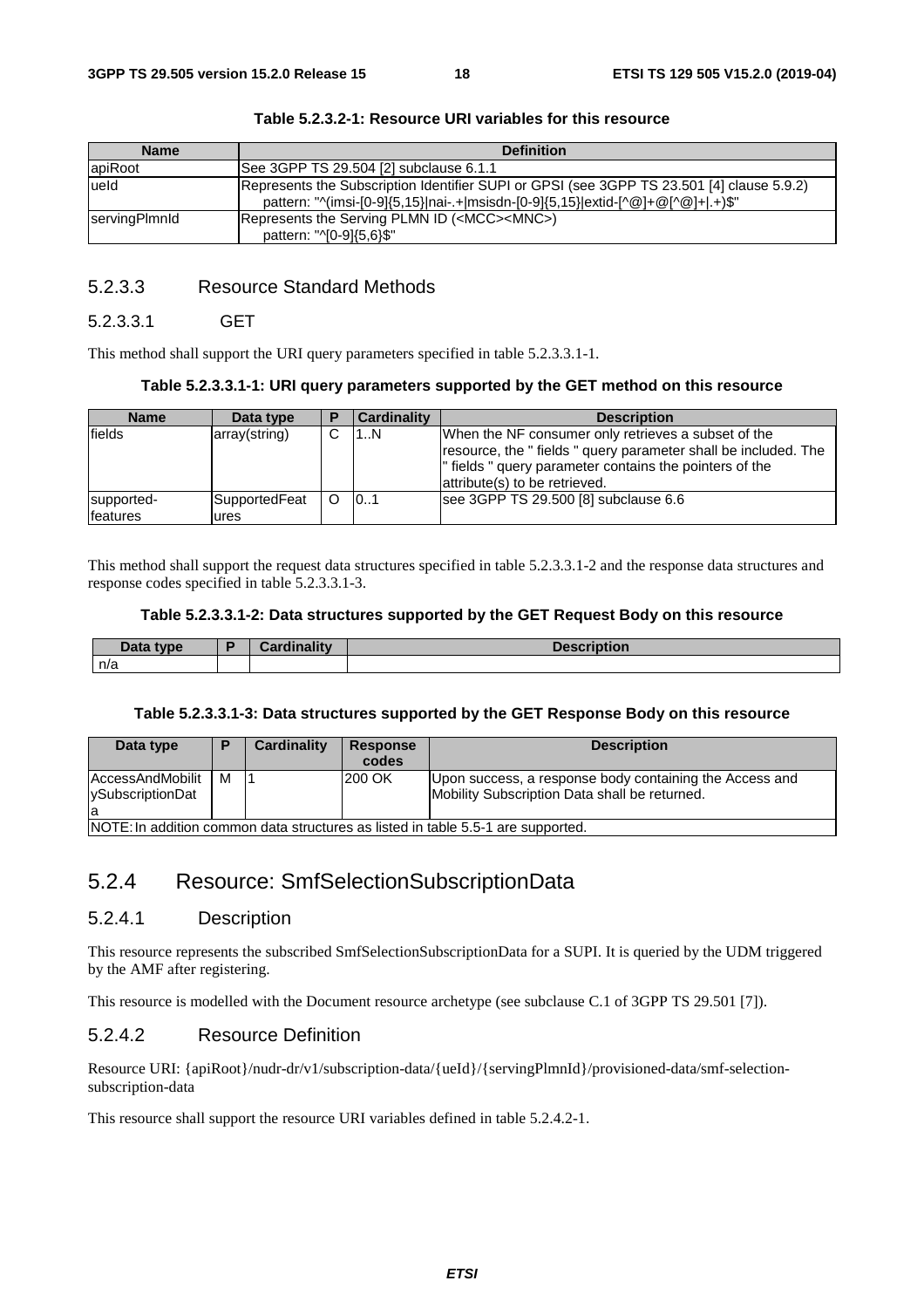| <b>Name</b>          | <b>Definition</b>                                                                                                                                                                                                |
|----------------------|------------------------------------------------------------------------------------------------------------------------------------------------------------------------------------------------------------------|
| apiRoot              | ISee 3GPP TS 29.504 [2] subclause 6.1.1                                                                                                                                                                          |
| ueld                 | Represents the Subscription Identifier SUPI or GPSI (see 3GPP TS 23.501 [4] clause 5.9.2)<br>pattern: " $\gamma$ (imsi-[0-9]{5,15} nai-.+- msisdn-[0-9]{5,15} extid-[ $\alpha$ []+ $\alpha$ [ $\alpha$ ]+ .+)\$" |
| <b>ServingPlmnld</b> | Represents the Serving PLMN ID ( <mcc><mnc>)<br/>pattern: "^[0-9]{5,6}\$"</mnc></mcc>                                                                                                                            |

**Table 5.2.4.2-1: Resource URI variables for this resource** 

## 5.2.4.3 Resource Standard Methods

#### 5.2.4.3.1 GET

This method shall support the URI query parameters specified in table 5.2.4.3.1-1.

#### **Table 5.2.4.3.1-1: URI query parameters supported by the GET method on this resource**

| <b>Name</b>                    | Data type             | Е | <b>Cardinality</b> | <b>Description</b>                                                                                                                                                                                                |
|--------------------------------|-----------------------|---|--------------------|-------------------------------------------------------------------------------------------------------------------------------------------------------------------------------------------------------------------|
| <b>fields</b>                  | array(string)         | ⌒ | 1N                 | When the NF consumer only retrieves a subset of the<br>resource, the "fields " query parameter shall be included. The<br>" fields " query parameter contains the pointers of the<br>attribute(s) to be retrieved. |
| supported-<br><b>Ifeatures</b> | SupportedFeat<br>ures |   | 0.1                | see 3GPP TS 29.500 [8] subclause 6.6                                                                                                                                                                              |

This method shall support the request data structures specified in table 5.2.4.3.1-2 and the response data structures and response codes specified in table 5.2.4.3.1-3.

#### **Table 5.2.4.3.1-2: Data structures supported by the GET Request Body on this resource**

| Data type | متمثل والمتراطف<br>nalitv<br>$\sim$<br>. | <b>Description</b> |
|-----------|------------------------------------------|--------------------|
| n/a       |                                          |                    |

#### **Table 5.2.4.3.1-3: Data structures supported by the GET Response Body on this resource**

| Data type                                                                        |   | Cardinality | <b>Response</b><br>codes | <b>Description</b>                                         |
|----------------------------------------------------------------------------------|---|-------------|--------------------------|------------------------------------------------------------|
| <b>SmfSelectionSub</b>                                                           | м |             | 200 OK                   | Upon success, a response body containing the SMF Selection |
| <b>IscriptionData</b>                                                            |   |             |                          | Subscription Data for the user shall be returned.          |
| NOTE: In addition common data structures as listed in table 5.5-1 are supported. |   |             |                          |                                                            |

## 5.2.5 Resource: SessionManagementSubscriptionData

## 5.2.5.1 Description

This resource represents the subscribed SessionManagementSubscriptionData for a SUPI. It is queried by the UDM triggered by the SMF during session setup, using one or both of query parameters representing the selected network slice and the DNN.

This resource is modelled with the Document resource archetype (see subclause C.1 of 3GPP TS 29.501 [7]).

## 5.2.5.2 Resource Definition

Resource URI: {apiRoot}/nudr-dr/v1/subscription-data/{ueId}/{servingPlmnId}/provisioned-data/sm-data

This resource shall support the resource URI variables defined in table 5.2.5.2-1.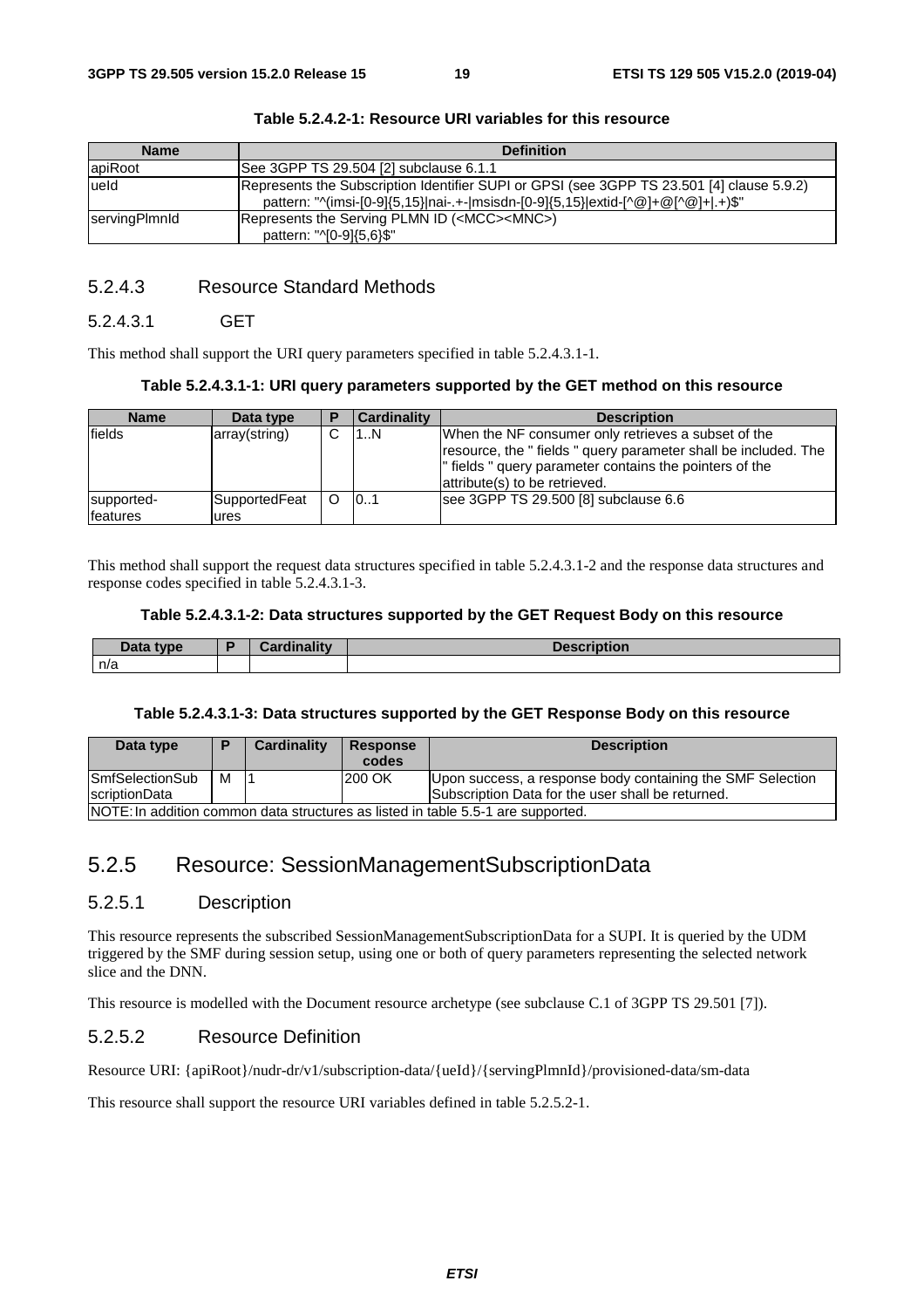| <b>Name</b>   | <b>Definition</b>                                                                         |
|---------------|-------------------------------------------------------------------------------------------|
| apiRoot       | ISee 3GPP TS 29.504 [2] subclause 6.1.1                                                   |
| ueld          | Represents the Subscription Identifier SUPI or GPSI (see 3GPP TS 23.501 [4] clause 5.9.2) |
|               | pattern: "^(imsi-[0-9]{5,15} nai-.+ msisdn-[0-9]{5,15} extid-[^@]+@[^@]+ .+)\$"           |
| servingPlmnld | Represents the Serving PLMN ID ( <mcc><mnc>)</mnc></mcc>                                  |
|               | pattern: "^[0-9]{5,6}\$"                                                                  |

**Table 5.2.5.2-1: Resource URI variables for this resource** 

## 5.2.5.3 Resource Standard Methods

#### 5.2.5.3.1 GET

This method shall support the URI query parameters specified in table 5.2.5.3.1-1.

#### **Table 5.2.5.3.1-1: URI query parameters supported by the GET method on this resource**

| <b>Name</b>  | Data type     | P  | Cardinality | <b>Description</b>                                                                                                                                                                                                  |
|--------------|---------------|----|-------------|---------------------------------------------------------------------------------------------------------------------------------------------------------------------------------------------------------------------|
| single-nssai | Snssai        | O  | 0.1         |                                                                                                                                                                                                                     |
| ldnn         | lDnn          | O  | 0.1         |                                                                                                                                                                                                                     |
| fields       | array(string) | C. | 1N          | When the NF consumer only retrieves a subset of the<br>resource, the " fields " query parameter shall be included. The<br>l" fields " query parameter contains the pointers of the<br>attribute(s) to be retrieved. |
| supported-   | SupportedFeat | O  | 101         | see 3GPP TS 29.500 [8] subclause 6.6                                                                                                                                                                                |
| features     | ures          |    |             |                                                                                                                                                                                                                     |

If "single-nssai" is not included, and "dnn" is not included, UDR shall return all DNN configurations for all network slice(s).

If "single-nssai" is included, and "dnn" is not included, UDR shall return all DNN configurations for the requested network slice identified by "single-nssai".

If "single-nssai" is not included, and "dnn" is included, UDR shall return all DNN configurations identified by "dnn" for all network slices where such DNN is available.

If "single-nssai" is included, and "dnn" is included, UDR shall return the DNN configuration identified by "dnn", if such DNN is available in the network slice identified by "single-nssai".

This method shall support the request data structures specified in table 5.2.5.3.1-2 and the response data structures and response codes specified in table 5.2.5.3.1-3.

#### **Table 5.2.5.3.1-2: Data structures supported by the GET Request Body on this resource**

| Data type | ъ | Cardinalitv | <b>Description</b> |
|-----------|---|-------------|--------------------|
| n/a       |   |             |                    |

#### **Table 5.2.5.3.1-3: Data structures supported by the GET Response Body on this resource**

| Data type                                         | Ð | Cardinality | <b>Response</b><br>codes | <b>Description</b>                                                                                      |
|---------------------------------------------------|---|-------------|--------------------------|---------------------------------------------------------------------------------------------------------|
| array(SessionMa<br>nagementSubscri<br>lptionData) | м | 1N          | 200 OK                   | Upon success, a response body containing the Session<br>Management Subscription data shall be returned. |
|                                                   |   |             |                          | INOTE: In addition common data structures as listed in table 5.5-1 are supported                        |

NOTE: In addition common data structures as listed in table 5.5-1 are supported.

## 5.2.6 Resource: Amf3GppAccessRegistration

## 5.2.6.1 Description

This resource is used to represent AMF registrations to be stored in the UDR by the UDM.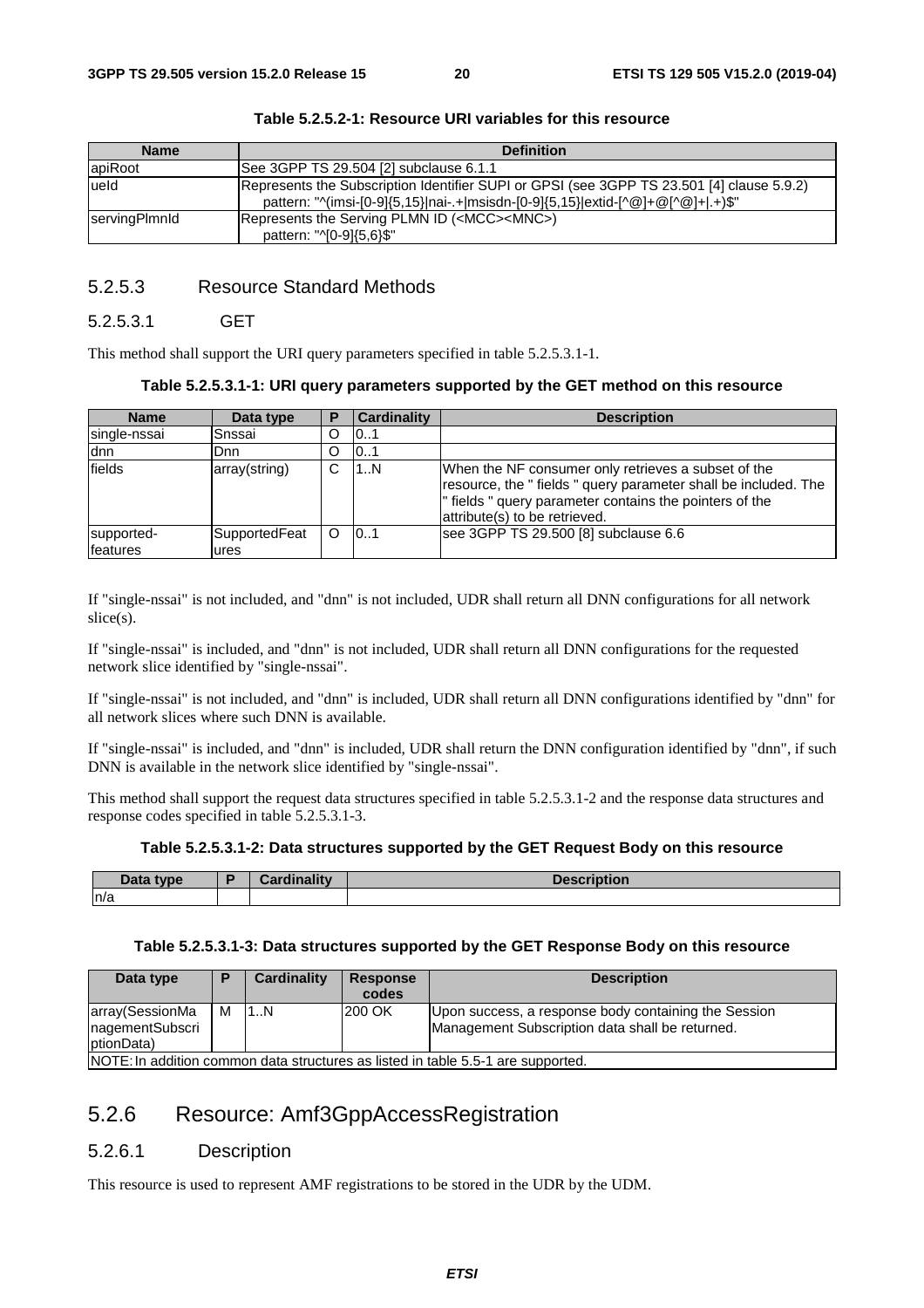This resource is modelled with the Document resource archetype (see subclause C.1 of 3GPP TS 29.501 [7]).

#### 5.2.6.2 Resource Definition

Resource URI: {apiRoot}/nudr-dr/v1/subscription-data/{ueId}/context-data/amf-3gpp-access

This resource shall support the resource URI variables defined in table 5.2.6.2-1.

#### **Table 5.2.6.2-1: Resource URI variables for this resource**

| <b>Name</b> | <b>Definition</b>                                                                         |
|-------------|-------------------------------------------------------------------------------------------|
| apiRoot     | See 3GPP TS 29.504 [2] subclause 6.1.1                                                    |
| ueld        | Represents the Subscription Identifier SUPI or GPSI (see 3GPP TS 23.501 [4] clause 5.9.2) |
|             | pattern: "^(imsi-[0-9]{5,15} nai-.+ msisdn-[0-9]{5,15} extid-[^@]+@[^@]+ .+)\$"           |

### 5.2.6.3 Resource Standard Methods

#### 5.2.6.3.1 PUT

This method shall support the URI query parameters specified in table 5.2.6.3.1-1.

#### **Table 5.2.6.3.1-1: URI query parameters supported by the PUT method on this resource**

| <b>Name</b> | Data type<br>Dala | R | ببهزا ومعرزا | <b>Description</b> |
|-------------|-------------------|---|--------------|--------------------|
| ln/a        |                   |   |              |                    |

This method shall support the request data structures specified in table 5.2.6.3.1-2 and the response data structures and response codes specified in table 5.2.6.3.1-3.

#### **Table 5.2.6.3.1-2: Data structures supported by the PUT Request Body on this resource**

| Data type     |   | Cardinalitv | <b>Description</b>                                                 |
|---------------|---|-------------|--------------------------------------------------------------------|
| Amf3GppAccess | M |             | The AMF registration for 3GPP access is replaced with the received |
| Registration  |   |             | linformation.                                                      |

#### **Table 5.2.6.3.1-3: Data structures supported by the PUT Response Body on this resource**

| Data type | Cardinality | <b>Response</b><br>codes | <b>Description</b>                                                                                    |
|-----------|-------------|--------------------------|-------------------------------------------------------------------------------------------------------|
| In/a      |             | 204 No                   | Upon success, an empty response body shall be returned                                                |
|           |             | Content                  |                                                                                                       |
|           |             |                          | $\overline{\mathsf{INOTE}}$ In addition common data structures as listed in table 5.5-1 are supported |

NOTE: In addition common data structures as listed in table 5.5-1 are supported.

## 5.2.6.3.2 PATCH

This method is used to modify AMF registration data for 3GPP access in the UDR.

This method shall support the URI query parameters specified in table 5.2.6.3.2-1.

#### **Table 5.2.6.3.2-1: URI query parameters supported by the PATCH method on this resource**

| <b>Name</b> | Data type | <b>Cardinality</b> | <b>Description</b> |
|-------------|-----------|--------------------|--------------------|
| ln/a        |           |                    |                    |

This method shall support the request data structures specified in table 5.2.6.3.2-2 and the response data structures and response codes specified in table 5.2.6.3.2-3.

#### **Table 5.2.6.3.2-2: Data structures supported by the PATCH Request Body on this resource**

| Data type        |   | <b>Cardinality</b> | <b>Description</b>                                                   |
|------------------|---|--------------------|----------------------------------------------------------------------|
| array(Patchitem) | M | N                  | Contains the delta data to the AMF registration data for 3GPP access |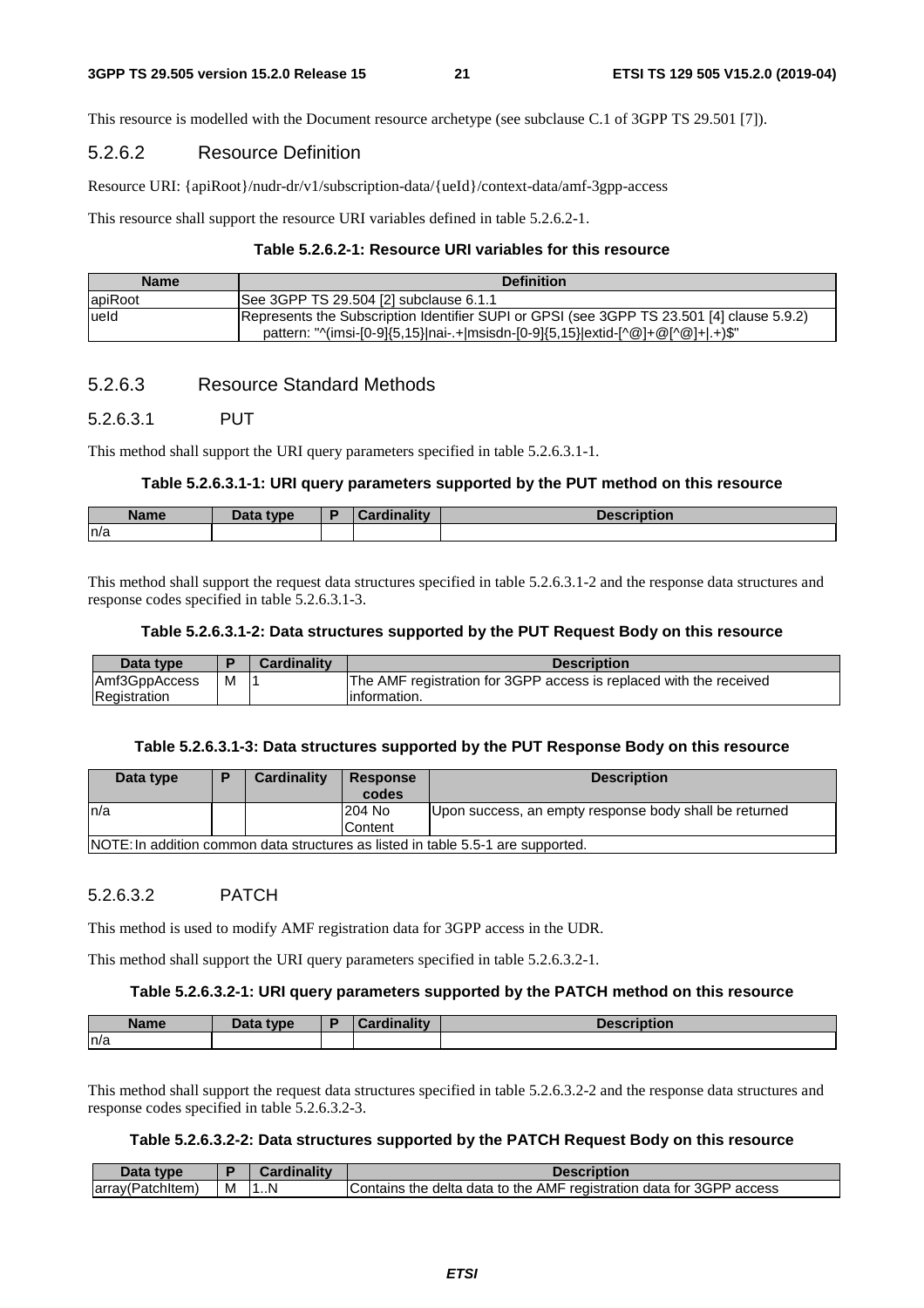#### **Table 5.2.6.3.2-3: Data structures supported by the PATCH Response Body on this resource**

| Data type              | Р | <b>Cardinality</b> | <b>Response</b><br>codes | <b>Description</b>                                                                                                                                                                                                                                                                                                                      |
|------------------------|---|--------------------|--------------------------|-----------------------------------------------------------------------------------------------------------------------------------------------------------------------------------------------------------------------------------------------------------------------------------------------------------------------------------------|
| n/a                    |   |                    | 204 No<br>Content        | Upon successful modification there is no body in the response<br>message.                                                                                                                                                                                                                                                               |
| <b>IProblemDetails</b> | м |                    | 403<br>Forbidden         | One or more attributes are not allowed to be modified according<br>to e.g. policy or local configuration.<br>The invalidParams attribute shall contain the JSON pointers of<br>attributes which are not allowed to be modified.<br>The cause attribute shall be set to "MODIFY NOT ALLOWED",<br>see 3GPP TS 29.500 [8] table 5.2.7.2-1. |
|                        |   |                    |                          | NOTE: In addition common data structures as listed in table 5.5-1 are supported.                                                                                                                                                                                                                                                        |

#### 5.2.6.3.3 GET

This method shall support the URI query parameters specified in table 5.2.6.3.1-1.

#### **Table 5.2.6.3.3-1: URI query parameters supported by the GET method on this resource**

| <b>Name</b>                    | Data type             | і в | Cardinality | <b>Description</b>                                                                                                                                                                                                 |
|--------------------------------|-----------------------|-----|-------------|--------------------------------------------------------------------------------------------------------------------------------------------------------------------------------------------------------------------|
| <b>fields</b>                  | array(string)         | С   | 1N          | When the NF consumer only retrieves a subset of the<br>resource, the " fields " query parameter shall be included. The<br>" fields " query parameter contains the pointers of the<br>attribute(s) to be retrieved. |
| supported-<br><b>Ifeatures</b> | SupportedFeat<br>ures |     | 0.1         | see 3GPP TS 29.500 [8] subclause 6.6                                                                                                                                                                               |

This method shall support the request data structures specified in table 5.2.6.3.3-2 and the response data structures and response codes specified in table 5.2.6.3.3-3.

## **Table 5.2.6.3.3-2: Data structures supported by the GET Request Body on this resource**

| Data type | Osaalim alituu | <b>Descr</b><br>----<br>riouon |
|-----------|----------------|--------------------------------|
| n/a       |                |                                |

#### **Table 5.2.6.3.3-3: Data structures supported by the GET Response Body on this resource**

| Data type                                                                        | Ð | Cardinality | <b>Response</b><br>codes | <b>Description</b>                           |  |
|----------------------------------------------------------------------------------|---|-------------|--------------------------|----------------------------------------------|--|
| Amf3GppAccess                                                                    | м |             | 200 OK                   | Upon success, a response body containing the |  |
| Registration                                                                     |   |             |                          | Amf3GppAccessRegistration shall be returned. |  |
| NOTE: In addition common data structures as listed in table 5.5-1 are supported. |   |             |                          |                                              |  |

## 5.2.7 Resource: AmfNon3GppAccessRegistration

## 5.2.7.1 Description

This resource is used to represent AMF registrations to be stored in the UDR.

This resource is modelled with the Document resource archetype (see subclause C.1 of 3GPP TS 29.501 [7]).

## 5.2.7.2 Resource Definition

Resource URI: {apiRoot}/nudr-dr/v1/subscription-data/{ueId}/context-data/amf-non-3gpp-access

This resource shall support the resource URI variables defined in table 5.2.7.2-1.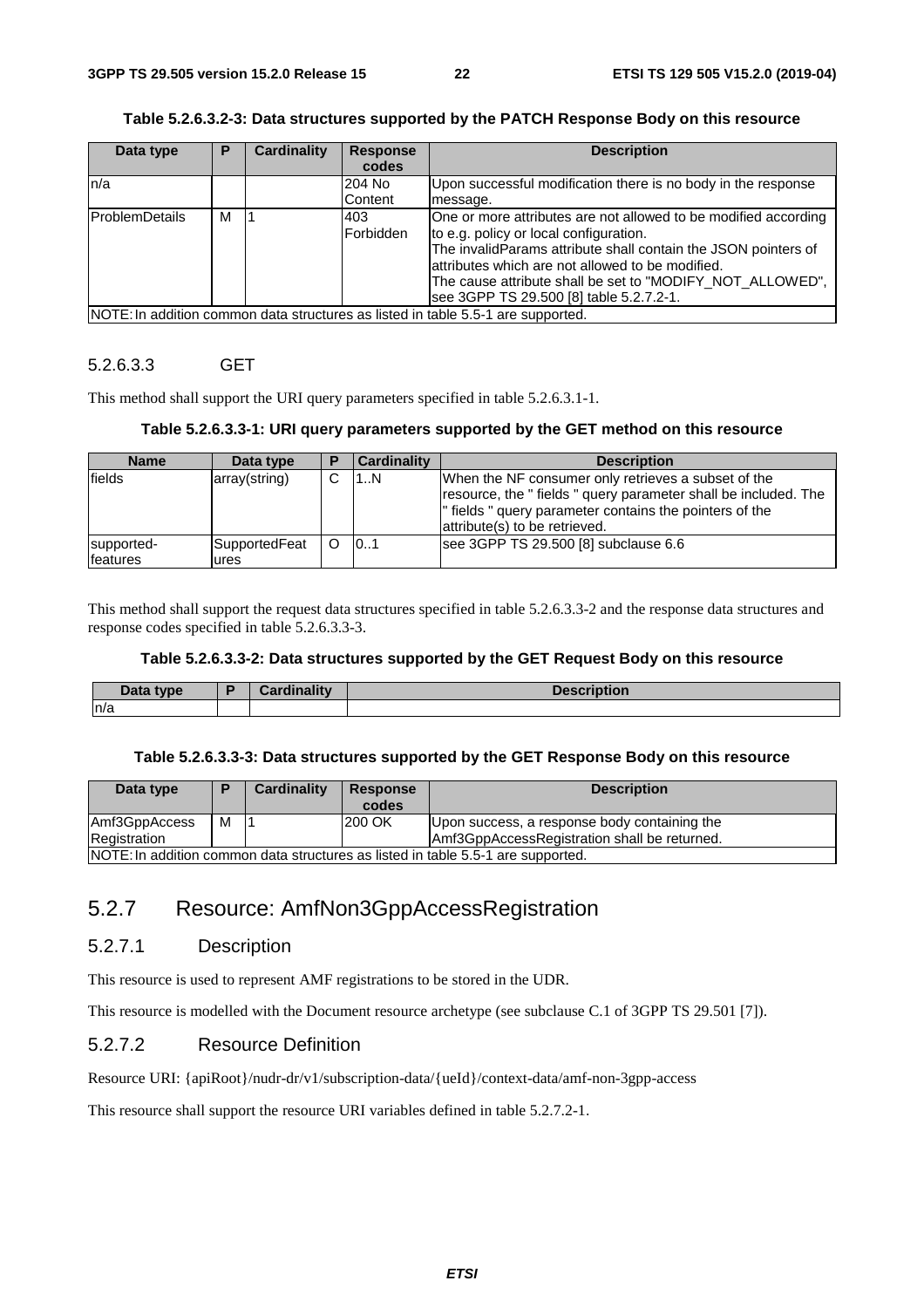| <b>Name</b> | <b>Definition</b>                                                                                                                                                            |
|-------------|------------------------------------------------------------------------------------------------------------------------------------------------------------------------------|
| apiRoot     | See 3GPP TS 29.504 [2] subclause 6.1.1                                                                                                                                       |
| lueld       | Represents the Subscription Identifier SUPI or GPSI (see 3GPP TS 23.501 [4] clause 5.9.2)<br>pattern: "^(imsi-[0-9]{5,15} nai-.+ msisdn-[0-9]{5,15} extid-[^@]+@[^@]+ .+)\$" |

#### **Table 5.2.72-1: Resource URI variables for this resource**

## 5.2.7.3 Resource Standard Methods

#### 5.2.7.3.1 PUT

This method shall support the URI query parameters specified in table 5.2.7.3.1-1.

#### **Table 5.2.7.3.1-1: URI query parameters supported by the PUT method on this resource**

| <b>Name</b> | That a<br>tvpe | <b>Cordinality</b><br>$\sim$ | <b>Annovintion</b><br>MIDUON. |
|-------------|----------------|------------------------------|-------------------------------|
| n/a         |                |                              |                               |

This method shall support the request data structures specified in table 5.2.7.3.1-2 and the response data structures and response codes specified in table 5.2.7.3.1-3.

#### **Table 5.2.7.3.1-2: Data structures supported by the PUT Request Body on this resource**

| Data type              |   | <b>Cardinality</b> | <b>Description</b>                                                     |
|------------------------|---|--------------------|------------------------------------------------------------------------|
| AmfNon3GppAcc          | M |                    | The AMF registration for non 3GPP access is replaced with the received |
| <b>essRegistration</b> |   |                    | linformation.                                                          |

#### **Table 5.2.7.3.1-3: Data structures supported by the PUT Response Body on this resource**

| Data type                                                                         |  | Cardinality | <b>Response</b><br>codes | <b>Description</b>                                     |  |
|-----------------------------------------------------------------------------------|--|-------------|--------------------------|--------------------------------------------------------|--|
| In/a                                                                              |  |             | 204 No                   | Upon success, an empty response body shall be returned |  |
|                                                                                   |  |             | Content                  |                                                        |  |
| INOTE: In addition common data structures as listed in table 5.5-1 are supported. |  |             |                          |                                                        |  |

NOTE: In addition common data structures as listed in table 5.5-1 are supported.

## 5.2.7.3.2 PATCH

This method is used to modify AMF registration data for non-3GPP access in the UDR.

This method shall support the URI query parameters specified in table 5.2.7.3.2-1.

#### **Table 5.2.7.3.2-1: URI query parameters supported by the PATCH method on this resource**

| <b>Name</b> | Data type | ╺ | $\lim$ ality<br><b>STATISTICS</b><br>`ord<br>adiity | <b>Description</b> |
|-------------|-----------|---|-----------------------------------------------------|--------------------|
| n/a         |           |   |                                                     |                    |

This method shall support the request data structures specified in table 5.2.7.3.2-2 and the response data structures and response codes specified in table 5.2.7.3.2-3.

#### **Table 5.2.7.3.2-2: Data structures supported by the PATCH Request Body on this resource**

| Data type        |   |              | Description                                                              |
|------------------|---|--------------|--------------------------------------------------------------------------|
| array(PatchItem) | M | - 11.ak<br>N | Contains the delta data to the AMF registration data for non-3GPP access |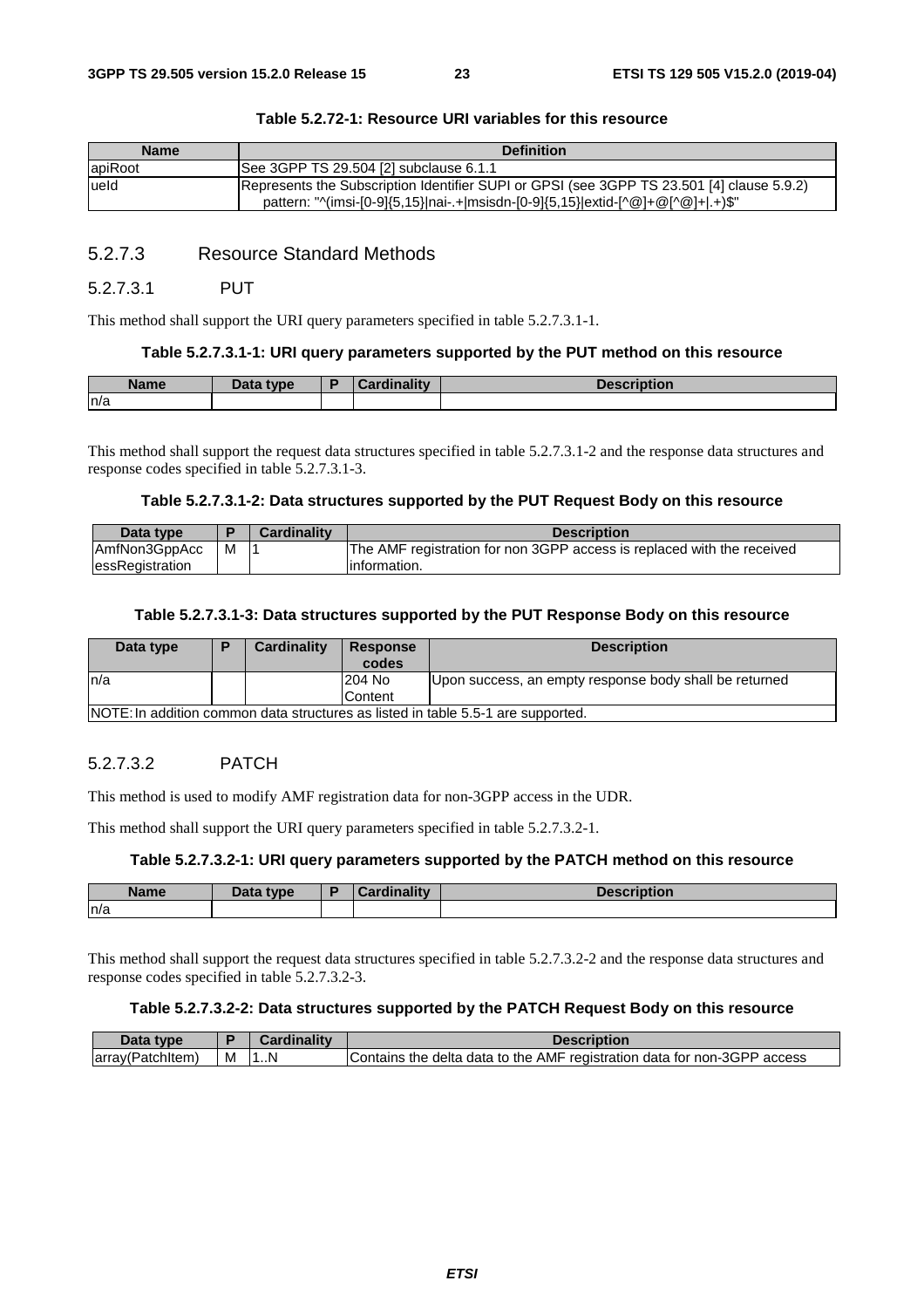| Table 5.2.7.3.2-3: Data structures supported by the PATCH Response Body on this resource |  |
|------------------------------------------------------------------------------------------|--|
|                                                                                          |  |

| Data type              | Р | Cardinality | <b>Response</b><br>codes | <b>Description</b>                                                                                                                                                                                                                                                                                                                       |
|------------------------|---|-------------|--------------------------|------------------------------------------------------------------------------------------------------------------------------------------------------------------------------------------------------------------------------------------------------------------------------------------------------------------------------------------|
| ln/a                   |   |             | 204 No<br>Content        | Upon successful modification there is no body in the response                                                                                                                                                                                                                                                                            |
|                        |   |             |                          | message.                                                                                                                                                                                                                                                                                                                                 |
| <b>IProblemDetails</b> | м |             | 403<br><b>IForbidden</b> | One or more attributes are not allowed to be modified according<br>to e.g. policy or local configuration.<br>The invalidParams attribute shall contain the JSON pointers of<br>lattributes which are not allowed to be modified.<br>The cause attribute shall be set to "MODIFY NOT ALLOWED",<br>see 3GPP TS 29.500 [8] table 5.2.7.2-1. |
|                        |   |             |                          | NOTE: In addition common data structures as listed in table 5.5-1 are supported.                                                                                                                                                                                                                                                         |

### 5.2.7.3.3 GET

This method shall support the URI query parameters specified in table 5.2.7.3.1-1.

#### **Table 5.2.7.3.3-1: URI query parameters supported by the GET method on this resource**

| <b>Name</b>                   | Data type              |        | <b>Cardinality</b> | <b>Description</b>                                                                                                                                                                                                 |
|-------------------------------|------------------------|--------|--------------------|--------------------------------------------------------------------------------------------------------------------------------------------------------------------------------------------------------------------|
| <b>fields</b>                 | array(string)          | $\sim$ | 1N                 | When the NF consumer only retrieves a subset of the<br>resource, the "fields " query parameter shall be included. The<br>l" fields " query parameter contains the pointers of the<br>attribute(s) to be retrieved. |
| supported-<br><b>features</b> | SupportedFeat<br>lures | O      | 101                | see 3GPP TS 29.500 [8] subclause 6.6                                                                                                                                                                               |

This method shall support the request data structures specified in table 5.2.7.3.3-2 and the response data structures and response codes specified in table 5.2.7.3.3-3.

## **Table 5.2.7.3.3-2: Data structures supported by the GET Request Body on this resource**

| Data type        |   | <b>Cardinality</b> | <b>Description</b>                                                     |
|------------------|---|--------------------|------------------------------------------------------------------------|
| AmfNon3GppAcc    | м |                    | The AMF registration for non 3GPP access is replaced with the received |
| lessRegistration |   |                    | linformation.                                                          |

#### **Table 5.2.7.3.3-3: Data structures supported by the GET Response Body on this resource**

| Data type                                                                        |                                              | Cardinality | <b>Response</b><br>codes | <b>Description</b>                           |  |
|----------------------------------------------------------------------------------|----------------------------------------------|-------------|--------------------------|----------------------------------------------|--|
| AmfNon3GppAcc                                                                    | м                                            |             | 200 OK                   | Upon success, a response body containing the |  |
| lessRegistration                                                                 | Amf3GppAccessRegistration shall be returned. |             |                          |                                              |  |
| NOTE: In addition common data structures as listed in table 5.5-1 are supported. |                                              |             |                          |                                              |  |

## 5.2.8 Resource: SmfRegistrations

## 5.2.8.1 Description

This resource is used to represent SMF registrations to be stored in the UDR.

This resource is modelled with the Store resource archetype (see subclause C.1 of 3GPP TS 29.501 [7]).

## 5.2.8.2 Resource Definition

Resource URI: {apiRoot}/nudr-dr/v1/ subscription-data/{ueId}/context-data/smf-registrations

This resource shall support the resource URI variables defined in table 6.2.3.4.2-1.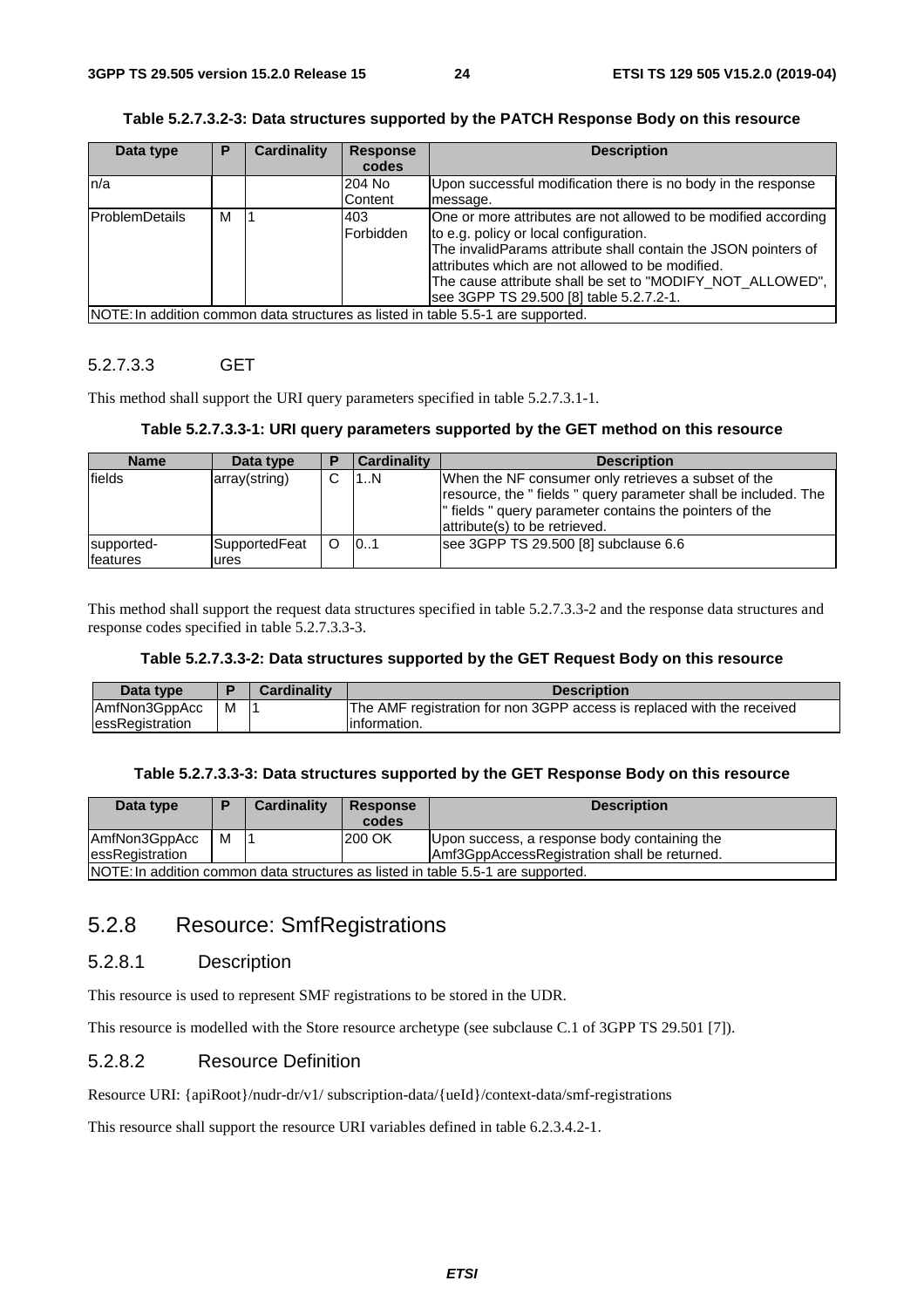| <b>Name</b> | <b>Definition</b>                                                                                                                                                            |
|-------------|------------------------------------------------------------------------------------------------------------------------------------------------------------------------------|
| apiRoot     | ISee subclause 6.4.1                                                                                                                                                         |
| lueld       | Represents the Subscription Identifier SUPI or GPSI (see 3GPP TS 23.501 [2] clause 5.9.2)<br>pattern: "^(imsi-[0-9]{5,15} nai-.+ msisdn-[0-9]{5,15} extid-[^@]+@[^@]+ .+)\$" |

#### **Table 5.2.8.2-1: Resource URI variables for this resource**

## 5.2.8.3 Resource Standard Methods

#### 5.2.8.3.1 GET

This method shall support the URI query parameters specified in table 5.2.8.3.1-1.

#### **Table 5.2.8.3.1-1: URI query parameters supported by the GET method on this resource**

| Name       | Data type            | <b>Cardinality</b> | Description                          |
|------------|----------------------|--------------------|--------------------------------------|
| supported- | <b>SupportedFeat</b> | 10                 | see 3GPP TS 29.500 [8] subclause 6.6 |
| features   | ures                 |                    |                                      |

This method shall support the request data structures specified in table 5.2.8.3.1-2 and the response data structures and response codes specified in table 5.2.8.3.1-3.

#### **Table 5.2.8.3.1-2: Data structures supported by the GET Request Body on this resource**

| <b>Pata type</b><br><b>Dala</b> | <b>Cordinality</b> | <b>The community</b><br>.<br>uvu |
|---------------------------------|--------------------|----------------------------------|
| n/a                             |                    |                                  |

#### **Table 5.2.8.3.1-3: Data structures supported by the GET Response Body on this resource**

| Data type                                                                         |   | Cardinality | <b>Response</b><br>codes | <b>Description</b>                                       |  |  |
|-----------------------------------------------------------------------------------|---|-------------|--------------------------|----------------------------------------------------------|--|--|
| SmfRegList                                                                        | м |             | 200 OK                   | Upon success, a response body containing the list of SMF |  |  |
|                                                                                   |   |             |                          | registrations of the relevant UE shall be returned.      |  |  |
| INOTE: In addition common data structures as listed in table 5.5-1 are supported. |   |             |                          |                                                          |  |  |

NOTE: In addition common data structures as listed in table 5.5-1 are supported.

## 5.2.9 Resource: IndividualSmfRegistration

#### 5.2.9.1 Description

This resource is used to represent individual PDU session SMF registrations to be stored in the UDR.

This resource is modelled with the Document resource archetype (see subclause C.1 of 3GPP TS 29.501 [7]).

#### 5.2.9.2 Resource Definition

Resource URI: {apiRoot}/nudr-dr/v1/{ueId}/context-data/smf-registrations/{pduSessionId}

This resource shall support the resource URI variables defined in table 5.2.9.2-1.

#### **Table 5.2.9.2-1: Resource URI variables for this resource**

| <b>Name</b>  | <b>Definition</b>                                                                                                                                                              |
|--------------|--------------------------------------------------------------------------------------------------------------------------------------------------------------------------------|
| apiRoot      | ISee subclause 6.4.1                                                                                                                                                           |
| lueld        | Represents the Subscription Identifier SUPI or GPSI (see 3GPP TS 23.501 [11] clause 5.9.2)<br>pattern: "^(imsi-[0-9]{5,15} nai-.+- msisdn-[0-9]{5,15} extid-[^@]+@[^@]+ .+)\$" |
| pduSessionId | The pduSessionId identifies an individual SMF registration.                                                                                                                    |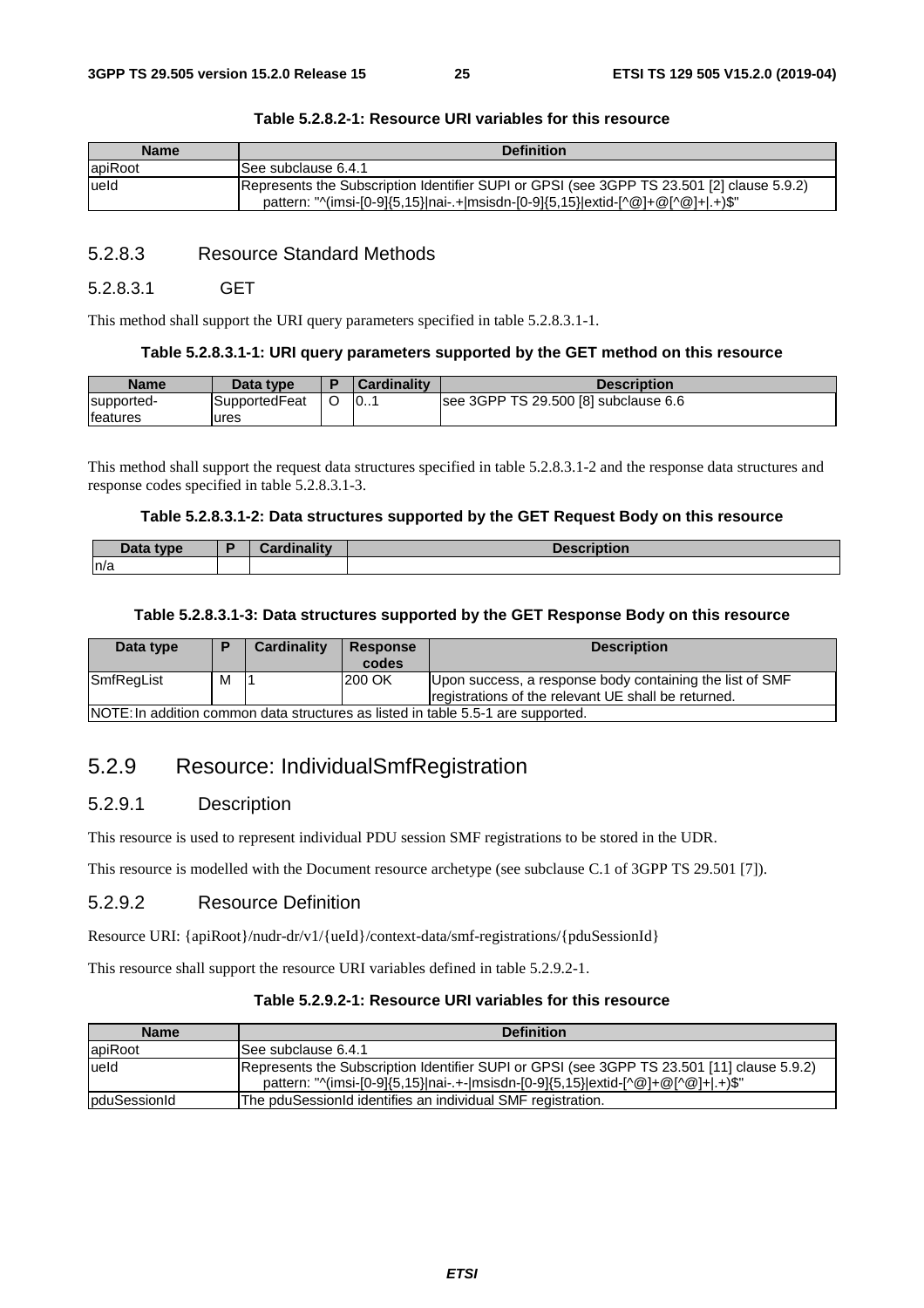## 5.2.9.3 Resource Standard Methods

#### 5.2.9.3.1 PUT

This method shall support the URI query parameters specified in table 5.2.9.3.1-1.

#### **Table 5.2.9.3.1-1: URI query parameters supported by the PUT method on this resource**

| <b>Name</b> | Data type<br><b>Dala</b> H | avalima litu | 'Otion. |
|-------------|----------------------------|--------------|---------|
| ln/a        |                            |              |         |

This method shall support the request data structures specified in table 5.2.9.3.1-2 and the response data structures and response codes specified in table 5.2.9.3.1-3.

#### **Table 5.2.9.3.1-2: Data structures supported by the PUT Request Body on this resource**

| Data<br>tvne                                                |   | $: -1111$<br><b>THE R</b> | <b>Description</b>                            |
|-------------------------------------------------------------|---|---------------------------|-----------------------------------------------|
| $\overline{\phantom{a}}$<br>Smfl<br>.<br>eaistration<br>RP' | M |                           | that is to be created<br>registration<br>l he |

#### **Table 5.2.9.3.1-3: Data structures supported by the PUT Response Body on this resource**

| Data type       |                                                                                  | Cardinality | <b>Response</b><br>codes | <b>Description</b>                                                                                                                    |  |  |
|-----------------|----------------------------------------------------------------------------------|-------------|--------------------------|---------------------------------------------------------------------------------------------------------------------------------------|--|--|
| SmfRegistration | м                                                                                |             | 201<br>Created           | Upon success, a response body containing a representation of<br>the created Individual SmfRegistration resource shall be<br>returned. |  |  |
|                 | NOTE: In addition common data structures as listed in table 5.5-1 are supported. |             |                          |                                                                                                                                       |  |  |

#### 5.2.9.3.2 DELETE

This method shall support the URI query parameters specified in table 5.2.9.3.2-1.

#### **Table 5.2.9.3.2-1: URI query parameters supported by the DELETE method on this resource**

| <b>Name</b> | Data type | Cardinalitv | <b>Description</b> |
|-------------|-----------|-------------|--------------------|
| ln/a        |           |             |                    |

This method shall support the request data structures specified in table 5.2.9.3.2-2 and the response data structures and response codes specified in table 5.2.9.3.2-3.

#### **Table 5.2.9.3.2-2: Data structures supported by the DELETE Request Body on this resource**

|     | Data type | <b>Cardinality</b> | <b>Description</b> |
|-----|-----------|--------------------|--------------------|
| n/a |           |                    |                    |

#### **Table 5.2.9.3.2-3: Data structures supported by the DELETE Response Body on this resource**

| Data type | Ð                                                                                | Cardinality | <b>Response</b><br>codes | <b>Description</b>                                      |  |  |  |
|-----------|----------------------------------------------------------------------------------|-------------|--------------------------|---------------------------------------------------------|--|--|--|
| In/a      |                                                                                  |             | 1204 No                  | Upon success, an empty response body shall be returned. |  |  |  |
|           |                                                                                  |             | Content                  |                                                         |  |  |  |
|           | NOTE: In addition common data structures as listed in table 5.5-1 are supported. |             |                          |                                                         |  |  |  |

5.2.9.3.3 GET

This method shall support the URI query parameters specified in table 5.2.9.3.3-1.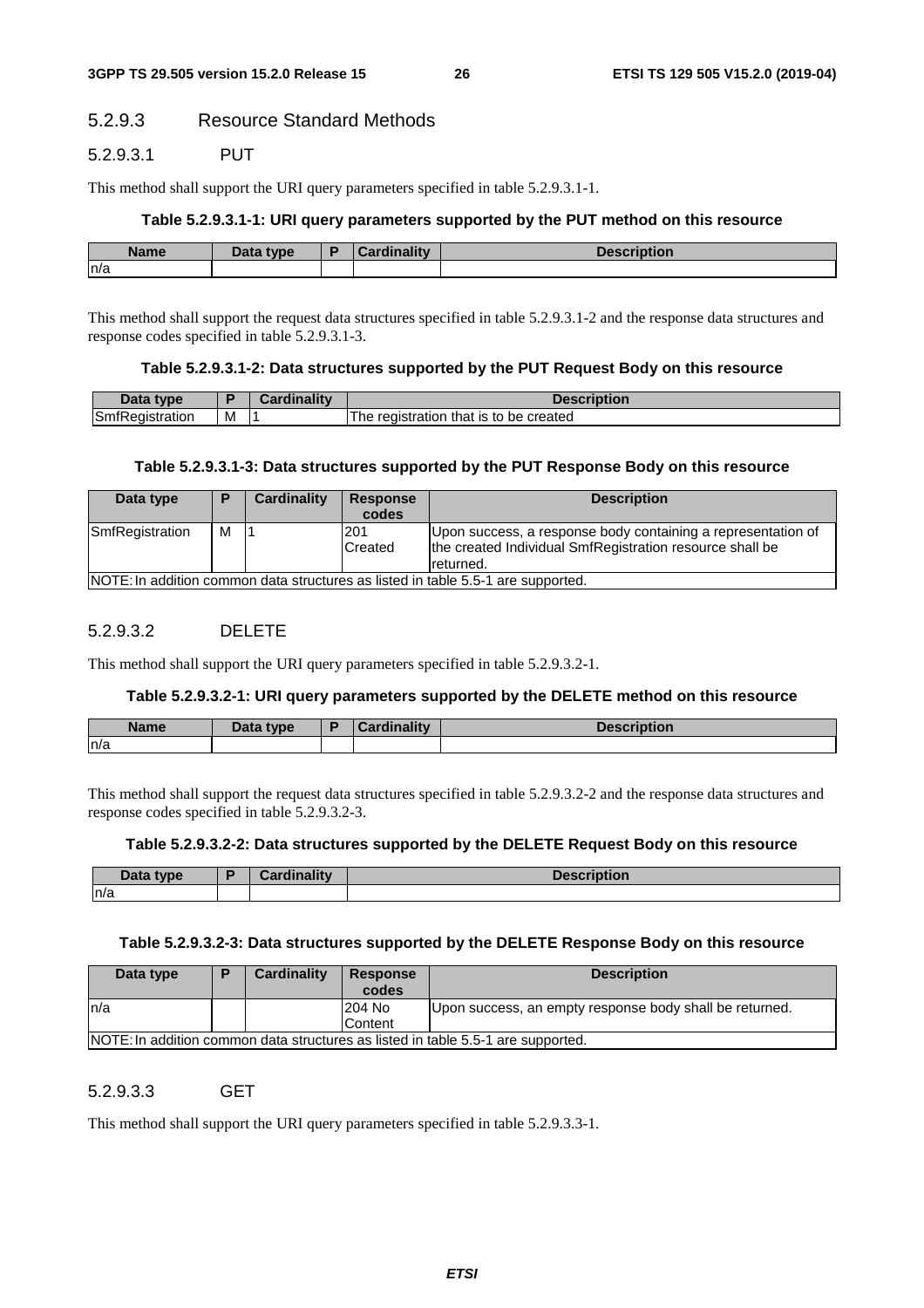#### **Table 5.2.9.3.3-1: URI query parameters supported by the GET method on this resource**

| <b>Name</b>            | Data type             | <b>Cardinality</b> | <b>Description</b>                                                                                                                                                                                                |
|------------------------|-----------------------|--------------------|-------------------------------------------------------------------------------------------------------------------------------------------------------------------------------------------------------------------|
| lfields                | array(string)         | 1N                 | When the NF consumer only retrieves a subset of the<br>resource, the "fields " query parameter shall be included. The<br>" fields " query parameter contains the pointers of the<br>attribute(s) to be retrieved. |
| supported-<br>features | SupportedFeat<br>ures | 10.1               | see 3GPP TS 29.500 [8] subclause 6.6                                                                                                                                                                              |

This method shall support the request data structures specified in table 5.2.9.3.3-2 and the response data structures and response codes specified in table 5.2.9.3.3-3.

#### **Table 5.2.9.3.3-2: Data structures supported by the GET Request Body on this resource**

| Data type | E | Cardinality | <b>Description</b> |
|-----------|---|-------------|--------------------|
| n/a       |   |             |                    |

#### **Table 5.2.9.3.3-3: Data structures supported by the GET Response Body on this resource**

| Data type                                                                             |  | <b>Cardinality</b> | <b>Response</b><br>codes | <b>Description</b> |  |
|---------------------------------------------------------------------------------------|--|--------------------|--------------------------|--------------------|--|
| M<br><b>SmfRegistration</b><br>200 OK<br>The SMF registration that is to be retrieved |  |                    |                          |                    |  |
| NOTE: In addition common data structures as listed in table 5.5-1 are supported.      |  |                    |                          |                    |  |

## 5.2.10 Resource: OperatorSpecificData

#### 5.2.10.1 Description

This resource represents the UE's operator specific data.

This resource is modelled with the Document resource archetype (see subclause C.1 of 3GPP TS 29.501 [7]).

## 5.2.10.2 Resource Definition

Resource URI: {apiRoot}/nudr-dr/v1/subscription-data/{ueId}/operator-specific-data

This resource shall support the resource URI variables defined in table 5.2.10.2-1.

#### **Table 5.2.10.2-1: Resource URI variables for this resource**

| <b>Name</b>  | <b>Definition</b>                                                                                                                                                                   |  |  |  |  |
|--------------|-------------------------------------------------------------------------------------------------------------------------------------------------------------------------------------|--|--|--|--|
| lapiRoot     | See 3GPP TS 29.504 [2] subclause 6.1.1                                                                                                                                              |  |  |  |  |
| ueld         | [Represents the Subscription Identifier SUPI or GPSI (see 3GPP TS 23.501 [4]<br>subclause 5.9.2)<br>pattern: "^(imsi-[0-9]{5,15} nai-.+ msisdn-[0-9]{5,15} extid-[^@]+@[^@]+ .+)\$" |  |  |  |  |
| <b>NOTE:</b> | The content of ueld SUPI or GPSI depends on the service.                                                                                                                            |  |  |  |  |

## 5.2.10.3 Resource Standard Methods

### 5.2.10.3.1 GET

This method is used to retrieve operator specific data from the UDR.

This method shall support the URI query parameters specified in table 5.2.10.3.1-1.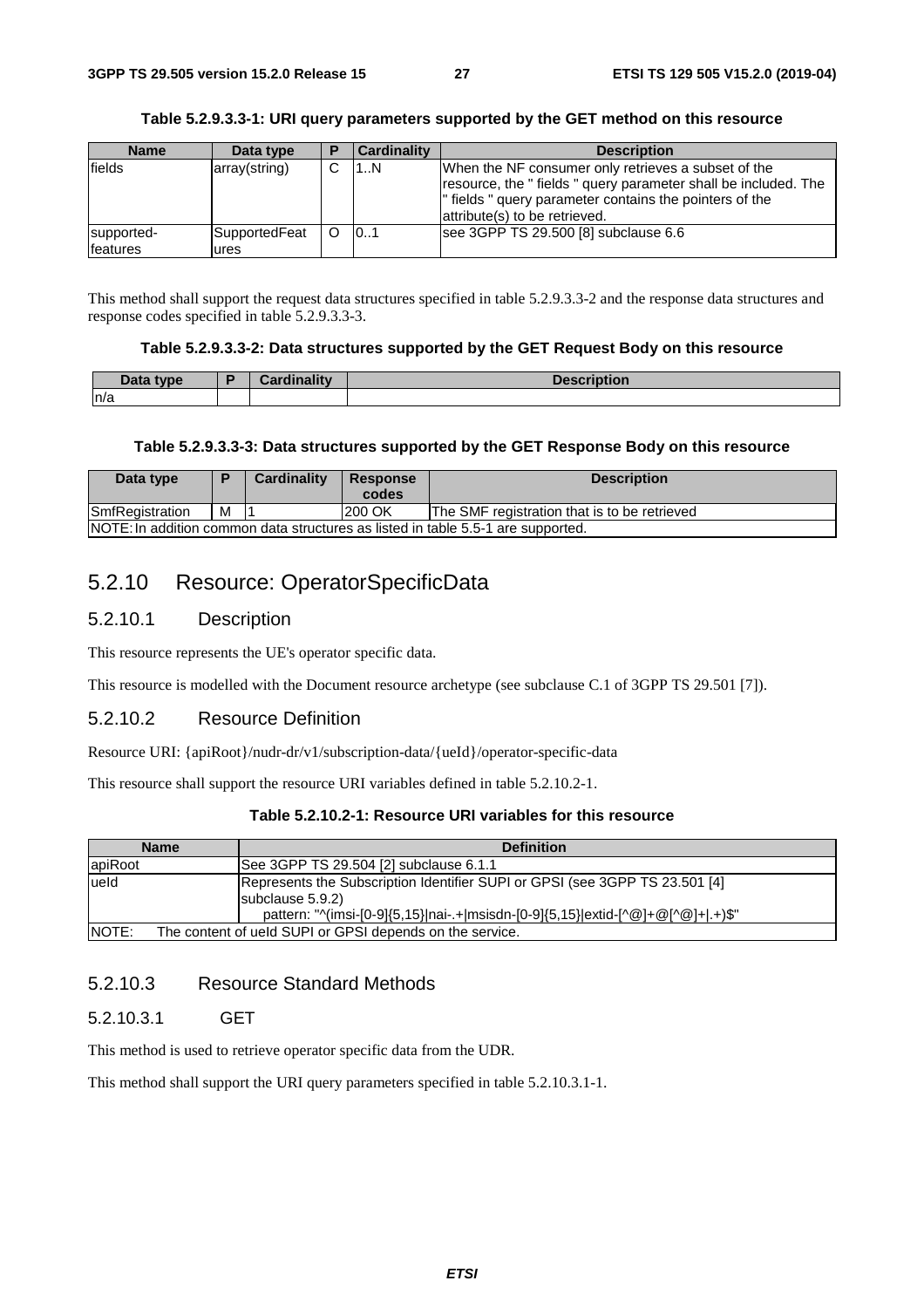#### **Table 5.2.10.3.1-1: URI query parameters supported by the GET method on this resource**

| <b>Name</b>            | Data type             | і в | <b>Cardinality</b> | <b>Description</b>                                                                                                                                                                                               |
|------------------------|-----------------------|-----|--------------------|------------------------------------------------------------------------------------------------------------------------------------------------------------------------------------------------------------------|
| fields                 | array(string)         | ⌒   | 1N                 | When the NF consumer only retrieves a subset of the<br>resource, the "fields" query parameter shall be included. The<br>" fields " query parameter contains the pointers of the<br>attribute(s) to be retrieved. |
| supported-<br>features | SupportedFeat<br>ures |     | 0.1                | see 3GPP TS 29.500 [8] subclause 6.6                                                                                                                                                                             |

This method shall support the request data structures specified in table 5.2.10.3.1-2 and the response data structures and response codes specified in table 5.2.10.3.1-3.

#### **Table 5.2.10.3.1-2: Data structures supported by the GET Request Body on this resource**

| Data type<br><i><u>Data</u></i> | ۰. | والمتفاتل والمستقلون | <b>Description</b> |
|---------------------------------|----|----------------------|--------------------|
| n/a                             |    |                      |                    |

#### **Table 5.2.10.3.1-3: Data structures supported by the GET Response Body on this resource**

| Data type                                                                        |   | Cardinality | <b>Response</b><br>codes | <b>Description</b>                                                                                                                                                                        |
|----------------------------------------------------------------------------------|---|-------------|--------------------------|-------------------------------------------------------------------------------------------------------------------------------------------------------------------------------------------|
| map(OperatorSpe<br>cificDataContaine                                             | M | 1N          | 200 OK                   | Upon success, a response body containing a map shall be<br>returned. The key of the map is operator specific data element<br>Iname and the value is the operator specific data of the UE. |
| NOTE: In addition common data structures as listed in table 5.5-1 are supported. |   |             |                          |                                                                                                                                                                                           |

#### 5.2.10.3.2 PATCH

This method is used to modify operator specific data in the UDR.

This method shall support the URI query parameters specified in table 5.2.10.3.2-1.

#### **Table 5.2.10.3.2-1: URI query parameters supported by the PATCH method on this resource**

| <b>Name</b> | Data type<br><u>Jala</u> | Ð | Cardinality<br>$\sim$ arumality $\sim$ | <b>Description</b> |
|-------------|--------------------------|---|----------------------------------------|--------------------|
| ln/a        |                          |   |                                        |                    |

This method shall support the request data structures specified in table 5.2.10.3.2-2 and the response data structures and response codes specified in table 5.2.10.3.2-3.

#### **Table 5.2.10.3.2-2: Data structures supported by the PATCH Request Body on this resource**

| Data type        |   | Cardinality | <b>Description</b>                                    |
|------------------|---|-------------|-------------------------------------------------------|
| array(Patchitem) | M | . N         | Contains the delta data to the operator specific data |

#### **Table 5.2.10.3.2-3: Data structures supported by the PATCH Response Body on this resource**

| Data type             |                                                                                  | <b>Cardinality</b> | <b>Response</b>  | <b>Description</b>                                                                                                                                                                                                                                                                                                                       |  |  |
|-----------------------|----------------------------------------------------------------------------------|--------------------|------------------|------------------------------------------------------------------------------------------------------------------------------------------------------------------------------------------------------------------------------------------------------------------------------------------------------------------------------------------|--|--|
|                       |                                                                                  |                    | codes            |                                                                                                                                                                                                                                                                                                                                          |  |  |
| ln/a                  |                                                                                  |                    | 204 No           | Upon successful modification there is no body in the response                                                                                                                                                                                                                                                                            |  |  |
|                       |                                                                                  |                    | Content          | message.                                                                                                                                                                                                                                                                                                                                 |  |  |
| <b>ProblemDetails</b> | м                                                                                |                    | 403<br>Forbidden | One or more attributes are not allowed to be modified according<br>to e.g. policy or local configuration.<br>The invalidParams attribute shall contain the JSON pointers of<br>lattributes which are not allowed to be modified.<br>The cause attribute shall be set to "MODIFY_NOT_ALLOWED",<br>see 3GPP TS 29.500 [8] table 5.2.7.2-1. |  |  |
|                       | NOTE: In addition common data structures as listed in table 5.5-1 are supported. |                    |                  |                                                                                                                                                                                                                                                                                                                                          |  |  |

*ETSI*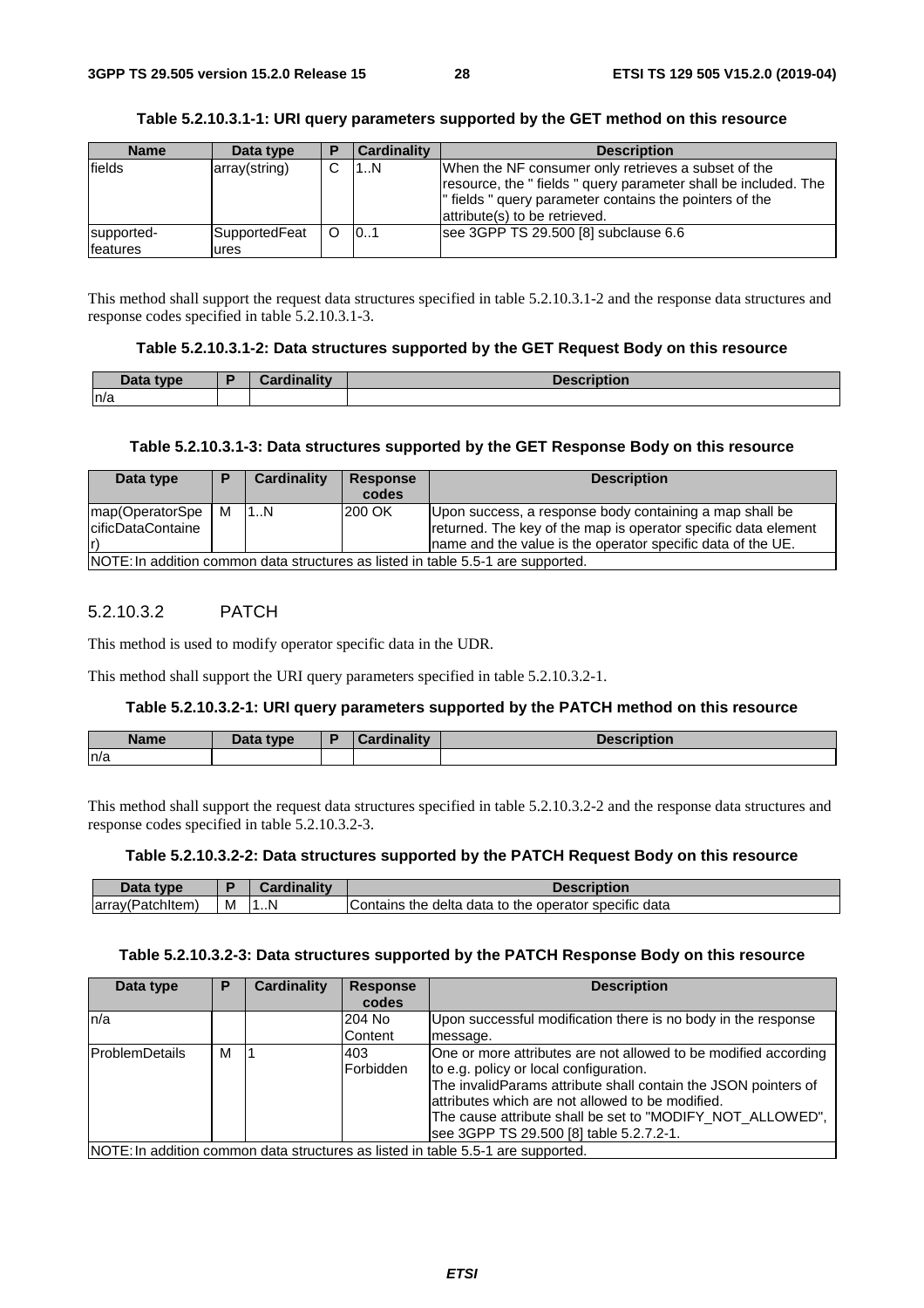## 5.2.11 Resource: Smsf3GppAccessRegistration

## 5.2.11.1 Description

This resource represents registered SMSF for 3GPP access.

This resource is modelled with the Document resource archetype (see subclause C.1 of 3GPP TS 29.501 [7]).-

## 5.2.11.2 Resource Definition

Resource URI: {apiRoot}/nudr-dr/v1/subscription-data/{ueId}/context-data/smsf-3gpp-access

This resource shall support the resource URI variables defined in table 5.2.11.2-1.

#### **Table 5.2.11.2-1: Resource URI variables for this resource**

| <b>Name</b> | <b>Definition</b>                                                                                                                                                             |
|-------------|-------------------------------------------------------------------------------------------------------------------------------------------------------------------------------|
| lapiRoot    | See 3GPP TS 29.504 [2] subclause 6.1.1                                                                                                                                        |
| ueld        | [Represents the Subscription Identifier SUPI or GPSI (see 3GPP TS 23.501 [4] clause 5.9.2)<br>pattern: "^(imsi-[0-9]{5,15} nai-.+ msisdn-[0-9]{5,15} extid-[^@]+@[^@]+ .+)\$" |

#### 5.2.11.3 Resource Standard Methods

#### 5.2.11.3.1 PUT

This method shall support the URI query parameters specified in table 5.2.11.3.1-1.

#### **Table 5.2.11.3.1-1: URI query parameters supported by the PUT method on this resource**

| <b>Name</b> | Data type | Cardinality | <b>Description</b> |
|-------------|-----------|-------------|--------------------|
| ln/a        |           |             |                    |

This method shall support the request data structures specified in table 5.2.11.3.1-2 and the response data structures and response codes specified in table 5.2.11.3.1-3.

#### **Table 5.2.11.3.1-2: Data structures supported by the PUT Request Body on this resource**

| Data type        |   | <b>Cardinality</b> | <b>Description</b>                                                   |
|------------------|---|--------------------|----------------------------------------------------------------------|
| SmsfRegistration | M |                    | The SMSF registration for 3GPP access is created or updated with the |
|                  |   |                    | received information.                                                |

#### **Table 5.2.11.3.1-3: Data structures supported by the PUT Response Body on this resource**

| Data type                                                                        | Ð | Cardinality | <b>Response</b><br>codes | <b>Description</b>                                     |  |
|----------------------------------------------------------------------------------|---|-------------|--------------------------|--------------------------------------------------------|--|
| In/a                                                                             |   |             | 204 No                   | Upon success, an empty response body shall be returned |  |
|                                                                                  |   |             | Content                  |                                                        |  |
| NOTE: In addition common data structures as listed in table 5.5-1 are supported. |   |             |                          |                                                        |  |

#### 5.2.11.3.2 DELETE

This method shall support the URI query parameters specified in table 5.2.11.3.2-1.

#### **Table 5.2.11.3.2-1: URI query parameters supported by the DELETE method on this resource**

| <b>Name</b> | <b>Pata type</b><br>Dald | $\frac{1}{2}$ in all $\frac{1}{2}$<br>. .<br>лангу | <b>Ton</b><br>puon<br><b>DESULI</b> |
|-------------|--------------------------|----------------------------------------------------|-------------------------------------|
| ln/a        |                          |                                                    |                                     |

This method shall support the request data structures specified in table 5.2.11.3.2-2 and the response data structures and response codes specified in table 5.2.11.3.2-3.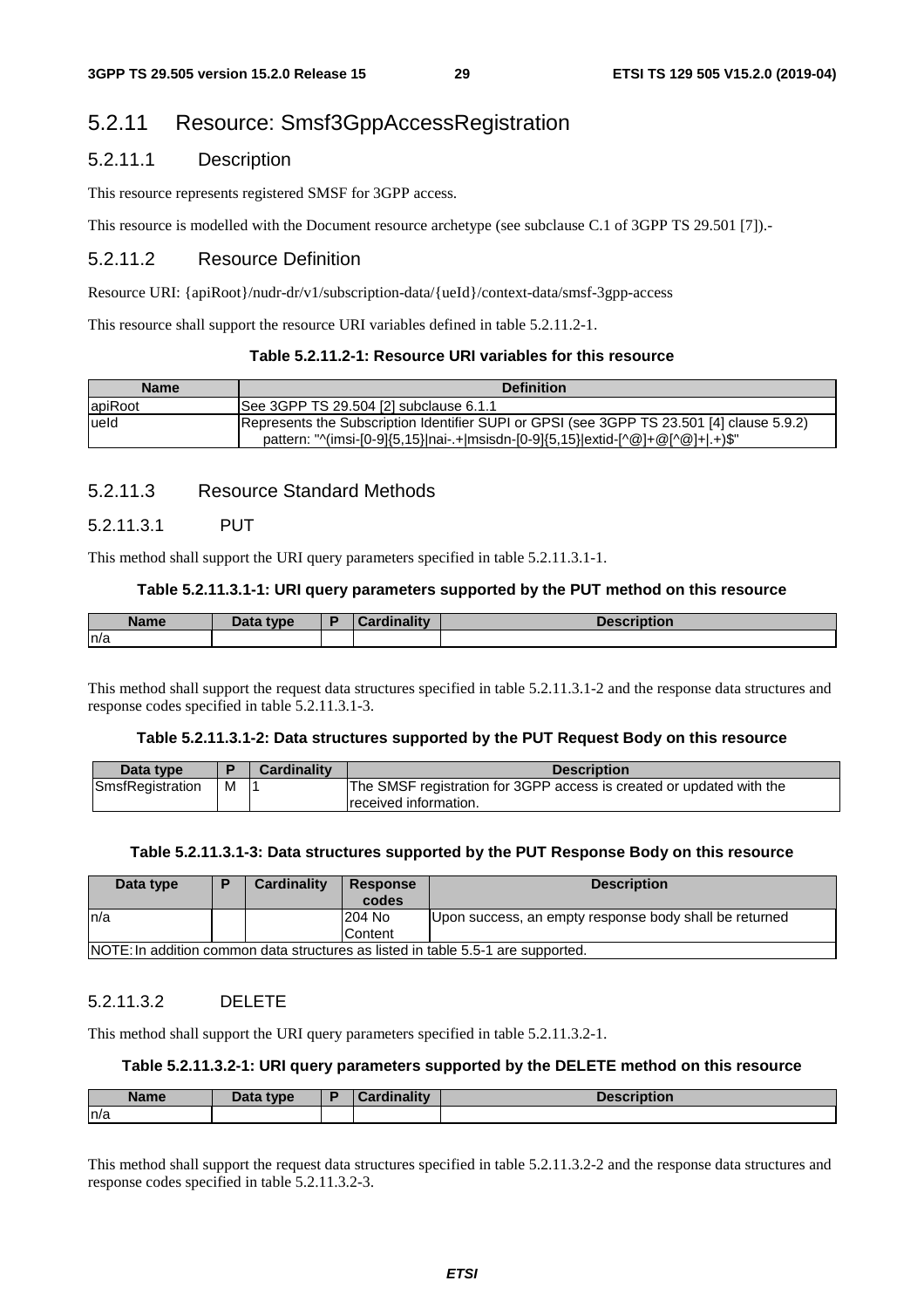#### **Table 5.2.11.3.2-2: Data structures supported by the DELETE Request Body on this resource**

| Data type | <b>Cardinality</b> | <b>Description</b>                                  |
|-----------|--------------------|-----------------------------------------------------|
| n/a       |                    | The<br><sup>t</sup> body shall be empty.<br>reauest |

#### **Table 5.2.11.3.2-3: Data structures supported by the DELETE Response Body on this resource**

| Data type | Cardinality | <b>Response</b><br>codes | <b>Description</b>                                                               |
|-----------|-------------|--------------------------|----------------------------------------------------------------------------------|
| In/a      |             | 204 No                   | Upon success, an empty response body shall be returned.                          |
|           |             | <b>Content</b>           |                                                                                  |
|           |             |                          | NOTE: In addition common data structures as listed in table 5.5-1 are supported. |

### 5.2.11.3.4 GET

This method shall support the URI query parameters specified in table 5.2.11.3.4-1.

#### **Table 5.2.11.3.4-1: URI query parameters supported by the GET method on this resource**

| <b>Name</b>                    | Data type             | і в | <b>Cardinality</b> | <b>Description</b>                                                                                                                                                                                                |
|--------------------------------|-----------------------|-----|--------------------|-------------------------------------------------------------------------------------------------------------------------------------------------------------------------------------------------------------------|
| fields                         | array(string)         | С   | 1N                 | When the NF consumer only retrieves a subset of the<br>resource, the "fields " query parameter shall be included. The<br>" fields " query parameter contains the pointers of the<br>attribute(s) to be retrieved. |
| supported-<br><b>Ifeatures</b> | SupportedFeat<br>ures |     | 0.1                | see 3GPP TS 29.500 [8] subclause 6.6                                                                                                                                                                              |

This method shall support the request data structures specified in table 5.2.11.3.4-2 and the response data structures and response codes specified in table 5.2.11.3.4-3.

#### **Table 5.2.11.3.4-2: Data structures supported by the GET Request Body on this resource**

| Data tvne<br>- Dala | 0 - - - - 1 : - - 1 : 1 - - | <b>Desr</b><br>uvil |
|---------------------|-----------------------------|---------------------|
| n/a                 |                             |                     |

#### **Table 5.2.11.3.4-3: Data structures supported by the GET Response Body on this resource**

| Data type                                                                        |   | Cardinality | <b>Response</b><br>codes | <b>Description</b>                                   |  |
|----------------------------------------------------------------------------------|---|-------------|--------------------------|------------------------------------------------------|--|
|                                                                                  |   |             |                          |                                                      |  |
| SmsfRegistration                                                                 | м |             | 200 OK                   | Upon success, a response body containing the SMSF    |  |
|                                                                                  |   |             |                          | registration for 3GPP access Data shall be returned. |  |
| NOTE: In addition common data structures as listed in table 5.5-1 are supported. |   |             |                          |                                                      |  |

## 5.2.12 Resource: SmsfNon3GppAccessRegistration

## 5.2.12.1 Description

This resource represents registered SMSF for Non 3GPP access.

This resource is modelled with the Document resource archetype (see subclause C.1 of 3GPP TS 29.501 [7]).

## 5.2.12.2 Resource Definition

Resource URI: {apiRoot}/nudr-dr/v1/subscription-data/{ueId}/context-data/smsf-non-3gpp-access

This resource shall support the resource URI variables defined in table 5.2.12.2-1.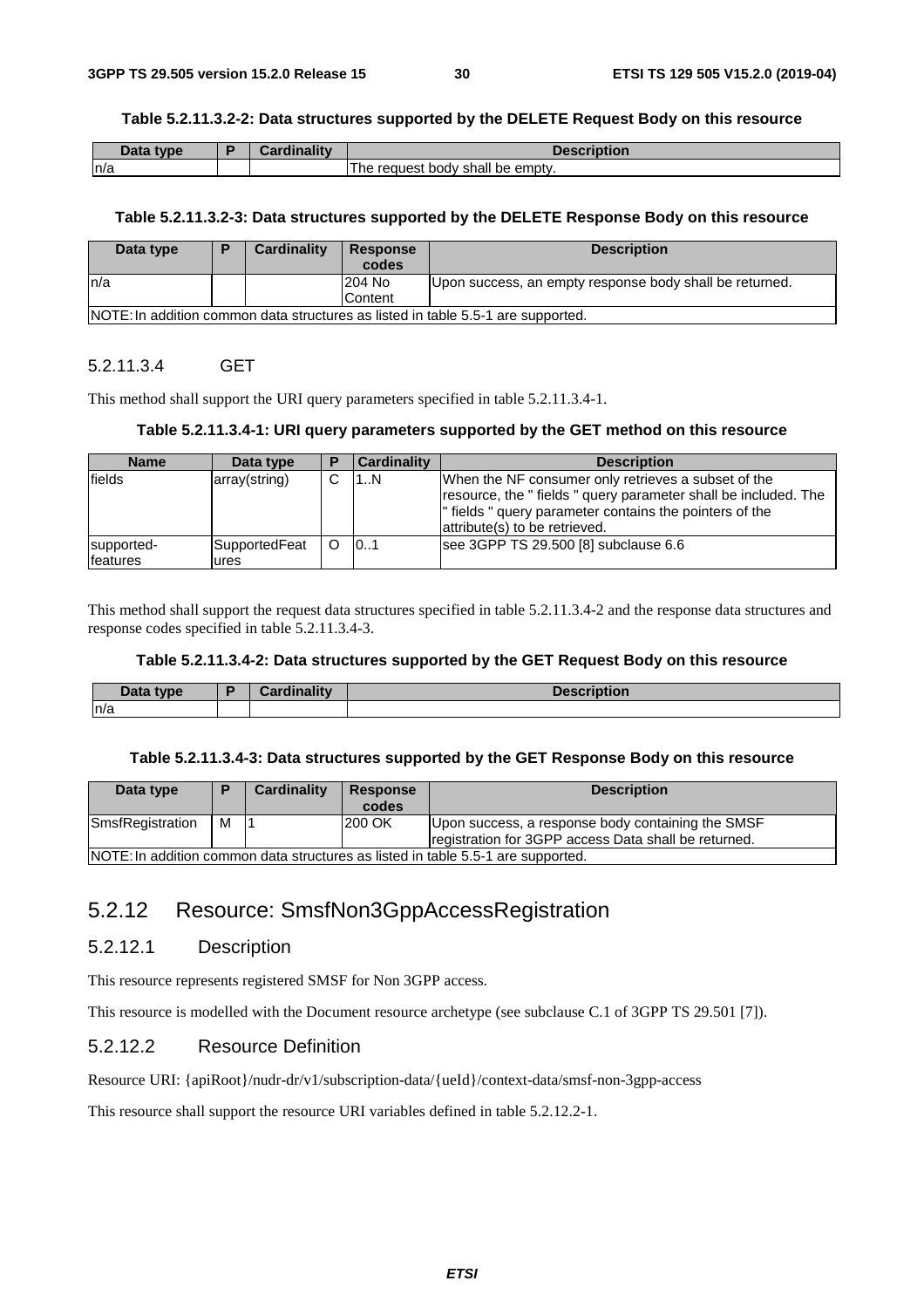| <b>Name</b> | <b>Definition</b>                                                                                                                                                            |
|-------------|------------------------------------------------------------------------------------------------------------------------------------------------------------------------------|
| apiRoot     | See 3GPP TS 29.504 [2] subclause 6.1.1                                                                                                                                       |
| lueld       | Represents the Subscription Identifier SUPI or GPSI (see 3GPP TS 23.501 [4] clause 5.9.2)<br>pattern: "^(imsi-[0-9]{5,15} nai-.+ msisdn-[0-9]{5,15} extid-[^@]+@[^@]+ .+)\$" |

#### **Table 5.2.12.2-1: Resource URI variables for this resource**

## 5.2.12.3 Resource Standard Methods

#### 5.2.12.3.1 PUT

This method shall support the URI query parameters specified in table 5.2.12.3.1-1.

#### **Table 5.2.12.3.1-1: URI query parameters supported by the PUT method on this resource**

| <b>Name</b> | nata<br>type<br>Dala | Cardinality | <b>Description</b> |
|-------------|----------------------|-------------|--------------------|
| n/a         |                      |             |                    |

This method shall support the request data structures specified in table 5.2.12.3.1-2 and the response data structures and response codes specified in table 5.2.12.3.1-3.

#### **Table 5.2.12.3.1-2: Data structures supported by the PUT Request Body on this resource**

| Data type        |   | <b>Cardinality</b> | <b>Description</b>                                                                                 |
|------------------|---|--------------------|----------------------------------------------------------------------------------------------------|
| SmsfRegistration | м |                    | The SMSF registration for non 3GPP access is created or updated with the<br>Ireceived information. |

#### **Table 5.2.12.3.1-3: Data structures supported by the PUT Response Body on this resource**

| Data type                                                                        | D | Cardinality | <b>Response</b><br>codes | <b>Description</b>                                     |  |
|----------------------------------------------------------------------------------|---|-------------|--------------------------|--------------------------------------------------------|--|
| ln/a                                                                             |   |             | 204 No                   | Upon success, an empty response body shall be returned |  |
|                                                                                  |   |             | Content                  |                                                        |  |
| NOTE: In addition common data structures as listed in table 5.5-1 are supported. |   |             |                          |                                                        |  |

NOTE: In addition common data structures as listed in table 5.5-1 are supported.

#### 5.2.12.3.2 DELETE

This method shall support the URI query parameters specified in table 5.2.12.3.2-1.

#### **Table 5.2.12.3.2-1: URI query parameters supported by the DELETE method on this resource**

| <b>Name</b> | <b>Data type</b> | <b>Tinolity</b><br>$\sim$ | <b>AARIMALAH</b><br>escription |
|-------------|------------------|---------------------------|--------------------------------|
| n/a         |                  |                           |                                |

This method shall support the request data structures specified in table 5.2.12.3.2-2 and the response data structures and response codes specified in table 5.2.12.3.2-3.

### **Table 5.2.12.3.2-2: Data structures supported by the DELETE Request Body on this resource**

| Data type | Cardinalitv | <b>Description</b>               |
|-----------|-------------|----------------------------------|
| n/a       |             | The request body shall be empty. |

#### **Table 5.2.12.3.2-3: Data structures supported by the DELETE Response Body on this resource**

| Data type                                                                        |  | <b>Cardinality</b> | <b>Response</b> | <b>Description</b>                                      |  |
|----------------------------------------------------------------------------------|--|--------------------|-----------------|---------------------------------------------------------|--|
|                                                                                  |  |                    | codes           |                                                         |  |
| n/a                                                                              |  |                    | 204 No          | Upon success, an empty response body shall be returned. |  |
|                                                                                  |  |                    | Content         |                                                         |  |
| NOTE: In addition common data structures as listed in table 5.5-1 are supported. |  |                    |                 |                                                         |  |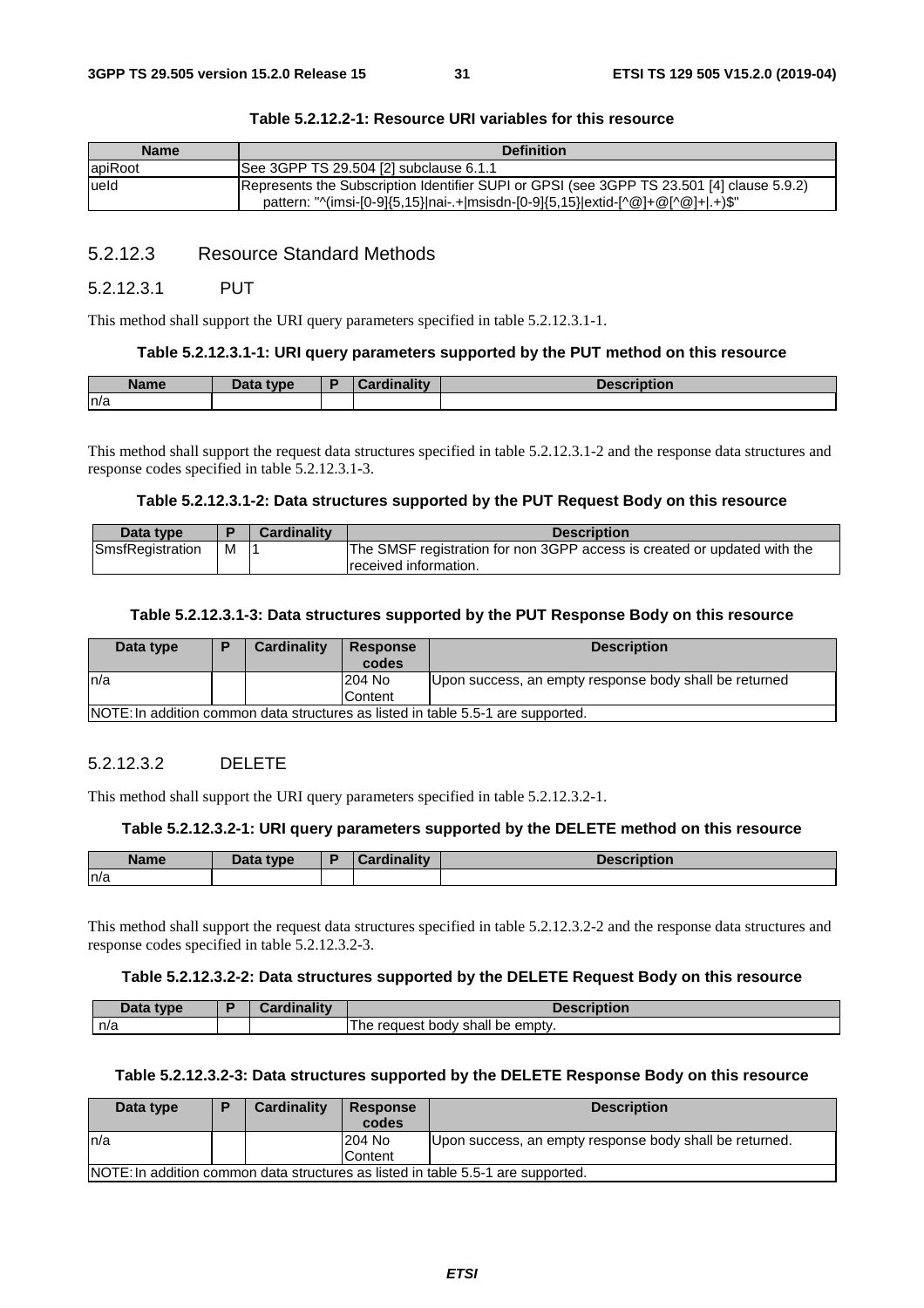## 5.2.12.3.4 GET

This method shall support the URI query parameters specified in table 5.2.12.3.4-1.

#### **Table 5.2.12.3.4-1: URI query parameters supported by the GET method on this resource**

| <b>Name</b>                    | Data type             | E | Cardinality | <b>Description</b>                                                                                                                                                                                                |
|--------------------------------|-----------------------|---|-------------|-------------------------------------------------------------------------------------------------------------------------------------------------------------------------------------------------------------------|
| lfields                        | array(string)         | C | 1N          | When the NF consumer only retrieves a subset of the<br>resource, the "fields " query parameter shall be included. The<br>" fields " query parameter contains the pointers of the<br>attribute(s) to be retrieved. |
| supported-<br><b>Ifeatures</b> | SupportedFeat<br>ures | O | 101         | see 3GPP TS 29.500 [8] subclause 6.6                                                                                                                                                                              |

This method shall support the request data structures specified in table 5.2.12.3.4-2 and the response data structures and response codes specified in table 5.2.12.3.4-3.

#### **Table 5.2.12.3.4-2: Data structures supported by the GET Request Body on this resource**

| Data type | والمقال والمسائلة والمراجين<br>™umam⊾<br>$-0.00$ | <b>Description</b> |
|-----------|--------------------------------------------------|--------------------|
| n/a       |                                                  |                    |

#### **Table 5.2.12.3.4-3: Data structures supported by the GET Response Body on this resource**

| Data type                                                                        |   | <b>Cardinality</b> | <b>Response</b><br>codes | <b>Description</b>                                                                                            |
|----------------------------------------------------------------------------------|---|--------------------|--------------------------|---------------------------------------------------------------------------------------------------------------|
| SmsfRegistration                                                                 | м |                    | 200 OK                   | Upon success, a response body containing the SMSF<br>registration for non 3GPP access Data shall be returned. |
| NOTE: In addition common data structures as listed in table 5.5-1 are supported. |   |                    |                          |                                                                                                               |

## 5.2.13 Resource: SMSManagementSubscriptionData

#### 5.2.13.1 Description

This resource represents the subscribed SMSManagementSubscriptionData for a SUPI for use in a serving PLMN. It is queried by the SMSF via the UDM after registering.

This resource is modelled with the Document resource archetype (see subclause C.1 of 3GPP TS 29.501 [7]).

## 5.2.13.2 Resource Definition

Resource URI: {apiRoot}/nudr-dr/v1/subscription-data/{ueId}/{servingPlmnId}/provisioned-data/sms-mng-data

This resource shall support the resource URI variables defined in table 5.2.13.2-1.

#### **Table 5.2.13.2-1: Resource URI variables for this resource**

| <b>Name</b>   | <b>Definition</b>                                                                                                                                                            |
|---------------|------------------------------------------------------------------------------------------------------------------------------------------------------------------------------|
| lapiRoot      | See 3GPP TS 29.504 [2] subclause 6.1.1                                                                                                                                       |
| lueld         | Represents the Subscription Identifier SUPI or GPSI (see 3GPP TS 23.501 [4] clause 5.9.2)<br>pattern: "^(imsi-[0-9]{5,15} nai-.+ msisdn-[0-9]{5,15} extid-[^@]+@[^@]+ .+)\$" |
| servingPlmnld | Represents the Serving PLMN ID ( <mcc><mnc>)<br/>pattern: "^[0-9]{5,6}\$"</mnc></mcc>                                                                                        |

## 5.2.13.3 Resource Standard Methods

#### 5.2.13.3.1 GET

This method shall support the URI query parameters specified in table 5.2.13.3.1-1.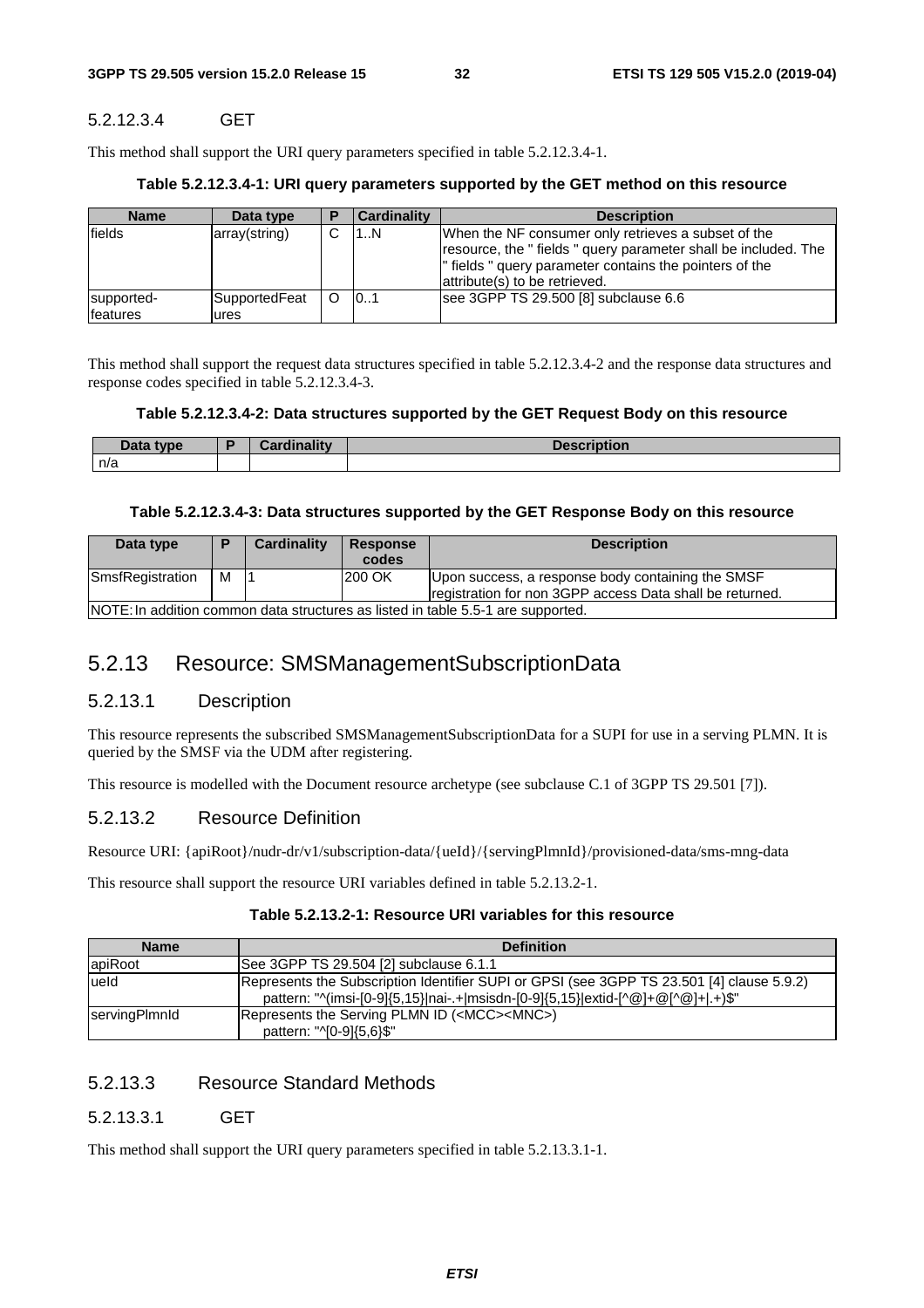#### **Table 5.2.13.3.1-1: URI query parameters supported by the GET method on this resource**

| <b>Name</b>     | Data tvpe     | <b>Cardinality</b> | Description                          |
|-----------------|---------------|--------------------|--------------------------------------|
| supported-      | SupportedFeat | 10                 | see 3GPP TS 29.500 [8] subclause 6.6 |
| <b>features</b> | ures          |                    |                                      |

This method shall support the request data structures specified in table 5.2.13.3.1-2 and the response data structures and response codes specified in table 5.2.13.3.1-3.

#### **Table 5.2.13.3.1-2: Data structures supported by the GET Request Body on this resource**

| Data<br>type | $I$ ardinality<br>—arumant — | Docerintian<br><b>Des</b><br>πυτισπ |
|--------------|------------------------------|-------------------------------------|
| n/a          |                              |                                     |

#### **Table 5.2.13.3.1-3: Data structures supported by the GET Response Body on this resource**

| Data type                                                                        |   | Cardinality | <b>Response</b><br>codes | <b>Description</b>                               |
|----------------------------------------------------------------------------------|---|-------------|--------------------------|--------------------------------------------------|
| SmsManagement                                                                    | м |             | 200 OK                   | Upon success, a response body containing the SMS |
| <b>SubscriptionData</b>                                                          |   |             |                          | Management Subscription Data shall be returned.  |
| NOTE: In addition common data structures as listed in table 5.5-1 are supported. |   |             |                          |                                                  |

## 5.2.14 Resource: ProvisionedParamenterData

## 5.2.14.1 Description

This resource represents the subscribed ProvisionedParameterData for a GPSI. It is triggered by the AF/NEF via the UDM to update provisioned data stored for the subscriber.

This resource is modelled with the Document resource archetype (see subclause C.1 of 3GPP TS 29.501 [7]).

#### 5.2.14.2 Resource Definition

Resource URI: {apiRoot}/nudr-dr/v1/subscription-data/{ueId}/pp-data

This resource shall support the resource URI variables defined in table 5.2.14.2-1.

#### **Table 5.2.14.2-1: Resource URI variables for this resource**

| <b>Name</b> | <b>Definition</b>                                                                         |
|-------------|-------------------------------------------------------------------------------------------|
| apiRoot     | See 3GPP TS 29.504 [2] subclause 6.1.1                                                    |
| lueld       | Represents the Subscription Identifier SUPI or GPSI (see 3GPP TS 23.501 [4] clause 5.9.2) |
|             | pattern: "^(imsi-[0-9]{5,15} nai-.+ msisdn-[0-9]{5,15} extid-[^@]+@[^@]+ .+)\$"           |

## 5.2.14.3 Resource Standard Methods

#### 5.2.14.3.1 GET

This method retrieves the provisioned data of a given UE.

This method shall support the URI query parameters specified in table 5.2.14.3.1-1.

#### **Table 5.2.14.3.1-1: URI query parameters supported by the GET method on this resource**

| <b>Name</b> | Data type     | <b>Cardinality</b> | <b>Description</b>                   |
|-------------|---------------|--------------------|--------------------------------------|
| supported-  | SupportedFeat | 101                | see 3GPP TS 29.500 [8] subclause 6.6 |
| features    | ures          |                    |                                      |

This method shall support the request data structures specified in table 5.2.14.3.1-2 and the response data structures and response codes specified in table 5.2.14.3.1-3.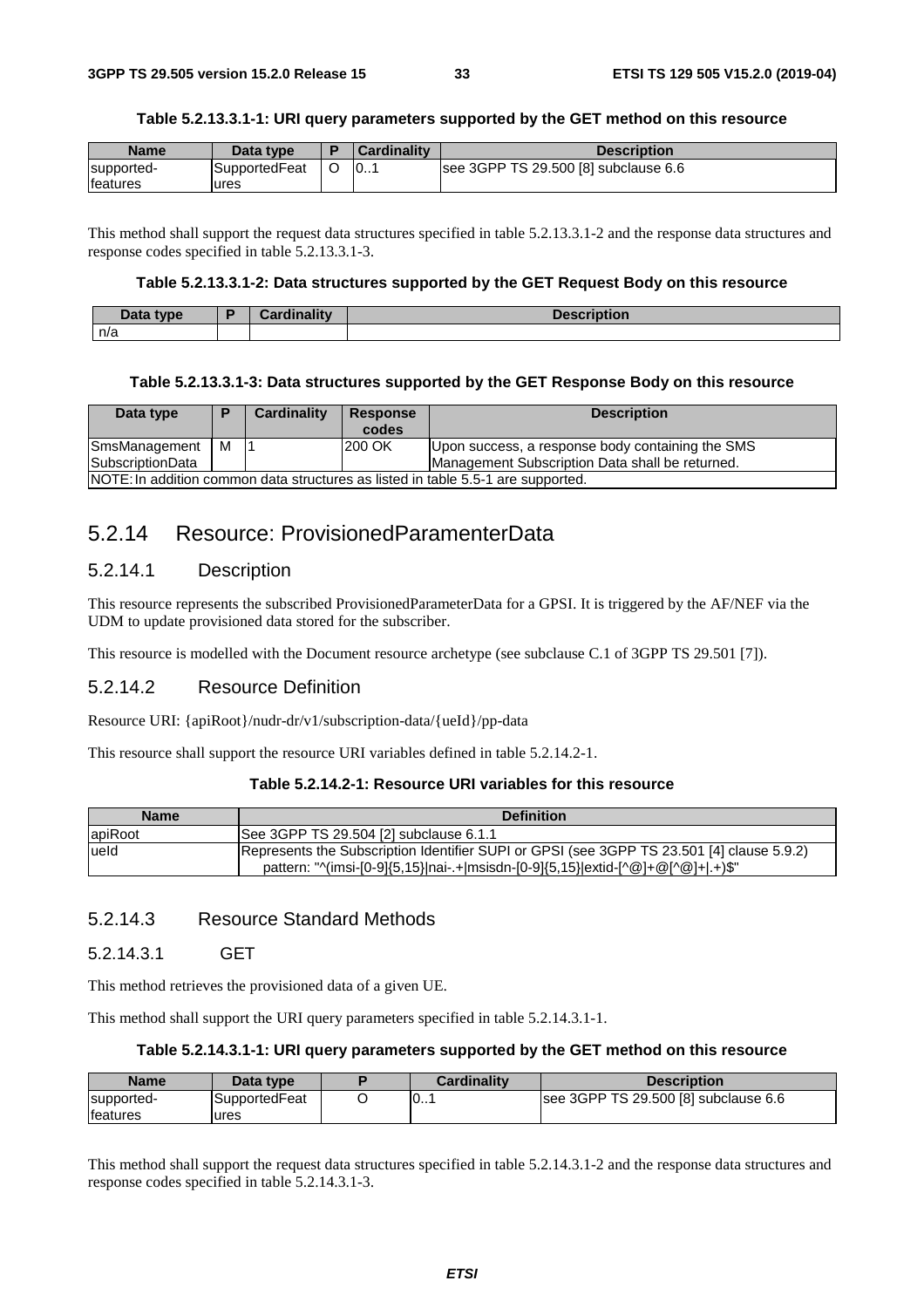#### **Table 5.2.14.3.1-2: Data structures supported by the GET Request Body on this resource**

| Data type | .<br>$\mathbf{r}$<br><i>C</i> ardinalitv | <b>Description</b> |
|-----------|------------------------------------------|--------------------|
| ln/a      |                                          |                    |

#### **Table 5.2.14.3.1-3: Data structures supported by the GET Response Body on this resource**

| Data type      |   | <b>Cardinality</b> | <b>Response</b><br>codes | <b>Description</b>                                                                        |
|----------------|---|--------------------|--------------------------|-------------------------------------------------------------------------------------------|
| <b>P</b> pData | м |                    | 200 OK                   | Upon success, a response body is returned<br>containing the provisioned data of the GPSI. |

#### 5.2.14.3.2 PATCH

This method is used to modify the provisioned parameter data in the UDR.

This method shall support the URI query parameters specified in table 5.2.14.3.2-1.

#### **Table 5.2.14.3.2-1: URI query parameters supported by the PATCH method on this resource**

| <b>Name</b> | Data tyne | ╺ | $1 - 11$<br>$-$ |  |
|-------------|-----------|---|-----------------|--|
| n/a         |           |   |                 |  |

This method shall support the request data structures specified in table 5.2.14.3.2-2 and the response data structures and response codes specified in table 5.2.14.3.2-3.

#### **Table 5.2.14.3.2-2: Data structures supported by the PATCH Request Body on this resource**

|                            |   | .     |                                                                                                    |
|----------------------------|---|-------|----------------------------------------------------------------------------------------------------|
| larray(<br>altern.<br>-ятс | M | N<br> | data<br>u parameter<br>the<br>to the<br>provisioned<br>Con <sup>+</sup><br>ntains<br>delta<br>data |

#### **Table 5.2.14.3.2-3: Data structures supported by the PATCH Response Body on this resource**

|   | <b>Cardinality</b> | <b>Response</b> | <b>Description</b>                                                                                                                                                                                                                                                                                                                       |
|---|--------------------|-----------------|------------------------------------------------------------------------------------------------------------------------------------------------------------------------------------------------------------------------------------------------------------------------------------------------------------------------------------------|
|   |                    | codes           |                                                                                                                                                                                                                                                                                                                                          |
|   |                    | 204 No          | Upon successful modification there is no body in the response                                                                                                                                                                                                                                                                            |
|   |                    | Content         | message.                                                                                                                                                                                                                                                                                                                                 |
| м |                    | 403             | One or more attributes are not allowed to be modified according<br>to e.g. policy or local configuration.<br>The invalidParams attribute shall contain the JSON pointers of<br>lattributes which are not allowed to be modified.<br>The cause attribute shall be set to "MODIFY NOT ALLOWED",<br>see 3GPP TS 29.500 [8] table 5.2.7.2-1. |
|   |                    |                 | Forbidden<br>$\blacksquare$                                                                                                                                                                                                                                                                                                              |

NOTE: In addition common data structures as listed in table 5.5-1 are supported.

## 5.2.15 Resource: SMSSubscriptionData

## 5.2.15.1 Description

This resource represents the subscribed SMS Subscription Data for a SUPI for use in a serving PLMN. It is queried by the AMF via the UDM after registering.

This resource is modelled with the Document resource archetype (see subclause C.1 of 3GPP TS 29.501 [7]).

## 5.2.15.2 Resource Definition

Resource URI: {apiRoot}/nudr-dr/v1/subscription-data/{ueId}/{serving-plmn-id}/provisioned-data/sms-data

This resource shall support the resource URI variables defined in table 5.2.15.2-1.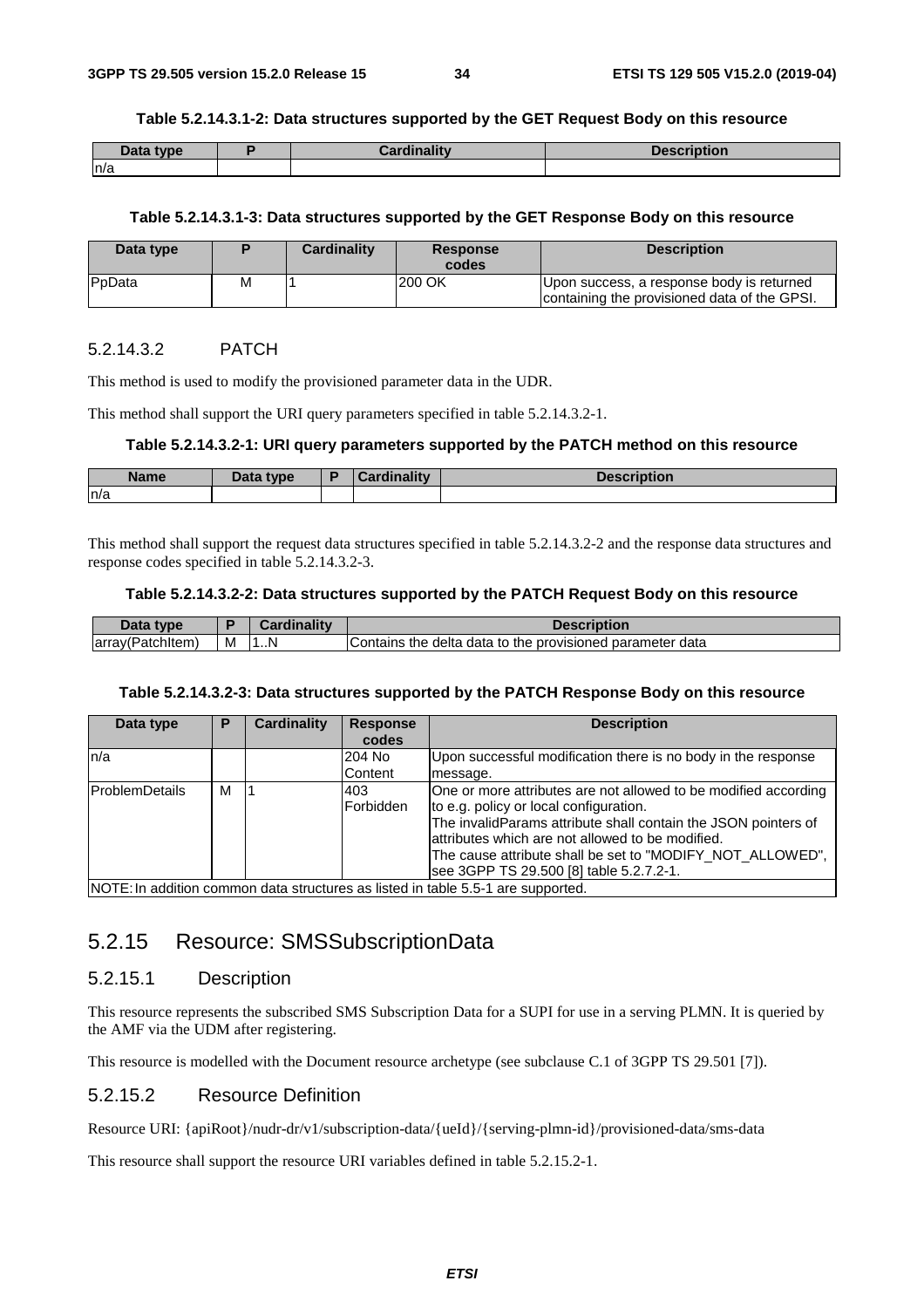| <b>Name</b>     | <b>Definition</b>                                                                                                                                                            |
|-----------------|------------------------------------------------------------------------------------------------------------------------------------------------------------------------------|
| <b>apiRoot</b>  | See 3GPP TS 29.504 [2] subclause 6.1.1                                                                                                                                       |
| Ue-id           | Represents the Subscription Identifier SUPI or GPSI (see 3GPP TS 23.501 [4] clause 5.9.2)<br>pattern: "^(imsi-[0-9]{5,15} nai-.+ msisdn-[0-9]{5,15} extid-[^@]+@[^@]+ .+)\$" |
| serving-plmn-id | Represents the Serving PLMN ID ( <mcc><mnc>)<br/>pattern: "^[0-9]{5,6}\$"</mnc></mcc>                                                                                        |

## 5.2.15.3 Resource Standard Methods

#### 5.2.15.3.1 GET

This method shall support the URI query parameters specified in table 5.2.15.3.1-1.

#### **Table 5.2.15.3.1-1: URI query parameters supported by the GET method on this resource**

| <b>Name</b>                    | Data type              |   | <b>Cardinality</b> | <b>Description</b>                   |
|--------------------------------|------------------------|---|--------------------|--------------------------------------|
| supported-<br><b>Ifeatures</b> | SupportedFeat<br>lures | ັ | 10                 | see 3GPP TS 29.500 [8] subclause 6.6 |

This method shall support the request data structures specified in table 5.2.15.3.1-2 and the response data structures and response codes specified in table 5.2.15.3.1-3.

#### **Table 5.2.15.3.1-2: Data structures supported by the GET Request Body on this resource**

| <b>That vpe</b><br>Data | .<br> | $\Omega$<br>чин |
|-------------------------|-------|-----------------|
| n/a                     |       |                 |

#### **Table 5.2.15.3.1-3: Data structures supported by the GET Response Body on this resource**

| Data type                                                                        |   | <b>Cardinality</b> | <b>Response</b><br>codes | <b>Description</b>                               |
|----------------------------------------------------------------------------------|---|--------------------|--------------------------|--------------------------------------------------|
| SmsSubscription                                                                  | м |                    | 200 OK                   | Upon success, a response body containing the SMS |
| Data                                                                             |   |                    |                          | Management Subscription Data shall be returned.  |
| NOTE: In addition common data structures as listed in table 5.5-1 are supported. |   |                    |                          |                                                  |

## 5.2.16 Resource: SdmSubscriptions

## 5.2.16.1 Description

This resource represents the collection of SDM Subscriptions for a UE.

This resource is modelled with the Store resource archetype (see subclause C.1 of 3GPP TS 29.501 [7]).

#### 5.2.16.2 Resource Definition

Resource URI: {apiRoot}/nudr-dr/v1/subscription-data/{ueId}/context-data/sdm-subscriptions

This resource shall support the resource URI variables defined in table 5.2.16.2-1.

## **Table 5.2.16.2-1: Resource URI variables for this resource**

| <b>Name</b> | <b>Definition</b>                                                                                                                                                |
|-------------|------------------------------------------------------------------------------------------------------------------------------------------------------------------|
| apiRoot     | See 3GPP TS 29.504 [2] subclause 6.1.1                                                                                                                           |
| ueld        | Represents the Subscription Identifier SUPI or GPSI (see 3GPP TS 23.501 [4] clause 5.9.2)<br>pattern: "(imsi-[0-9]{5,15} nai-.+ msisdn-[0-9]{5,15} extid-.+ .+)" |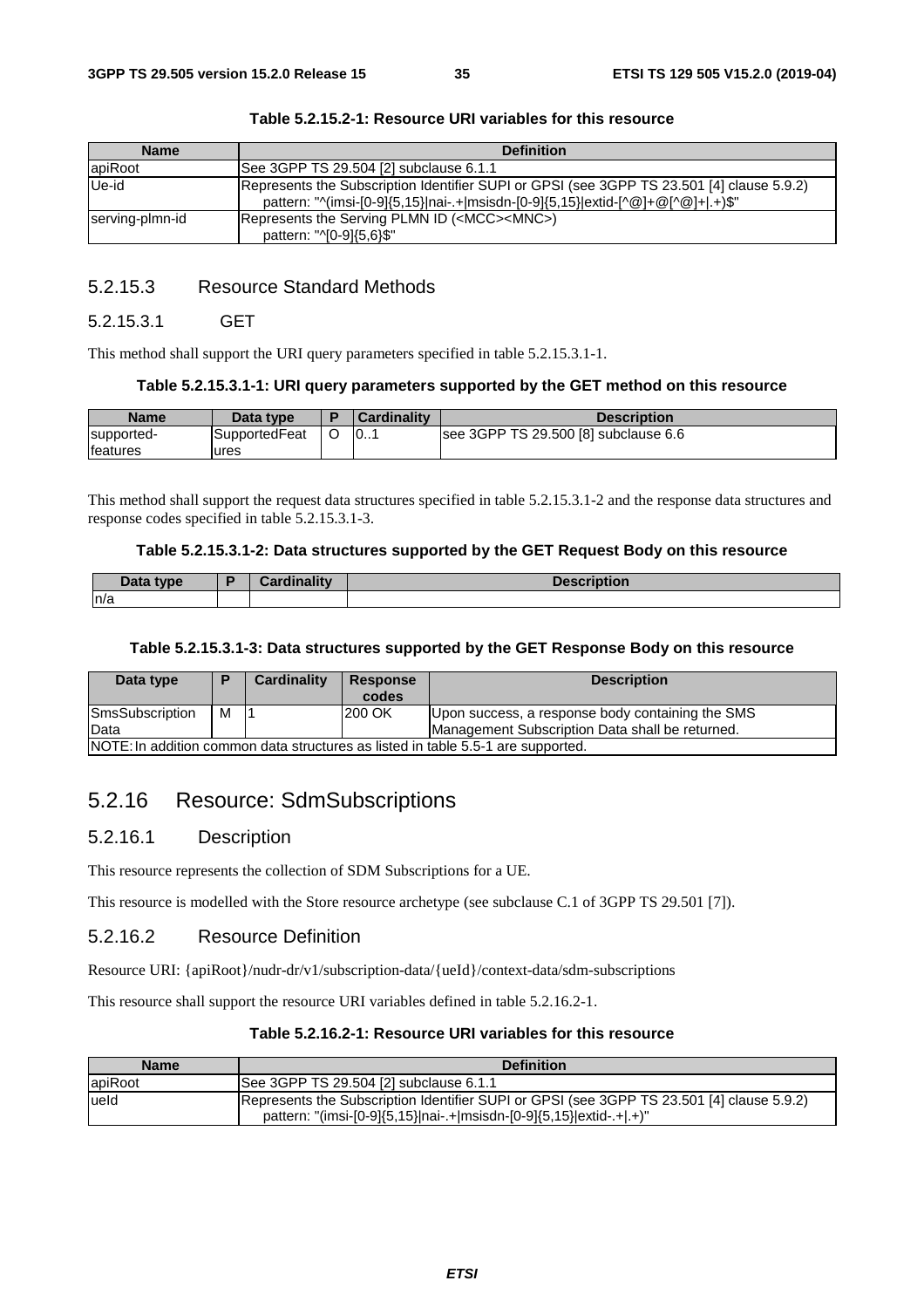# 5.2.16.3 Resource Standard Methods

# 5.2.16.3.1 GET

This method shall support the URI query parameters specified in table 5.2.16.3.1-1.

### **Table 5.2.16.3.1-1: URI query parameters supported by the GET method on this resource**

| <b>Name</b>     | Data type     | <b>Cardinality</b> | Description                          |
|-----------------|---------------|--------------------|--------------------------------------|
| supported-      | SupportedFeat | 10                 | see 3GPP TS 29.500 [8] subclause 6.6 |
| <b>features</b> | ures          |                    |                                      |

This method shall support the request data structures specified in table 5.2.16.3.1-2 and the response data structures and response codes specified in table 5.2.16.3.1-3.

#### **Table 5.2.16.3.1-2: Data structures supported by the GET Request Body on this resource**

| Data type | 0 - - - - - - - - - - - - - | <b>DESCRIPTION</b> |
|-----------|-----------------------------|--------------------|
| n/a       |                             |                    |

#### **Table 5.2.16.3.1-3: Data structures supported by the GET Response Body on this resource**

| Data type                      | D                                                                                | Cardinality | <b>Response</b><br>codes | <b>Description</b>                                                                              |  |  |
|--------------------------------|----------------------------------------------------------------------------------|-------------|--------------------------|-------------------------------------------------------------------------------------------------|--|--|
| array(SdmSubscri   M<br>(ption |                                                                                  | 1.1N        | 200 OK                   | Upon success, a response body containing the individual SDM<br>subscriptions shall be returned. |  |  |
|                                | NOTE: In addition common data structures as listed in table 5.5-1 are supported. |             |                          |                                                                                                 |  |  |

# 5.2.16.3.2 POST

This method shall support the URI query parameters specified in table 5.2.16.3.2-1.

#### **Table 5.2.16.3.2-1: URI query parameters supported by the POST method on this resource**

| <b>Name</b> | Data type<br>Dala | ь. | <b>Pordinality</b> | <b>Description</b> |
|-------------|-------------------|----|--------------------|--------------------|
| n/a         |                   |    |                    |                    |

This method shall support the request data structures specified in table 5.2.16.3.1-2 and the response data structures and response codes specified in table 5.2.16.3.1-3.

#### **Table 5.2.16.3.2-2: Data structures supported by the POST Request Body on this resource**

| Data type              |   | Cardinalitv | Description                                                           |
|------------------------|---|-------------|-----------------------------------------------------------------------|
| <b>SdmSubscription</b> | M |             | Ildentifies the subscriber data subscription to be stored in the UDR. |

#### **Table 5.2.16.3.2-3: Data structures supported by the POST Response Body on this resource**

| Data type       | P | Cardinality | <b>Response</b><br>codes | <b>Description</b>                                                                                                                                                                                                                                    |
|-----------------|---|-------------|--------------------------|-------------------------------------------------------------------------------------------------------------------------------------------------------------------------------------------------------------------------------------------------------|
| SdmSubscription | м |             | l201<br>Created          | Upon success, a response body containing a representation of<br>the Ueld's Individual subscription resource shall be returned.<br>The HTTP response shall include a "Location" HTTP header<br>that contains the resource URI of the created resource. |
|                 |   |             |                          | NOTE: In addition common data structures as listed in table 5.5-1 are supported.                                                                                                                                                                      |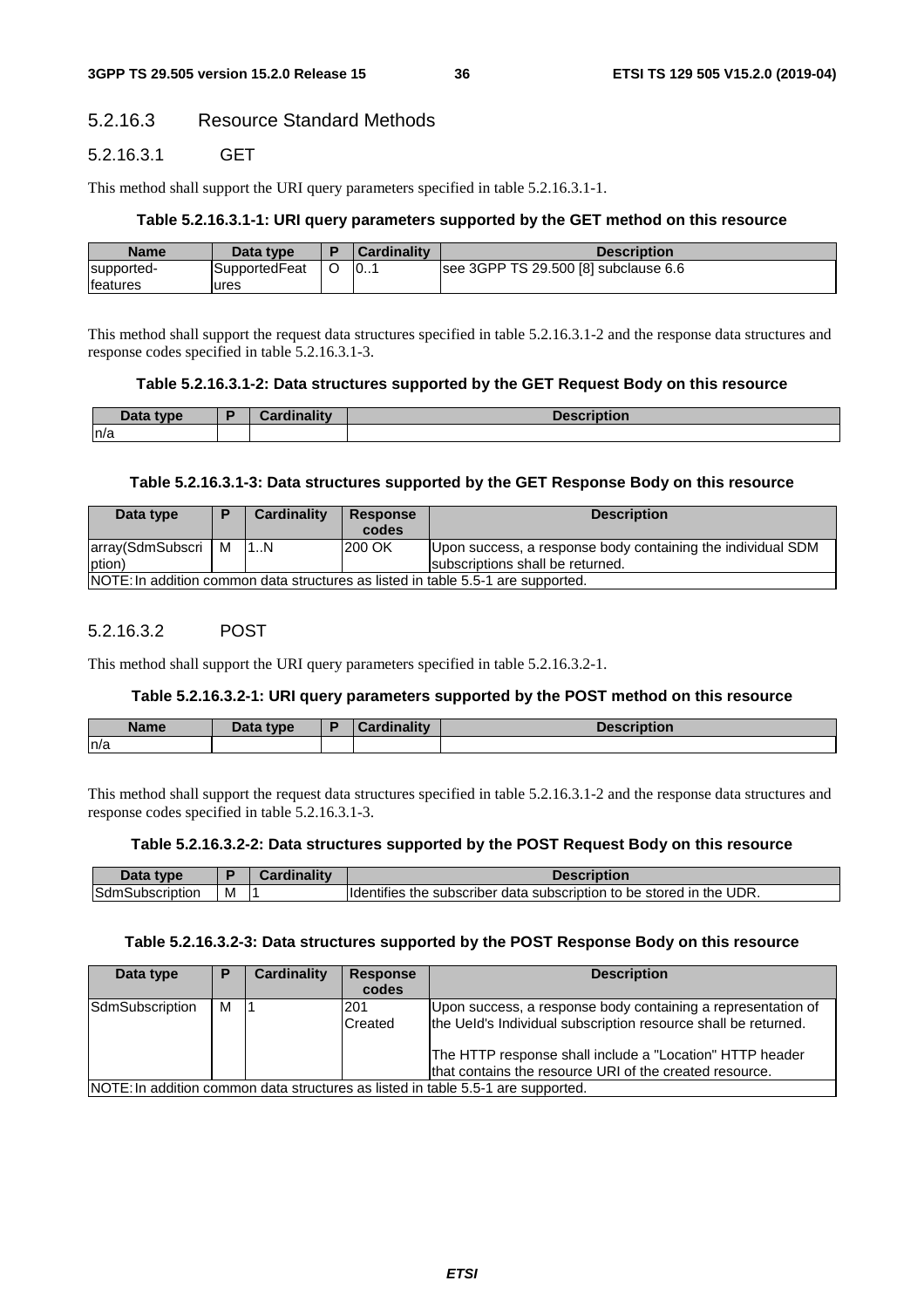# 5.2.17 Resource: IndividualSdmSubscription

# 5.2.17.1 Description

This resource represents an individual SDM Subscription for a UE.

This resource is modelled with the Document resource archetype (see subclause C.1 of 3GPP TS 29.501 [7]).

# 5.2.17.2 Resource Definition

Resource URI: {apiRoot}/nudr-dr/v1/subscription-data/{ueId}/context-data/sdm-subscriptions/{subsId}

This resource shall support the resource URI variables defined in table 5.2.17.2-1.

# **Table 5.2.17.2-1: Resource URI variables for this resource**

| <b>Name</b> | <b>Definition</b>                                                                                                                                                            |
|-------------|------------------------------------------------------------------------------------------------------------------------------------------------------------------------------|
| lapiRoot    | See 3GPP TS 29.504 [2] subclause 6.1.1                                                                                                                                       |
| ueld        | Represents the Subscription Identifier SUPI or GPSI (see 3GPP TS 23.501 [4] clause 5.9.2)<br>pattern: "^(imsi-[0-9]{5,15} nai-.+ msisdn-[0-9]{5,15} extid-[^@]+@[^@]+ .+)\$" |
| subsid      | (Identifier of the subscription (as allocated by the UDM)                                                                                                                    |

# 5.2.17.3 Resource Standard Methods

# 5.2.17.3.1 PUT

This method shall support the URI query parameters specified in table 5.2.17.3.1-1.

#### **Table 5.2.17.3.1-1: URI query parameters supported by the PUT method on this resource**

| <b>Name</b> | Data type | $im$ ality<br>$-$ | iption |
|-------------|-----------|-------------------|--------|
| ln/a        |           |                   |        |

This method shall support the request data structures specified in table 5.2.17.3.1-2 and the response data structures and response codes specified in table 5.2.17.3.1-3.

#### **Table 5.2.17.3.1-2: Data structures supported by the PUT Request Body on this resource**

| Data tvpe                     |   | <b>BO</b><br><b>Considered</b> | <b>Description</b>                                                   |
|-------------------------------|---|--------------------------------|----------------------------------------------------------------------|
| <b>SdmSt</b><br>nSubscription | M |                                | $\,$ individual SDM subscription $\,$<br>The<br>that is to be stored |

#### **Table 5.2.17.3.1-3: Data structures supported by the PUT Response Body on this resource**

| Data type | D | <b>Cardinality</b> | <b>Response</b><br>codes | <b>Description</b>                                                               |
|-----------|---|--------------------|--------------------------|----------------------------------------------------------------------------------|
| ln/a      |   |                    | 204 No                   | Upon success, an empty response body shall be returned.                          |
|           |   |                    | Content                  |                                                                                  |
|           |   |                    |                          | NOTE: In addition common data structures as listed in table 5.5-1 are supported. |

### 5.2.17.3.2 DELETE

This method shall support the URI query parameters specified in table 5.2.17.3.2-1.

#### **Table 5.2.17.3.2-1: URI query parameters supported by the DELETE method on this resource**

| <b>Name</b> | Data type | Cardinality | <b>Description</b> |
|-------------|-----------|-------------|--------------------|
| ln/a        |           |             |                    |

This method shall support the request data structures specified in table 5.2.17.3.2-2 and the response data structures and response codes specified in table 5.2.17.3.2-3.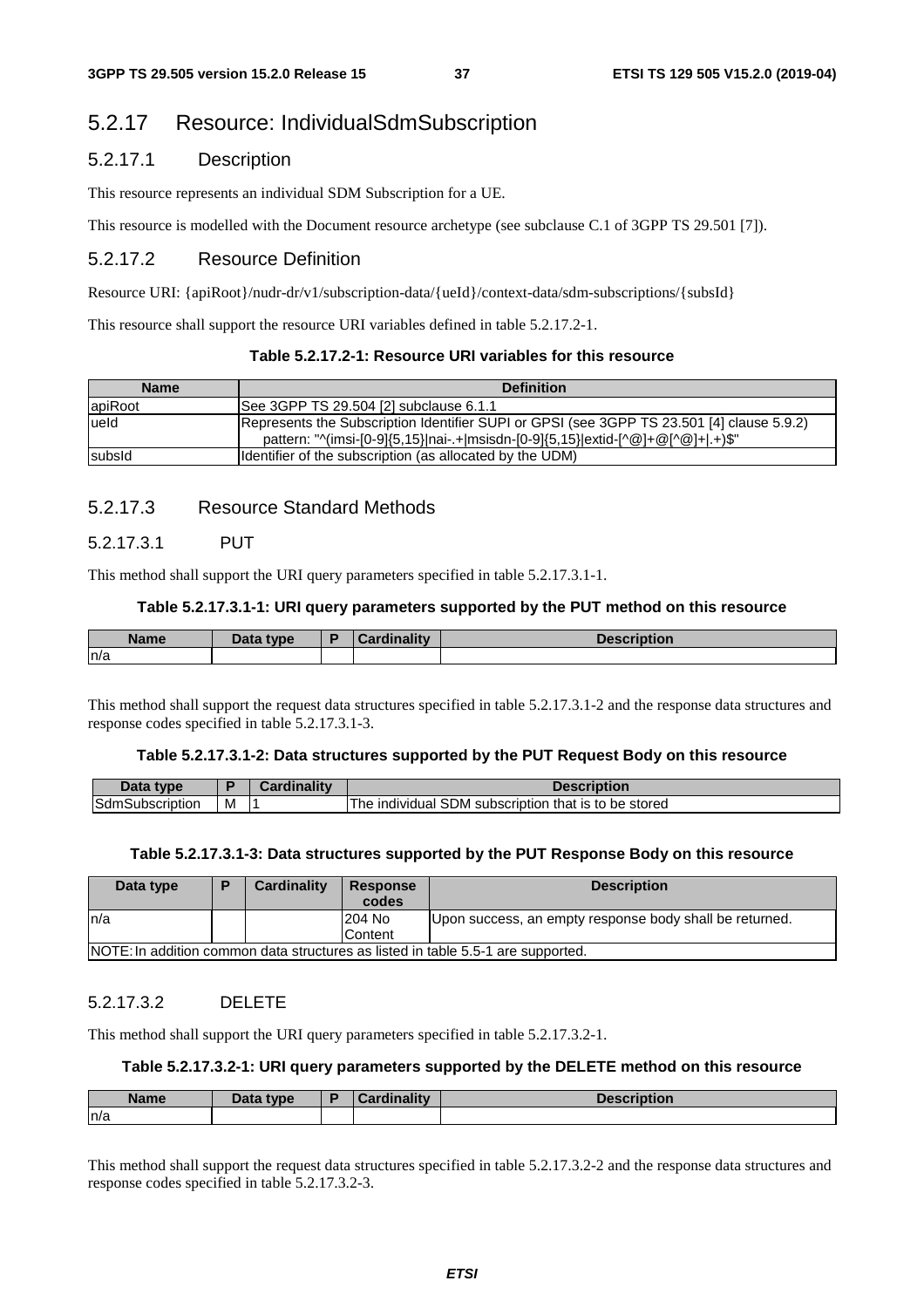#### **Table 5.2.17.3.2-2: Data structures supported by the DELETE Request Body on this resource**

| Data type | <b>Cordinality</b><br>Cardinality | <b>Description</b> |
|-----------|-----------------------------------|--------------------|
| n/a       |                                   |                    |

#### **Table 5.2.17.3.2-3: Data structures supported by the DELETE Response Body on this resource**

| Data type | <b>Cardinality</b> | <b>Response</b><br>codes | <b>Description</b>                                                               |
|-----------|--------------------|--------------------------|----------------------------------------------------------------------------------|
| In/a      |                    | 204 No                   | Upon success, an empty response body shall be returned.                          |
|           |                    | <b>Content</b>           |                                                                                  |
|           |                    |                          | NOTE: In addition common data structures as listed in table 5.5-1 are supported. |

# 5.2.18 Resource: EeSubscriptions

# 5.2.18.1 Description

This resource represents the collection of EEM Subscriptions for a UE.

This resource is modelled with the Collection resource archetype (see subclause C.1 of 3GPP TS 29.501 [7]).

# 5.2.18.2 Resource Definition

Resource URI: {apiRoot}/nudr-dr/v1/subscription-data/{ueId}/context-data/ee-subscriptions

This resource shall support the resource URI variables defined in table 5.2.18.2-1.

### **Table 5.2.18.2-1: Resource URI variables for this resource**

| <b>Name</b>    | <b>Definition</b>                                                                                                                                                            |
|----------------|------------------------------------------------------------------------------------------------------------------------------------------------------------------------------|
| <b>apiRoot</b> | See 3GPP TS 29.504 [2] subclause 6.1.1                                                                                                                                       |
| lueld          | Represents the Subscription Identifier SUPI or GPSI (see 3GPP TS 23.501 [4] clause 5.9.2)<br>pattern: "^(imsi-[0-9]{5,15} nai-.+ msisdn-[0-9]{5,15} extid-[^@]+@[^@]+ .+)\$" |

# 5.2.18.3 Resource Standard Methods

#### 5.2.18.3.1 GET

This method shall support the URI query parameters specified in table 5.2.18.3.1-1.

#### **Table 5.2.18.3.1-1: URI query parameters supported by the GET method on this resource**

| <b>Name</b>     | Data type     | <b>Cardinality</b> | <b>Description</b>                   |
|-----------------|---------------|--------------------|--------------------------------------|
| supported-      | SupportedFeat | 10                 | see 3GPP TS 29.500 [8] subclause 6.6 |
| <b>features</b> | ures          |                    |                                      |

This method shall support the request data structures specified in table 5.2.18.3.1-2 and the response data structures and response codes specified in table 5.2.18.3.1-3.

#### **Table 5.2.18.3.1-2: Data structures supported by the GET Request Body on this resource**

| Data type | Cardinality<br>Udi uli idili. | <b>cription</b><br>Descri |
|-----------|-------------------------------|---------------------------|
| n/a       |                               |                           |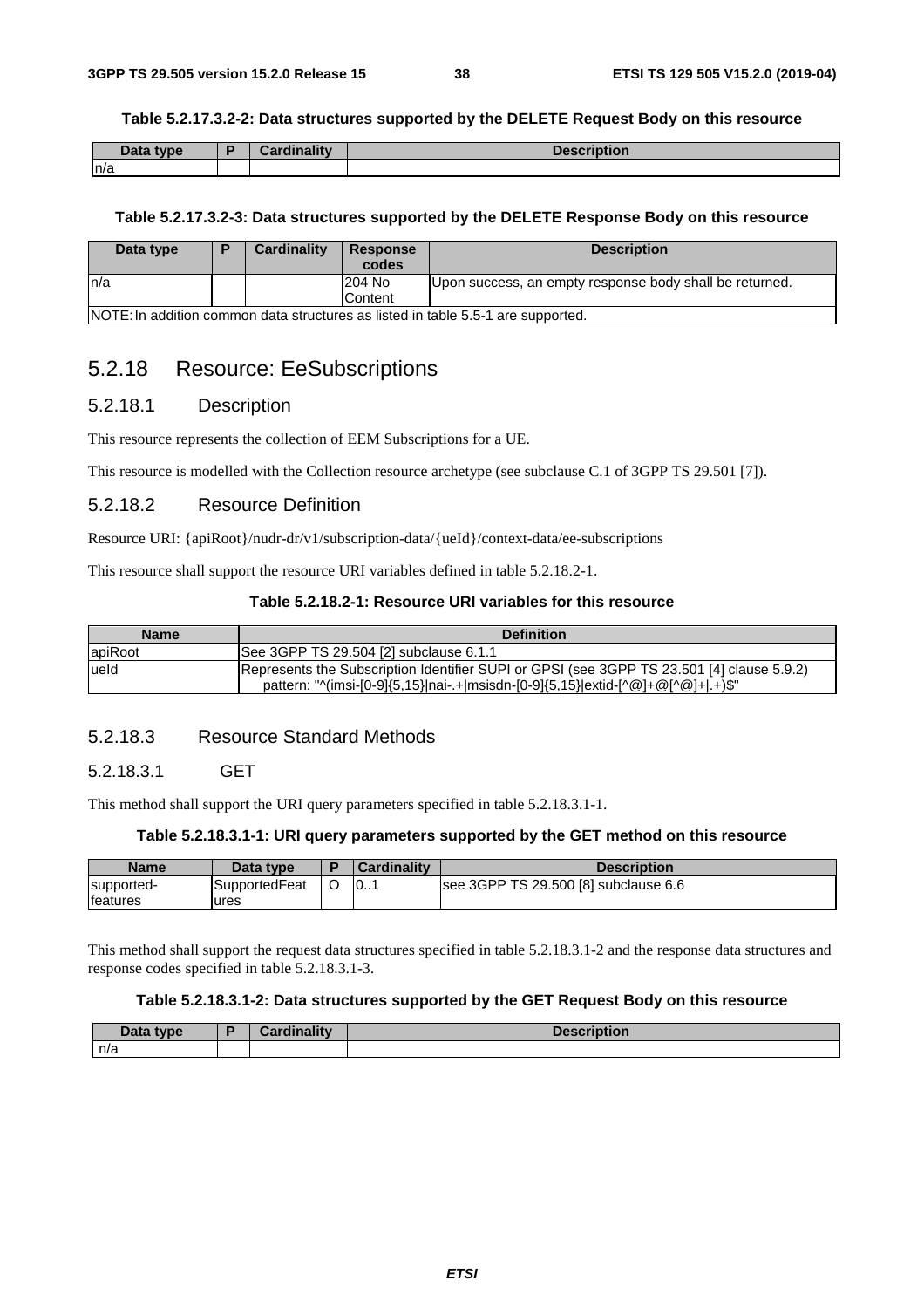#### **Table 5.2.18.3.1-3: Data structures supported by the GET Response Body on this resource**

| Data type             |                                                                                  | <b>Cardinality</b> | Response | <b>Description</b>                                         |  |  |  |
|-----------------------|----------------------------------------------------------------------------------|--------------------|----------|------------------------------------------------------------|--|--|--|
|                       |                                                                                  |                    | codes    |                                                            |  |  |  |
| array(EeSubscript   M |                                                                                  | 11N                | 200 OK   | Upon success, a response body containing the individual EE |  |  |  |
| lion)                 |                                                                                  |                    |          | subscriptions shall be returned.                           |  |  |  |
|                       | NOTE: In addition common data structures as listed in table 5.5-1 are supported. |                    |          |                                                            |  |  |  |

### 5.2.18.3.2 POST

This method shall support the URI query parameters specified in table 5.2.18.3.2-1.

#### **Table 5.2.18.3.2-1: URI query parameters supported by the POST method on this resource**

| <b>Name</b> | Data type<br>Putu | ъ | $1 - 11$<br> | and see the second control<br>'Otion |
|-------------|-------------------|---|--------------|--------------------------------------|
| n/a         |                   |   |              |                                      |

This method shall support the request data structures specified in table 5.2.18.3.1-2 and the response data structures and response codes specified in table 5.2.18.3.1-3.

#### **Table 5.2.18.3.2-2: Data structures supported by the POST Request Body on this resource**

| Data type             |   | . | <b>Description</b>                                                                       |
|-----------------------|---|---|------------------------------------------------------------------------------------------|
| <b>EeSubscription</b> | M |   | UDR.<br>e subscriber data subscription to be stored in the I<br><b>Identifies</b><br>the |

#### **Table 5.2.18.3.2-3: Data structures supported by the POST Response Body on this resource**

| Data type      |   | <b>Cardinality</b> | <b>Response</b> | <b>Description</b>                                                               |
|----------------|---|--------------------|-----------------|----------------------------------------------------------------------------------|
|                |   |                    | codes           |                                                                                  |
| EeSubscription | м |                    | 201             | Upon success, a response body containing a representation of                     |
|                |   |                    | Created         | the Ueld's Individual subscription resource shall be returned.                   |
|                |   |                    |                 | The HTTP response shall include a "Location" HTTP header                         |
|                |   |                    |                 | that contains the resource URI of the created resource.                          |
|                |   |                    |                 | NOTE: In addition common data structures as listed in table 5.5-1 are supported. |

# 5.2.19 Resource: IndividualEeSubscription

# 5.2.19.1 Description

This resource represents an individual EE Subscription for a UE.

This resource is modelled with the Document resource archetype (see subclause C.1 of 3GPP TS 29.501 [7]).

# 5.2.19.2 Resource Definition

Resource URI: {apiRoot}/nudr-dr/v1/subscription-data/{ueId}/context-data/ee-subscriptions/{subsId}

This resource shall support the resource URI variables defined in table 5.2.19.2-1.

# **Table 5.2.19.2-1: Resource URI variables for this resource**

| <b>Name</b> | <b>Definition</b>                                                                                                                                                            |
|-------------|------------------------------------------------------------------------------------------------------------------------------------------------------------------------------|
| apiRoot     | See 3GPP TS 29.504 [2] subclause 6.1.1                                                                                                                                       |
| lueld       | Represents the Subscription Identifier SUPI or GPSI (see 3GPP TS 23.501 [4] clause 5.9.2)<br>pattern: "^(imsi-[0-9]{5,15} nai-.+ msisdn-[0-9]{5,15} extid-[^@]+@[^@]+ .+)\$" |
| subsid      | (Identifier of the subscription (allocated by the UDM)                                                                                                                       |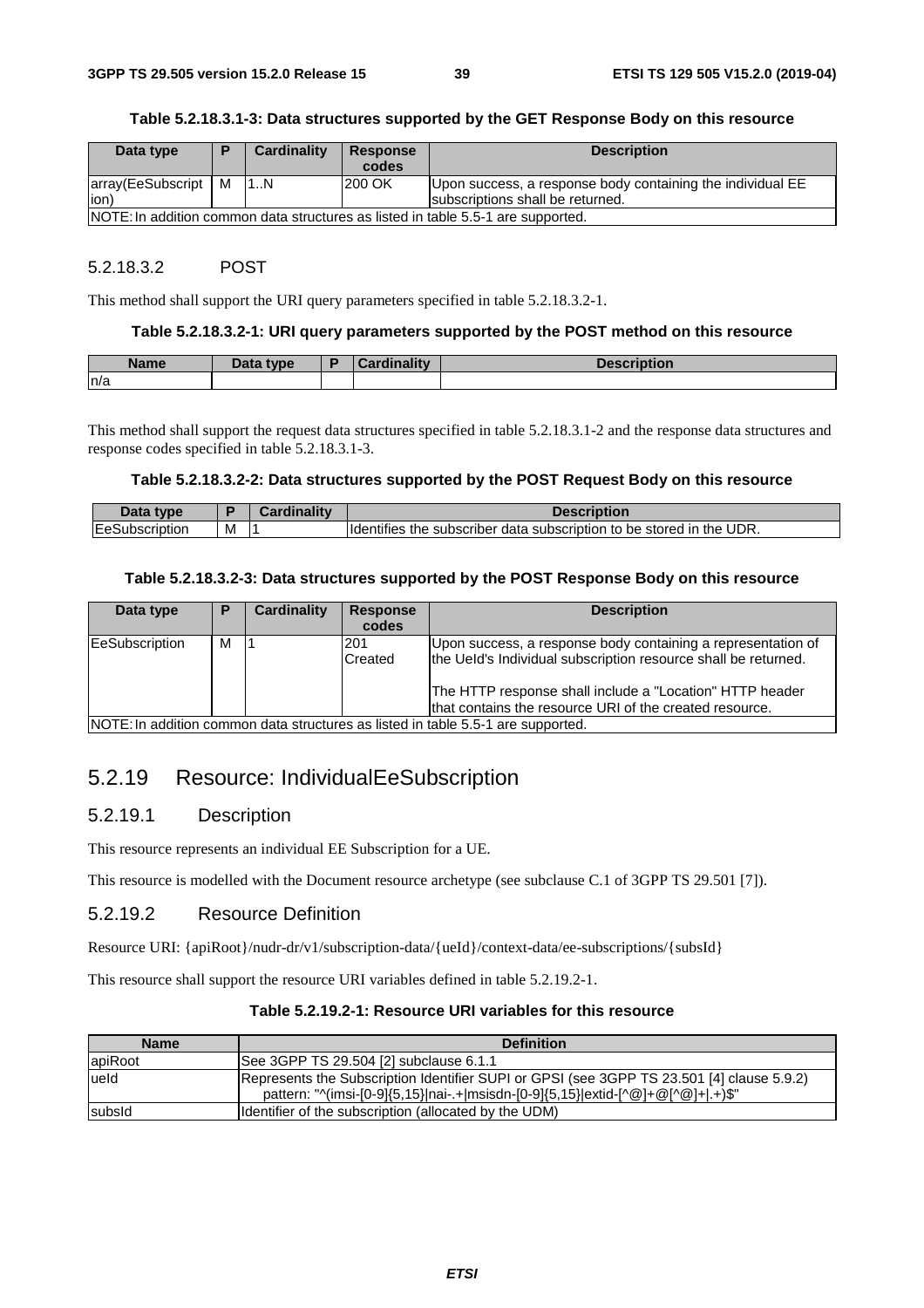# 5.2.19.3 Resource Standard Methods

# 5.2.19.3.1 PUT

This method shall support the URI query parameters specified in table 5.2.19.3.1-1.

#### **Table 5.2.19.3.1-1: URI query parameters supported by the PUT method on this resource**

| <b>Name</b> | <b>Boto</b><br>tvne.<br>Dala | в | --- |
|-------------|------------------------------|---|-----|
| ln/a        |                              |   |     |

This method shall support the request data structures specified in table 5.2.19.3.1-2 and the response data structures and response codes specified in table 5.2.19.3.1-3.

#### **Table 5.2.19.3.1-2: Data structures supported by the PUT Request Body on this resource**

| 10ta<br>⊧tvpe  |     | <b>Cardinality</b> | <b>Description</b>                                                  |
|----------------|-----|--------------------|---------------------------------------------------------------------|
| EeSubscription | ΙVΙ |                    | be stored<br>that is to<br>. subscription<br>The<br>individual<br>ᇆ |

#### **Table 5.2.19.3.1-3: Data structures supported by the PUT Response Body on this resource**

| Data type | <b>Cardinality</b> | <b>Response</b>                                                                  | <b>Description</b>                                      |  |  |  |  |  |
|-----------|--------------------|----------------------------------------------------------------------------------|---------------------------------------------------------|--|--|--|--|--|
|           |                    | codes                                                                            |                                                         |  |  |  |  |  |
| ln/a      |                    | 204 No                                                                           | Upon success, an empty response body shall be returned. |  |  |  |  |  |
|           |                    | Content                                                                          |                                                         |  |  |  |  |  |
|           |                    | NOTE: In addition common data structures as listed in table 5.5-1 are supported. |                                                         |  |  |  |  |  |

# 5.2.19.3.2 DELETE

This method shall support the URI query parameters specified in table 5.2.19.3.2-1.

#### **Table 5.2.19.3.2-1: URI query parameters supported by the DELETE method on this resource**

| <b>Nome</b> | <b>Pata type</b> | $\mathbf{1}$ m ality<br>. . | ------<br><b>IDUUIL</b> |
|-------------|------------------|-----------------------------|-------------------------|
| n/a         |                  |                             |                         |

This method shall support the request data structures specified in table 5.2.19.3.2-2 and the response data structures and response codes specified in table 5.2.19.3.2-3.

#### **Table 5.2.19.3.2-2: Data structures supported by the DELETE Request Body on this resource**

| $\Delta$ ata type | <br>$-1$ | . |
|-------------------|----------|---|
| ln/a              |          |   |

#### **Table 5.2.19.3.2-3: Data structures supported by the DELETE Response Body on this resource**

| Data type |                                                                                  | Cardinality | <b>Response</b><br>codes | <b>Description</b>                                      |  |
|-----------|----------------------------------------------------------------------------------|-------------|--------------------------|---------------------------------------------------------|--|
| In/a      |                                                                                  |             | 204 No                   | Upon success, an empty response body shall be returned. |  |
|           |                                                                                  |             | Content                  |                                                         |  |
|           | NOTE: In addition common data structures as listed in table 5.5-1 are supported. |             |                          |                                                         |  |

# 5.2.20 Resource: SubscriptionDataSubscriptions

# 5.2.20.1 Description

This resource is used to represent explicit subscriber data subscriptions to notifications.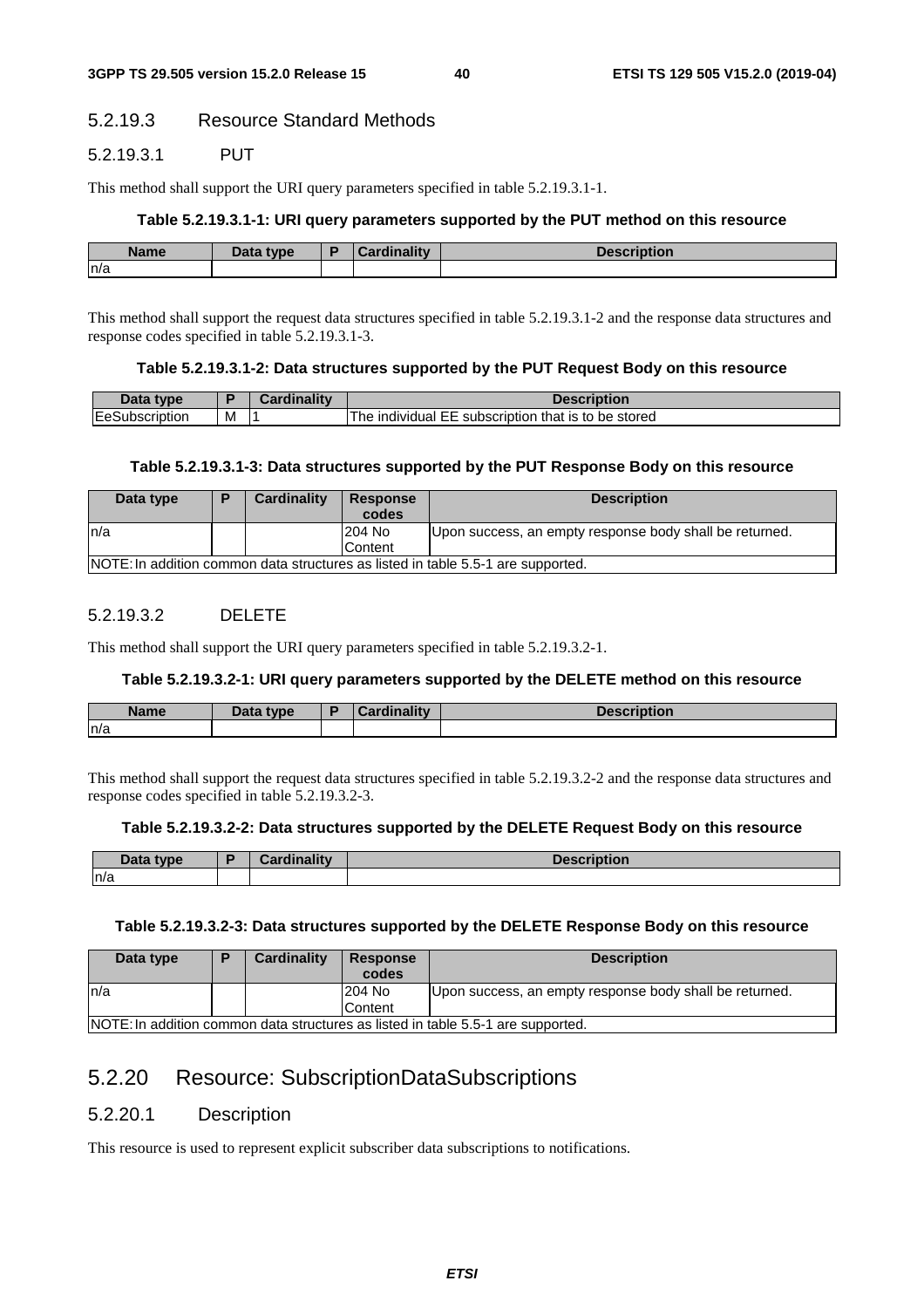### 5.2.20.2 Resource Definition

Resource URI: {apiRoot}/nudr-dr/v1/subscription-data/subs-to-notify

This resource shall support the resource URI variables defined in table 5.2.20.2-1.

### **Table 5.2.20.2-1: Resource URI variables for this resource**

| Name           | <b>Dofinition</b>                                                                                           |
|----------------|-------------------------------------------------------------------------------------------------------------|
| <b>apiRoot</b> | נמז<br><b>TO</b><br>$-9.504$ <sup>r <math>\sim</math></sup><br>3GPP.<br>ີ 6.1. ເ<br>subclause<br>see<br>-14 |

# 5.2.20.3 Resource Standard Methods

#### 5.2.20.3.1 POST

This method shall support the URI query parameters specified in table 5.2.20.3.1-1.

#### **Table 5.2.20.3.1-1: URI query parameters supported by the POST method on this resource**

| <b>Name</b> | Data type | Cardinalitv | <b>Description</b> |
|-------------|-----------|-------------|--------------------|
| n/a         |           |             |                    |

This method shall support the request data structures specified in table 5.2.20.3.1-2 and the response data structures and response codes specified in table 5.2.20.3.1-3.

#### **Table 5.2.20.3.1-2: Data structures supported by the POST Request Body on this resource**

| Data type        |   | <b>Cardinality</b> | <b>Description</b>                                                    |
|------------------|---|--------------------|-----------------------------------------------------------------------|
| SubscriptionData | м |                    | Ildentifies the subscriber data subscription to be stored in the UDR. |
| Subscriptions    |   |                    |                                                                       |

#### **Table 5.2.20.3.1-3: Data structures supported by the POST Response Body on this resource**

| Data type                                                                        | P | Cardinality | <b>Response</b><br>codes | <b>Description</b>                                             |
|----------------------------------------------------------------------------------|---|-------------|--------------------------|----------------------------------------------------------------|
| SubscriptionData                                                                 | м |             | 201                      | Upon success, a response body containing a representation of   |
| Subscriptions                                                                    |   |             | Created                  | the Ueld's Individual subscription resource shall be returned. |
|                                                                                  |   |             |                          | The HTTP response shall include a "Location" HTTP header       |
|                                                                                  |   |             |                          | that contains the resource URI of the created resource.        |
| NOTE: In addition common data structures as listed in table 5.5-1 are supported. |   |             |                          |                                                                |

# 5.2.21 Resource: IndividualSubscriptionDataSubscription

# 5.2.21.1 Description

This resource is used to represent an individual subscriber data subscriptions to notifications.

# 5.2.21.2 Resource Definition

Resource URI: {apiRoot}/nudr-dr/v1/subscription-data/subsc-to-notify/{subsId}

This resource shall support the resource URI variables defined in table 5.2.21.2-1.

# **Table 5.2.21.2-1: Resource URI variables for this resource**

| <b>Name</b> | <b>Definition</b>                                                                                |
|-------------|--------------------------------------------------------------------------------------------------|
| apiRoot     | See 3GPP TS 29.504 [2] subclause 6.1.1                                                           |
| subsid      | The subsId identifies an individual SubscriptionDataSubscriptions to notifications. The value is |
|             | allocated by the UDR during creation of the SubscriptionDataSubscriptions resource.              |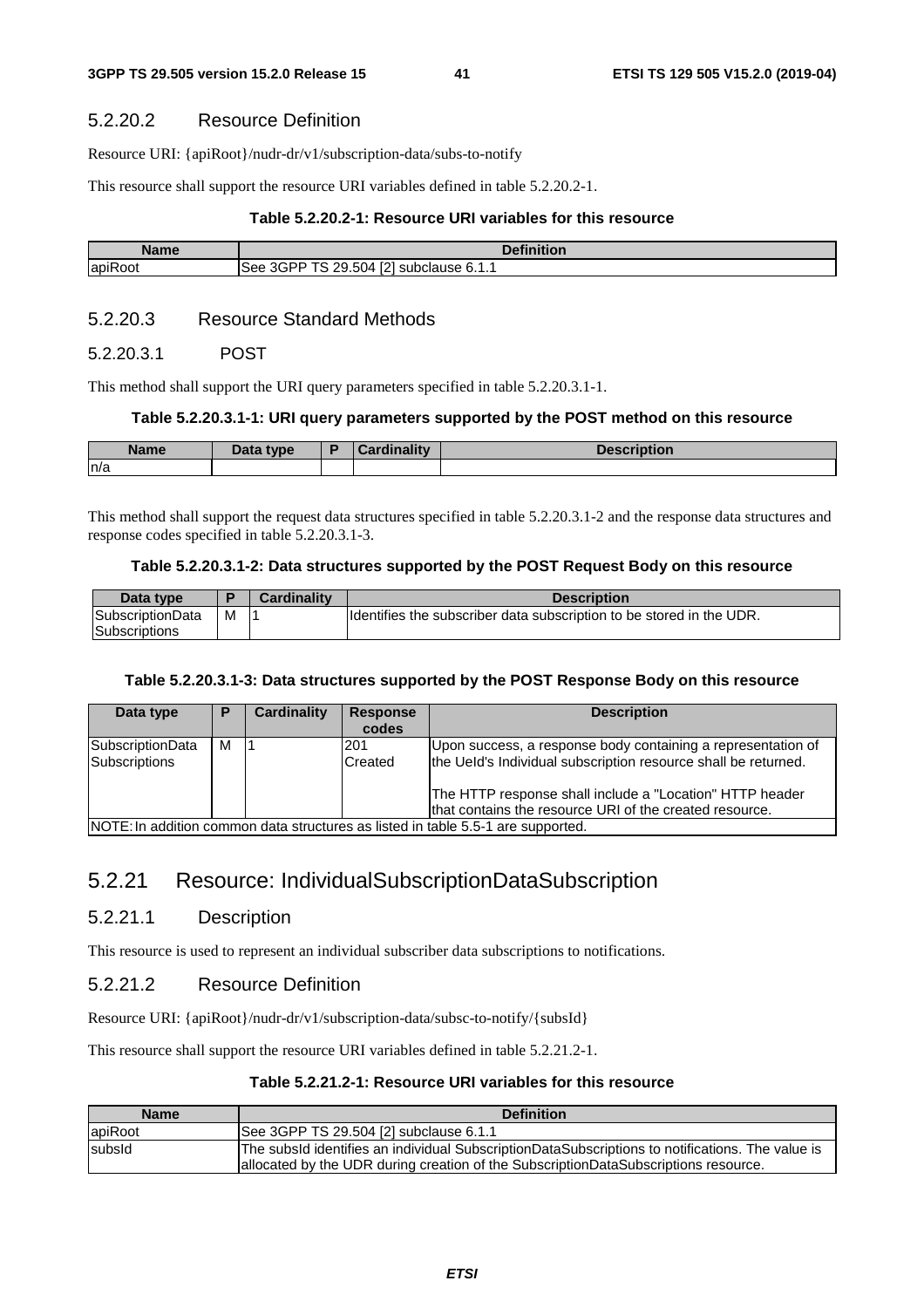# 5.2.21.3 Resource Standard Methods

# 5.2.21.3.1 DELETE

This method shall support the URI query parameters specified in table 5.2.21.3.1-1.

#### **Table 5.2.21.3.1-1: URI query parameters supported by the DELETE method on this resource**

| <b>Name</b> | Data type<br>Dala | ۰. | <b>Cardinality</b> | 80 H |
|-------------|-------------------|----|--------------------|------|
| ln/a        |                   |    |                    |      |

This method shall support the request data structures specified in table 5.2.21.3.1-2 and the response data structures and response codes specified in table 5.2.21.3.1-3.

#### **Table 5.2.21.3.1-2: Data structures supported by the DELETE Request Body on this resource**

| Data<br>type | <b>Pordinality</b> | <b>Description</b>                            |
|--------------|--------------------|-----------------------------------------------|
| n/a          |                    | shall be<br>∘ emptv.<br>request<br>bodv<br>ne |

### **Table 5.2.21.3.1-3: Data structures supported by the DELETE Response Body on this resource**

| Data type                                                                        |  | <b>Cardinality</b> | <b>Response</b><br>codes | <b>Description</b>                                      |
|----------------------------------------------------------------------------------|--|--------------------|--------------------------|---------------------------------------------------------|
| ln/a                                                                             |  |                    | 204 No                   | Upon success, an empty response body shall be returned. |
|                                                                                  |  |                    | Content                  |                                                         |
| NOTE: In addition common data structures as listed in table 5.5-1 are supported. |  |                    |                          |                                                         |

# 5.2.22 Resource: TraceData

# 5.2.22.1 Description

This resource represents the trace configuration data for a SUPI for use in a serving PLMN. It is queried by the AMF via the UDM after registering.

This resource is modelled with the Document resource archetype (see subclause C.1 of 3GPP TS 29.501 [7]).

# 5.2.22.2 Resource Definition

Resource URI: {apiRoot}/nudr-dr/v1/subscription-data/{ueId}/{servingPlmnId}/provisioned-data/trace-data

This resource shall support the resource URI variables defined in table 5.2.22.2-1.

### **Table 5.2.22.2-1: Resource URI variables for this resource**

| <b>Name</b>          | <b>Definition</b>                                                                                                                                                            |
|----------------------|------------------------------------------------------------------------------------------------------------------------------------------------------------------------------|
| apiRoot              | See 3GPP TS 29.504 [2] subclause 6.1.1                                                                                                                                       |
| ueld                 | Represents the Subscription Identifier SUPI or GPSI (see 3GPP TS 23.501 [4] clause 5.9.2)<br>pattern: "^(imsi-[0-9]{5,15} nai-.+ msisdn-[0-9]{5,15} extid-[^@]+@[^@]+ .+)\$" |
| <b>ServingPlmnld</b> | Represents the Serving PLMN ID ( <mcc><mnc>)<br/>pattern: "^[0-9]{5,6}\$"</mnc></mcc>                                                                                        |

# 5.2.22.3 Resource Standard Methods

# 5.2.3.3.1 GET

This method shall support the URI query parameters specified in table 5.2.22.3.1-1.

#### **Table 5.2.22.3.1-1: URI query parameters supported by the GET method on this resource**

| <b>Name</b><br>ше | $R = R$<br>type<br>Dala | - | ---<br>$-$<br>$ -$ | .<br>uvu |
|-------------------|-------------------------|---|--------------------|----------|
| n/a               |                         |   |                    |          |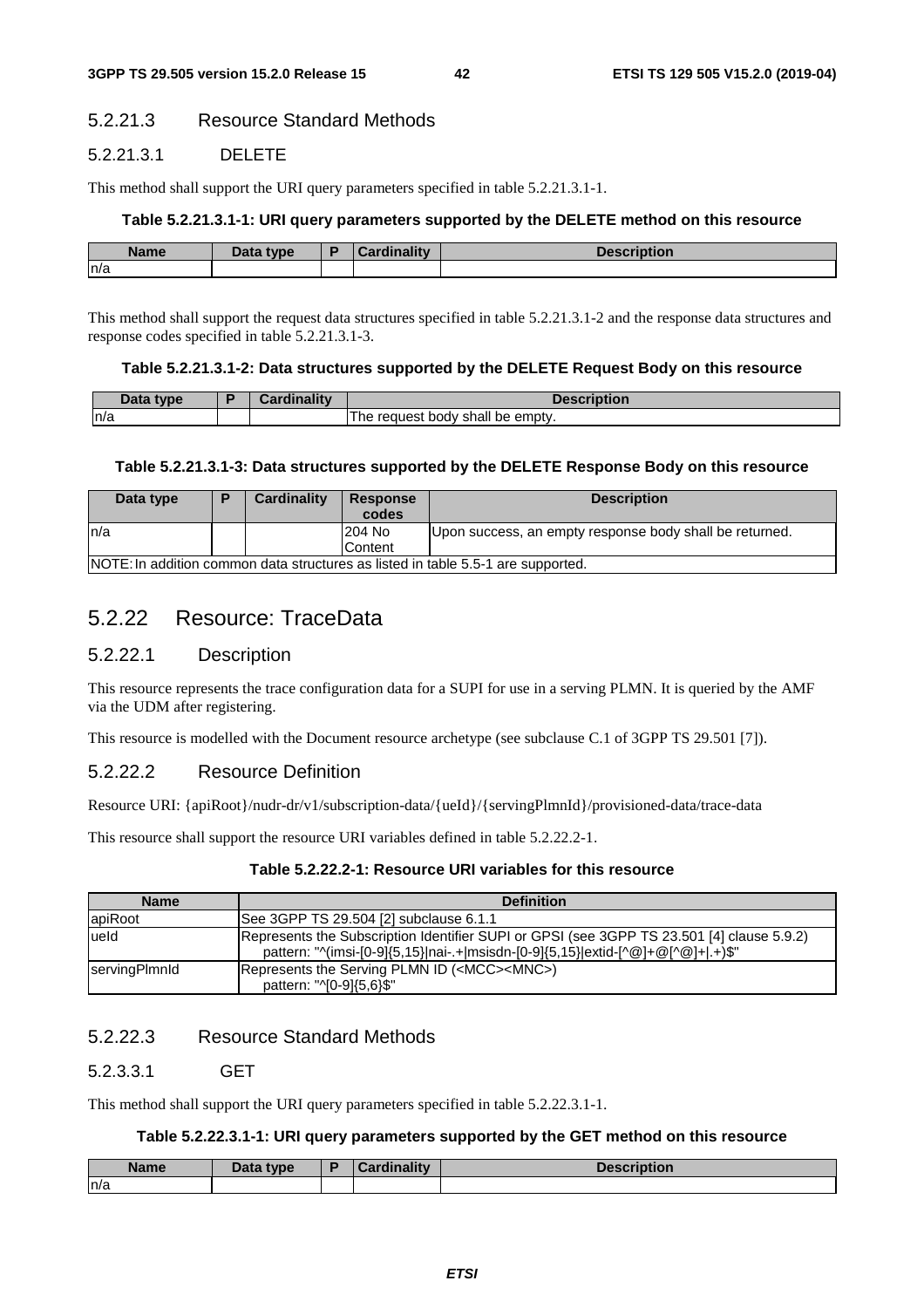This method shall support the request data structures specified in table 5.2.22.3.1-2 and the response data structures and response codes specified in table 5.2.22.3.1-3.

### **Table 5.2.22.3.1-2: Data structures supported by the GET Request Body on this resource**

| Data type<br>Dala | E | .<br><b>STATISTICS</b><br><b><i>The mains of the first</i></b><br>. | uon |
|-------------------|---|---------------------------------------------------------------------|-----|
| n/a               |   |                                                                     |     |

#### **Table 5.2.3.3.1-3: Data structures supported by the GET Response Body on this resource**

| Data type | D                                                                                | Cardinality | <b>Response</b><br>codes | <b>Description</b>                                 |  |  |  |
|-----------|----------------------------------------------------------------------------------|-------------|--------------------------|----------------------------------------------------|--|--|--|
| TraceData | M                                                                                |             | 200 OK                   | Upon success, a response body containing the Trace |  |  |  |
|           |                                                                                  |             |                          | Configuration Data shall be returned.              |  |  |  |
|           | NOTE: In addition common data structures as listed in table 5.5-1 are supported. |             |                          |                                                    |  |  |  |

### 5.2.23 Resource: IdentityData

#### 5.2.23.1 Description

This resource represents the identity data. It is queried by the UDM by GPSI or SUPI.

#### 5.2.23.2 Resource Definition

Resource URI: {apiRoot}/nudr-dr/v1/subscription-data/{ueId}/identity-data

This resource shall support the resource URI variables defined in table 5.2.23.2-1.

#### **Table 5.2.23.2-1: Resource URI variables for this resource**

| <b>Name</b> | <b>Definition</b>                                                                                                                                                            |
|-------------|------------------------------------------------------------------------------------------------------------------------------------------------------------------------------|
| apiRoot     | ISee subclause 6.1.1                                                                                                                                                         |
| lueld       | Represents the Subscription Identifier SUPI or GPSI (see 3GPP TS 23.501 [4] clause 5.9.2)<br>pattern: "^(imsi-[0-9]{5,15} nai-.+ msisdn-[0-9]{5,15} extid-[^@]+@[^@]+ .+)\$" |

# 5.2.23.3 Resource Standard Methods

#### 5.2.23.3.1 GET

This method shall support the URI query parameters specified in table 5.2.23.3.1-1.

# **Table 5.2.23.3.1-1: URI query parameters supported by the GET method on this resource**

| <b>Name</b> | Data type | Cardinalitv | Description |
|-------------|-----------|-------------|-------------|
| ln/a        |           |             |             |

This method shall support the request data structures specified in table 5.2.23.3.1-2 and the response data structures and response codes specified in table 5.2.23.3.1-3.

#### **Table 5.2.23.3.1-2: Data structures supported by the GET Request Body on this resource**

| Data type | Cardinality | <b>Description</b> |
|-----------|-------------|--------------------|
| n/a       |             |                    |

#### **Table 5.2.23.3.1-3: Data structures supported by the GET Response Body on this resource**

| Data type    |   | Cardinality                                                                      | <b>Response</b> | <b>Description</b>                                         |  |  |  |  |
|--------------|---|----------------------------------------------------------------------------------|-----------------|------------------------------------------------------------|--|--|--|--|
|              |   |                                                                                  | codes           |                                                            |  |  |  |  |
| IdentityData | м |                                                                                  | 200 OK          | Upon success, a response body containing the identity data |  |  |  |  |
|              |   |                                                                                  |                 | that corresponds to the provided ueld                      |  |  |  |  |
|              |   | NOTE: In addition common data structures as listed in table 5.5-1 are supported. |                 |                                                            |  |  |  |  |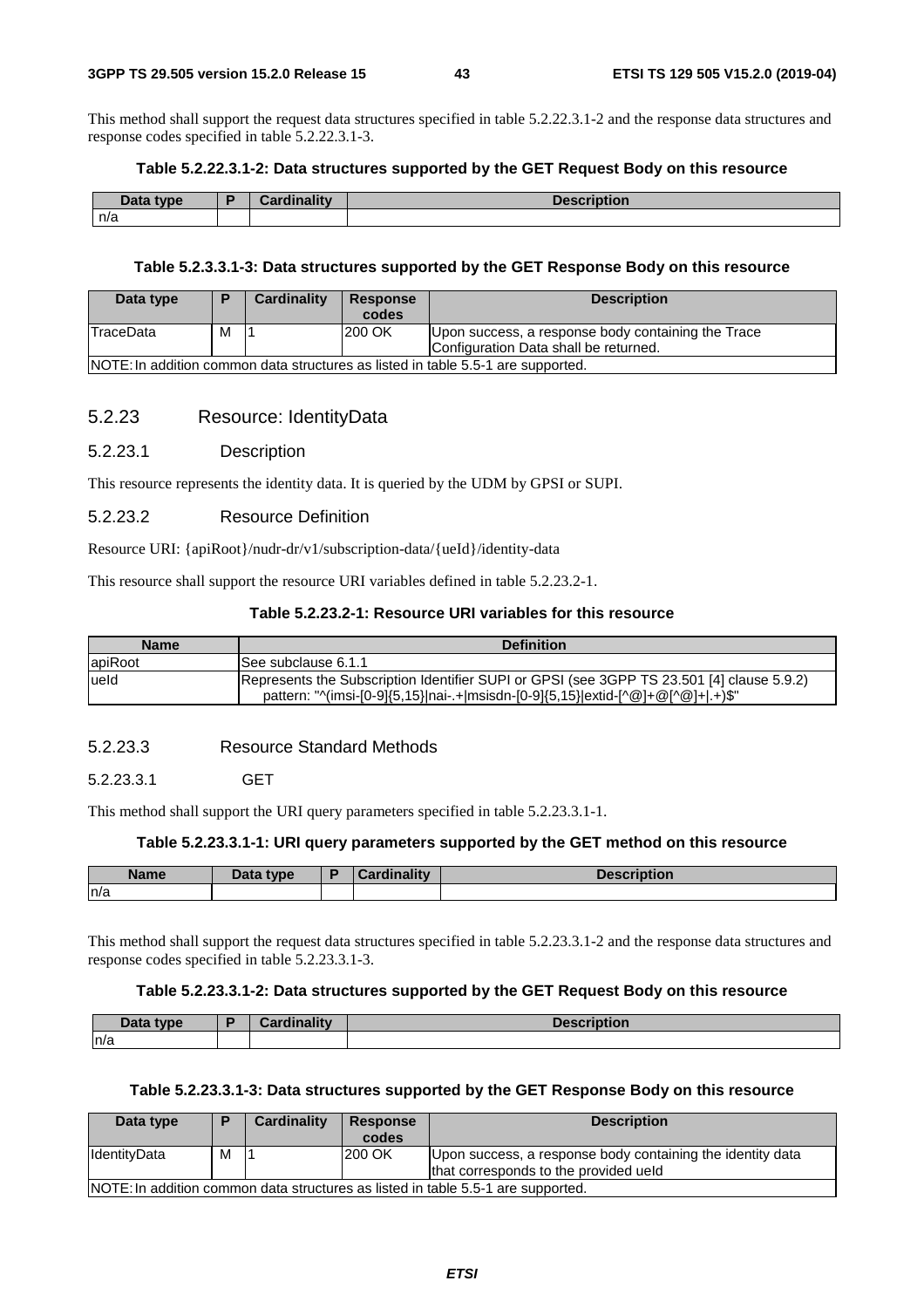# 5.2.24 Resource: AuthenticationStatus

# 5.2.24.1 Description

This resource is modelled with the Document resource archetype (see subclause C.1 of 3GPP TS 29.501 [7]).

# 5.2.24.2 Resource Definition

Resource URI: {apiRoot}/nudr-dr/v1/subscription-data/{ueId}/authentication-data/authentication-status

This resource shall support the resource URI variables defined in table 5.2.24.2-1.

### **Table 5.2.24.2-1: Resource URI variables for this resource**

| <b>Name</b> | <b>Definition</b>                                                                                                                 |
|-------------|-----------------------------------------------------------------------------------------------------------------------------------|
| apiRoot     | See 3GPP TS 29.504 [2] subclause 6.1.1                                                                                            |
| lueld       | Represents the Subscription Identifier SUPI (see 3GPP TS 23.501 [4] clause 5.9.2)<br>pattern: " $\frac{(m}{5.15})$  nai-.+ .+)\$" |

### 5.2.24.3.1 PUT

This method shall support the URI query parameters specified in table 5.2.24.3.1-1.

### **Table 5.2.24.3.1-1: URI query parameters supported by the PUT method on this resource**

| <b>Name</b> | Data type | <b>Pardinality</b> | <b>Description</b> |
|-------------|-----------|--------------------|--------------------|
| n/a         |           |                    |                    |

This method shall support the request data structures specified in table 5.2.24.3.1-2 and the response data structures and response codes specified in table 5.2.24.3.1-3.

#### **Table 5.2.24.3.1-2: Data structures supported by the PUT Request Body on this resource**

| Data<br>type    |   | <b>Pordinality</b> | <b>Description</b>                                          |
|-----------------|---|--------------------|-------------------------------------------------------------|
| ∵vent<br>⊥Auth' | M |                    | the UE.<br>status of<br>To store<br>authentication a<br>the |

#### **Table 5.2.24.3.1-3: Data structures supported by the PUT Response Body on this resource**

| Data type | <b>Cardinality</b>                                                               | Response<br>codes | <b>Description</b>                                     |  |  |  |  |
|-----------|----------------------------------------------------------------------------------|-------------------|--------------------------------------------------------|--|--|--|--|
| In/a      |                                                                                  | 204 No            | Upon success, an empty response body shall be returned |  |  |  |  |
|           |                                                                                  | Content           |                                                        |  |  |  |  |
|           | NOTE: In addition common data structures as listed in table 5.5-1 are supported. |                   |                                                        |  |  |  |  |

# 5.2.24.3.2 GET

This method shall support the URI query parameters specified in table 5.2.24.3.2-1.

# **Table 5.2.24.3.2-1: URI query parameters supported by the GET method on this resource**

| <b>Name</b>            | Data type             | і в | <b>Cardinality</b> | <b>Description</b>                                                                                                                                                                                              |
|------------------------|-----------------------|-----|--------------------|-----------------------------------------------------------------------------------------------------------------------------------------------------------------------------------------------------------------|
| lfields                | array(string)         | ⌒   | 1N                 | When the NF consumer only retrieves a subset of the<br>resource, the "fields" query parameter shall be included. The<br>l"fields" query parameter contains the pointers of the<br>attribute(s) to be retrieved. |
| supported-<br>features | SupportedFeat<br>ures |     | 101                | see 3GPP TS 29.500 [8] subclause 6.6                                                                                                                                                                            |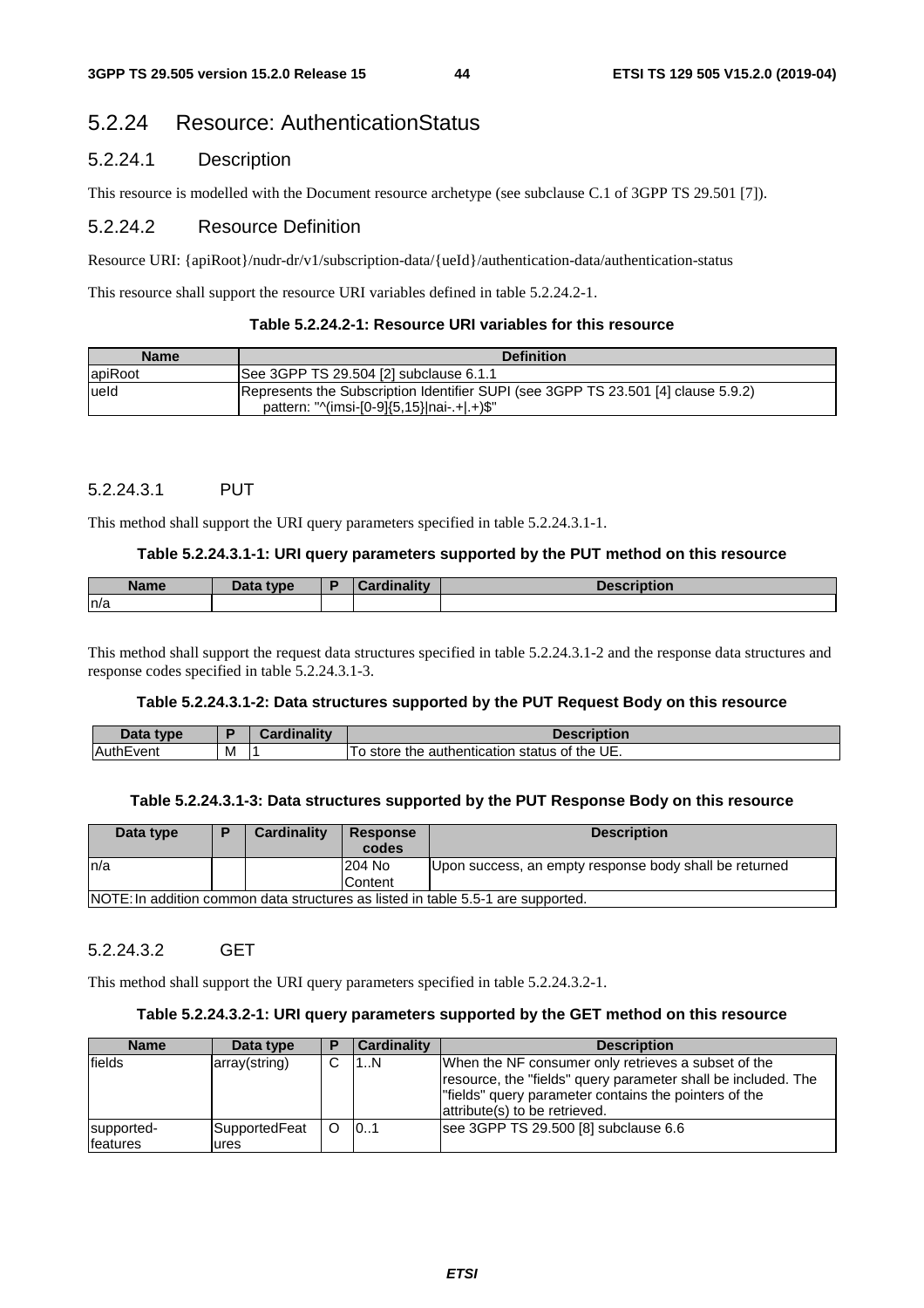This method shall support the request data structures specified in table 5.2.24.3.2-2 and the response data structures and response codes specified in table 5.2.24.3.2-3.

### **Table 5.2.24.3.2-2: Data structures supported by the GET Request Body on this resource**

| Data type<br>Dala | 0 - - - - - - - - - - - - - | <b>December</b> |
|-------------------|-----------------------------|-----------------|
| n/a               |                             |                 |

#### **Table 5.2.24.3.2-3: Data structures supported by the GET Response Body on this resource**

| Data type                                                                                  | Ð | Cardinality | <b>Response</b><br>codes | <b>Description</b>                                                           |  |
|--------------------------------------------------------------------------------------------|---|-------------|--------------------------|------------------------------------------------------------------------------|--|
| <b>AuthEvent</b>                                                                           | M |             | 200 OK                   | Upon success, a response body containing the AuthEvent shall<br>be returned. |  |
| <b>NOTE:</b><br>In addition common data structures as listed in table 5.5-1 are supported. |   |             |                          |                                                                              |  |

# 5.2.25 Resource: AuthenticationSoR

# 5.2.25.1 Description

This resource is modelled with the Document resource archetype (see subclause C.1 of 3GPP TS 29.501 [7]).

# 5.2.25.2 Resource Definition

Resource URI: {apiRoot}/nudr-dr/v1/subscription-data/{ueId}/ue-update-confirmation-data/sor-data

This resource shall support the resource URI variables defined in table 5.2.25.2-1.

# **Table 5.2.25.2-1: Resource URI variables for this resource**

| <b>Name</b> | <b>Definition</b>                                                                                                               |
|-------------|---------------------------------------------------------------------------------------------------------------------------------|
| apiRoot     | See 3GPP TS 29.504 [2] subclause 6.1.1                                                                                          |
| lueld       | Represents the Subscription Identifier SUPI (see 3GPP TS 23.501 [4] clause 5.9.2)<br>pattern: "^(imsi-[0-9]{5,15} nai-.+ .+)\$" |

# 5.2.25.3.1 PUT

This method shall support the URI query parameters specified in table 5.2.25.3.1-1.

#### **Table 5.2.25.3.1-1: URI query parameters supported by the PUT method on this resource**

| Name | Data type | ь. | <b>Pardinality</b> | cription |
|------|-----------|----|--------------------|----------|
| n/a  |           |    |                    |          |

This method shall support the request data structures specified in table 5.2.25.3.1-2 and the response data structures and response codes specified in table 5.2.25.3.1-3.

### **Table 5.2.25.3.1-2: Data structures supported by the PUT Request Body on this resource**

| Data type |   | <b>Cardinality</b> | Description                                                         |
|-----------|---|--------------------|---------------------------------------------------------------------|
| SorData   | м |                    | The<br>SoR<br>acknowledgement information to be stored temporarily. |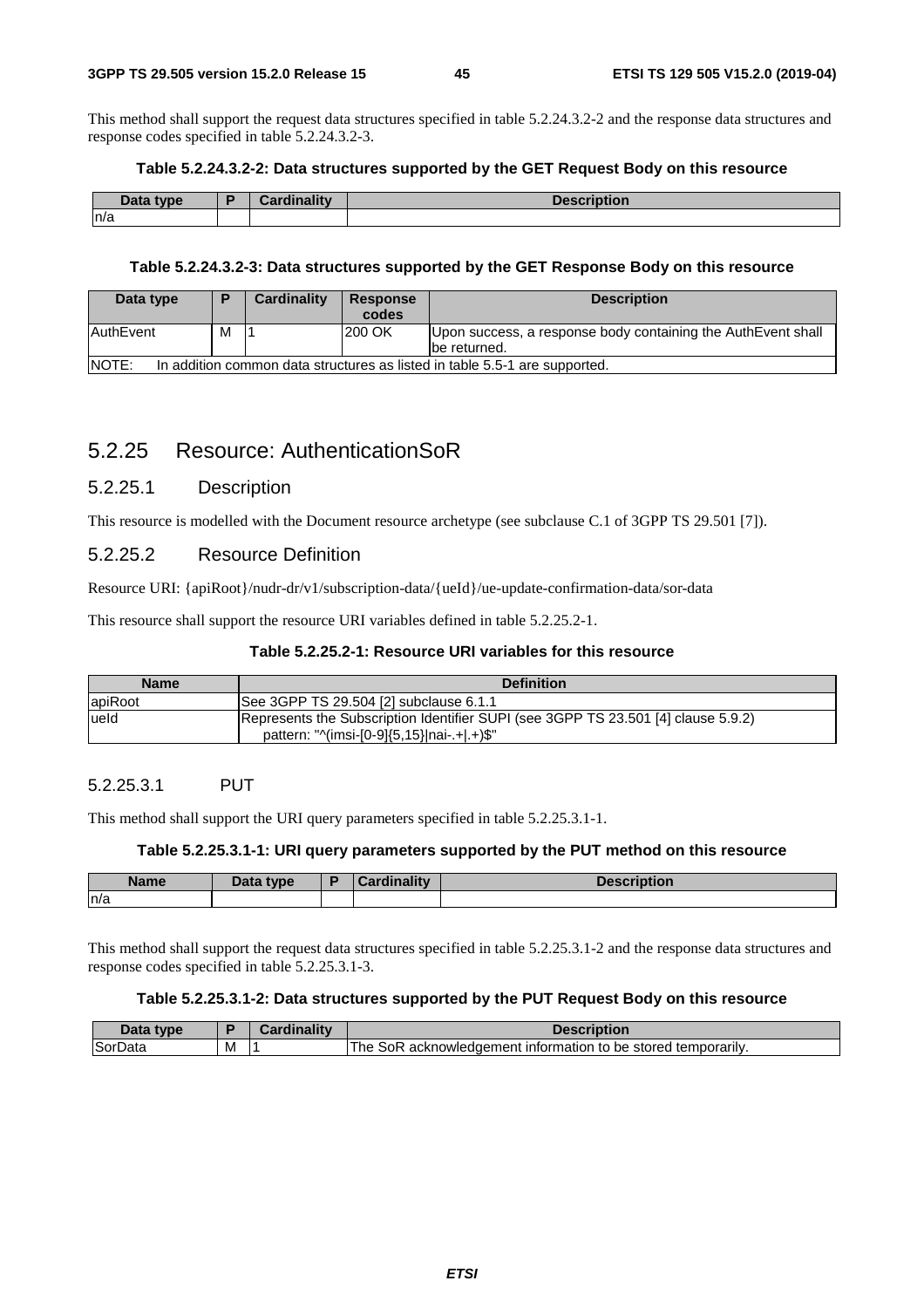#### **Table 5.2.25.3.1-3: Data structures supported by the PUT Response Body on this resource**

| Data type | <b>Cardinality</b> | <b>Response</b><br>codes | <b>Description</b>                                                               |
|-----------|--------------------|--------------------------|----------------------------------------------------------------------------------|
|           |                    |                          |                                                                                  |
| In/a      |                    | 204 No                   | Upon success, an empty response body shall be returned                           |
|           |                    | Content                  |                                                                                  |
|           |                    |                          | NOTE: In addition common data structures as listed in table 5.5-1 are supported. |

### 5.2.25.3.2 GET

This method shall support the URI query parameters specified in table 5.2.25.3.2-1.

#### **Table 5.2.25.3.2-1: URI query parameters supported by the GET method on this resource**

| <b>Name</b>     | Data type            | <b>Cardinality</b> | <b>Description</b>                   |
|-----------------|----------------------|--------------------|--------------------------------------|
| supported-      | <b>SupportedFeat</b> | 0.1                | see 3GPP TS 29.500 [8] subclause 6.6 |
| <b>features</b> | ures                 |                    |                                      |

This method shall support the request data structures specified in table 5.2.25.3.2-2 and the response data structures and response codes specified in table 5.2.25.3.2-3.

#### **Table 5.2.25.3.2-2: Data structures supported by the GET Request Body on this resource**

| Data type<br>Dala | <b>START</b><br>.<br><b>Cordinality</b> | <b>Description</b> |
|-------------------|-----------------------------------------|--------------------|
| ln/a              |                                         |                    |

### **Table 5.2.25.3.2-3: Data structures supported by the GET Response Body on this resource**

| Data type |                                                                                 | <b>Cardinality</b> | <b>Response</b><br>codes | <b>Description</b>                                                          |  |  |
|-----------|---------------------------------------------------------------------------------|--------------------|--------------------------|-----------------------------------------------------------------------------|--|--|
| SorData   | M                                                                               |                    | 200 OK                   | Upon success, a response body containing the SorData shall<br>lbe returned. |  |  |
|           | NOTE: In addition common data etructures as listed in table 5.5.1 are supported |                    |                          |                                                                             |  |  |

NOTE: In addition common data structures as listed in table 5.5-1 are supported.

# 5.2.26 Resource: ProvisionedData

# 5.2.26.1 Description

This resource represents the subscribed ProvisionedData for a UE ID for use in a serving PLMN.

This resource is modelled with the Document resource archetype (see subclause C.1 of 3GPP TS 29.501 [7]).

# 5.2.26.2 Resource Definition

Resource URI: {apiRoot}/nudr-dr/v1/subscription-data/{ueId}/{servingPlmnId}/provisioned-data

This resource shall support the resource URI variables defined in table 5.2.26.2-1.

#### **Table 5.2.26.2-1: Resource URI variables for this resource**

| <b>Name</b>   | <b>Definition</b>                                                                         |
|---------------|-------------------------------------------------------------------------------------------|
| apiRoot       | See 3GPP TS 29.504 [2] subclause 6.1.1                                                    |
| lueld         | Represents the Subscription Identifier SUPI or GPSI (see 3GPP TS 23.501 [4] clause 5.9.2) |
|               | pattern: "^(imsi-[0-9]{5,15} nai-.+ msisdn-[0-9]{5,15} extid-[^@]+@[^@]+ .+)\$"           |
| servingPlmnld | Represents the Serving PLMN ID ( <mcc><mnc>)</mnc></mcc>                                  |
|               | pattern: "^[0-9] {5,6}\$"                                                                 |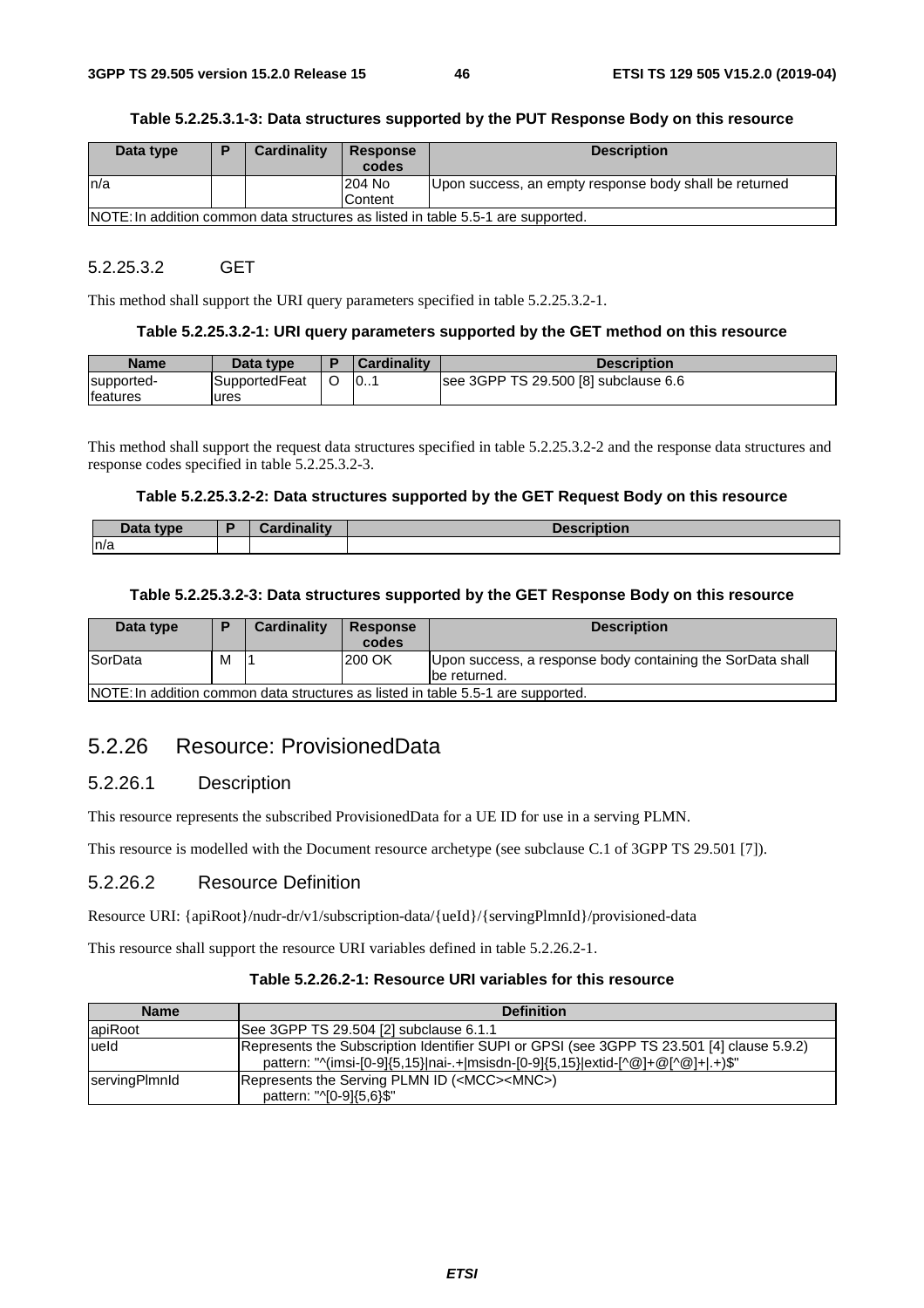# 5.2.26.3 Resource Standard Methods

# 5.2.26.3.1 GET

This method shall support the URI query parameters specified in table 5.2.26.3.1-1.

#### **Table 5.2.26.3.1-1: URI query parameters supported by the GET method on this resource**

| <b>Name</b>    | Data type               | <b>Cardinality</b> | <b>Description</b>                                                                                                                              |
|----------------|-------------------------|--------------------|-------------------------------------------------------------------------------------------------------------------------------------------------|
| Idataset-names | larrav(DataSetN<br>ame) |                    | If included, this IE shall contain the names of data sets to the<br>retrieved. If not included, all provisioned data sets shall be<br>returned. |

This method shall support the request data structures specified in table 5.2.26.3.1-2 and the response data structures and response codes specified in table 5.2.26.3.1-3.

#### **Table 5.2.26.3.1-2: Data structures supported by the GET Request Body on this resource**

| Data type<br><b>Pata</b> | .<br>$-1$ | <b>Description</b> |
|--------------------------|-----------|--------------------|
| n/a                      |           |                    |

#### **Table 5.2.26.3.1-3: Data structures supported by the GET Response Body on this resource**

| Data type                                                                        |   | <b>Cardinality</b> | <b>Response</b><br>codes | <b>Description</b>                                          |
|----------------------------------------------------------------------------------|---|--------------------|--------------------------|-------------------------------------------------------------|
| <b>ProvisionedDataS</b>                                                          | M |                    | 200 OK                   | Upon success, a response body containing the requested data |
| lets                                                                             |   |                    |                          | sets shall be returned.                                     |
| NOTE: In addition common data structures as listed in table 5.5-1 are supported. |   |                    |                          |                                                             |

NOTE: In addition common data structures as listed in table 5.5-1 are supported.

# 5.2.27 Resource: OperatorDeterminedBarringData

# 5.2.27.1 Description

This resource represents the subscribed OperatorDeterminedBarringData for a SUPI. It is queried by the UDM during registration.

This resource is modelled with the Document resource archetype (see subclause C.1 of 3GPP TS 29.501 [7]).

# 5.2.27.2 Resource Definition

Resource URI: {apiRoot}/nudr-dr/v1/subscription-data/{ueId}/operator-determined-barring-data

This resource shall support the resource URI variables defined in table 5.2.27.2-1.

#### **Table 5.2.27.2-1: Resource URI variables for this resource**

| <b>Name</b> | <b>Definition</b>                                                                                                                                                |
|-------------|------------------------------------------------------------------------------------------------------------------------------------------------------------------|
| apiRoot     | See 3GPP TS 29.504 [2] subclause 6.1.1                                                                                                                           |
| ueld        | Represents the Subscription Identifier SUPI or GPSI (see 3GPP TS 23.501 [4] clause 5.9.2)<br>pattern: "(imsi-[0-9]{5,15} nai-.+ msisdn-[0-9]{5,15} extid-.+ .+)" |

# 5.2.27.3 Resource Standard Methods

# 5.2.27.3.1 GET

This method shall support the URI query parameters specified in table 5.2.27.3.1-1.

# **Table 5.2.27.3.1-1: URI query parameters supported by the GET method on this resource**

| Name<br>лпет | note type<br>Dala | .<br>. .<br>$-1.1.7$ | , <i>.</i> .<br>uvn |
|--------------|-------------------|----------------------|---------------------|
| n/a          |                   |                      |                     |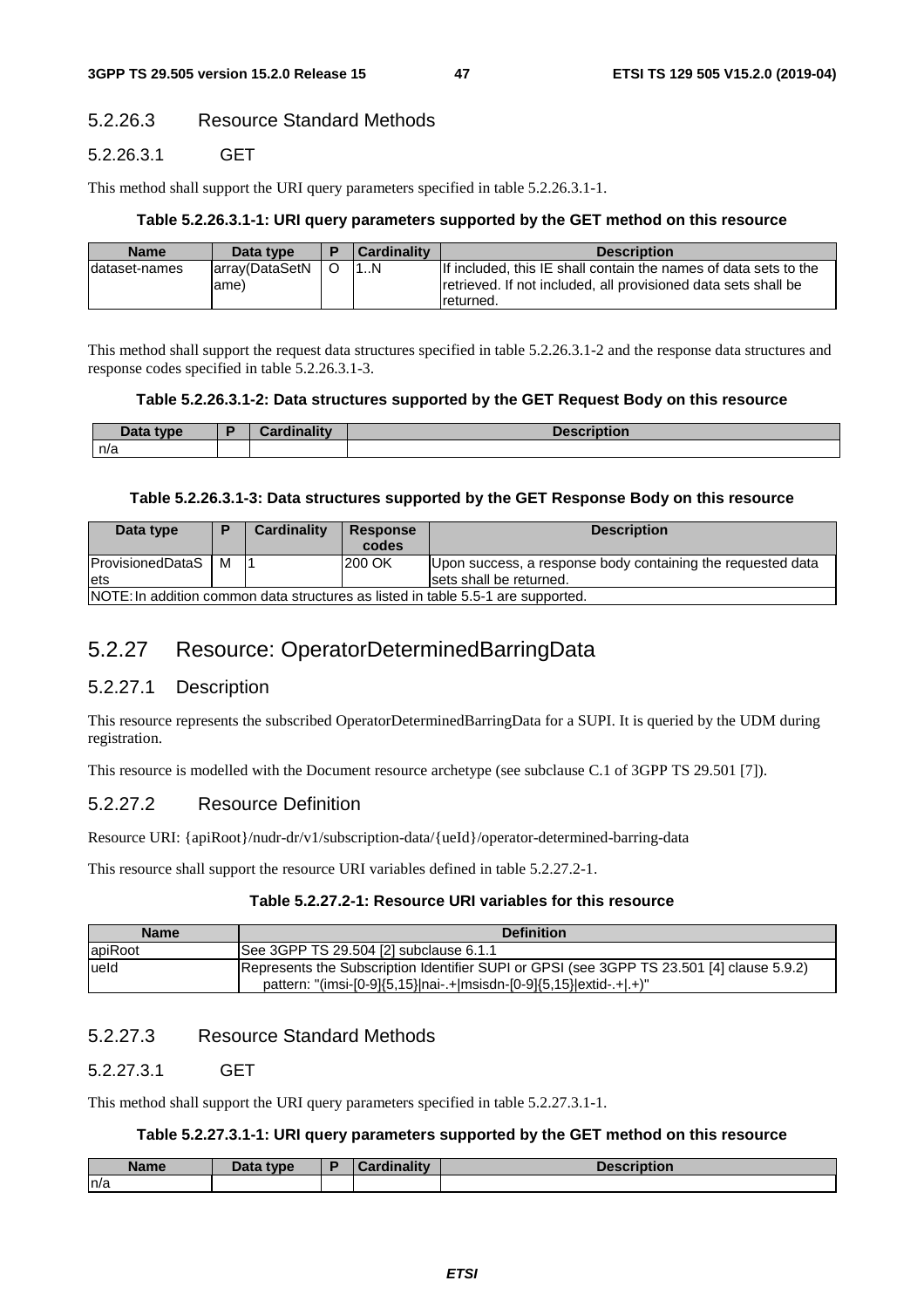This method shall support the request data structures specified in table 5.2.27.3.1-2 and the response data structures and response codes specified in table 5.2.27.3.1-3.

### **Table 5.2.27.3.1-2: Data structures supported by the GET Request Body on this resource**

| Data type | в | Cordinality | <b>Descri</b><br>'Ution. |
|-----------|---|-------------|--------------------------|
| n/a       |   |             |                          |

#### **Table 5.2.27.3.1-3: Data structures supported by the GET Response Body on this resource**

| Data type                                                                        | D | Cardinality | <b>Response</b><br>codes | <b>Description</b>                                    |
|----------------------------------------------------------------------------------|---|-------------|--------------------------|-------------------------------------------------------|
| OperatorDetermin                                                                 | M |             | 200 OK                   | Upon success, a response body containing the Operator |
| edBarringData                                                                    |   |             |                          | Determined Barring Data shall be returned.            |
| NOTE: In addition common data structures as listed in table 5.5-1 are supported. |   |             |                          |                                                       |

# 5.2.28 Resource: EeProfileData

#### 5.2.28.1 Description

This resource represents a list of the Event Exposure Profile Data. It is queried by the UDM by either GPSI or SUPI.

#### 5.2.28.2 Resource Definition

Resource URI: {apiRoot}/nudr-dr/v1/subscription-data/{ueId}/ee-profile-data

This resource shall support the resource URI variables defined in table 5.2.28.2-1.

#### **Table 5.2.28.2-1: Resource URI variables for this resource**

| <b>Name</b> | <b>Definition</b>                                                                                                                                                          |
|-------------|----------------------------------------------------------------------------------------------------------------------------------------------------------------------------|
| apiRoot     | ISee subclause 6.1.1                                                                                                                                                       |
| lueld       | Represents the Subscription Identifier SUPI or GPSI (see 3GPP TS 23.501 [4] clause 5.9.2)<br>pattern: "(imsi-[0-9]{5,15} nai-.+ msisdn-[0-9]{5,15} extid-[^@]+@[^@]+ .+)". |

# 5.2.28.3 Resource Standard Methods

#### 5.2.28.3.1 GET

This method shall support the URI query parameters specified in table 5.2.28.3.1-1.

### **Table 5.2.28.3.1-1: URI query parameters supported by the GET method on this resource**

| <b>Name</b>                                | Data type     | E | <b>Cardinality</b> | <b>Description</b>                                                                                                                                                                                                |
|--------------------------------------------|---------------|---|--------------------|-------------------------------------------------------------------------------------------------------------------------------------------------------------------------------------------------------------------|
| fields                                     | array(string) | C | $1-.N$             | When the NF consumer only retrieves a subset of the<br>resource, the "fields " query parameter shall be included. The<br>" fields " query parameter contains the pointers of the<br>attribute(s) to be retrieved. |
| supportedFeature SupportedFeat<br><b>S</b> | lures         |   | 101                | see 3GPP TS 29.500 [8] subclause 6.6                                                                                                                                                                              |

This method shall support the request data structures specified in table 5.2.28.3.1-2 and the response data structures and response codes specified in table 5.2.28.3.1-3.

#### **Table 5.2.28.3.1-2: Data structures supported by the GET Request Body on this resource**

| $\Delta$ ata type | .<br> | escription |
|-------------------|-------|------------|
| n/a               |       |            |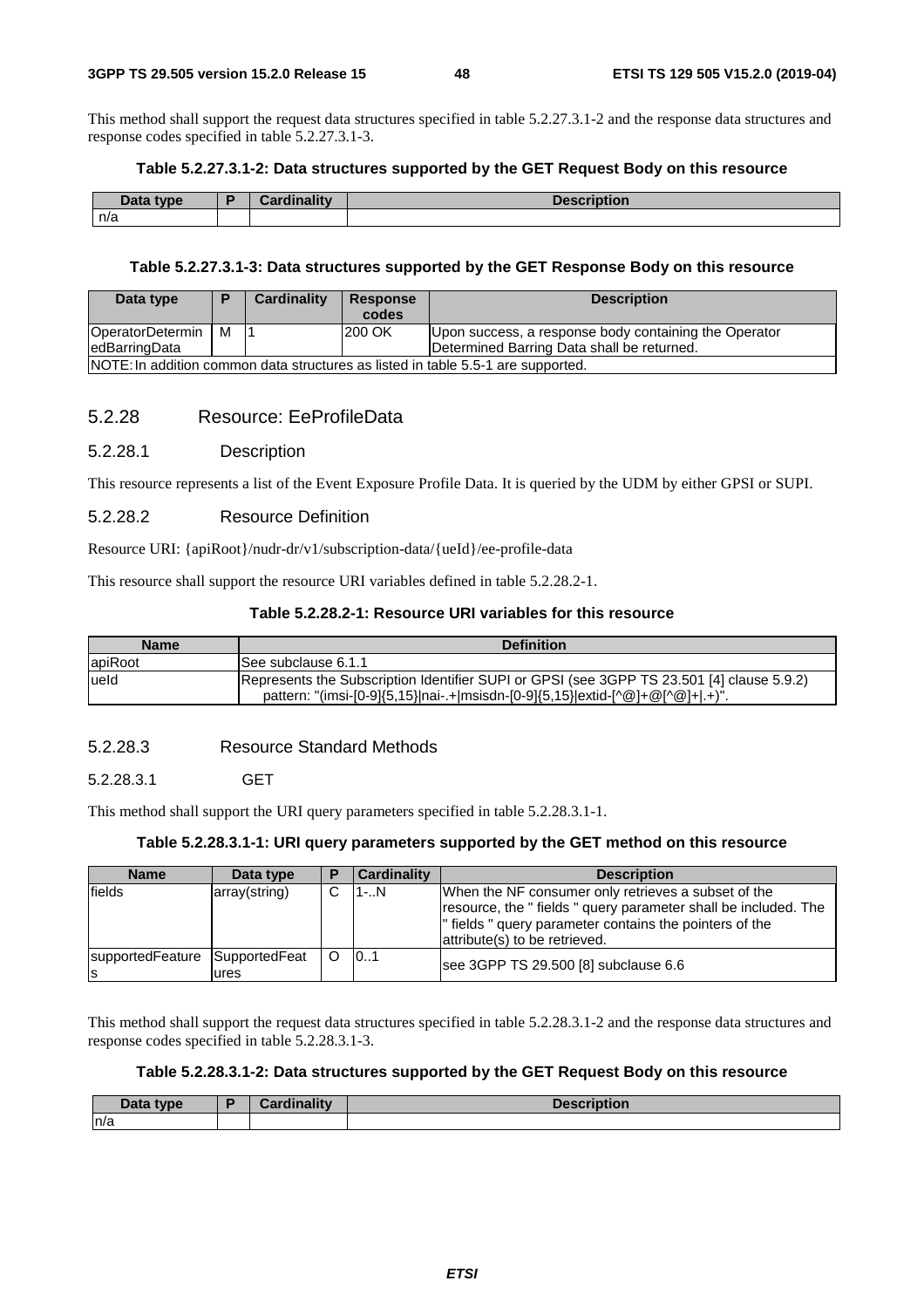#### **Table 5.2.28.3.1-3: Data structures supported by the GET Response Body on this resource**

| Data type                                                                        | D | <b>Cardinality</b> | <b>Response</b> | <b>Description</b>                                          |
|----------------------------------------------------------------------------------|---|--------------------|-----------------|-------------------------------------------------------------|
|                                                                                  |   |                    | codes           |                                                             |
| <b>IEeProfileData</b>                                                            | м |                    | 200 OK          | Upon success, a response body containing the Event Exposure |
|                                                                                  |   |                    |                 | Profile that corresponds to the provided ueld               |
| NOTE: In addition common data structures as listed in table 5.5-1 are supported. |   |                    |                 |                                                             |

# 5.2.29 Resource: EeGroupSubscriptions

# 5.2.29.1 Description

This resource represents the collection of EE Subscriptions for a group of UEs or any UE (i.e. all UEs).

This resource is modelled with the Collection resource archetype (see subclause C.1 of 3GPP TS 29.501 [7]).

# 5.2.29.2 Resource Definition

Resource URI: {apiRoot}/nudr-dr/v1/subscription-data/group-data/{ueGroupId}/ee-subscriptions

This resource shall support the resource URI variables defined in table 5.2.29.2-1.

# **Table 5.2.29.2-1: Resource URI variables for this resource**

| <b>Name</b> | <b>Definition</b>                                                                                                                                                                  |
|-------------|------------------------------------------------------------------------------------------------------------------------------------------------------------------------------------|
| lapiRoot    | See 3GPP TS 29.504 [2] subclause 6.1.1                                                                                                                                             |
| lueGroupId  | Represents the identifier of the Group of UEs. For this resource, either External Group<br>Ildentifier or any UE shall be present.<br>pattern: '^(extgroupid-[^@]+@[^@]+ anyUE)\$' |

# 5.2.29.3 Resource Standard Methods

5.2.29.3.1 GET

This method shall support the URI query parameters specified in table 5.2.29.3.1-1.

#### **Table 5.2.29.3.1-1: URI query parameters supported by the GET method on this resource**

| <b>Name</b> | Data type            | <b>Cardinality</b> | <b>Description</b>                   |
|-------------|----------------------|--------------------|--------------------------------------|
| supported-  | <b>SupportedFeat</b> | 0                  | see 3GPP TS 29.500 [8] subclause 6.6 |
| features    | ures                 |                    |                                      |

This method shall support the request data structures specified in table 5.2.29.3.1-2 and the response data structures and response codes specified in table 5.2.29.3.1-3.

#### **Table 5.2.29.3.1-2: Data structures supported by the GET Request Body on this resource**

| Data type | <b>Cardinality</b> | <b>Description</b> |
|-----------|--------------------|--------------------|
| n/a       |                    |                    |

#### **Table 5.2.29.3.1-3: Data structures supported by the GET Response Body on this resource**

| Data type                                                                         | Ð | Cardinality | <b>Response</b><br>codes | <b>Description</b>                                         |  |  |
|-----------------------------------------------------------------------------------|---|-------------|--------------------------|------------------------------------------------------------|--|--|
| array(EeSubscript   M                                                             |   | 1.1N        | 200 OK                   | Upon success, a response body containing the individual EE |  |  |
| lion)                                                                             |   |             |                          | subscriptions for the groups of UEs shall be returned.     |  |  |
| NOTE: In addition, common data structures as listed in table 5.5-1 are supported. |   |             |                          |                                                            |  |  |

### 5.2.29.3.2 POST

This method shall support the URI query parameters specified in table 5.2.29.3.2-1.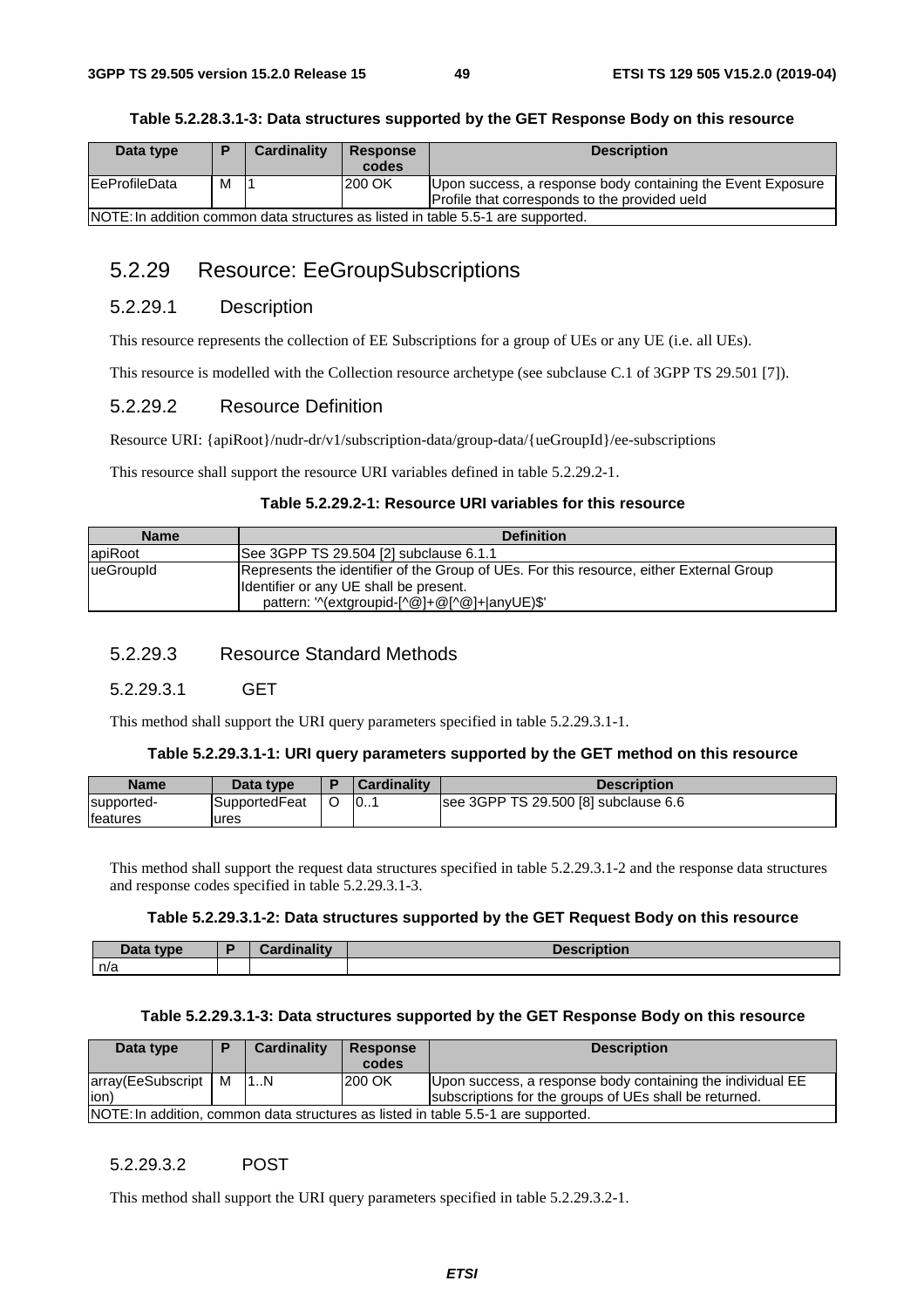#### **Table 5.2.29.3.2-1: URI query parameters supported by the POST method on this resource**

| <b>Name</b> | <b>Data type</b> | <b>Cardinality</b> | <b>Description</b> |
|-------------|------------------|--------------------|--------------------|
| n/a         |                  |                    |                    |

This method shall support the request data structures specified in table 5.2.18.3.1-2 and the response data structures and response codes specified in table 5.2.18.3.1-3.

#### **Table 5.2.29.3.2-2: Data structures supported by the POST Request Body on this resource**

| <b>Data</b><br><b>type</b>         |   | Jardin | <b>Description</b>                                                                          |
|------------------------------------|---|--------|---------------------------------------------------------------------------------------------|
| <b>IEeS</b><br><b>iubscription</b> | м |        | $\cdot$ the UDR.<br><b>Identifies</b><br>$\cdot$ data subscription to be stored in :<br>the |

#### **Table 5.2.29.3.2-3: Data structures supported by the POST Response Body on this resource**

| Data type      | D | Cardinality | <b>Response</b> | <b>Description</b>                                                                |
|----------------|---|-------------|-----------------|-----------------------------------------------------------------------------------|
|                |   |             | codes           |                                                                                   |
| EeSubscription | м |             | 201             | Upon success, a response body containing a representation of                      |
|                |   |             | Created         | the Individual subscription resource shall be returned.                           |
|                |   |             |                 | The HTTP response shall include a "Location" HTTP header                          |
|                |   |             |                 | that contains the resource URI of the created resource.                           |
|                |   |             |                 | NOTE: In addition, common data structures as listed in table 5.5-1 are supported. |

# 5.2.30 Resource: SharedData

# 5.2.30.1 Description

This resource represents the collection of data that can be shared by multiple UEs.

# 5.2.30.2 Resource Definition

Resource URI: {apiRoot}/nudr-dr/v1/subscription-data/shared-data

This resource shall support the resource URI variables defined in table 5.2.30.2-1.

### **Table 5.2.30.2-1: Resource URI variables for this resource**

| Name                             | <b>Definition</b>                                                               |
|----------------------------------|---------------------------------------------------------------------------------|
| $\cdot$ $\sim$<br><b>apiRoot</b> | <b>EOL</b><br>3GPP<br>÷-<br>.504<br>29.<br>' subclause 6.1.1<br>See<br>э.<br>14 |

# 5.2.30.3 Resource Standard Methods

5.2.30.3.1 GET

This method shall support the URI query parameters specified in table 5.2.30.3.1-1.

#### **Table 5.2.30.3.1-1: URI query parameters supported by the GET method on this resource**

| <b>Name</b>     | Data type                |   | <b>Cardinality</b> | <b>Description</b> |
|-----------------|--------------------------|---|--------------------|--------------------|
| shared-data-ids | larrav(SharedD<br>atald) | M | IN                 |                    |

This method shall support the request data structures specified in table 5.2.30.3.1-2 and the response data structures and response codes specified in table 5.2.30.3.1-3.

#### **Table 5.2.30.3.1-2: Data structures supported by the GET Request Body on this resource**

| Data type | <b>Cordinality</b><br>шанч | <b>Description</b> |
|-----------|----------------------------|--------------------|
| ln/a      |                            |                    |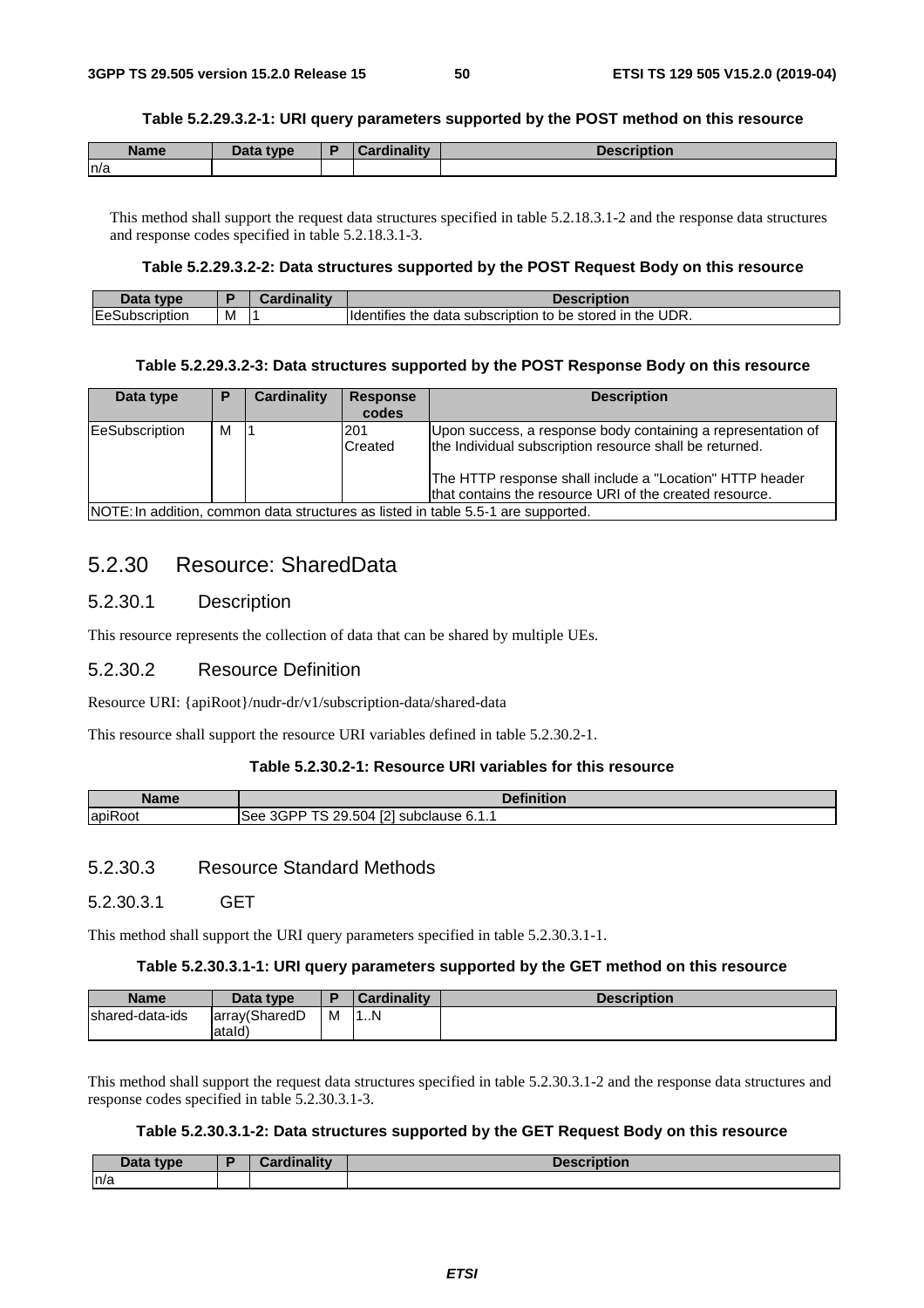#### **Table 5.2.30.3.1-3: Data structures supported by the GET Response Body on this resource**

| Data type                                                                                   | Ð | <b>Cardinality</b> | Response | <b>Description</b>                                                                   |  |
|---------------------------------------------------------------------------------------------|---|--------------------|----------|--------------------------------------------------------------------------------------|--|
|                                                                                             |   |                    | codes    |                                                                                      |  |
| array(SharedData                                                                            | М | 11N                | 200 OK   | Upon success, a response body containing a list of SharedData<br>Ishall be returned. |  |
| <b>INOTE:</b><br>In addition common data structures as listed in table 5.5-1 are supported. |   |                    |          |                                                                                      |  |

# 5.2.31 Resource: AmfSubscriptionInfo

# 5.2.31.1 Description

This resource represents information relevant to an individual EE Subscription for a UE. Depending on the Event Types of the EeSubscription, the UDM may need to consume the Namf\_EventExposure\_Subscribe service operation to subscribe at the AMF (see 3GPP TS 29.518  $\overline{x}9$ ). After successful subscription at the AMF, the UDM needs to store within the UDR related information, e.g. the SubscriptionId allocated by the AMF.

This resource is modelled with the Document resource archetype (see subclause C.1 of 3GPP TS 29.501 [7]).

# 5.2.31.2 Resource Definition

Resource URI: {apiRoot}/nudr-dr/v1/subscription-data/{ueId}/context-data/ee-subscriptions/{subsId}/amfsubscriptions

This resource shall support the resource URI variables defined in table 5.2.31.2-1.

# **Table 5.2.31.2-1: Resour ce URI variables for this resource**

| <b>Name</b> | <b>Definition</b>                                                                                                                                                         |
|-------------|---------------------------------------------------------------------------------------------------------------------------------------------------------------------------|
| lapiRoot    | See 3GPP TS 29.504 [2] subclause 6.1.1                                                                                                                                    |
| lueld       | Represents the Subscription Identifier SUPI or GPSI (see 3GPP TS 23.501 [4] clause 5.9.2)<br>pattern: "(imsi-[0-9]{5,15} nai-.+ msisdn-[0-9]{5,15} extid-[^@]+@[^@]+ .+)" |
| subsid      | Identifier of the subscription (allocated by the UDM)                                                                                                                     |

# 5.2.31.3 Resource Standard Methods

### 5.2.31.3.1 PUT

This method shall support the URI query parameters specified in table 5.2.31.3.1-1.

#### **Table 5.2.31.3.1-1: URI query parameters supported by the PUT method on this resource**

| <b>Name</b> | Data type<br>Pata | $min_{\alpha}$ | .<br><b>Description</b> |
|-------------|-------------------|----------------|-------------------------|
| n/a         |                   |                |                         |

This method shall support the request data structures specified in table 5.2.31.3.1-2 and the response data structures and response codes specified in table 5.2.31.3.1-3.

#### **Table 5.2.31.3.1-2: Data structures supported by the PUT Request Body on this resource**

| Data type                      |   | Cardinalitv | <b>Description</b>                         |
|--------------------------------|---|-------------|--------------------------------------------|
| array(AmfSubscri<br>(ptionInfo | м | 1N          | IAMF subscription info for one or two AMFs |

#### **Table 5.2.31.3.1-3: Data structures supported by the PUT Response Body on this resource**

| Data type    |                                                                            | <b>Cardinality</b> | <b>Response</b> | <b>Description</b>                                      |  |  |
|--------------|----------------------------------------------------------------------------|--------------------|-----------------|---------------------------------------------------------|--|--|
|              |                                                                            |                    | codes           |                                                         |  |  |
| In/a         |                                                                            |                    | 204 No          | Upon success, an empty response body shall be returned. |  |  |
|              |                                                                            |                    | Content         |                                                         |  |  |
| <b>NOTE:</b> | In addition common data structures as listed in table 5.5-1 are supported. |                    |                 |                                                         |  |  |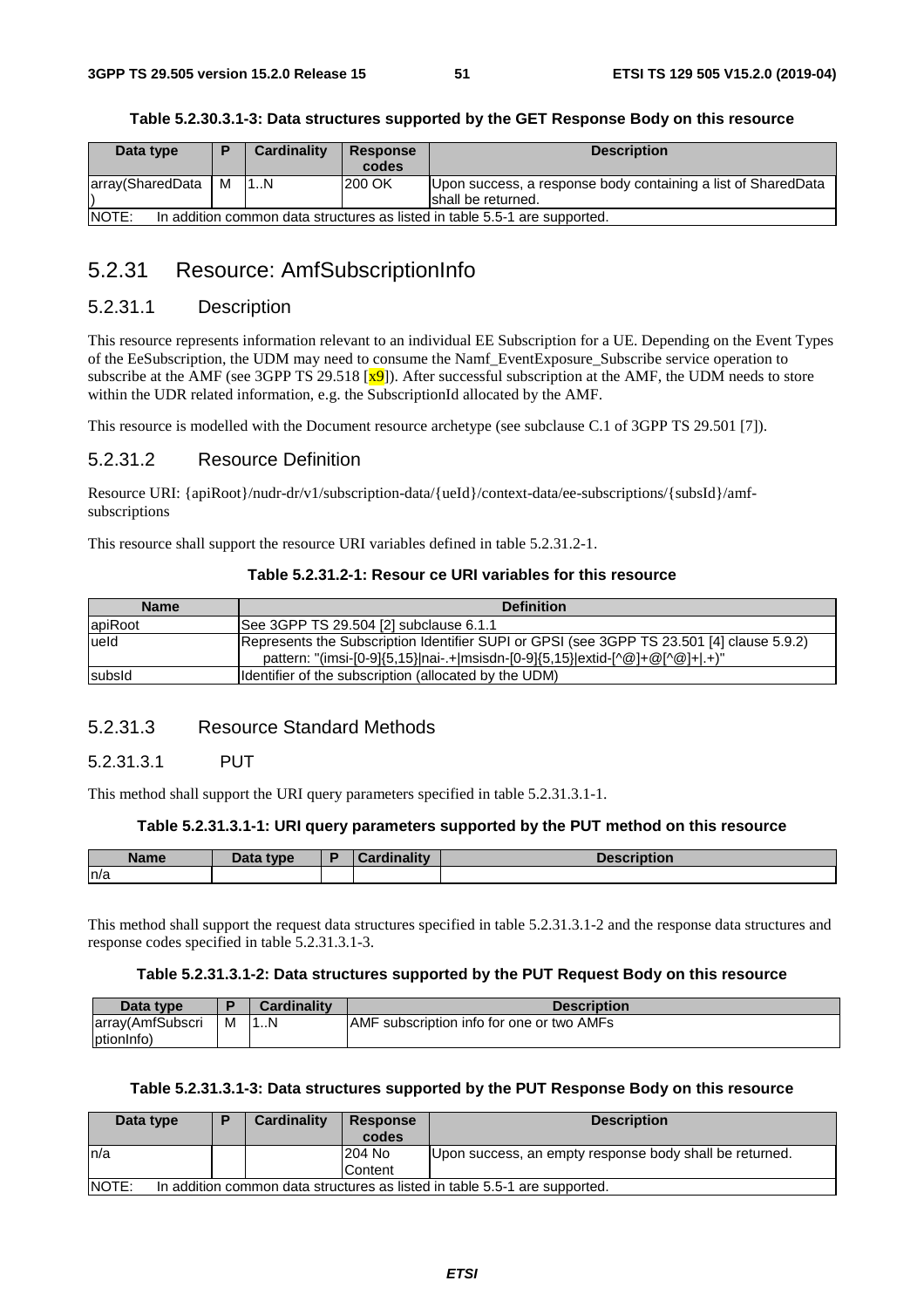# 5.2.31.3.2 DELETE

This method shall support the URI query parameters specified in table 5.2.31.3.2-1.

#### **Table 5.2.31.3.2-1: URI query parameters supported by the DELETE method on this resource**

| <b>Name</b> | Data type | ь. | <b>Cardinality</b> | <b>JAAAHIMALAH</b><br>Description |
|-------------|-----------|----|--------------------|-----------------------------------|
| n/a         |           |    |                    |                                   |

This method shall support the request data structures specified in table 5.2.31.3.2-2 and the response data structures and response codes specified in table 5.2.31.3.2-3.

#### **Table 5.2.31.3.2-2: Data structures supported by the DELETE Request Body on this resource**

| Data type<br><b>Dala</b> | والمقالم مرتابهم والمستناة | otion |
|--------------------------|----------------------------|-------|
| n/a                      |                            |       |

#### **Table 5.2.31.3.2-3: Data structures supported by the DELETE Response Body on this resource**

| Data type                                                                                   |  | Cardinality | <b>Response</b><br>codes | <b>Description</b>                                      |  |
|---------------------------------------------------------------------------------------------|--|-------------|--------------------------|---------------------------------------------------------|--|
| ln/a                                                                                        |  |             | 204 No                   | Upon success, an empty response body shall be returned. |  |
|                                                                                             |  |             | <b>Content</b>           |                                                         |  |
| <b>INOTE:</b><br>In addition common data structures as listed in table 5.5-1 are supported. |  |             |                          |                                                         |  |

# 5.2.31.3.3 GET

This method shall support the URI query parameters specified in table 5.2.31.3.3-1.

#### **Table 5.2.31.3.3-1: URI query parameters supported by the GET method on this resource**

| <b>Name</b> | Data type | <b>Cardinality</b> | <b>Description</b> |
|-------------|-----------|--------------------|--------------------|
| n/a         |           |                    |                    |

This method shall support the request data structures specified in table 5.2.31.3.3-2 and the response data structures and response codes specified in table 5.2.31.3.3-3.

#### **Table 5.2.31.3.3-2: Data structures supported by the GET Request Body on this resource**

| Data type | Cardinalitv | <b>Description</b> |
|-----------|-------------|--------------------|
| n/a       |             |                    |

### **Table 5.2.31.3.3-3: Data structures supported by the GET Response Body on this resource**

| Data type                                                                           | Ð | Cardinality | <b>Response</b><br>codes | <b>Description</b>                                        |  |
|-------------------------------------------------------------------------------------|---|-------------|--------------------------|-----------------------------------------------------------|--|
| array(AmfSubscri                                                                    | М | 11N         | <b>200 OK</b>            | Upon success, a response body containing AMF Subscription |  |
| lptionInfo)                                                                         |   |             |                          | linfos shall be returned.                                 |  |
| NOTE:<br>In addition common data structures as listed in table 5.5-1 are supported. |   |             |                          |                                                           |  |

#### 5.2.31.3.4 PATCH

This method is used to modify the AMF subscription Infos in the UDR.

This method shall support the URI query parameters specified in table 5.2.31.3.4-1.

#### **Table 5.2.31.3.4-1: URI query parameters supported by the PATCH method on this resource**

| Name<br>me | <b>That type</b><br>Data | .<br><br>$ - 1$ | --------<br>DESUIDUUIL |
|------------|--------------------------|-----------------|------------------------|
| n/a        |                          |                 |                        |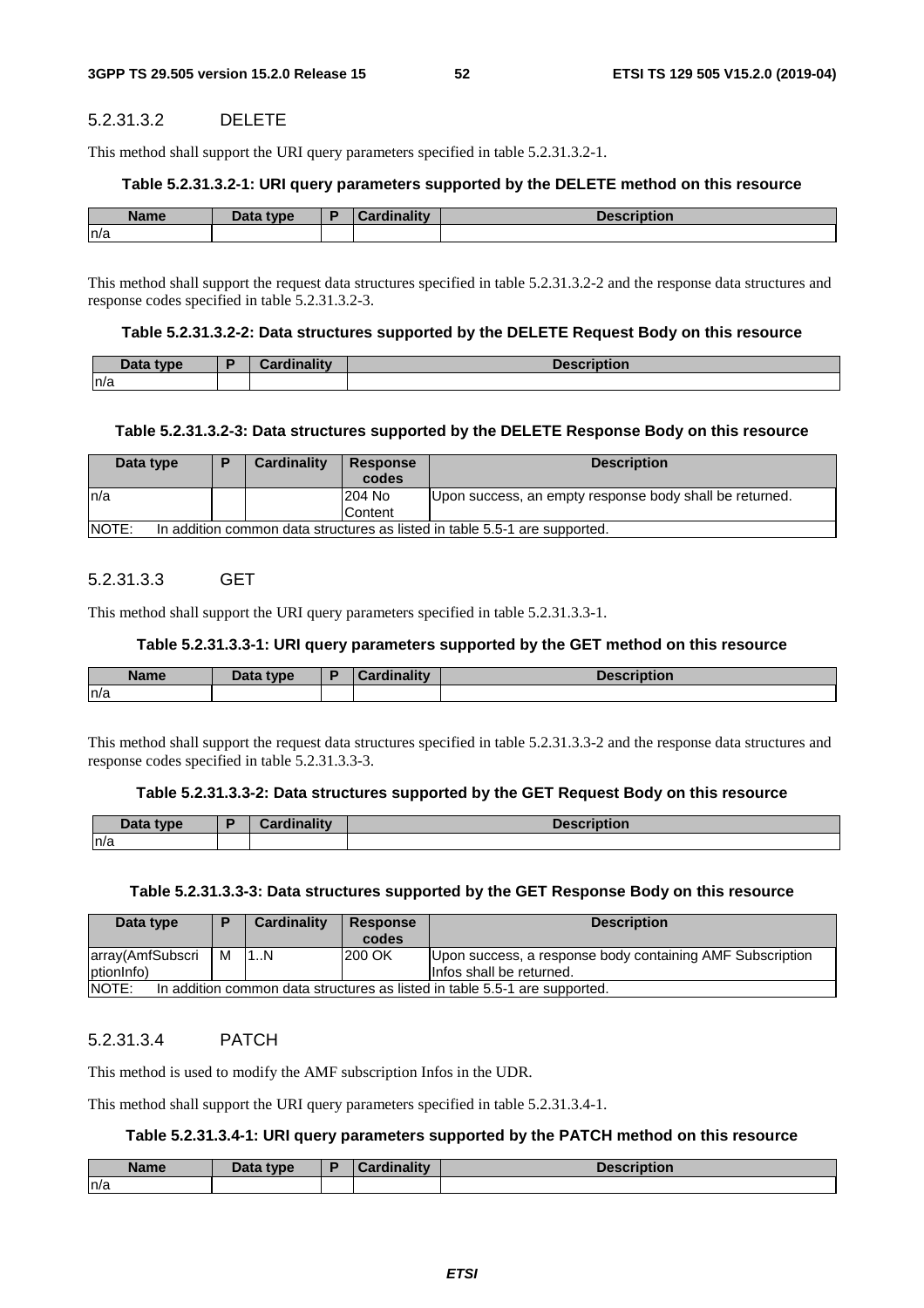This method shall support the request data structures specified in table 5.2.31.3.2-2 and the response data structures and response codes specified in table 5.2.31.3.4-3.

#### **Table 5.2.31.3.4-2: Data structures supported by the PATCH Request Body on this resource**

| Data<br><b>type</b>      |   |   |                                                                            |
|--------------------------|---|---|----------------------------------------------------------------------------|
| tchitem.<br>array(<br>äц | M | . | data<br>provisioned parameter (<br>Contains<br>the delta<br>data to<br>the |

#### **Table 5.2.31.3.4-3: Data structures supported by the PATCH Response Body on this resource**

| Data type             | Р | <b>Cardinality</b> | <b>Response</b>          | <b>Description</b>                                                                                                                                                                                                                                                                                                                       |
|-----------------------|---|--------------------|--------------------------|------------------------------------------------------------------------------------------------------------------------------------------------------------------------------------------------------------------------------------------------------------------------------------------------------------------------------------------|
|                       |   |                    | codes                    |                                                                                                                                                                                                                                                                                                                                          |
| ln/a                  |   |                    | 204 No                   | Upon successful modification there is no body in the response                                                                                                                                                                                                                                                                            |
|                       |   |                    | Content                  | message.                                                                                                                                                                                                                                                                                                                                 |
| <b>ProblemDetails</b> | м |                    | 403<br><b>IForbidden</b> | One or more attributes are not allowed to be modified according<br>to e.g. policy or local configuration.<br>The invalidParams attribute shall contain the JSON pointers of<br>lattributes which are not allowed to be modified.<br>The cause attribute shall be set to "MODIFY_NOT_ALLOWED",<br>see 3GPP TS 29.500 [8] table 5.2.7.2-1. |
| NOTE:                 |   |                    |                          | In addition common data structures as listed in table 5.5-1 are supported.                                                                                                                                                                                                                                                               |

# 5.3 Notifications

# 5.3.1 General

This subclause describes the resources to provide Notification to NF service consumers which have explicitly or implicitly subscribed to UDR to be notified when data is changed.

# 5.3.2 Data Change Notification

The POST method shall be used for Data Change Notifications.

- For explicit subscriptions (i.e., subscriptions created under the "subs-to-notif" collection resource, the URI shall be as provided during the subscription procedure;
- For implicit subscriptions, the UDR shall use either a locally configured callback URI of the UDM, or the UDR can retrieve from NRF a default notification URI stored by UDM in NRF during the NF registration procedure.

The "callback" section of the OpenAPI specification found in Annex A.2 associated to the POST method of the "substo-notif" resource shall be used as the notification request for both explicit and implicit subscriptions.

NOTE: For explicit subscriptions, a stateless UDM/NF provides a URI which identifies a set of UDMs/NFs; a stateful UDM/NF provides a specific URI identifying a node.

Resource URI: {callbackReference}

Support of URI query parameters is specified in table 5.3.2-1.

#### **Table 5.3.2-1: URI query parameters supported by the POST method**

| <b>Name</b> | Data type | Cardinality<br>$\sim$ | <b>Description</b> |
|-------------|-----------|-----------------------|--------------------|
| n/a         |           |                       |                    |

Support of request data structures is specified in table 5.3.2-2 and of response data structures and response codes is specified in table 5.3.2-3.

#### **Table 5.3.2-2: Data structures supported by the POST Request Body**

| Data type        |   | <b>Cardinality</b> | <b>Description</b> |
|------------------|---|--------------------|--------------------|
| DataChangeNotify | M |                    |                    |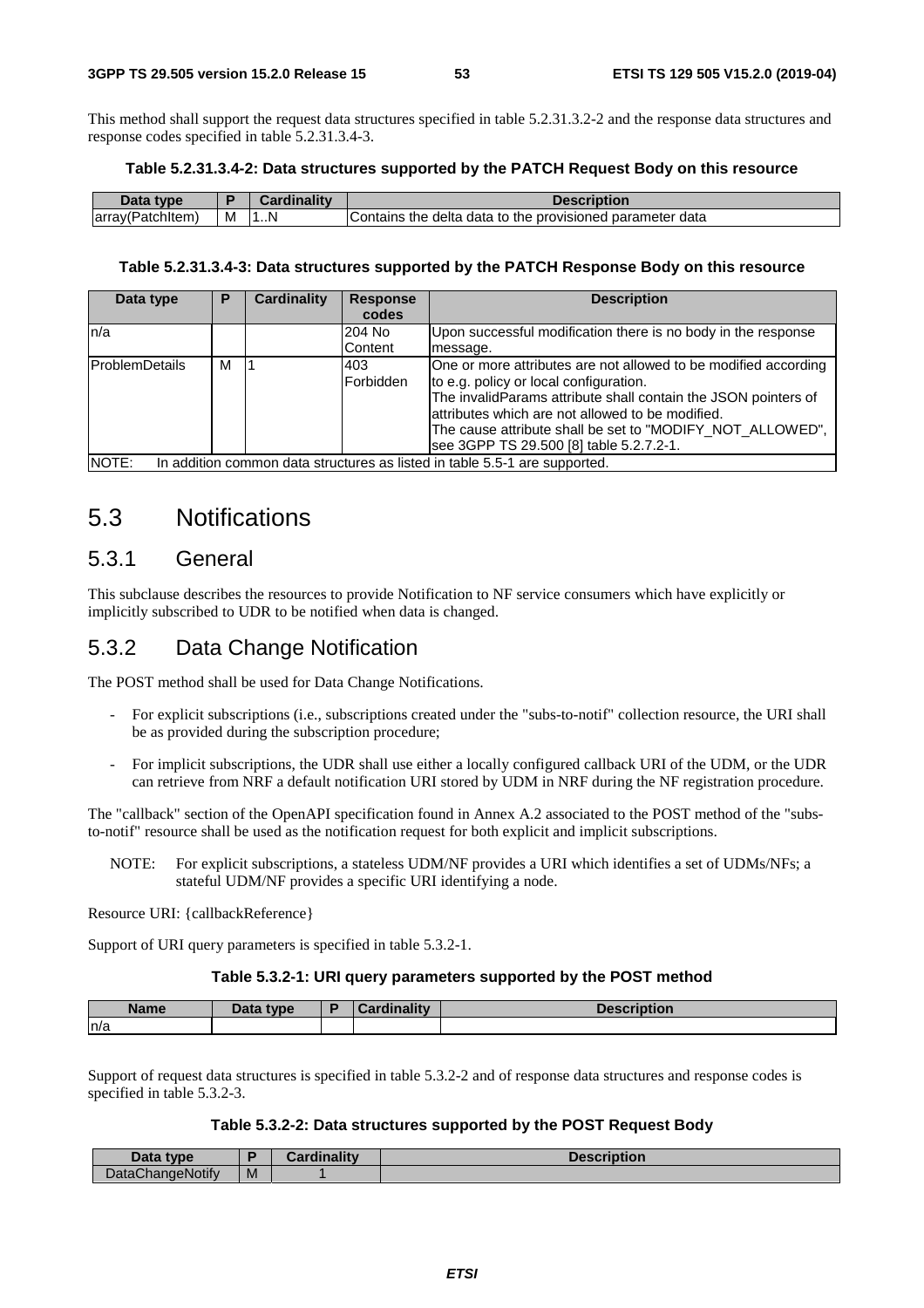| Data type                                                                        | в | <b>Cardinality</b> | <b>Response</b> | <b>Description</b>                                      |  |
|----------------------------------------------------------------------------------|---|--------------------|-----------------|---------------------------------------------------------|--|
|                                                                                  |   |                    | codes           |                                                         |  |
| In/a                                                                             |   |                    | 204 No          | Upon success, an empty response body shall be returned. |  |
|                                                                                  |   |                    | Content         |                                                         |  |
| NOTE: In addition common data structures as listed in table 5.5-1 are supported. |   |                    |                 |                                                         |  |

# **Table5.3.2-3: Data structures supported by the POST Response Body**

# 5.4 Data Model

# 5.4.1 General

This subclause specifies the application data model supported by the API.

Table 5.4.1-1 specifies the data types defined for the Nudr service based interface protocol.

| Data type                            | <b>Section defined</b> | <b>Description</b>                                                                        |
|--------------------------------------|------------------------|-------------------------------------------------------------------------------------------|
| <b>AuthenticationData</b>            | 5.4.2.2                | A UE's authentication data                                                                |
| OperatorSpecificDataContainer        | 5.4.2.3                | Container for operator specific data                                                      |
| SmfRegList                           | 5.4.2.4                | The list of all the SMF registrations of a UE                                             |
| <b>SubscriptionDataSubscriptions</b> | 5.4.2.5                | A subscription to notifications.                                                          |
| DataChangeNotify                     | 5.4.2.6                | Container for data which have changed and notification<br>was requested when changed.     |
| IdentityData                         | 5.4.2.7                | Identity data corresponds to the provided ueld                                            |
| <b>ProvisionedDataSets</b>           | 5.4.2.8                |                                                                                           |
| SorData                              | 5.4.2.9                | SOR data for later checking                                                               |
| PermanentKey                         | 5.4.2.10               |                                                                                           |
| Milenage                             | 5.4.2.11               |                                                                                           |
| Tuak                                 | 5.4.2.12               |                                                                                           |
| Op                                   | 5.4.2.13               |                                                                                           |
| Opc                                  | 5.4.2.14               |                                                                                           |
| Top                                  | 5.4.2.15               |                                                                                           |
| Topc                                 | 5.4.2.16               |                                                                                           |
| Rotations                            | 5.4.2.17               |                                                                                           |
| Constants                            | 5.4.2.18               |                                                                                           |
| AmfSubscriptionInfo                  | 5.4.2.19               | Information the UDR stores and retrieves related to active<br>subscriptions at the AMF(s) |
| EeProfileData                        | 5.4.2.20               | Event Exposure Profile Data                                                               |

### **Table 5.4.1-1: Nudr Subscriber Data specific Data Types**

Table 5.4.1-2 specifies data types re-used by the Nudr service based interface protocol from other specifications, including a reference to their respective specifications and when needed, a short description of their use within the Nudr service based interface.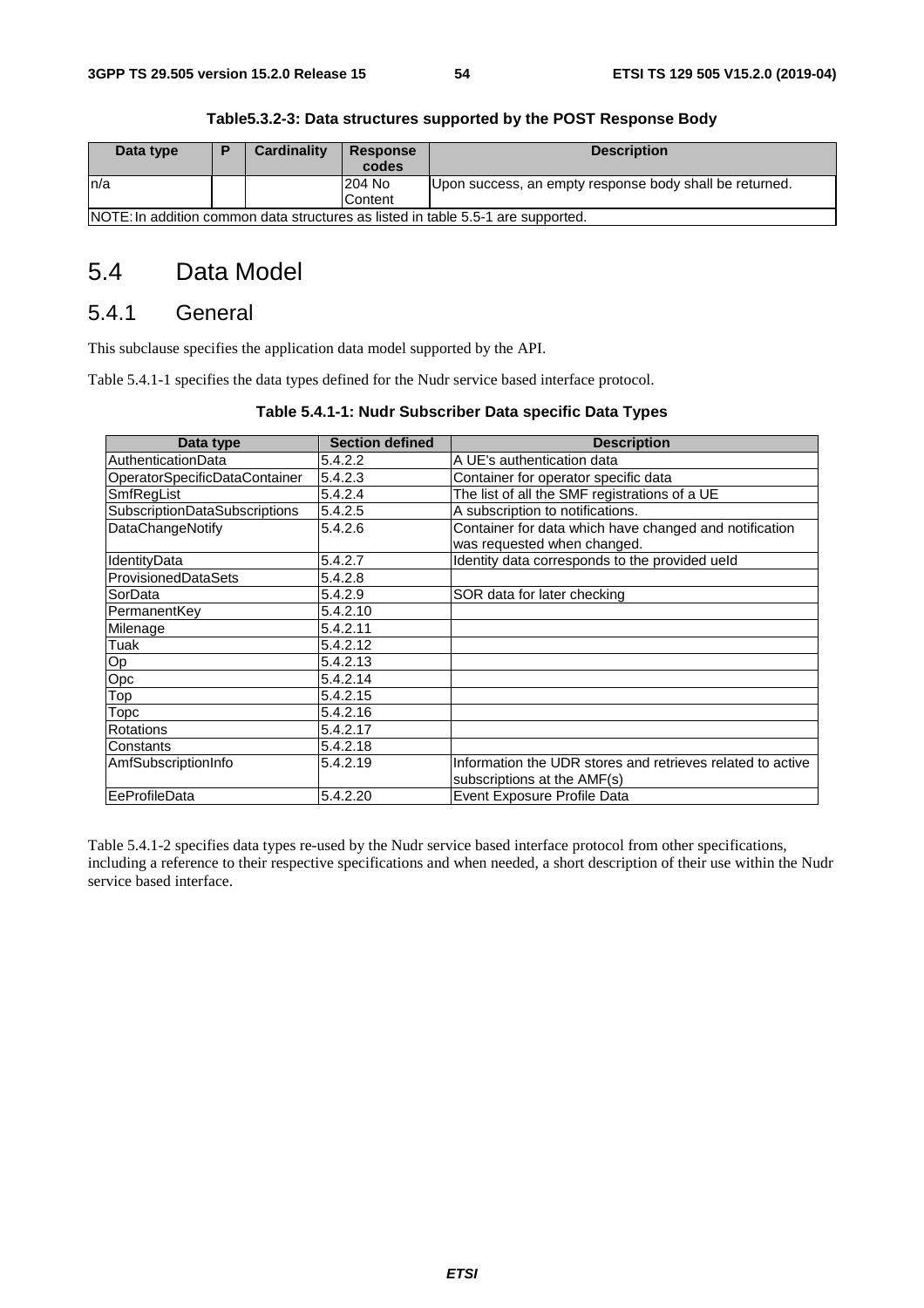|                                   | <b>Reference</b>   | <b>Comments</b>                                     |
|-----------------------------------|--------------------|-----------------------------------------------------|
| AccessAndMobilitySubscriptionData | 3GPP TS 29.503 [6] | Access and Mobility Subscription Data               |
| SmfSelectionSubscriptionData      | 3GPP TS 29.503 [6] | <b>SMF Selection Subscription Data</b>              |
| SessionManagementSubscriptionData | 3GPP TS 29.503 [6] | Session Management Subscription Data                |
| Amf3GppAccessRegistration         | 3GPP TS 29.503 [6] |                                                     |
| AmfNon3GppAccessRegistration      | 3GPP TS 29.503 [6] | The complete set of information relevant to the     |
|                                   |                    | AMF where the UE has registered via non 3GPP        |
|                                   |                    | access.                                             |
| SmfRegistration                   | 3GPP TS 29.503 [6] |                                                     |
| SmsfRegistration                  | 3GPP TS 29.503 [6] |                                                     |
| SmsManagementSubscriptionData     | 3GPP TS 29.503 [6] |                                                     |
| SupportedFeatures                 | 3GPP TS 29.571 [7] | Used to negotiate the applicability of the optional |
|                                   |                    | features                                            |
| ProblemDetails                    | 3GPP TS 29.571 [7] | Detailed information about the status code.         |
| PpData                            | 3GPP TS 29.503 [6] |                                                     |
| SmsSubscriptionData               | 3GPP TS 29.503 [6] |                                                     |
| PatchItem                         | 3GPP TS 29.571 [7] | Data structure used for JSON patch.                 |
| SdmSubscription                   | 3GPP TS 29.503 [6] |                                                     |
| EeSubscription                    | 3GPP TS 29.503 [6] |                                                     |
| Uri                               | 3GPP TS 29.571 [7] |                                                     |
| TraceData                         | 3GPP TS 29.571 [7] |                                                     |
| Dnn                               | 3GPP TS 29.571 [7] | Data Network Name                                   |
| Snssai                            | 3GPP TS 29.571 [7] | Single NSSAI                                        |
| VarUeld                           | 3GPP TS 29.571 [7] | String represents the SUPI or GPSI.                 |
|                                   |                    |                                                     |
| Nflnstanceld                      | 3GPP TS 29.571 [7] |                                                     |
| NotifyItem                        | 3GPP TS 29.571 [7] | Common data type used for data change               |
|                                   |                    | notification.                                       |
| OdbData                           | 3GPP TS 29.571 [7] | Operator Determined Barring Data                    |

# **Table 5.4.1-2: Nudr re-used Data Types**

# 5.4.2 Structured data types

# 5.4.2.1 Introduction

This subclause defines the structures to be used in resource representations.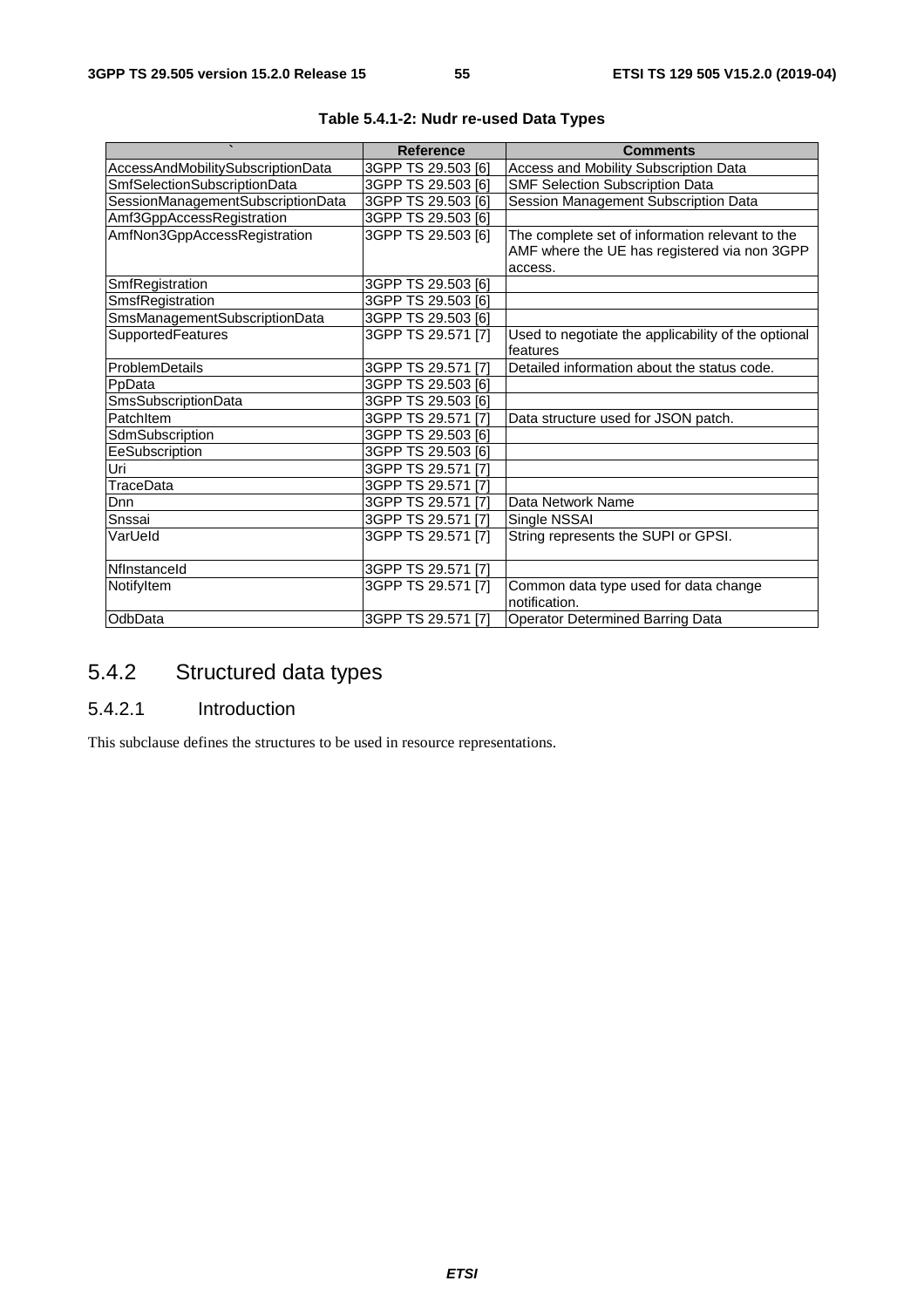# 5.4.2.2 Type: AuthenticationSubscription

| <b>Attribute name</b>                  | Data type                         | Р       | <b>Cardinality</b> | <b>Description</b>                                                                                                                                                |
|----------------------------------------|-----------------------------------|---------|--------------------|-------------------------------------------------------------------------------------------------------------------------------------------------------------------|
| authenticationMethod                   | AuthMethod                        | M       |                    | string                                                                                                                                                            |
|                                        |                                   |         |                    | either "5G_AKA" or "EAP_AKA_PRIME"                                                                                                                                |
| permanentKey                           |                                   |         |                    |                                                                                                                                                                   |
| sequenceNumber                         |                                   |         |                    |                                                                                                                                                                   |
| authenticationManagem<br>entField      | AuthenticationMa<br>nagementField | C       | 0.1                | String containing the Authentication management<br>field as defined in 3GPP TS 33.501 [yy].<br>Shall be present if sharedAuthenticationSubscription<br>is absent. |
| vectorAlgorithm                        | VectorAlgorithm                   | C       | 0.1                | Specifies the algorithm used for the generation of<br>authentication vectors.<br>Shall be present if sharedAuthenticationSubscription<br>is absent.               |
| milenage                               | Milenage                          | C       | 0.1                | Milenage specific attributes as defined in<br>3GPP TS 35.206 [11].<br>Shall be present if both<br>sharedAuthenticationSubscription and tuak are<br>absent.        |
| tuak                                   | Tuak                              | C       | 0.1                | Milenage specific attributes as defined in<br>3GPP TS 35.231 [12].<br>Shall be present if both<br>sharedAuthenticationSubscription and milenage are<br>absent.    |
| opc                                    | Opc                               | O       | 0.1                | A value derived from OP and K as defined in<br>3GPP TS 35.206 [11].                                                                                               |
| topc                                   | Topc                              | $\circ$ | 0.1                | A value derived from TOP and K as defined in<br>3GPP TS 35.231 [12].                                                                                              |
| sharedAuthenticationSu<br>bscriptionId | SharedDatald                      | $\circ$ | 0.1                | If present, the authenticationManagementField,<br>vectorAlgorithm, milenage, tuak, opc and topc may<br>be absent.                                                 |

# **Table 5.4.2.2-1: Definition of type AuthenticationData**

# 5.4.2.3 Type: OperatorSpecificDataContainer

# **Table 5.4.2.3-1: Definition of type OperatorSpecificDataContainer**

| <b>Attribute name</b> | Data type |   | <b>Cardinality</b> | <b>Description</b>                                      |
|-----------------------|-----------|---|--------------------|---------------------------------------------------------|
| dataType              | string    | M |                    | This attribute value must be a string equals to the     |
|                       |           |   |                    | Iname of the actual data type of the "Value" attribute. |
| value                 | any type  | M |                    |                                                         |

# 5.4.2.4 Type: SmfRegList

# **Table 5.4.2.4-1: Definition of type SmfRegList**

| Attribute name | Data type         |   | <b>Cardinality</b> | <b>Description</b>                            |
|----------------|-------------------|---|--------------------|-----------------------------------------------|
| IN/A           | array (SmfRegistr | м | N                  | Each member of the array is an individual SMF |
|                | ation)            |   |                    | Iregistration of the UE.                      |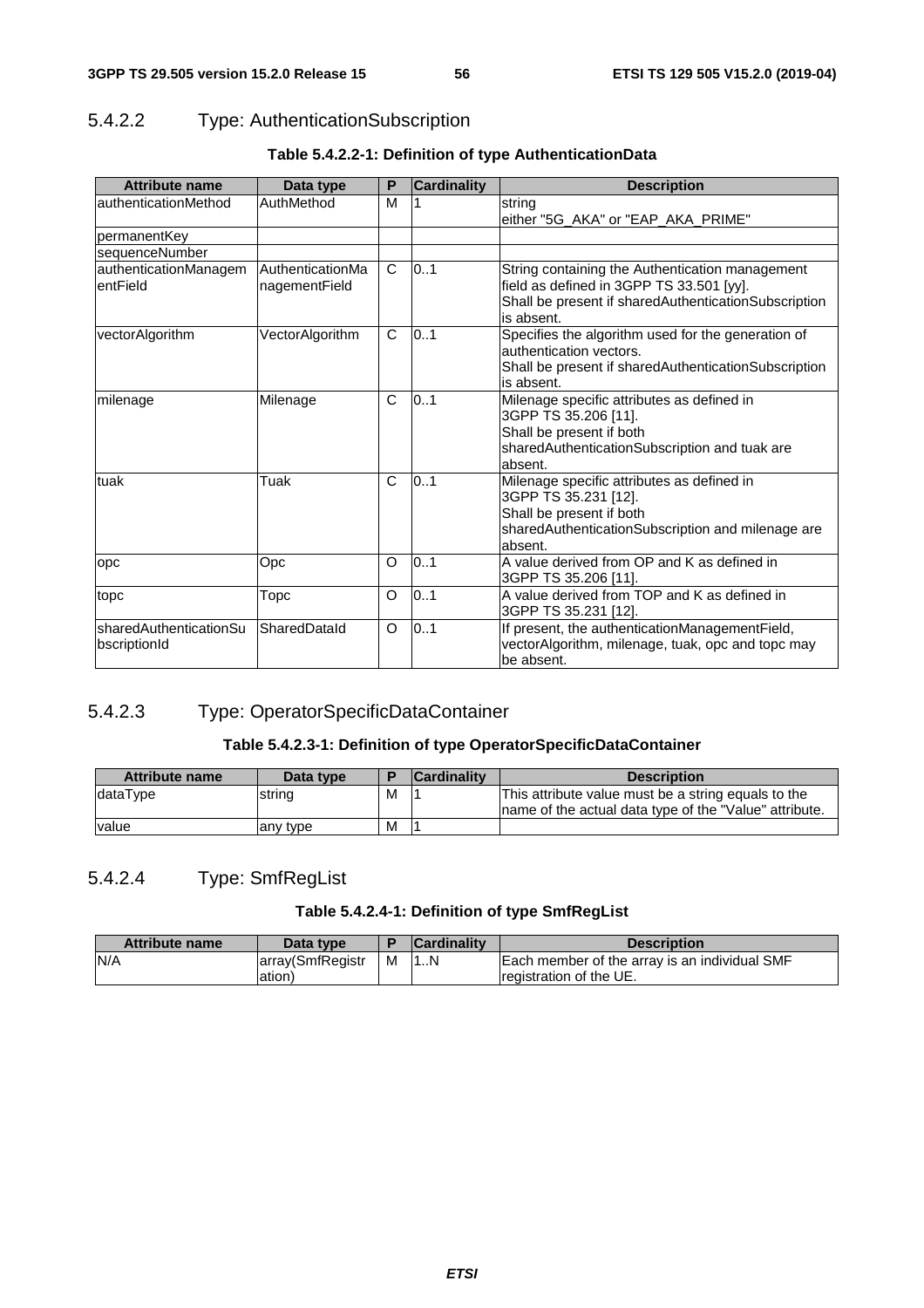# 5.4.2.5 Type: SubscriptionDataSubscriptions

| Table 5.4.2.5-1: Definition of type SubscriptionDataSubscriptions |  |  |  |
|-------------------------------------------------------------------|--|--|--|
|                                                                   |  |  |  |

| <b>Attribute name</b>         | Data type             | P       | <b>Cardinality</b> | <b>Description</b>                                                                                                                                                                                                                                                                                                                                                                                                                                                                            |
|-------------------------------|-----------------------|---------|--------------------|-----------------------------------------------------------------------------------------------------------------------------------------------------------------------------------------------------------------------------------------------------------------------------------------------------------------------------------------------------------------------------------------------------------------------------------------------------------------------------------------------|
| callbackReference             | Uri                   | M       |                    | Identifies the UDM/NF pool or an individual UDM/NF<br>which should be used by the UDR to send<br>notification to UDM/NF.                                                                                                                                                                                                                                                                                                                                                                      |
| originalCallbackReferen<br>ce | Uri                   | O       | 101                | URI provided by the NF service consumer to the<br>UDM to receive notifications from the UDR.                                                                                                                                                                                                                                                                                                                                                                                                  |
| ueld                          | string                | $\circ$ | 0.1                | User identity if subscription to notifications is related<br>to a user.                                                                                                                                                                                                                                                                                                                                                                                                                       |
| monitoredResourceUri          | array(Uri)            | м       | 1N                 | A set or URIs that identify the resources for which a<br>modification of the representation triggers a<br>notification.                                                                                                                                                                                                                                                                                                                                                                       |
| expiry                        | DateTime              | C       | 0.1                | This IE shall be included in a subscription response,<br>if, based on operator policy and taking into account<br>the expiry time included in the request, the UDR<br>needs to include an expiry time.<br>This IE may be included in a subscription request.<br>When present, this IE shall represent the time after<br>which the subscription becomes invalid.<br>The absence of this attribute in the subscription<br>response means the subscription to be valid without<br>an expiry time. |
| supportedFeatures             | SupportedFeatur<br>es | м       |                    | Used to negotiate the applicability of the optional<br>features                                                                                                                                                                                                                                                                                                                                                                                                                               |

# 5.4.2.6 Type: DataChangeNotify

# **Table 5.4.2.6-1: Definition of type DataChangeNotify**

| <b>Attribute name</b>          | Data type         | Р | <b>Cardinality</b> | <b>Description</b>                                        |
|--------------------------------|-------------------|---|--------------------|-----------------------------------------------------------|
| <b>originalCallbackReferen</b> | array(Uri)        | С | 1N                 | Original Callback Reference shall be present if a         |
| ce                             |                   |   |                    | UDM has subscribed to notification due to an              |
|                                |                   |   |                    | request from an NF. If present it is Identifying the NF   |
|                                |                   |   |                    | to which the UDM has to provide the notification of       |
|                                |                   |   |                    | data change.                                              |
| lueld                          | string            | C | 101                | User identity if subscription to notifications is related |
|                                |                   |   |                    | to a user that may be provided e.g. in case               |
|                                |                   |   |                    | OriginalCallback URI is not included.                     |
| notifyltems                    | array(NotifyItem) |   | 1N                 | This attribute contains the changes which have been       |
|                                |                   |   |                    | applied on the resources.                                 |

# 5.4.2.7 Type: IdentityData

# **Table 5.4.2.7-1: Definition of type IdentityData**

| Attribute name | Data type   | <b>Cardinality</b> | <b>Description</b>                                 |
|----------------|-------------|--------------------|----------------------------------------------------|
| supiList       | array(Supi) | 1.2                | Supi list corresponding to the provided gpsi ueld. |
|                |             |                    | One IMSI and/or one NAI may be returned.           |
| gpsiList       | array(Gpsi) | 1. N               | Gpsi list corresponding to the provided supi ueld. |
|                |             |                    | Zero or one MSISDN and/or zero or more external    |
|                |             |                    | Identifiers may be returned.                       |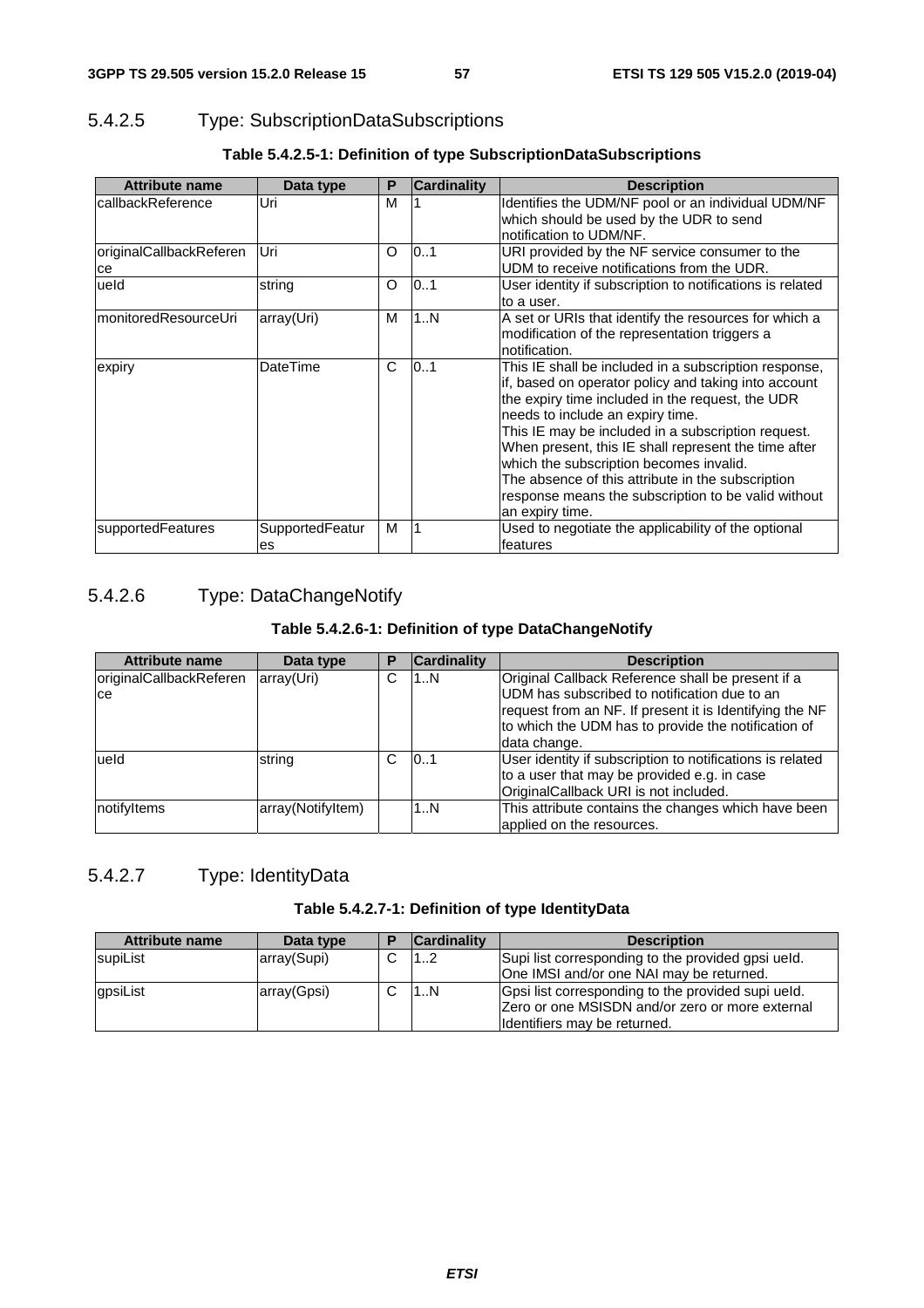# 5.4.2.8 Type: ProvisionedDataSets

**Table 5.4.2.8-1: ProvisionedDataSets** 

| <b>Attribute name</b> | Data type                  | P        | <b>Cardinality</b> | <b>Description</b>                              |
|-----------------------|----------------------------|----------|--------------------|-------------------------------------------------|
| lamData               | AccessAndMobilityS         | O        | 101                | Access and Mobility Subscription Data           |
|                       | ubscriptionData            |          |                    |                                                 |
| <b>smfSelData</b>     | <b>SmfSelectionSubscri</b> | O        | 0.1                | <b>SMF Selection Subscription Data</b>          |
|                       | ptionData                  |          |                    |                                                 |
| <b>smsSubsData</b>    | SmsSubscriptionDat         | O        | 0.1                | <b>SMS Subscription Data</b>                    |
|                       |                            |          |                    |                                                 |
| smData                | array(SessionManag         | $\Omega$ | 1N                 | Session Management Subscription Data            |
|                       | ementSubscriptionD         |          |                    |                                                 |
|                       | ata)                       |          |                    |                                                 |
| traceData             | TraceData                  | Ω        | 0.1                | Trace Data. The Null value indicates that trace |
|                       |                            |          |                    | lis not active.                                 |
| smsMngData            | SmsManagementSu            | $\Omega$ | 0.1                | <b>SMS Management Subscription Data</b>         |
|                       | bscriptionData             |          |                    |                                                 |

# 5.4.2.9 Type: SorData

### **Table 5.4.2.9-1: Definition of type SorData**

| <b>Attribute name</b> | Data type |   | <b>Cardinality</b> | <b>Description</b>                                                            |
|-----------------------|-----------|---|--------------------|-------------------------------------------------------------------------------|
| <b>IsorXmaclue</b>    | SorMac    | M |                    | String containing SoR-XMAC-IUE as specified in<br><b>I3GPP TS 33.501 [9].</b> |

# 5.4.2.10 Type: PermanentKey

# **Table 5.4.2.10-1: Definition of type PermanentKey**

| Attribute name      | Data type                |   | <b>Cardinality</b> | <b>Description</b>                                                     |
|---------------------|--------------------------|---|--------------------|------------------------------------------------------------------------|
| permanentKeyValue   | PermanentKeyVa<br>lue    | м |                    | The encrypted authentication key (K) defined in<br>3GPP TS 33.501 [yy] |
| encryptionKey       | EncryptionKey            | M |                    | The reference to the key used to encrypt the<br>permanent key.         |
| encryptionAlgorithm | EncryptionAlgorit<br>hm. | м |                    | The reference to the algorithm used to encrypt the<br>permanent key.   |

# 5.4.2.11 Type: Milenage

### **Table 5.4.2.11-1: Definition of type Milenage**

| <b>Attribute name</b> | Data type         | D        | <b>Cardinality</b> | <b>Description</b>                                                                           |
|-----------------------|-------------------|----------|--------------------|----------------------------------------------------------------------------------------------|
| lop                   | Op.               | O        | 0.1                | The Operator Variant Algorithm Configuration Field                                           |
|                       |                   |          |                    | as defined in 3GPP TS 35.206 [11].                                                           |
| rotations             | <b>IRotations</b> | $\Omega$ | 01                 | Defines the amounts by which intermediate variables<br>are cyclically rotated as defined in  |
|                       |                   |          |                    | 3GPP TS 35.206 [11].                                                                         |
|                       |                   |          |                    |                                                                                              |
| <b>constants</b>      | Constants         | $\Omega$ | 101                | Constants, which are XORed onto intermediate<br>variables as defined in 3GPP TS 35.206 [11]. |

# 5.4.2.12 Type: Tuak

# **Table 5.4.2.12-1: Definition of type Tuak**

| Attribute name   | Data type | D | <b>Cardinality</b> | <b>Description</b>                                                                                        |
|------------------|-----------|---|--------------------|-----------------------------------------------------------------------------------------------------------|
| top              | Гор       |   | 10                 | The Tuak Operator Variant Algorithm Configuration<br>Field (TOP) as defined in 3GPP TS 35.231 [12].       |
| keccakiterations | Integer   |   | 101                | Number of keccak iterations in the range of 1 to 255.<br>If absent. 1 shall be used as the default value. |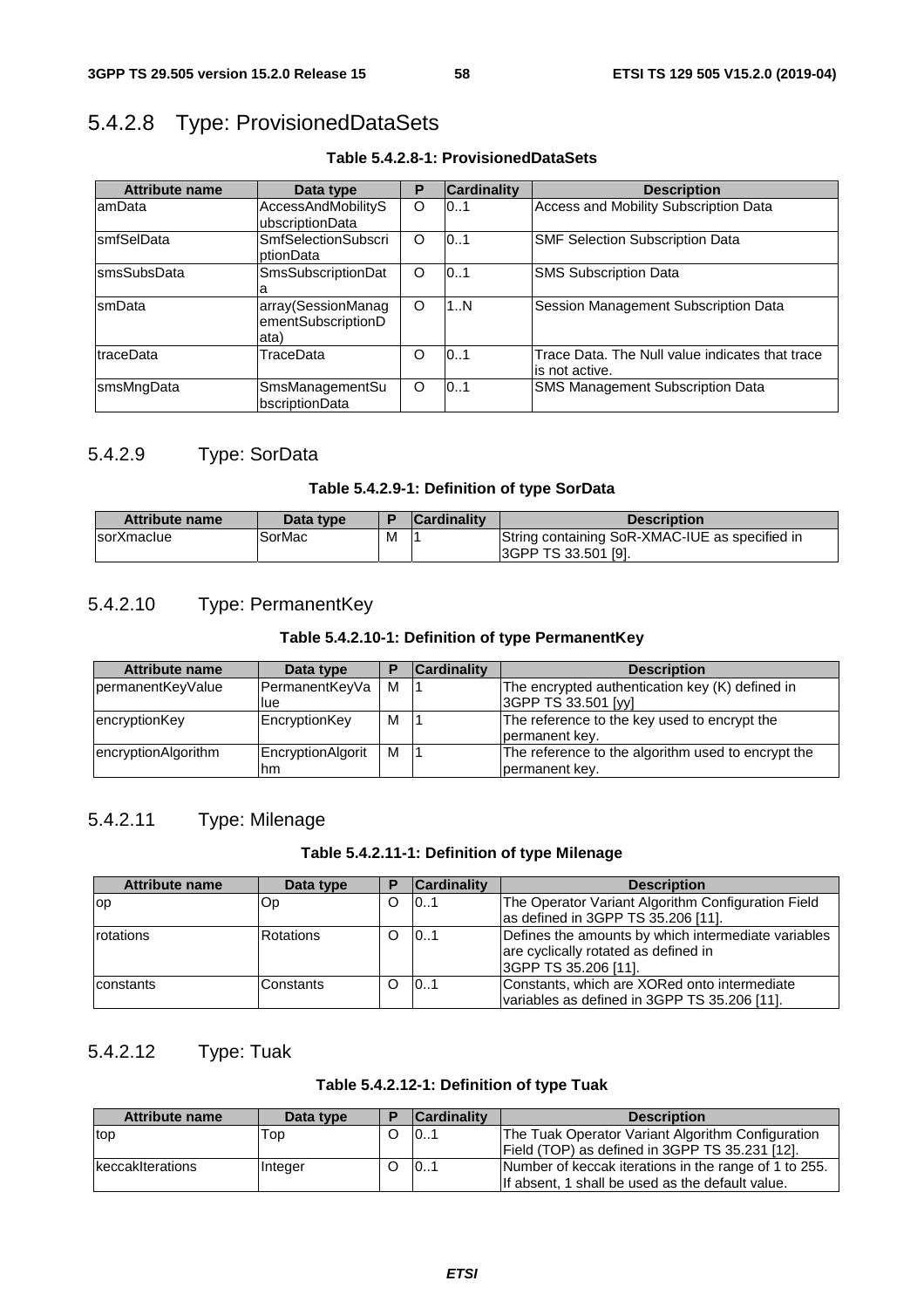# 5.4.2.13 Type: Op

| <b>Attribute name</b> | Data type         | Е | <b>Cardinality</b> | <b>Description</b>                                 |
|-----------------------|-------------------|---|--------------------|----------------------------------------------------|
| <b>lopcValue</b>      | OpValue           | M |                    | The encrypted OP as defined in                     |
|                       |                   |   |                    | 3GPP TS 35.206 [11]                                |
| encryptionKey         | EncryptionKey     | M |                    | The reference to the key used to encrypt the OP.   |
| encryptionAlgorithm   | EncryptionAlgorit | M |                    | The reference to the algorithm used to encrypt the |
|                       | hm                |   |                    | lOP                                                |

# **Table 5.4.2.13-1: Definition of type Opc**

# 5.4.2.14 Type: Opc

# **Table 5.4.2.14-1: Definition of type Opc**

| <b>Attribute name</b> | Data type         | в | <b>Cardinality</b> | <b>Description</b>                                 |
|-----------------------|-------------------|---|--------------------|----------------------------------------------------|
| lopcValue             | OpcValue          | M |                    | The encrypted OPc as defined in                    |
|                       |                   |   |                    | 3GPP TS 35.206 [11]                                |
| encryptionKey         | EncryptionKey     | M |                    | The reference to the key used to encrypt the OPc.  |
| encryptionAlgorithm   | EncryptionAlgorit | M |                    | The reference to the algorithm used to encrypt the |
|                       | hm                |   |                    | IOPc.                                              |

# 5.4.2.15 Type: Top

### **Table 5.4.2.15-1: Definition of type Topc**

| <b>Attribute name</b> | Data type               |   | <b>Cardinality</b> | <b>Description</b>                                         |
|-----------------------|-------------------------|---|--------------------|------------------------------------------------------------|
| topcValue             | TopcValue               | M |                    | The encrypted TOP as defined in                            |
|                       |                         |   |                    | 3GPP TS 35.231 [12]                                        |
| encryptionKey         | EncryptionKey           | M |                    | The reference to the key used to encrypt the TOP.          |
| encryptionAlgorithm   | EncryptionAlgorit<br>hm | м |                    | The reference to the algorithm used to encrypt the<br>TOP. |

# 5.4.2.16 Type: Topc

# **Table 5.4.2.16-1: Definition of type Topc**

| <b>Attribute name</b> | Data type         |   | <b>Cardinality</b> | <b>Description</b>                                 |
|-----------------------|-------------------|---|--------------------|----------------------------------------------------|
| topcValue             | TopcValue         | М |                    | The encrypted TOPc as defined in                   |
|                       |                   |   |                    | 3GPP TS 35.231 [12]                                |
| encryptionKey         | EncryptionKey     | M |                    | The reference to the key used to encrypt the TOPc. |
| encryptionAlgorithm   | EncryptionAlgorit | м |                    | The reference to the algorithm used to encrypt the |
|                       | hm                |   |                    | TOPc.                                              |

# 5.4.2.17 Type: Rotations

# **Table 5.4.2.17-1: Definition of type Rotations**

| <b>Attribute name</b> | Data type     | Р | <b>Cardinality</b> | <b>Description</b>             |
|-----------------------|---------------|---|--------------------|--------------------------------|
| lr1                   | <b>RValue</b> | м |                    | The encrypted r1 as defined in |
|                       |               |   |                    | 3GPP TS 35.206 [12].           |
| r2                    | <b>RValue</b> | м |                    | The encrypted r2 as defined in |
|                       |               |   |                    | 3GPP TS 35.206 [12].           |
| r3                    | <b>RValue</b> | м |                    | The encrypted r3 as defined in |
|                       |               |   |                    | 3GPP TS 35.206 [12].           |
| r4                    | <b>RValue</b> | м |                    | The encrypted r4 as defined in |
|                       |               |   |                    | 3GPP TS 35.206 [12].           |
| r <sub>5</sub>        | <b>RValue</b> | м |                    | The encrypted r5 as defined in |
|                       |               |   |                    | 3GPP TS 35.206 [12].           |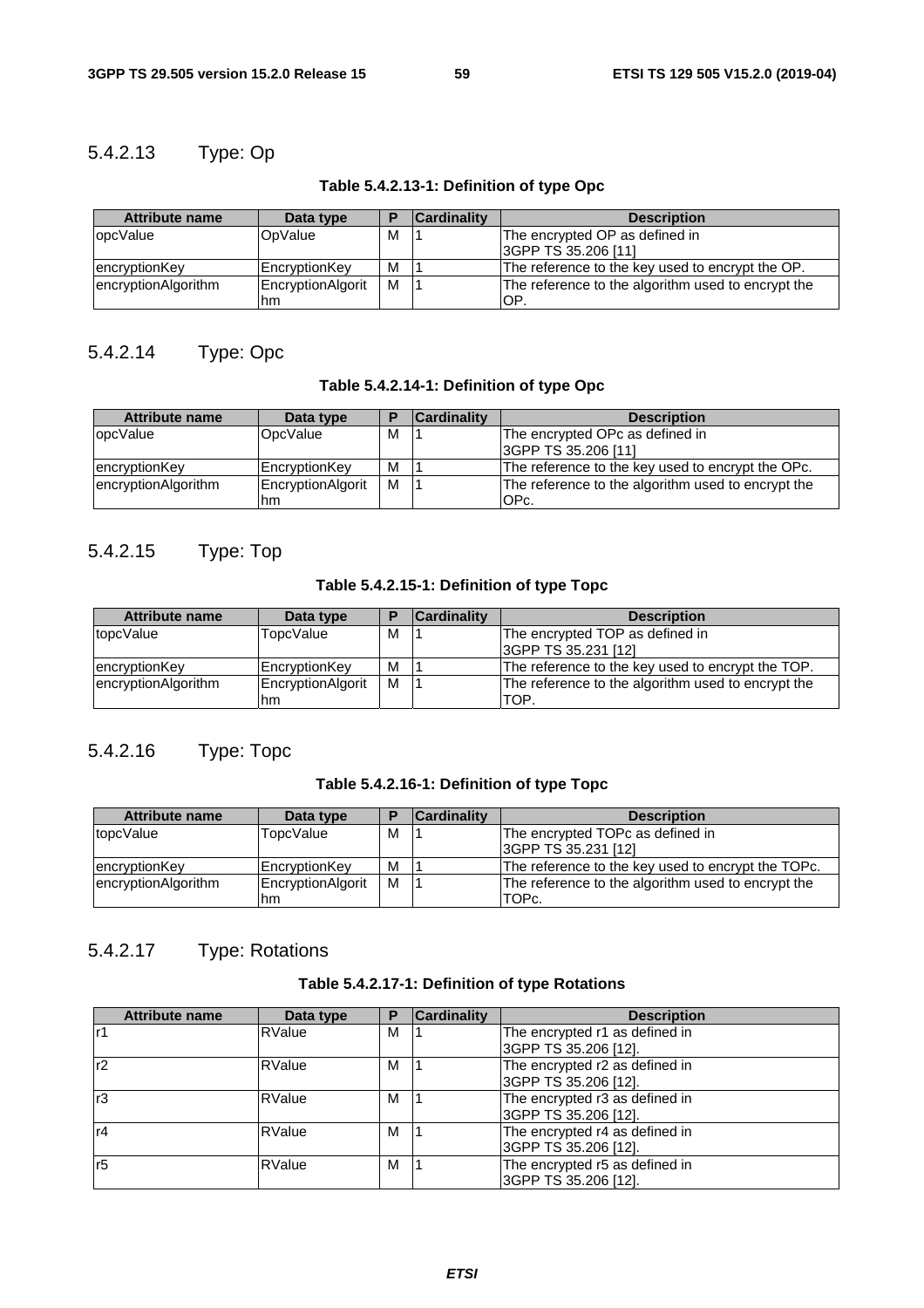# 5.4.2.18 Type: Constants

| <b>Attribute name</b> | Data type | Р | <b>Cardinality</b> | <b>Description</b>             |
|-----------------------|-----------|---|--------------------|--------------------------------|
| c1                    | CValue    | М |                    | The encrypted c1 as defined in |
|                       |           |   |                    | 3GPP TS 35.206 [12].           |
| c2                    | CValue    | м |                    | The encrypted c2 as defined in |
|                       |           |   |                    | 3GPP TS 35.206 [12].           |
| c <sub>3</sub>        | CValue    | м |                    | The encrypted c3 as defined in |
|                       |           |   |                    | 3GPP TS 35.206 [12].           |
| c4                    | CValue    | м |                    | The encrypted c4 as defined in |
|                       |           |   |                    | 3GPP TS 35.206 [12].           |
| c <sub>5</sub>        | CValue    | м |                    | The encrypted c5 as defined in |
|                       |           |   |                    | 3GPP TS 35.206 [12].           |

### **Table 5.4.2.18-1: Definition of type Constants**

# 5.4.2.19 Type: AmfSubscriptionInfo

### **Table 5.4.2.19-1: Definition of type AmfSubscriptionInfo**

| <b>Attribute name</b> | Data type    | Е | <b>Cardinality</b> | <b>Description</b>                                  |
|-----------------------|--------------|---|--------------------|-----------------------------------------------------|
| lamfInstanceId        | Nflnstanceld | м |                    | Instanceld of the AMF to which the subscription was |
|                       |              |   |                    | Isent                                               |
| subscriptionId        | Uri          | M |                    | The Subscription Id allocated by the AMF as         |
|                       |              |   |                    | received by the UDM in the HTTP "Location" header   |
|                       |              |   |                    | of the Namf_EventExposure_Subscribe response        |
| subsChangeNotifyCorre | string       | O |                    | The Correlation Id allocated by the UDM and sent to |
| lationId              |              |   |                    | the AMF for correlation of subscriptionId-change-   |
|                       |              |   |                    | Inotifications                                      |

# 5.4.2.20 Type: EeProfileData

### **Table 5.4.2.20-1: Definition of type EeProfileData**

| Attr21 ibute name    | Data type              |   | <b>Cardinality</b> | <b>Description</b>                                                                                                                                           |
|----------------------|------------------------|---|--------------------|--------------------------------------------------------------------------------------------------------------------------------------------------------------|
| restrictedEventTypes | array(EventType)       | O | 1N                 | List of the event types that are restricted (if any) for<br>Ithe UE.<br>The absence of this IE indicates that all event types<br>lare authorized for the UE. |
| supportedFeatures    | SupportedFeatur<br>les | O | 101                |                                                                                                                                                              |

# 5.4.3 Simple data types and enumerations

# 5.4.3.1 Introduction

This subclause defines simple data types and enumerations that can be referenced from data structures defined in the previous subclauses.

# 5.4.3.2 Simple data types

The simple data types defined in table 5.4.3.2-1 shall be supported.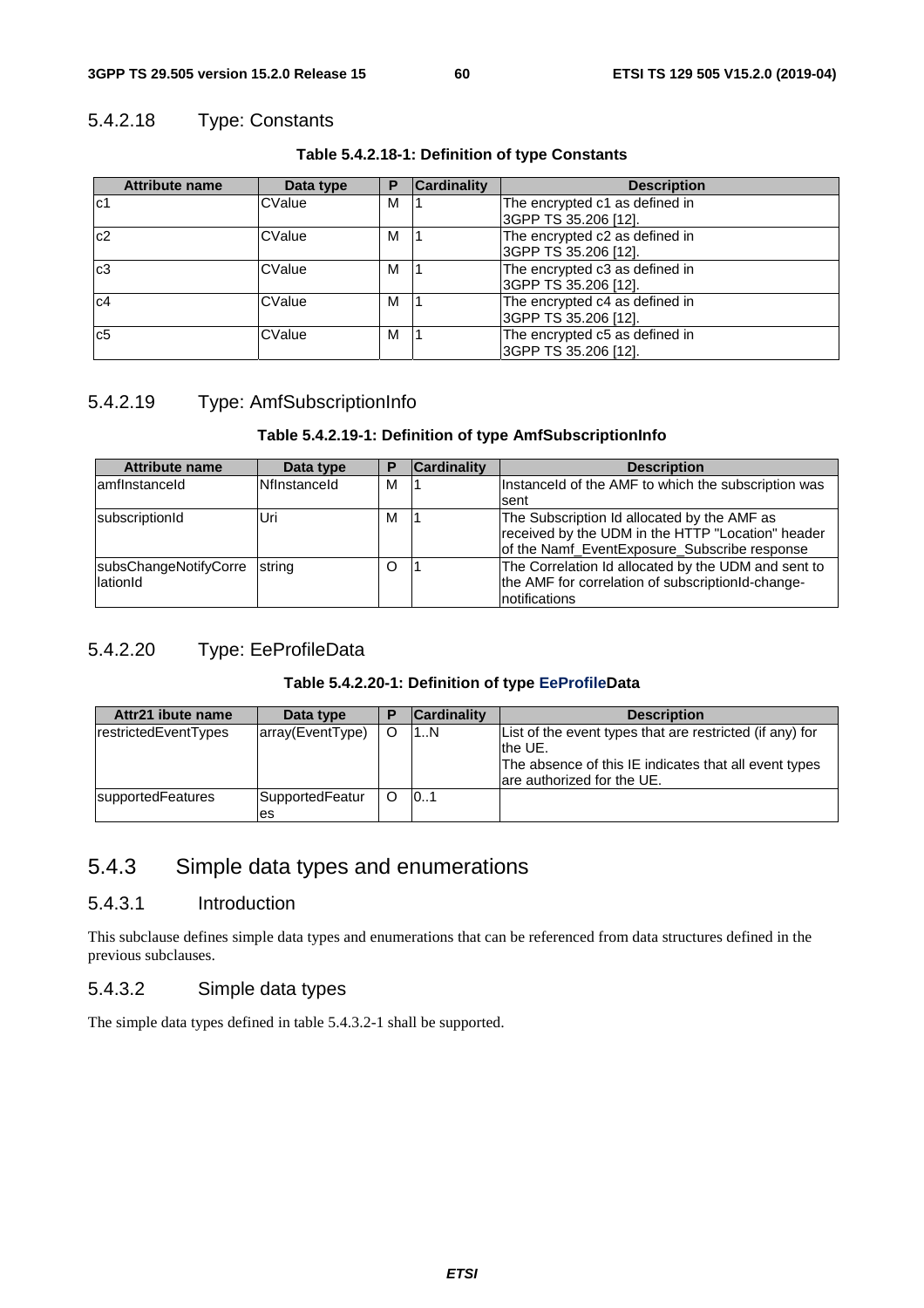| <b>Type Name</b>    | <b>Type Definition</b> | <b>Description</b>                                               |
|---------------------|------------------------|------------------------------------------------------------------|
| PermanentKeyValu    | string                 | A hexstring of the encrypted authentication key (K) defined in   |
| е                   |                        | 3GPP TS 33.501 [yy].                                             |
|                     |                        | Pattern: '^[A-Fa-f0-9]+\$'                                       |
| SequenceNumber      | string                 | A hexstring of the SQN as specified in 3GPP TS 33.102 [10].      |
|                     |                        | Pattern: '^[A-Fa-f0-9]{12}\$'                                    |
| AuthenticationMana  | string                 | A hexstring of the Authentication Management Field (AMF) as      |
| gementField         |                        | specified in 3GPP TS 33.102 [10].                                |
|                     |                        | Pattern: '^[A-Fa-f0-9]{4}\$                                      |
| OpcValue            | string                 | A hexstring of the encrypted OPc as defined in                   |
|                     |                        | 3GPP TS 35.206 [11].                                             |
|                     |                        | Pattern: '^[A-Fa-f0-9]+\$'                                       |
| <b>TopcValue</b>    | string                 | A hexstring of the encrypted TOPc as defined in                  |
|                     |                        | 3GPP TS 35.231 [12].                                             |
|                     |                        | Pattern: '^[A-Fa-f0-9]+\$'                                       |
| RValue              | string                 | A hexstring of the encrypted R as defined in                     |
|                     |                        | 3GPP TS 35.206 [12].                                             |
|                     |                        | Pattern: '^[A-Fa-f0-9]+\$'                                       |
| CValue              | string                 | A hexstring of the encrypted C as defined in                     |
|                     |                        | 3GPP TS 35.206 [12].                                             |
|                     |                        | Pattern: '^[A-Fa-f0-9]+\$                                        |
| EncryptionKey       | integer                | A reference to the key used to encrypt a value.                  |
| EncryptionAlgorithm | integer                | A reference to the encryption algorithm used to encrypt a value. |

**Table 5.4.3.2-1: Simple data types** 

# 5.4.3.3 Enumeration: AuthMethod

#### **Table 5.4.3.3-1: Enumeration AuthMethod**

| <b>Enumeration value</b> | <b>Description</b> |
|--------------------------|--------------------|
| "5G<br>AKA"              | 5G AKA             |
| "EAP<br>AKA<br>PRIME"    | EAP AKA'           |

# 5.4.3.4 Enumeration: DataSetName

#### **Table 5.4.3.4-1: Enumeration DataSetName**

| <b>Enumeration value</b> | <b>Description</b>                      |
|--------------------------|-----------------------------------------|
| "AM"                     | Access and Mobility Subscription Data   |
| "SMF SEL"                | <b>SMF Selection Subscription Data</b>  |
| "SMS_SUB"                | <b>SMS Subscription Data</b>            |
| "SM"                     | Session Management Subscription Data    |
| "TRACE"                  | Trace Data                              |
| "SMS MNG"                | <b>SMS Management Subscription Data</b> |

# 5.4.3.5 Enumeration: VectorAlgorithm

# **Table 5.4.3.5-1: Enumeration VectorAlgorithm**

| <b>Enumeration value</b> | <b>Description</b> |
|--------------------------|--------------------|
| "MILENAGE"               | Milenage           |
| "TUAK"                   | TUAK               |

# 5.4.4 Binary data

N/A

# 5.5 Error handling

Table 5.5-1 lists common response body data structures used within the Nudr-dr API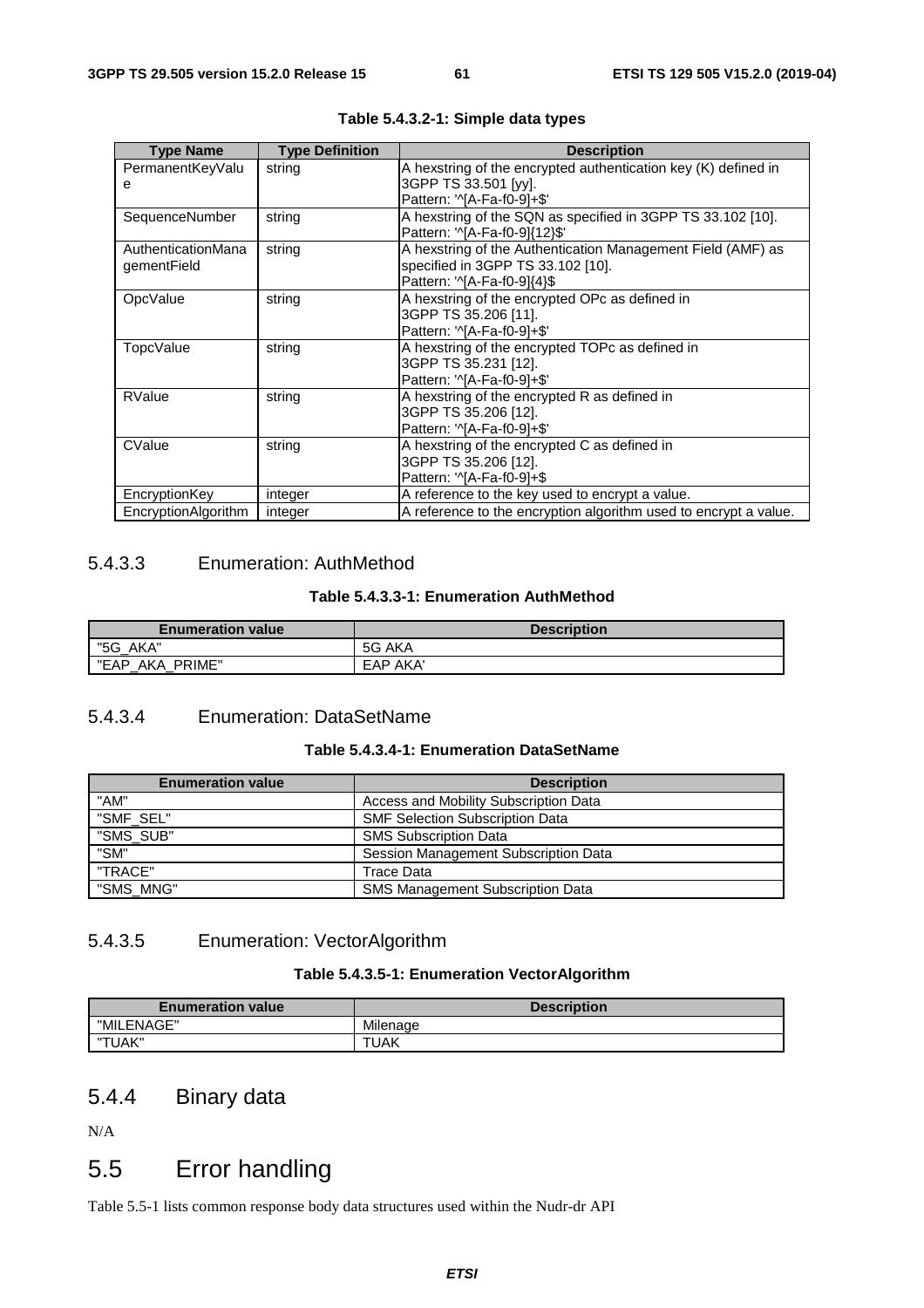| Data type                                                                                |  | <b>Cardinality</b> | Response<br>codes | <b>IDescription</b>                                         |  |
|------------------------------------------------------------------------------------------|--|--------------------|-------------------|-------------------------------------------------------------|--|
| <b>ProblemDetails</b>                                                                    |  | 101                | 4xx.5xx           | For unsuccessful status codes, the UDR may provide detailed |  |
|                                                                                          |  |                    | responses         | linformation.                                               |  |
| NOTE: In addition common data structures as defined in 3GPP TS 29.500 [8] are supported. |  |                    |                   |                                                             |  |

**Table 5.5-1: Common Response Body Data Structures** 

The application layer error handling shall follow 3GPP TS 29.504 [2] subclause 6.1.6 unless explicitly specified in this document.

# 5.6 Feature negotiation

The optional features in table 6.1.8-1 of 3GPP TS 29.504 [2] are defined for the Nudr\_DataRepository API. They shall be negotiated using the extensibility mechanism defined in subclause 6.6 of 3GPP TS 29.500 [8].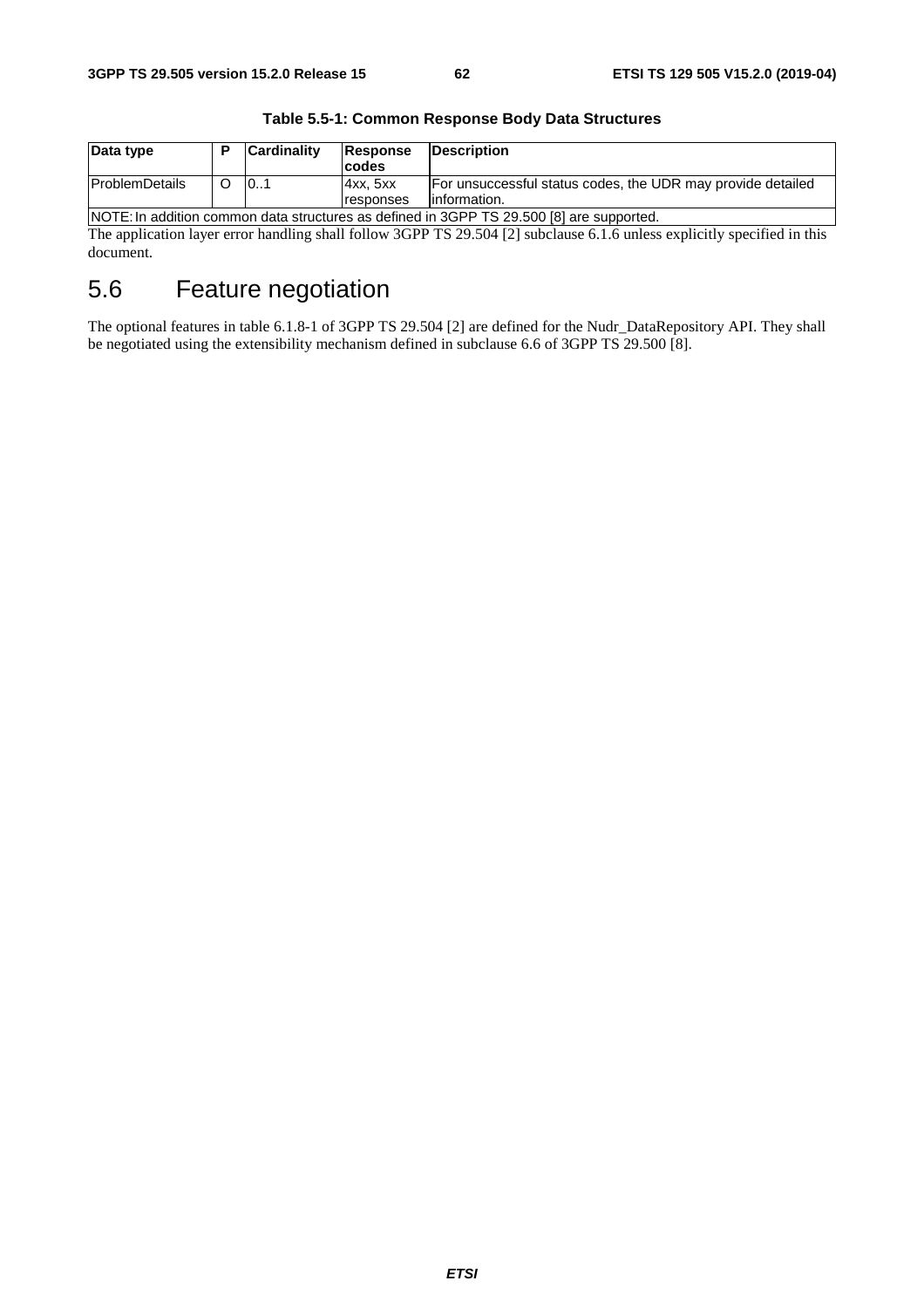# Annex A (normative): OpenAPI specification

# A.1 General

This Annex specifies the formal definition of the Nudr\_DataRepository service API for Subscription Data. It consists of OpenAPI 3.0.0 specifications, in YAML format.

# A.2 Nudr\_DataRepository API for Subscription Data

For the purpose of referencing entities in the Open API file defined in this Annex, it shall be assumed that this Open API file is contained in a physical file named "TS29505\_Subscription\_Data.yaml".

```
openapi: 3.0.0 
info: 
   version: '-' 
   title: 'Unified Data Repository Service API file for subscription data' 
   description: 'The API version is defined in 3GPP TS 29.504' 
externalDocs: 
   description: 3GPP TS 29.505 V15.2.0; 5G System; Usage of the Unified Data Repository Service for 
subscription data; Stage 3 
   url: 'http://www.3gpp.org/ftp/Specs/archive/29_series/29.505/' 
paths: 
   /subscription-data/{ueId}/authentication-data/authentication-subscription: 
     get: 
       summary: Retrieves the authentication subscription data of a UE 
       operationId: QueryAuthSubsData 
       tags: 
          - Authentication Data (Document) 
       parameters: 
          - name: ueId 
           in: path 
           description: UE id 
           required: true 
           schema: 
              $ref: 'TS29571_CommonData.yaml#/components/schemas/VarUeId' 
          - name: supported-features 
           in: query 
           description: Supported Features 
           schema: 
              $ref: 'TS29571_CommonData.yaml#/components/schemas/SupportedFeatures' 
       responses: 
          '200': 
           description: Expected response to a valid request 
           content: 
              application/json: 
                schema: 
                  $ref: '#/components/schemas/AuthenticationSubscription' 
         default: 
           description: Unexpected error 
           content: 
              application/problem+json: 
                schema: 
                  $ref: 'TS29571_CommonData.yaml#/components/schemas/ProblemDetails' 
     patch: 
       summary: modify the authentication subscription data of a UE 
       operationId: ModifyAuthentication 
      tags:
          - Authentication Data (Document) 
       parameters: 
         - name: ueId 
           in: path 
           description: UE id 
           required: true 
           schema: 
              $ref: 'TS29571_CommonData.yaml#/components/schemas/VarUeId' 
       requestBody: 
         content:
```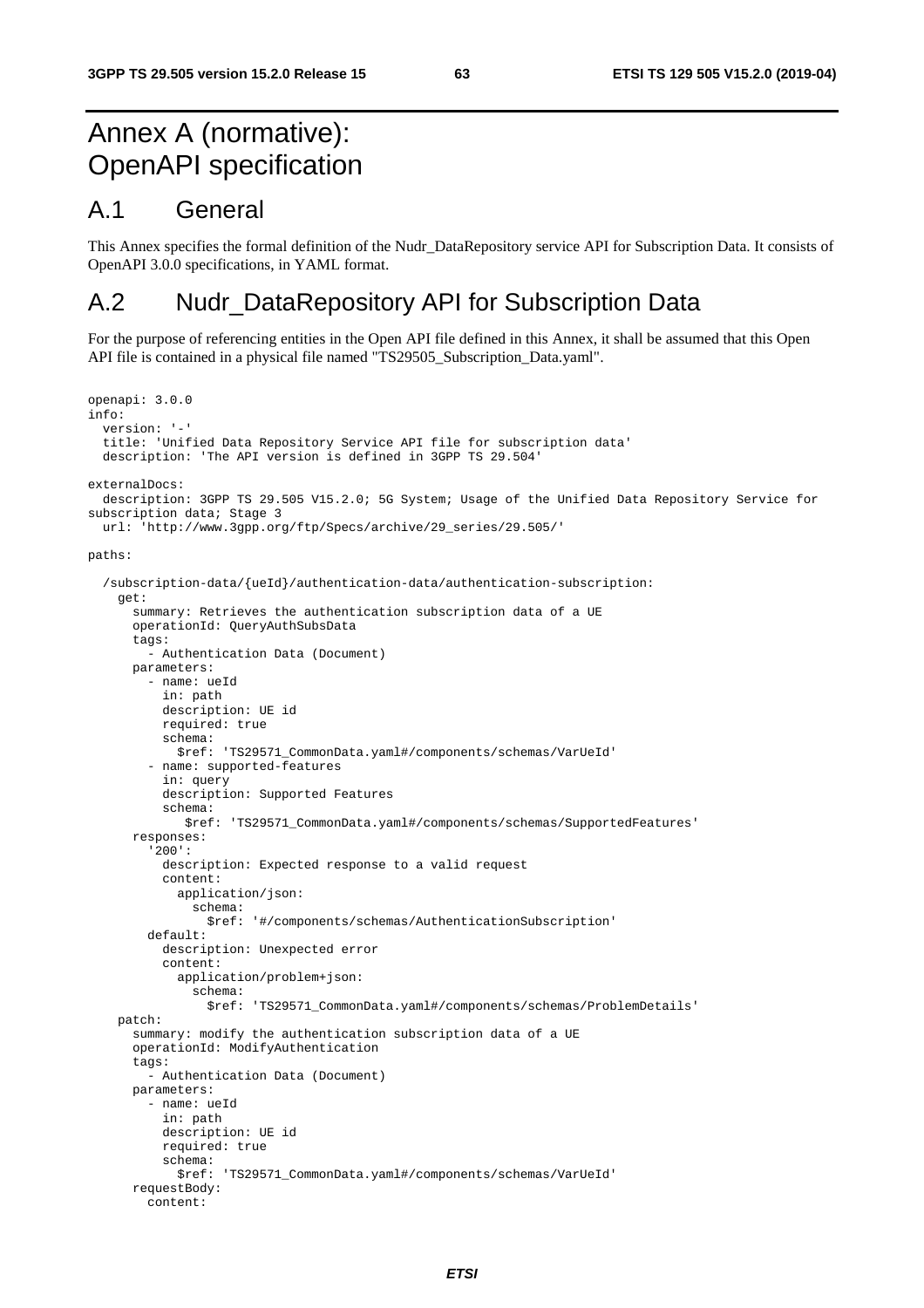```
 application/json-patch+json: 
           schema: 
              type: array 
             items: 
                $ref: 'TS29571_CommonData.yaml#/components/schemas/PatchItem' 
       required: true 
    responses: 
       '204': 
         description: Expected response to a valid request 
       '403': 
         description: modification is rejected 
         content: 
           application/problem+json: 
             schema: 
                $ref: 'TS29571_CommonData.yaml#/components/schemas/ProblemDetails' 
       default: 
         description: Unexpected error 
         content: 
           application/problem+json: 
              schema: 
                $ref: 'TS29571_CommonData.yaml#/components/schemas/ProblemDetails' 
 /subscription-data/{ueId}/authentication-data/authentication-status: 
  put: 
    summary: To store the Authentication Status data of a UE 
    operationId: CreateAuthenticationStatus 
    tags: 
       - Authentication Status (Document) 
    parameters: 
       - name: ueId 
         in: path 
         description: UE id 
         required: true 
         schema: 
           $ref: 'TS29571_CommonData.yaml#/components/schemas/VarUeId' 
     requestBody: 
       content: 
         application/json: 
           schema: 
             $ref: 'TS29503_Nudm_UEAU.yaml#/components/schemas/AuthEvent' 
     responses: 
       '204': 
         description: Upon success, an empty response body shall be returned 
       default: 
         description: Unexpected error 
         content: 
           application/problem+json: 
             schema: 
                $ref: 'TS29571_CommonData.yaml#/components/schemas/ProblemDetails' 
  get: 
    summary: Retrieves the Authentication Status of a UE 
    operationId: QueryAuthenticationStatus 
     tags: 
       - AuthEvent (Document) 
    parameters: 
       - name: ueId 
         in: path 
         description: UE id 
         required: true 
         schema: 
           $ref: 'TS29571_CommonData.yaml#/components/schemas/VarUeId' 
       - name: fields 
         in: query 
         description: attributes to be retrieved 
         required: false 
         schema: 
           type: array 
           items: 
             type: string 
           minItems: 1 
         style: form 
         explode: false 
       - name: supported-features 
         description: Supported Features 
         in: query 
         schema: 
            $ref: 'TS29571_CommonData.yaml#/components/schemas/SupportedFeatures'
```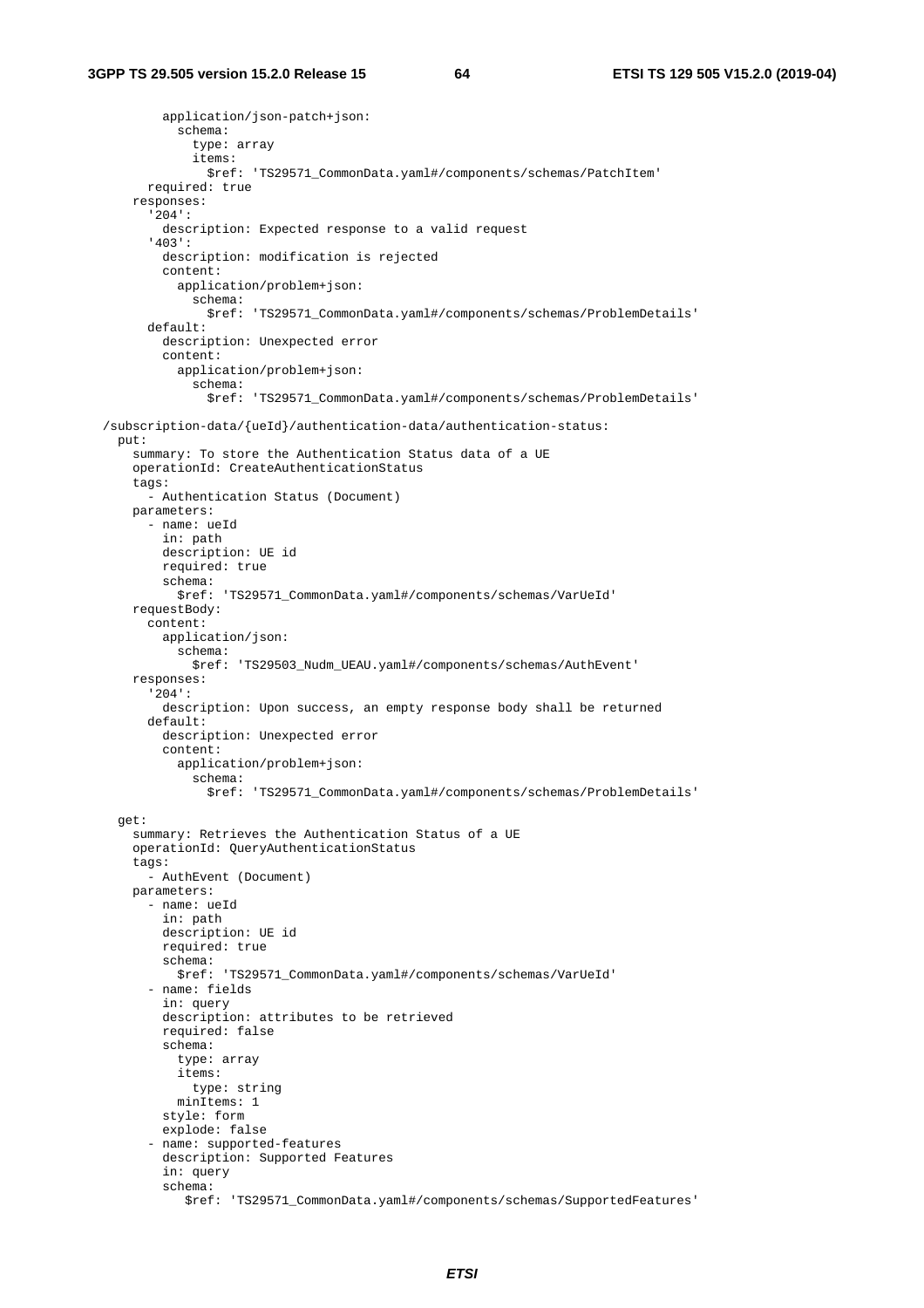responses: '200': description: Expected response to a valid request content: application/json: schema: \$ref: 'TS29503\_Nudm\_UEAU.yaml#/components/schemas/AuthEvent' default: description: Unexpected error content: application/problem+json: schema: \$ref: 'TS29571\_CommonData.yaml#/components/schemas/ProblemDetails' /subscription-data/{ueId}/ue-update-confirmation-data/sor-data: put: summary: To store the SoR acknowledgement information of a UE operationId: CreateAuthenticationSoR tags: - Authentication SoR (Document) parameters: - name: ueId in: path description: UE id required: true schema: \$ref: 'TS29571\_CommonData.yaml#/components/schemas/VarUeId' - name: supported-features in: query description: Supported Features schema: \$ref: 'TS29571\_CommonData.yaml#/components/schemas/SupportedFeatures' requestBody: content: application/json: schema: \$ref: '#/components/schemas/SorData' responses: '204': description: Expected response to a valid request default: description: Unexpected error content: application/problem+json: schema: \$ref: 'TS29571\_CommonData.yaml#/components/schemas/ProblemDetails' get: summary: Retrieves the SoR acknowledgement information of a UE operationId: QueryAuthSoR tags: - Authentication SoR (Document) parameters: - name: ueId in: path description: UE id required: true schema: \$ref: 'TS29571\_CommonData.yaml#/components/schemas/VarUeId' - name: supportedFeatures in: query description: Supported Features schema: \$ref: 'TS29571\_CommonData.yaml#/components/schemas/SupportedFeatures' responses: '200': description: Expected response to a valid request content: application/json: schema: \$ref: '#/components/schemas/SorData' default: description: Unexpected error content: application/problem+json: schema: \$ref: 'TS29571\_CommonData.yaml#/components/schemas/ProblemDetails'

/subscription-data/{ueId}/{servingPlmnId}/provisioned-data: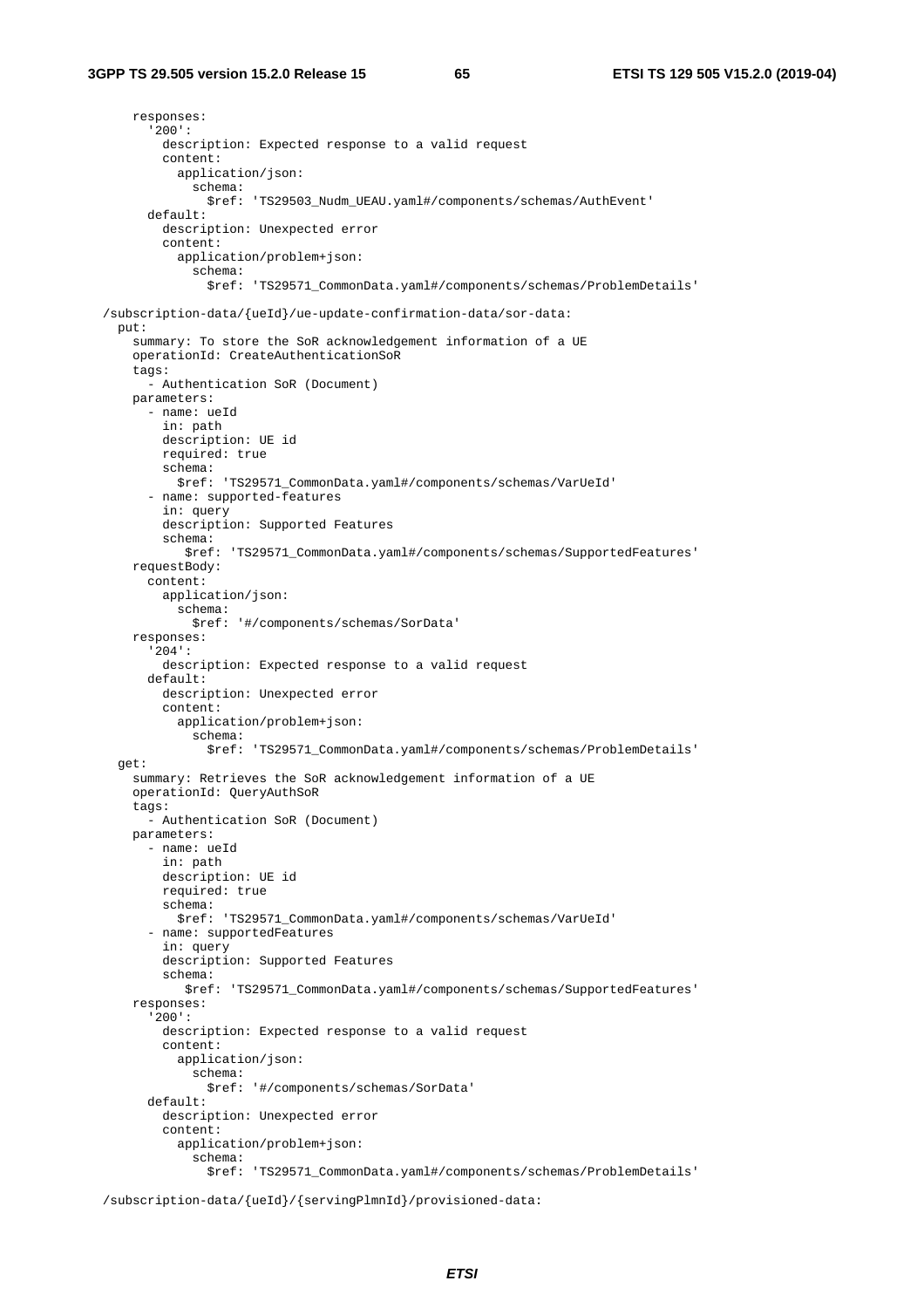```
 get: 
     summary: Retrieve multiple provisioned data sets of a UE 
     operationId: QueryProvisionedData 
     tags: 
       - Provisioned Data (Document) 
     parameters: 
       - name: ueId 
         in: path 
         description: UE id 
         required: true 
         schema: 
           $ref: 'TS29571_CommonData.yaml #/components/schemas/VarUeId' 
       - name: servingPlmnId 
         in: path 
         description: PLMN ID 
         required: true 
         schema: 
           $ref: '#/components/schemas/VarPlmnId' 
       - name: dataset-names 
         in: query 
         description: List of dataset names 
         schema: 
           $ref: '#/components/schemas/DatasetNames' 
     responses: 
       '200': 
         description: Expected response to a valid request 
         content: 
           application/json: 
             schema: 
                $ref: '#/components/schemas/ProvisionedDataSets' 
       default: 
         description: Unexpected error 
         content: 
           application/problem+json: 
              schema: 
                $ref: 'TS29571_CommonData.yaml#/components/schemas/ProblemDetails' 
 /subscription-data/{ueId}/{servingPlmnId}/provisioned-data/am-data: 
   get: 
     summary: Retrieves the access and mobility subscription data of a UE 
     operationId: QueryAmData 
     tags: 
       - Access And Mobility Subscription Data (Document) 
     parameters: 
       - name: ueId 
         in: path 
         description: UE id 
         required: true 
         schema: 
           $ref: 'TS29571_CommonData.yaml#/components/schemas/VarUeId' 
       - name: servingPlmnId 
         in: path 
         description: PLMN ID 
         required: true 
         schema: 
           $ref: '#/components/schemas/VarPlmnId' 
       - name: fields 
         in: query 
         description: attributes to be retrieved 
         required: false 
         schema: 
           type: array 
           items: 
              type: string 
           minItems: 1 
         style: form 
         explode: false 
       - name: supported-features 
         in: query 
         description: Supported Features 
         schema: 
            $ref: 'TS29571_CommonData.yaml#/components/schemas/SupportedFeatures' 
       - name: If-None-Match 
         in: header 
         description: Validator for conditional requests, as described in RFC 7232, 3.2 
         schema: 
           type: string
```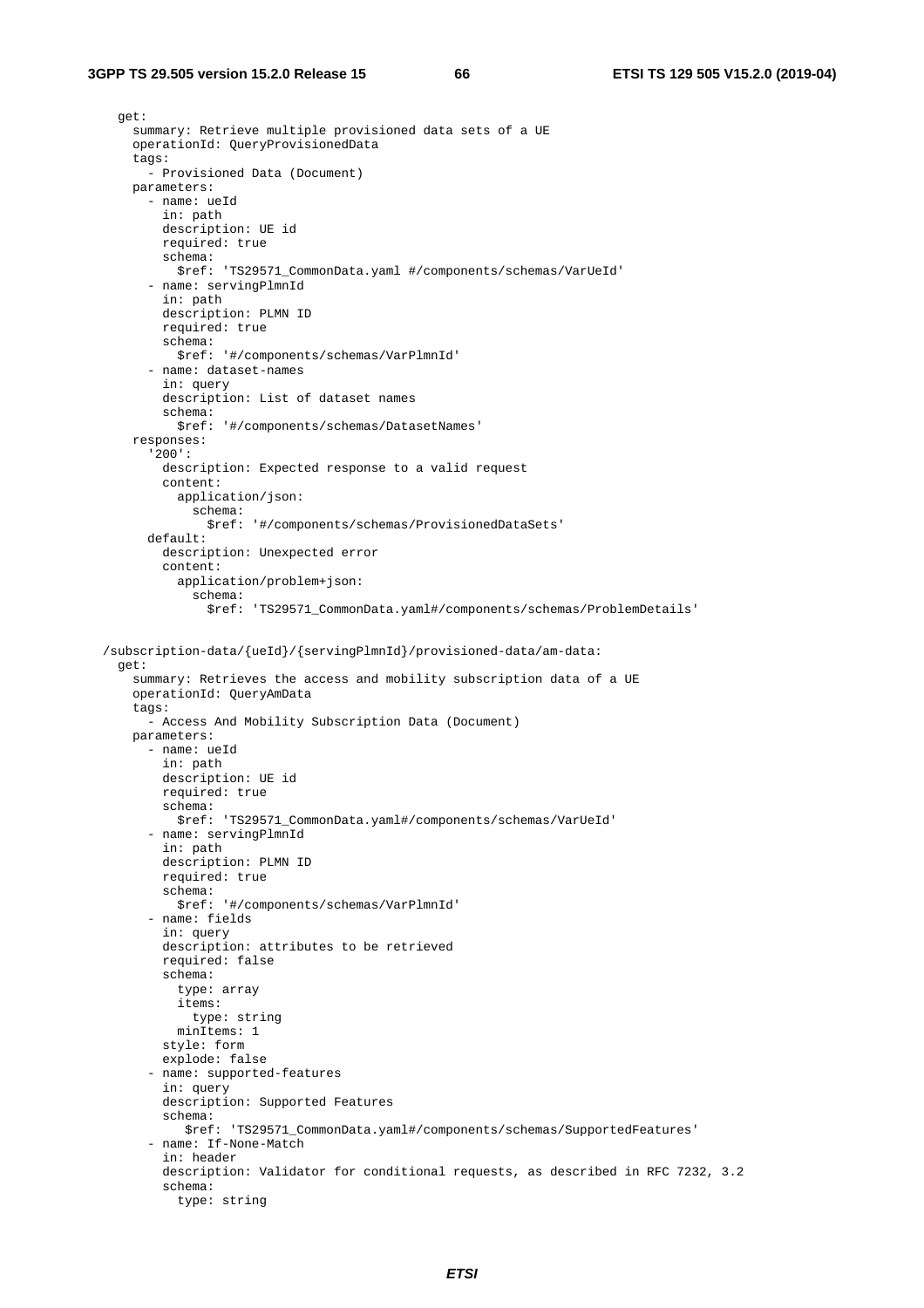```
 - name: If-Modified-Since 
           in: header 
           description: Validator for conditional requests, as described in RFC 7232, 3.3 
           schema: 
             type: string 
       responses: 
          '200': 
          description: Expected response to a valid request
           content: 
             application/json: 
               schema: 
                  $ref: '#/components/schemas/AccessAndMobilitySubscriptionData' 
           headers: 
              Cache-Control: 
                description: Cache-Control containing max-age, as described in RFC 7234, 5.2 
                schema: 
                  type: string 
             ETag: 
                description: Entity Tag, containing a strong validator, as described in RFC 7232, 2.3 
                schema: 
                 type: string 
              Last-Modified: 
                description: Timestamp for last modification of the resource, as described in RFC 
7232, 2.2 
                schema: 
                 type: string 
         default: 
           description: Unexpected error 
           content: 
             application/problem+json: 
                schema: 
                  $ref: 'TS29571_CommonData.yaml#/components/schemas/ProblemDetails' 
   /subscription-data/{ueId}/{servingPlmnId}/provisioned-data/smf-selection-subscription-data: 
     get: 
       summary: Retrieves the SMF selection subscription data of a UE 
       operationId: QuerySmfSelectData 
       tags: 
         - SMF Selection Subscription Data (Document) 
       parameters: 
         - name: ueId 
           in: path 
           description: UE id 
           required: true 
           schema: 
             $ref: 'TS29571_CommonData.yaml#/components/schemas/VarUeId' 
         - name: servingPlmnId 
           in: path 
           description: PLMN ID 
           required: true 
           schema: 
             $ref: '#/components/schemas/VarPlmnId' 
         - name: fields 
           in: query 
           description: attributes to be retrieved 
           required: false 
           schema: 
             type: array 
             items: 
                type: string 
             minItems: 1 
           style: form 
           explode: false 
          - name: supported-features 
           in: query 
           description: Supported Features 
           schema: 
              $ref: 'TS29571_CommonData.yaml#/components/schemas/SupportedFeatures' 
          - name: If-None-Match 
           in: header 
           description: Validator for conditional requests, as described in RFC 7232, 3.2 
           schema: 
             type: string 
          - name: If-Modified-Since 
           in: header 
           description: Validator for conditional requests, as described in RFC 7232, 3.3 
           schema: 
             type: string
```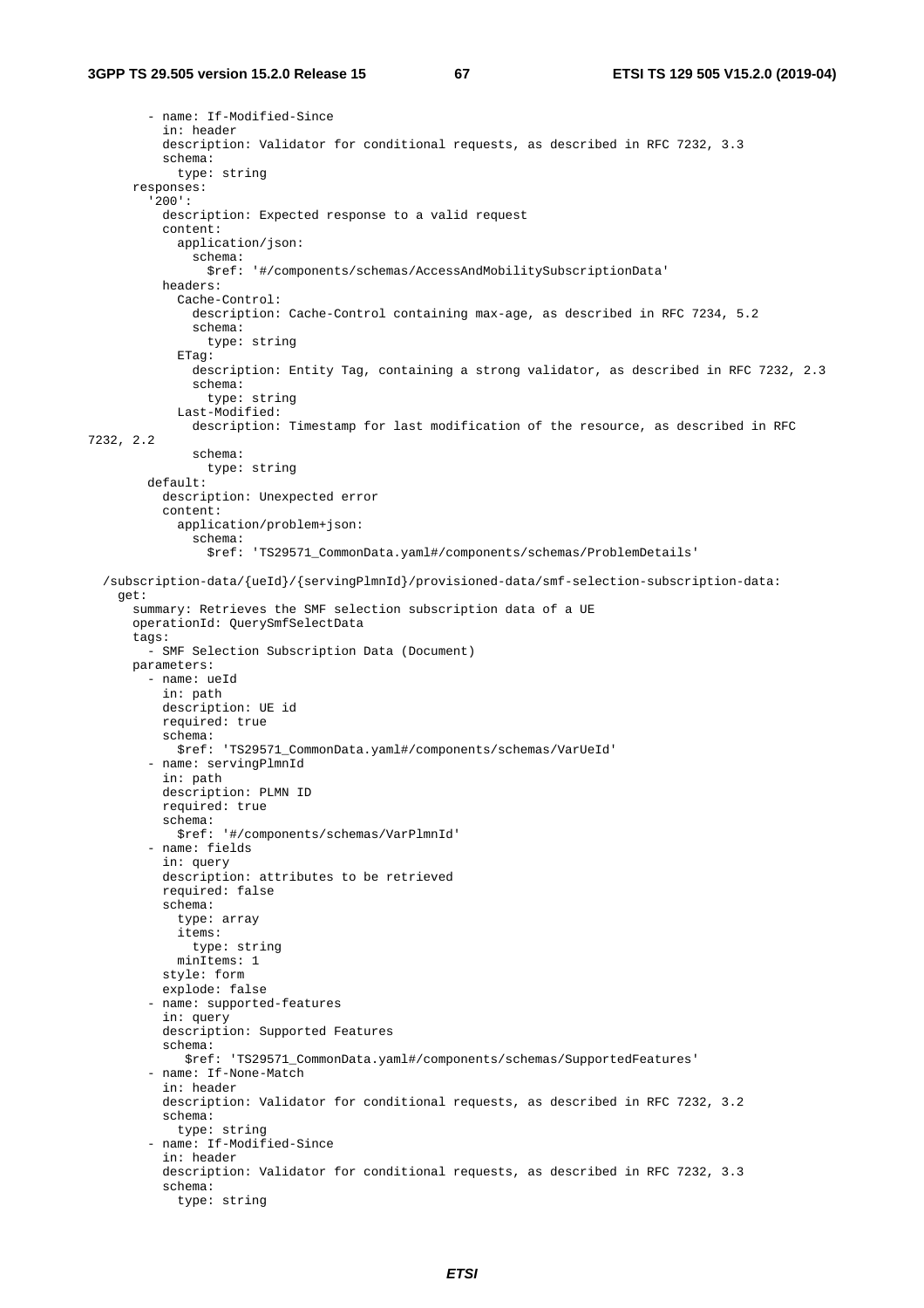responses: '200': description: Expected response to a valid request content: application/json: schema: \$ref: '#/components/schemas/SmfSelectionSubscriptionData' headers: Cache-Control: description: Cache-Control containing max-age, as described in RFC 7234, 5.2 schema: type: string ETag: description: Entity Tag, containing a strong validator, as described in RFC 7232, 2.3 schema: type: string Last-Modified: description: Timestamp for last modification of the resource, as described in RFC 7232, 2.2 schema: type: string default: description: Unexpected error content: application/problem+json: schema: \$ref: 'TS29571\_CommonData.yaml#/components/schemas/ProblemDetails' /subscription-data/{ueId}/{servingPlmnId}/provisioned-data/sm-data: get: summary: Retrieves the Session Management subscription data of a UE operationId: QuerySmData tags: - Session Management Subscription Data parameters: - name: ueId in: path description: UE id required: true schema: \$ref: 'TS29571\_CommonData.yaml#/components/schemas/VarUeId' - name: servingPlmnId in: path description: PLMN ID required: true schema: \$ref: '#/components/schemas/VarPlmnId' - name: single-nssai in: query content: application/json: schema: \$ref: '#/components/schemas/VarSnssai' description: single NSSAI required: false - name: dnn in: query description: DNN required: false schema: \$ref: '#/components/schemas/Dnn' - name: fields in: query description: attributes to be retrieved required: false schema: type: array items: type: string minItems: 1 style: form explode: false - name: supported-features in: query description: Supported Features schema: \$ref: 'TS29571\_CommonData.yaml#/components/schemas/SupportedFeatures' - name: If-None-Match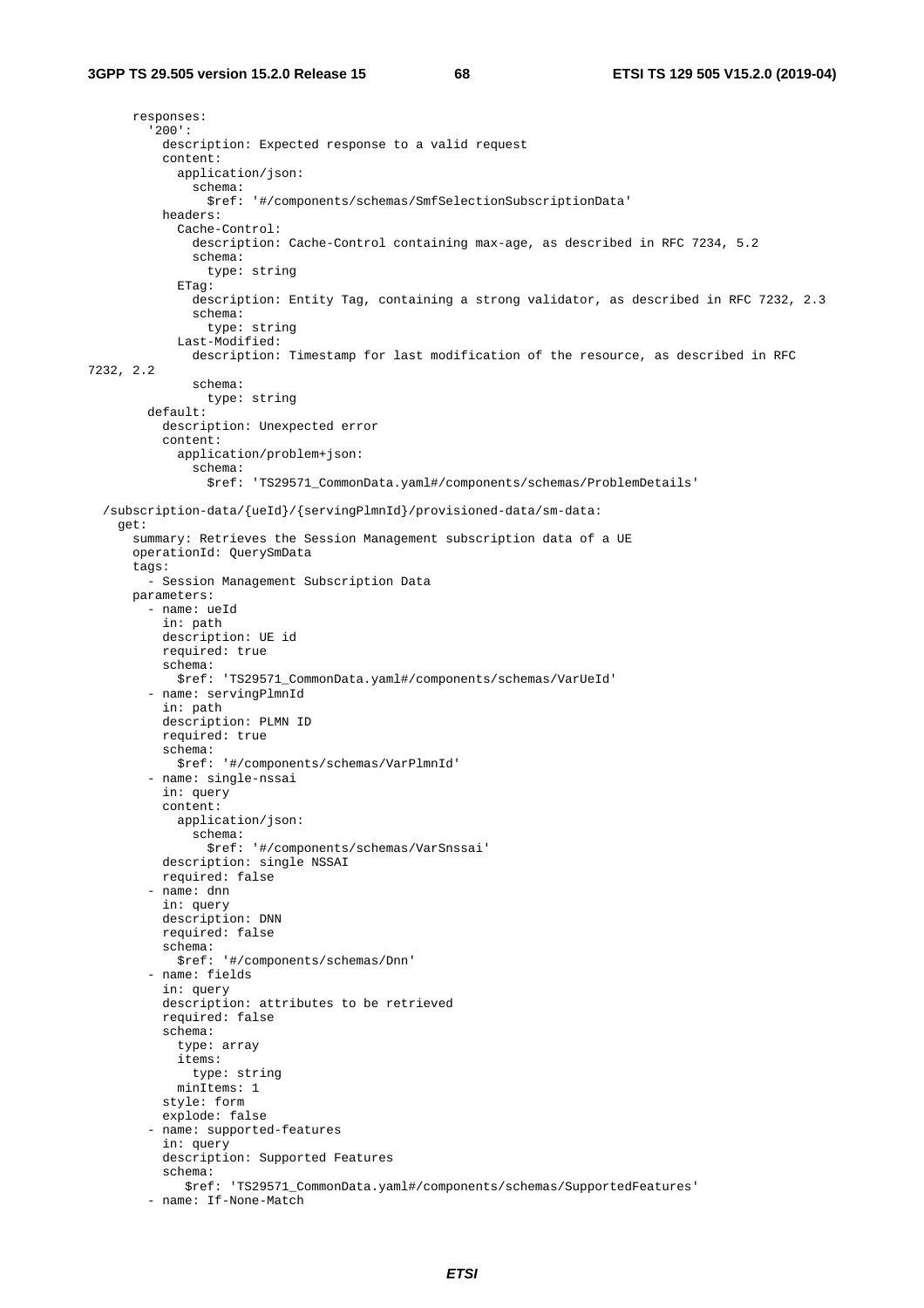```
 in: header 
           description: Validator for conditional requests, as described in RFC 7232, 3.2 
           schema: 
              type: string 
          - name: If-Modified-Since 
           in: header 
           description: Validator for conditional requests, as described in RFC 7232, 3.3 
           schema: 
             type: string 
       responses: 
          '200': 
           description: Expected response to a valid request 
           content: 
              application/json: 
                schema: 
                  type: array 
                  items: 
                    $ref: '#/components/schemas/SessionManagementSubscriptionData' 
                  minItems: 1 
           headers: 
              Cache-Control: 
                description: Cache-Control containing max-age, as described in RFC 7234, 5.2 
                schema: 
                 type: string 
              ETag: 
                description: Entity Tag, containing a strong validator, as described in RFC 7232, 2.3 
                schema: 
                  type: string 
              Last-Modified: 
                description: Timestamp for last modification of the resource, as described in RFC 
7232, 2.2 
                schema: 
                 type: string 
         default: 
           description: Unexpected error 
            content: 
              application/problem+json: 
                schema: 
                  $ref: 'TS29571_CommonData.yaml#/components/schemas/ProblemDetails' 
   /subscription-data/{ueId}/context-data/amf-3gpp-access: 
     get: 
       summary: Retrieves the AMF context data of a UE using 3gpp access 
       operationId: QueryAmfContext3gpp 
      tags:
         - AMF 3GPP Access Registration (Document)
       parameters: 
         - name: ueId 
            in: path 
           description: UE id 
           required: true 
           schema: 
              $ref: 'TS29571_CommonData.yaml#/components/schemas/VarUeId' 
          - name: fields 
           in: query 
           description: attributes to be retrieved 
           required: false 
           schema: 
              type: array 
             items: 
                type: string 
             minItems: 1 
           style: form 
           explode: false 
          - name: supported-features 
           in: query 
            description: Supported Features 
           schema: 
               $ref: 'TS29571_CommonData.yaml#/components/schemas/SupportedFeatures' 
       responses: 
          '200': 
           description: Expected response to a valid request 
           content: 
              application/json: 
                schema: 
                  $ref: '#/components/schemas/Amf3GppAccessRegistration' 
         default: 
           description: Unexpected error
```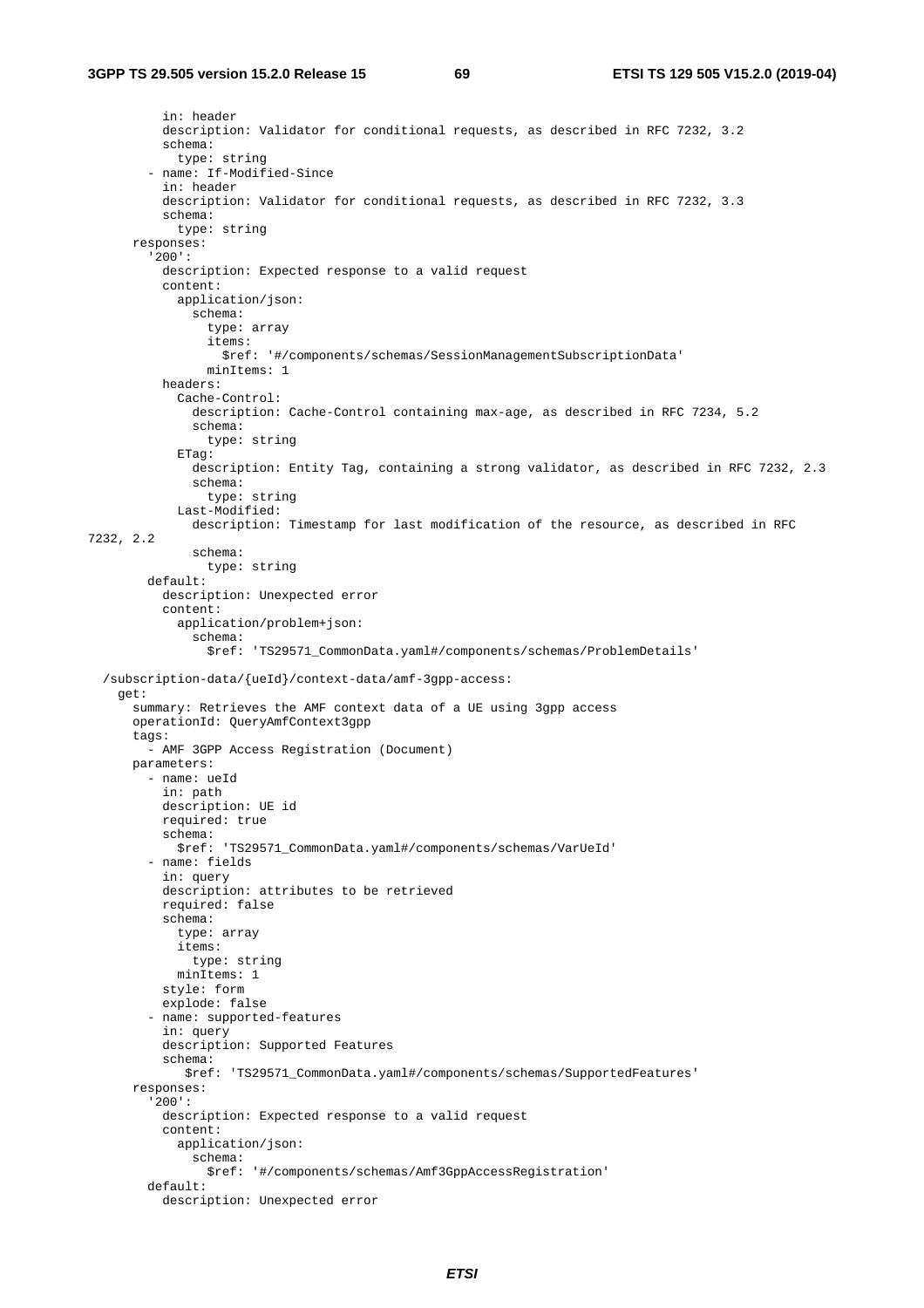content: application/problem+json: schema: \$ref: 'TS29571\_CommonData.yaml#/components/schemas/ProblemDetails' put: summary: To store the AMF context data of a UE using 3gpp access in the UDR operationId: CreateAmfContext3gpp tags: - AMF 3GPP Access Registration (Document) parameters: - name: ueId in: path description: UE id required: true schema: \$ref: 'TS29571\_CommonData.yaml#/components/schemas/VarUeId' requestBody: content: application/json: schema: \$ref: '#/components/schemas/Amf3GppAccessRegistration' responses: '204': description: Upon success, an empty response body shall be returned default: description: Unexpected error content: application/problem+json: schema: \$ref: 'TS29571\_CommonData.yaml#/components/schemas/ProblemDetails' patch: summary: To modify the AMF context data of a UE using 3gpp access in the UDR operationId: AmfContext3gpp tags: - AMF 3GPP Access Registration (Document) parameters: - name: ueId in: path description: UE id required: true schema: \$ref: 'TS29571\_CommonData.yaml#/components/schemas/VarUeId' requestBody: content: application/json-patch+json: schema: type: array items: \$ref: 'TS29571\_CommonData.yaml#/components/schemas/PatchItem' required: true responses: '204': description: Expected response to a valid request '403': description: modification is rejected content: application/problem+json: schema: \$ref: 'TS29571\_CommonData.yaml#/components/schemas/ProblemDetails' default: description: Unexpected error content: application/problem+json: schema: \$ref: 'TS29571\_CommonData.yaml#/components/schemas/ProblemDetails' /subscription-data/{ueId}/context-data/amf-non-3gpp-access: get: summary: Retrieves the AMF context data of a UE using non-3gpp access operationId: QueryAmfContextNon3gpp tags: - AMF Non-3GPP Access Registration (Document) parameters: - name: ueId in: path description: UE id required: true schema: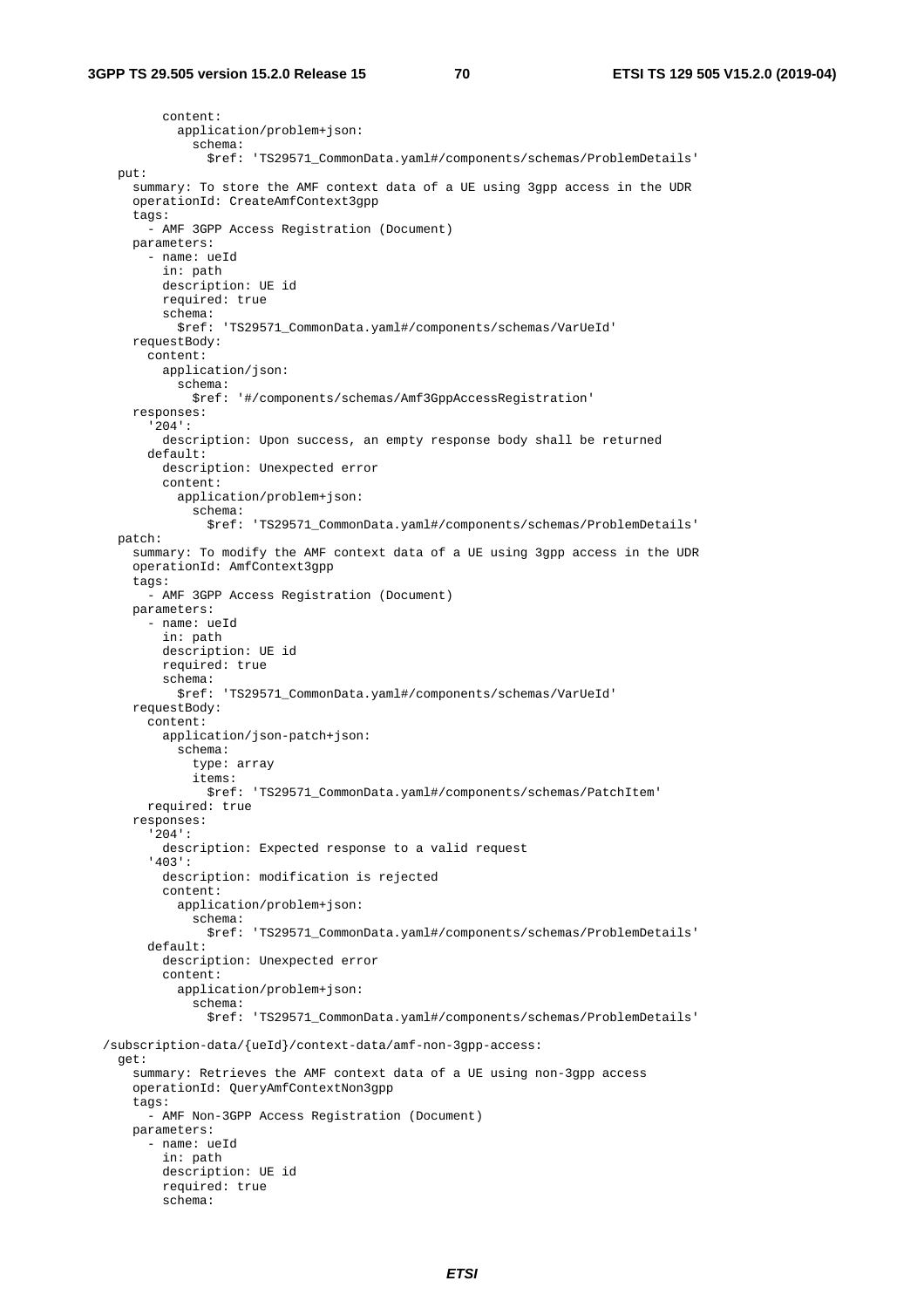```
 $ref: 'TS29571_CommonData.yaml#/components/schemas/VarUeId' 
     - name: fields 
       in: query 
       description: attributes to be retrieved 
       required: false 
       schema: 
         type: array 
         items: 
           type: string 
         minItems: 1 
       style: form 
       explode: false 
     - name: supported-features 
       in: query 
       description: Supported Features 
       schema: 
          $ref: 'TS29571_CommonData.yaml#/components/schemas/SupportedFeatures' 
   responses: 
     '200': 
       description: Expected response to a valid request 
       content: 
         application/json: 
           schema: 
              $ref: '#/components/schemas/AmfNon3GppAccessRegistration' 
     default: 
       description: Unexpected error 
       content: 
         application/problem+json: 
           schema: 
              $ref: 'TS29571_CommonData.yaml#/components/schemas/ProblemDetails' 
 put: 
   summary: To store the AMF context data of a UE using non-3gpp access in the UDR 
   operationId: CreateAmfContextNon3gpp 
   tags: 
     - AMF Non-3GPP Access Registration (Document) 
   parameters: 
     - name: ueId 
       in: path 
       description: UE id 
       required: true 
       schema: 
         $ref: 'TS29571_CommonData.yaml#/components/schemas/VarUeId' 
   requestBody: 
     content: 
       application/json: 
         schema: 
           $ref: '#/components/schemas/AmfNon3GppAccessRegistration' 
   responses: 
     '204': 
       description: Upon success, an empty response body shall be returned 
     default: 
       description: Unexpected error 
       content: 
         application/problem+json: 
           schema: 
              $ref: 'TS29571_CommonData.yaml#/components/schemas/ProblemDetails' 
 patch: 
   summary: To modify the AMF context data of a UE using non 3gpp access in the UDR 
   operationId: AmfContextNon3gpp 
   tags: 
     - AMF Non-3GPP Access Registration (Document) 
   parameters: 
     - name: ueId 
       in: path 
       description: UE id 
       required: true 
       schema: 
         $ref: 'TS29571_CommonData.yaml#/components/schemas/VarUeId' 
   requestBody: 
     content: 
       application/json-patch+json: 
         schema: 
           type: array 
           items: 
              $ref: 'TS29571_CommonData.yaml#/components/schemas/PatchItem' 
     required: true 
   responses: 
     '204':
```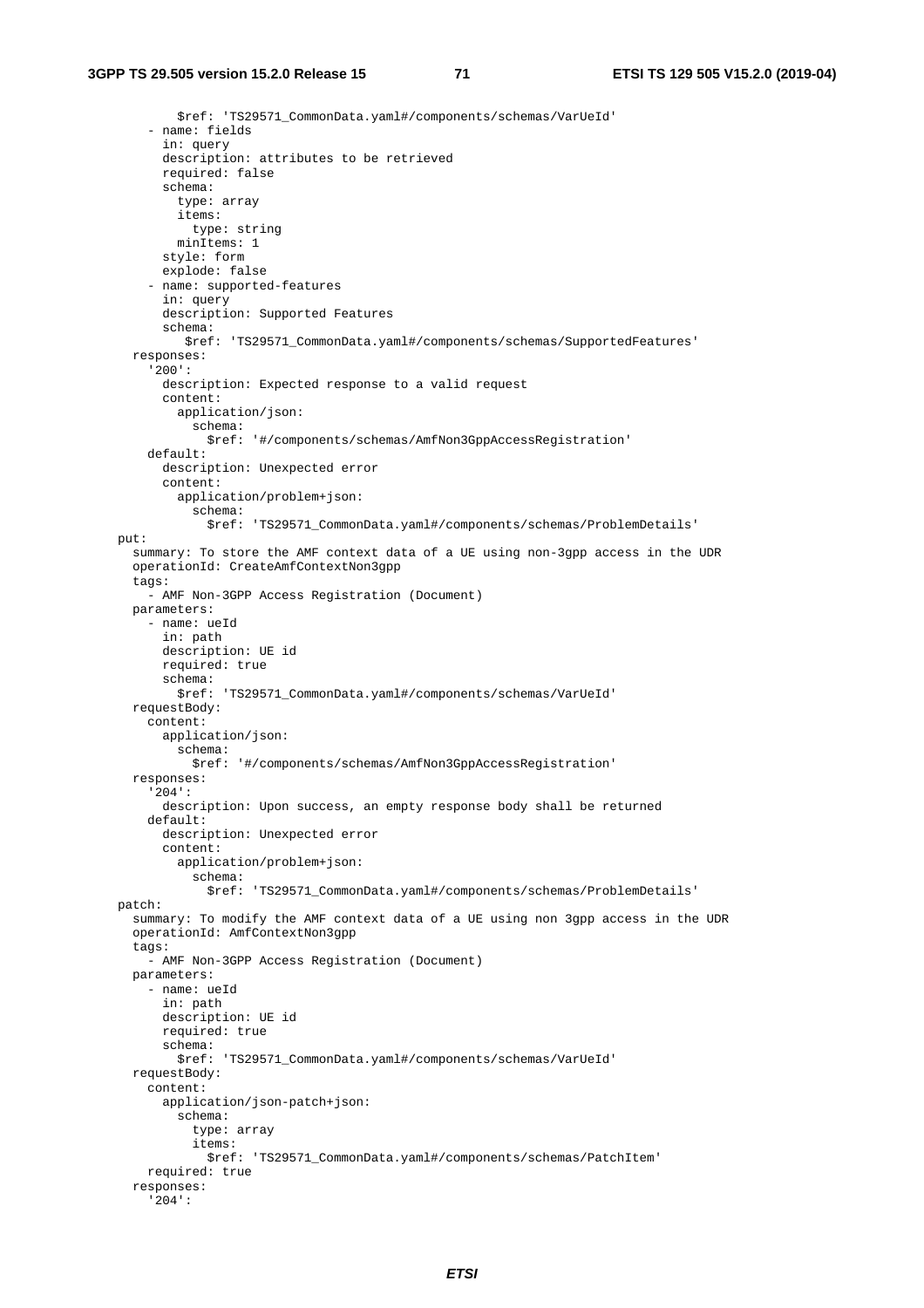description: Expected response to a valid request '403': description: modification is rejected content: application/problem+json: schema: \$ref: 'TS29571\_CommonData.yaml#/components/schemas/ProblemDetails' default: description: Unexpected error content: application/problem+json: schema: \$ref: 'TS29571\_CommonData.yaml#/components/schemas/ProblemDetails' /subscription-data/{ueId}/context-data/smf-registrations: get: summary: Retrieves the SMF registration list of a UE operationId: QuerySmfRegList tags: - SMF Registrations (Collection) parameters: - name: ueId in: path description: UE id required: true schema: \$ref: 'TS29571\_CommonData.yaml#/components/schemas/VarUeId' - name: supported-features in: query description: Supported Features schema: \$ref: 'TS29571\_CommonData.yaml#/components/schemas/SupportedFeatures' responses: '200': description: Expected response to a valid request content: application/json: schema: \$ref: '#/components/schemas/SmfRegList' default: description: Unexpected error content: application/problem+json: schema: \$ref: 'TS29571\_CommonData.yaml#/components/schemas/ProblemDetails' /subscription-data/{ueId}/context-data/smf-registrations/{pduSessionId}: get: summary: Retrieves the individual SMF registration of a UE operationId: QuerySmfRegistration tags: - SMF Registration (Document) parameters: - name: ueId in: path description: UE id required: true schema: \$ref: 'TS29571\_CommonData.yaml#/components/schemas/VarUeId' - name: pduSessionId in: path description: PDU session id required: true schema: type: string - name: fields in: query description: attributes to be retrieved required: false schema: type: array items: type: string minItems: 1 style: form explode: false - name: supported-features in: query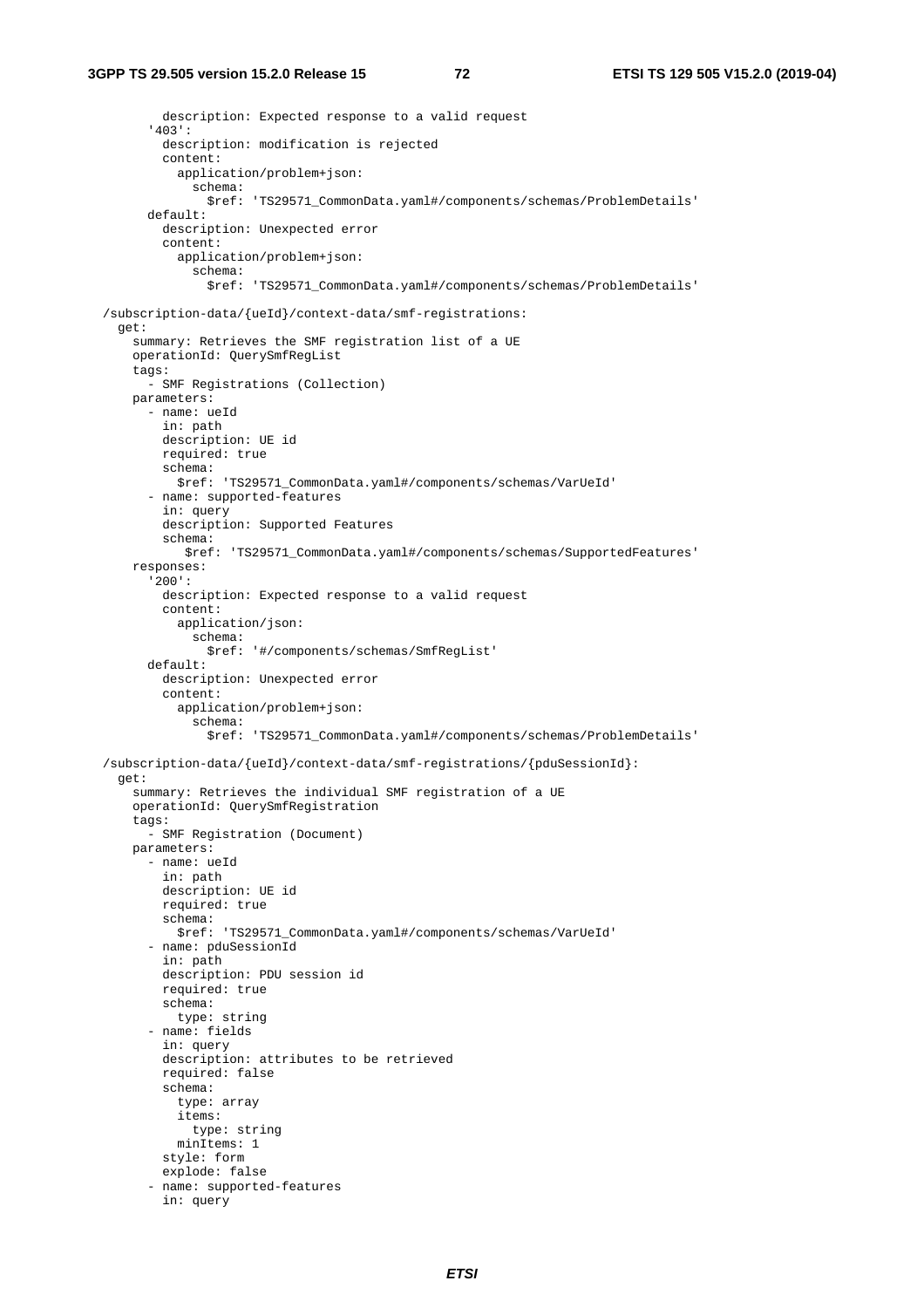```
 description: Supported Features 
           schema: 
              $ref: 'TS29571_CommonData.yaml#/components/schemas/SupportedFeatures' 
       responses: 
          '200': 
           description: Expected response to a valid request 
           content: 
              application/json: 
                schema: 
                  $ref: '#/components/schemas/SmfRegistration' 
         default: 
           description: Unexpected error 
           content: 
              application/problem+json: 
                schema: 
                  $ref: 'TS29571_CommonData.yaml#/components/schemas/ProblemDetails' 
     put: 
       summary: To create an individual SMF context data of a UE in the UDR 
       operationId: CreateSmfContextNon3gpp 
       tags: 
         - SMF Registration (Document) 
       parameters: 
         - name: ueId 
           in: path 
           description: UE id 
           required: true 
           schema: 
             $ref: 'TS29571_CommonData.yaml#/components/schemas/VarUeId' 
         - name: pduSessionId 
           in: path 
           description: PDU session id 
           required: true 
           schema: 
             type: integer 
       requestBody: 
         content: 
           application/json: 
              schema: 
                $ref: '#/components/schemas/SmfRegistration' 
       responses: 
          '201': 
           description: Upon success, a response body containing a representation of the created 
Individual SmfRegistration resource shall be returned 
         default: 
           description: Unexpected error 
           content: 
             application/problem+json: 
                schema: 
                  $ref: 'TS29571_CommonData.yaml#/components/schemas/ProblemDetails' 
           headers: 
              Location: 
                description: 'Contains the URI of the newly created resource, according to the 
structure: {apiRoot}/nsmf-pdusession/v1/sm-contexts/{smContextRef}/subscription-data/{ueId}/context-
data/smf-registrations/{pduSessionId}' 
               required: true 
               schema: 
                  type: string 
     delete: 
       summary: To remove an individual SMF context data of a UE the UDR 
       operationId: DeleteSmfContext 
       tags: 
          - SMF Registration (Document) 
       parameters: 
         - name: ueId 
           in: path 
           description: UE id 
           required: true 
           schema: 
              $ref: 'TS29571_CommonData.yaml#/components/schemas/VarUeId' 
         - name: pduSessionId 
           in: path 
           description: PDU session id 
           required: true 
           schema: 
             type: string 
       responses: 
          '204': 
           description: Upon success, an empty response body shall be returned.
```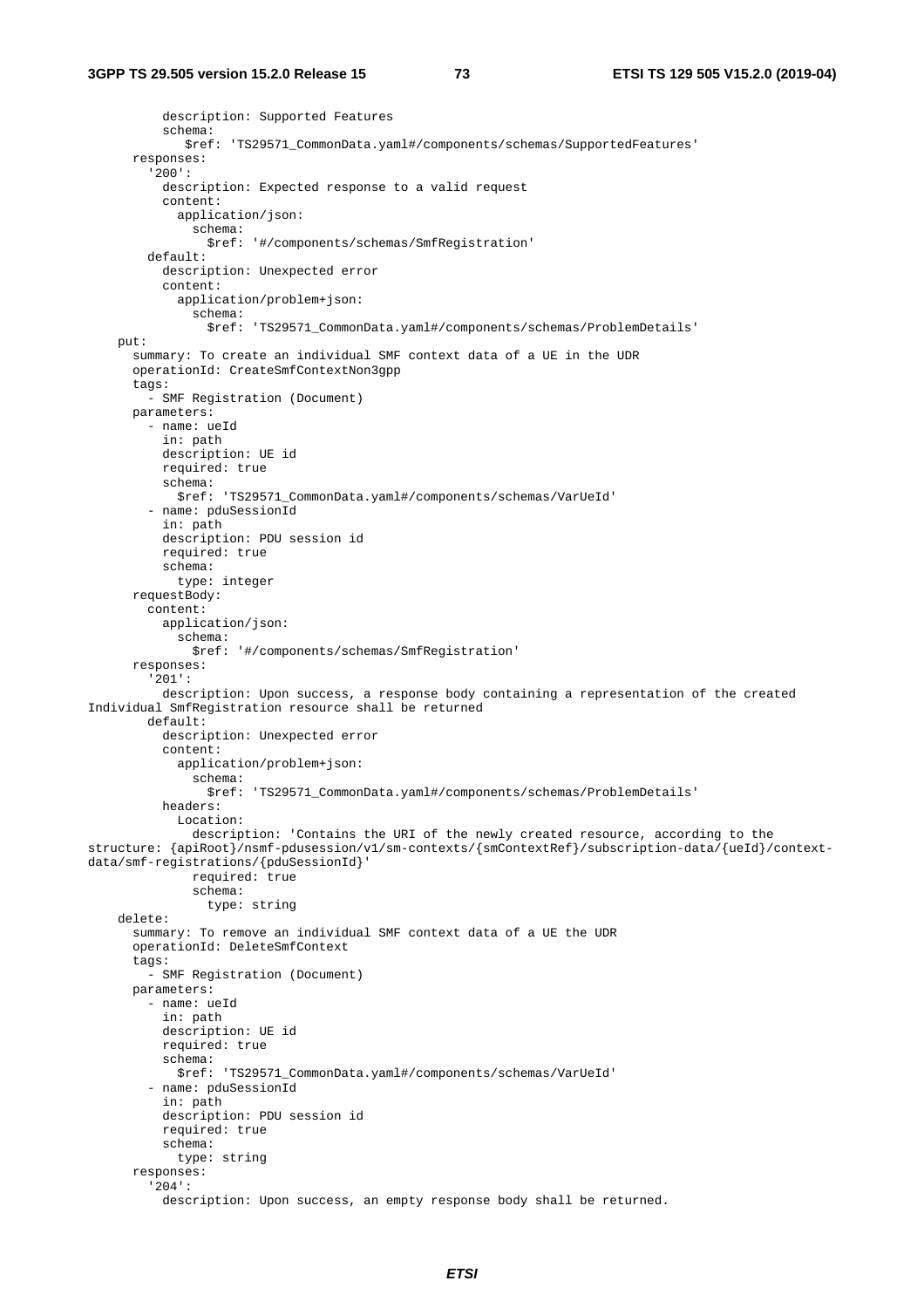default: description: Unexpected error content: application/problem+json: schema: \$ref: 'TS29571\_CommonData.yaml#/components/schemas/ProblemDetails' /subscription-data/{ueId}/operator-specific-data: get: summary: Retrieves the operator specific data of a UE operationId: QueryOperSpecData tags: - Operator-Specific Data Container (Document) parameters: - name: ueId in: path description: UE id required: true schema: \$ref: 'TS29571\_CommonData.yaml#/components/schemas/VarUeId' - name: fields in: query description: attributes to be retrieved required: false schema: type: array items: type: string minItems: 1 style: form explode: false - name: supported-features in: query description: Supported Features schema: \$ref: 'TS29571\_CommonData.yaml#/components/schemas/SupportedFeatures' - name: If-None-Match in: header description: Validator for conditional requests, as described in RFC 7232, 3.2 schema: type: string - name: If-Modified-Since in: header description: Validator for conditional requests, as described in RFC 7232, 3.3 schema: type: string responses: '200': description: Expected response to a valid request content: application/json: schema: \$ref: '#/components/schemas/OperatorSpecificDataContainer' headers: Cache-Control: description: Cache-Control containing max-age, as described in RFC 7234, 5.2 schema: type: string ETag: description: Entity Tag, containing a strong validator, as described in RFC 7232, 2.3 schema: type: string Last-Modified: description: Timestamp for last modification of the resource, as described in RFC 7232, 2.2 schema: type: string default: description: Unexpected error content: application/problem+json: schema: \$ref: 'TS29571\_CommonData.yaml#/components/schemas/ProblemDetails' patch: summary: To modify operator specific data of a UE operationId: AmfContext3gpp tags: - Operator-Specific Data Container (Document)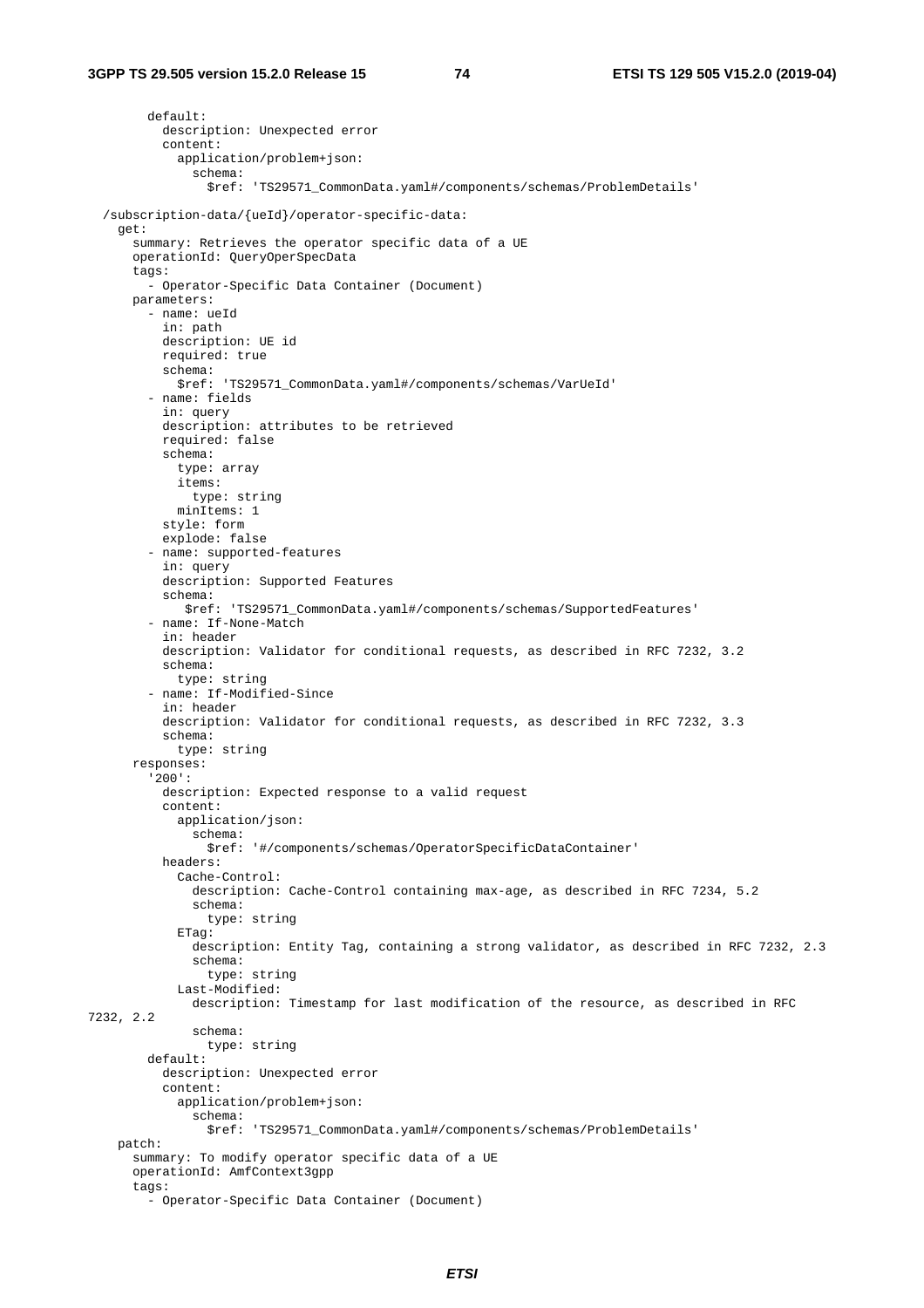parameters: - name: ueId in: path description: UE id required: true schema: \$ref: 'TS29571\_CommonData.yaml#/components/schemas/VarUeId' requestBody: content: application/json-patch+json: schema: type: array items: \$ref: 'TS29571\_CommonData.yaml#/components/schemas/PatchItem' required: true responses: '204': description: Expected response to a valid request '403': description: modification is rejected content: application/problem+json: schema: \$ref: 'TS29571\_CommonData.yaml#/components/schemas/ProblemDetails' default: description: Unexpected error content: application/problem+json: schema: \$ref: 'TS29571\_CommonData.yaml#/components/schemas/ProblemDetails' /subscription-data/{ueId}/context-data/smsf-3gpp-access: put: summary: Create the SMSF context data of a UE via 3GPP access operationId: CreateSmsfContext3gpp tags: - SMSF 3GPP Registration (Document) parameters: - name: ueId in: path description: UE id required: true schema: \$ref: 'TS29571\_CommonData.yaml#/components/schemas/VarUeId' requestBody: content: application/json: schema: \$ref: '#/components/schemas/SmsfRegistration' responses: '204': description: Upon success, an empty response body shall be returned default: description: Unexpected error content: application/problem+json: schema: \$ref: 'TS29571\_CommonData.yaml#/components/schemas/ProblemDetails' delete: summary: To remove the SMSF context data of a UE via 3GPP access operationId: DeleteSmsfContext3gpp tags: - SMSF 3GPP Registration (Document) parameters: - name: ueId in: path description: UE id required: true schema: \$ref: 'TS29571\_CommonData.yaml#/components/schemas/VarUeId' responses: '204': description: Upon success, an empty response body shall be returned default: description: Unexpected error content: application/problem+json: schema: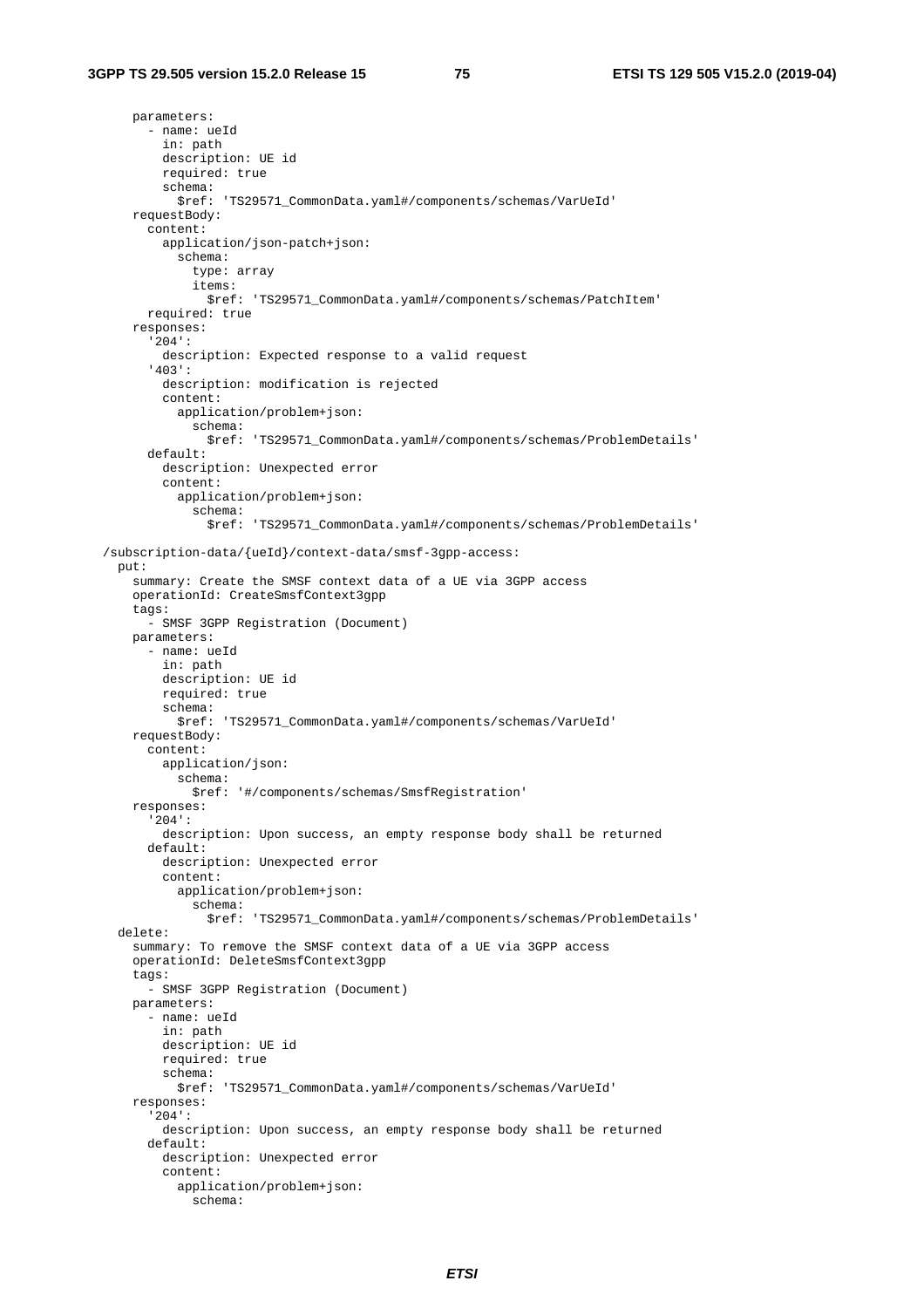```
 $ref: 'TS29571_CommonData.yaml#/components/schemas/ProblemDetails' 
   get: 
     summary: Retrieves the SMSF context data of a UE using 3gpp access 
     operationId: QuerySmsfContext3gpp 
     tags: 
       - SMSF 3GPP Registration (Document) 
     parameters: 
       - name: ueId 
         in: path 
         description: UE id 
         required: true 
         schema: 
           $ref: 'TS29571_CommonData.yaml#/components/schemas/VarUeId' 
       - name: fields 
         in: query 
         description: attributes to be retrieved 
         required: false 
         schema: 
           type: array 
           items: 
             type: string 
           minItems: 1 
         style: form 
         explode: false 
       - name: supported-features 
         in: query 
         description: Supported Features 
         schema: 
            $ref: 'TS29571_CommonData.yaml#/components/schemas/SupportedFeatures' 
     responses: 
       '200': 
         description: Expected response to a valid request 
         content: 
           application/json: 
              schema: 
                $ref: '#/components/schemas/SmsfRegistration' 
       default: 
         description: Unexpected error 
         content: 
           application/problem+json: 
             schema: 
                $ref: 'TS29571_CommonData.yaml#/components/schemas/ProblemDetails' 
 /subscription-data/{ueId}/context-data/smsf-non-3gpp-access: 
  put: 
     summary: Create the SMSF context data of a UE via non-3GPP access 
     operationId: CreateSmsfContextNon3gpp 
     tags: 
       - SMSF Non-3GPP Registration (Document) 
    parameters: 
       - name: ueId 
         in: path 
         description: UE id 
         required: true 
         schema: 
           $ref: 'TS29571_CommonData.yaml#/components/schemas/VarUeId' 
     requestBody: 
       content: 
         application/json: 
           schema: 
             $ref: '#/components/schemas/SmsfRegistration' 
     responses: 
       '204': 
         description: Upon success, an empty response body shall be returned 
       default: 
         description: Unexpected error 
         content: 
           application/problem+json: 
             schema: 
                $ref: 'TS29571_CommonData.yaml#/components/schemas/ProblemDetails' 
   delete: 
     summary: To remove the SMSF context data of a UE via non-3GPP access 
     operationId: DeleteSmsfContextNon3gpp 
     tags: 
       - SMSF Non-3GPP Registration (Document) 
     parameters: 
       - name: ueId 
         in: path
```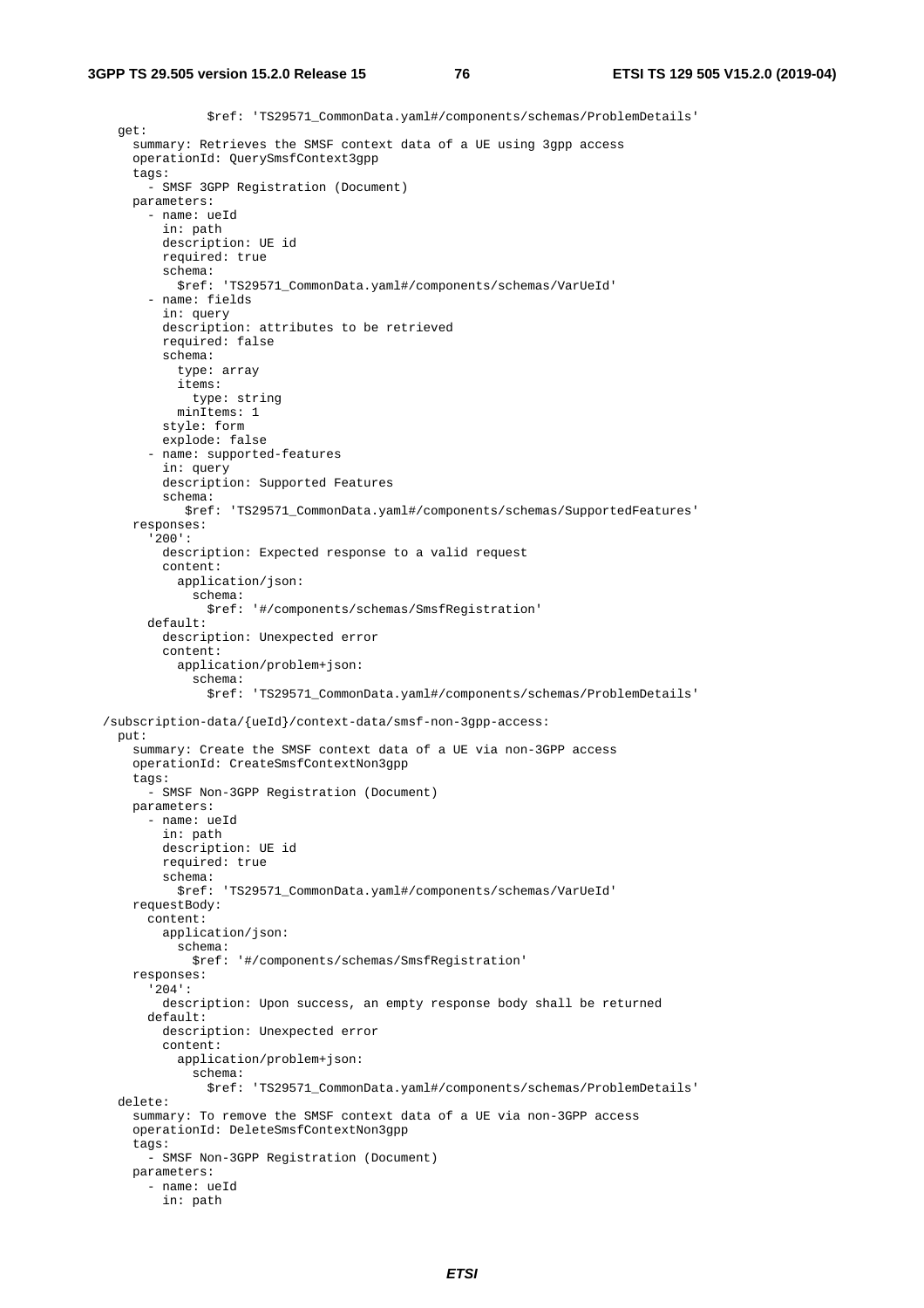description: UE id required: true schema: \$ref: 'TS29571\_CommonData.yaml#/components/schemas/VarUeId' responses: '204': description: Upon success, an empty response body shall be returned default: description: Unexpected error content: application/problem+json: schema: \$ref: 'TS29571\_CommonData.yaml#/components/schemas/ProblemDetails' get: summary: Retrieves the SMSF context data of a UE using non-3gpp access operationId: QuerySmsfContextNon3gpp tags: - SMSF Non-3GPP Registration (Document) parameters: - name: ueId in: path description: UE id required: true schema: \$ref: 'TS29571\_CommonData.yaml#/components/schemas/VarUeId' - name: fields in: query description: attributes to be retrieved required: false schema: type: array items: type: string minItems: 1 style: form explode: false - name: supported-features in: query description: Supported Features schema: \$ref: 'TS29571\_CommonData.yaml#/components/schemas/SupportedFeatures' responses: '200': description: Expected response to a valid request content: application/json: schema: \$ref: '#/components/schemas/SmsfRegistration' default: description: Unexpected error content: application/problem+json: schema: \$ref: 'TS29571\_CommonData.yaml#/components/schemas/ProblemDetails' /subscription-data/{ueId}/{servingPlmnId}/provisioned-data/sms-mng-data: get: summary: Retrieves the SMS management subscription data of a UE operationId: QuerySmsMngData tags: - SMS Management Subscription Data (Document) parameters: - name: ueId in: path description: UE id required: true schema: \$ref: 'TS29571\_CommonData.yaml#/components/schemas/VarUeId' - name: servingPlmnId in: path description: PLMN ID required: true schema: \$ref: '#/components/schemas/VarPlmnId' - name: supported-features in: query description: Supported Features schema: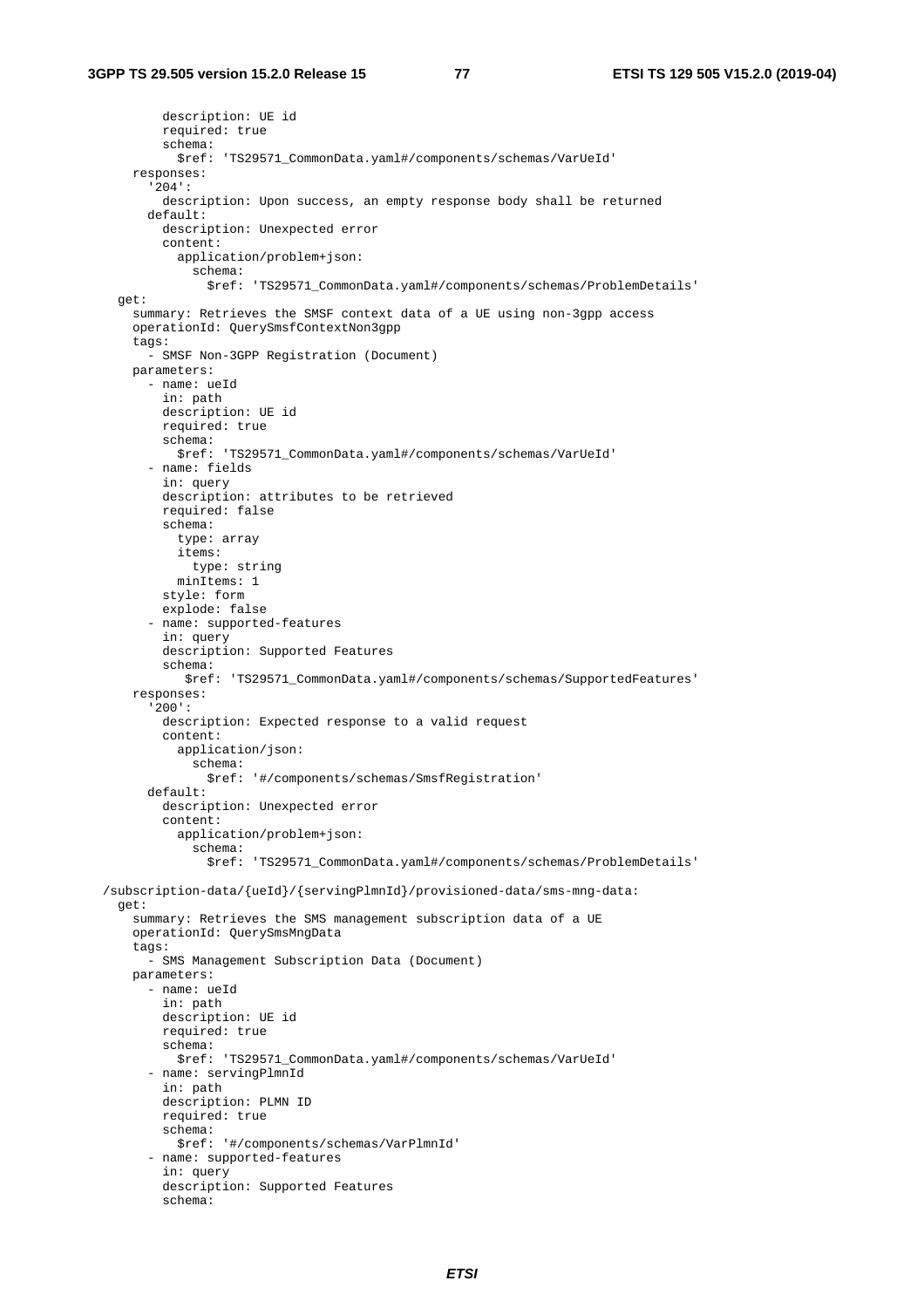```
 $ref: 'TS29571_CommonData.yaml#/components/schemas/SupportedFeatures' 
          - name: If-None-Match 
           in: header 
           description: Validator for conditional requests, as described in RFC 7232, 3.2 
           schema: 
             type: string 
          - name: If-Modified-Since 
           in: header 
           description: Validator for conditional requests, as described in RFC 7232, 3.3 
           schema: 
             type: string 
       responses: 
          '200': 
           description: Expected response to a valid request 
           content: 
             application/json: 
                schema: 
                  $ref: '#/components/schemas/SmsManagementSubscriptionData' 
           headers: 
              Cache-Control: 
               description: Cache-Control containing max-age, as described in RFC 7234, 5.2 
                schema: 
                  type: string 
              ETag: 
                description: Entity Tag, containing a strong validator, as described in RFC 7232, 2.3 
                schema: 
                  type: string 
              Last-Modified: 
                description: Timestamp for last modification of the resource, as described in RFC 
7232, 2.2 
                schema: 
                 type: string 
         default: 
           description: Unexpected error 
           content: 
              application/problem+json: 
                schema: 
                  $ref: 'TS29571_CommonData.yaml#/components/schemas/ProblemDetails' 
   /subscription-data/{ueId}/{servingPlmnId}/provisioned-data/sms-data: 
     get: 
       summary: Retrieves the SMS subscription data of a UE 
       operationId: QuerySmsData 
       tags: 
         - SMS Subscription Data (Document) 
       parameters: 
         - name: ueId 
           in: path 
           description: UE id 
           required: true 
           schema: 
             $ref: 'TS29571_CommonData.yaml#/components/schemas/VarUeId' 
          - name: servingPlmnId 
            in: path 
           description: PLMN ID 
           required: true 
           schema: 
              $ref: '#/components/schemas/VarPlmnId' 
          - name: supported-features 
           in: query 
           description: Supported Features 
           schema: 
              $ref: 'TS29571_CommonData.yaml#/components/schemas/SupportedFeatures' 
          - name: If-None-Match 
           in: header 
           description: Validator for conditional requests, as described in RFC 7232, 3.2 
           schema: 
             type: string 
          - name: If-Modified-Since 
           in: header 
           description: Validator for conditional requests, as described in RFC 7232, 3.3 
           schema: 
             type: string 
       responses: 
          '200': 
           description: Expected response to a valid request 
           content: 
              application/json:
```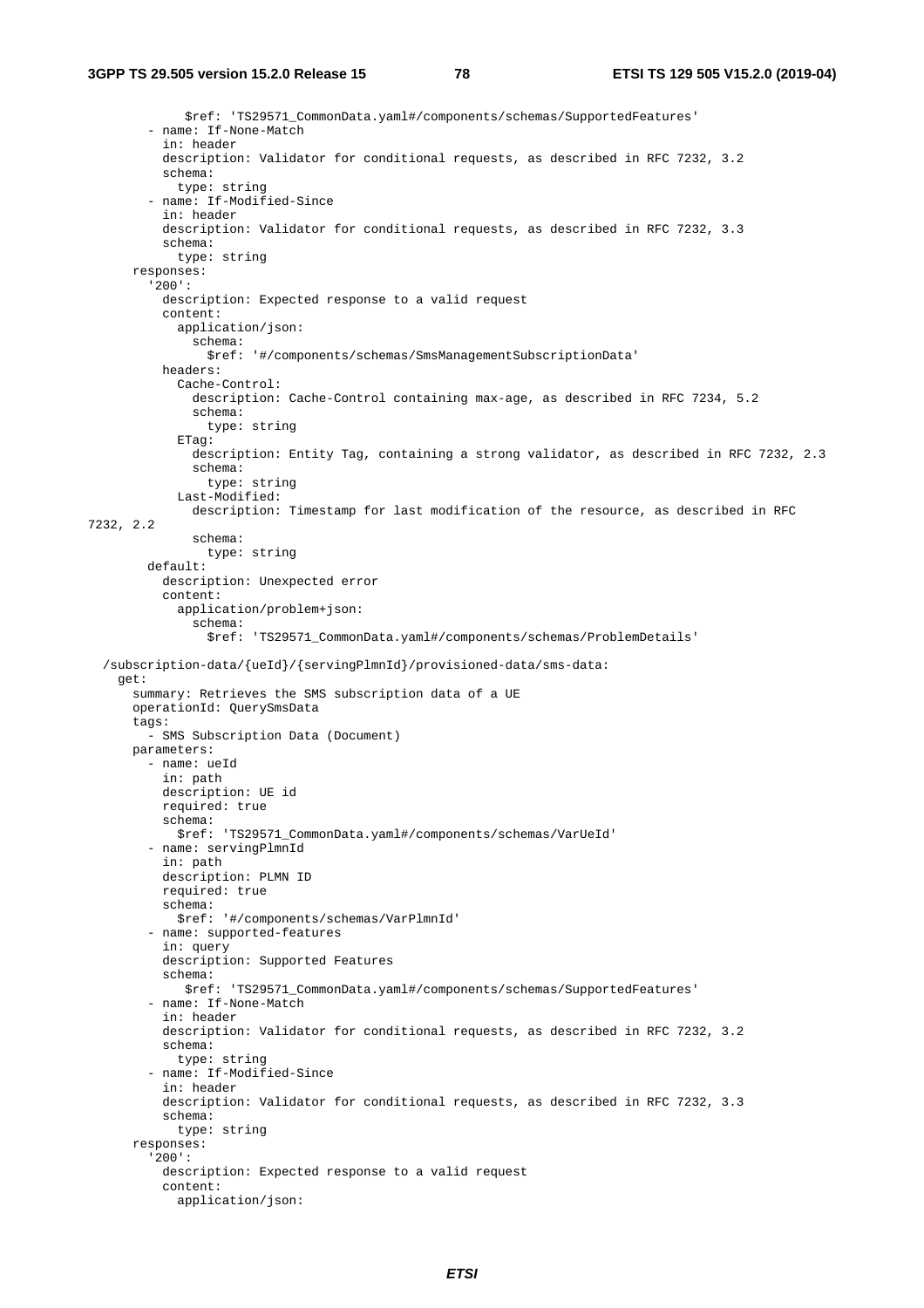```
 schema: 
                  $ref: '#/components/schemas/SmsSubscriptionData' 
           headers: 
              Cache-Control: 
                description: Cache-Control containing max-age, as described in RFC 7234, 5.2 
                schema: 
                  type: string 
             ETag:
                description: Entity Tag, containing a strong validator, as described in RFC 7232, 2.3 
                schema: 
                 type: string 
              Last-Modified: 
                description: Timestamp for last modification of the resource, as described in RFC 
7232, 2.2 
                schema: 
                 type: string 
         default: 
           description: Unexpected error 
           content: 
             application/problem+json: 
               schema: 
                  $ref: 'TS29571_CommonData.yaml#/components/schemas/ProblemDetails' 
   /subscription-data/{ueId}/pp-data: 
     get: 
       summary: Read the profile of a given UE 
       operationId: GetppData 
       tags: 
       - Parameter Provision (Document) 
       parameters: 
          - name: ueId 
           in: path 
           description: pp data for a UE 
           required: true 
           schema: 
             $ref: 'TS29571_CommonData.yaml#/components/schemas/VarUeId' 
          - name: supported-features 
           in: query 
           description: Supported Features 
           schema: 
              $ref: 'TS29571_CommonData.yaml#/components/schemas/SupportedFeatures' 
          - name: If-None-Match 
           in: header 
           description: Validator for conditional requests, as described in RFC 7232, 3.2 
           schema: 
             type: string 
          - name: If-Modified-Since 
           in: header 
           description: Validator for conditional requests, as described in RFC 7232, 3.3 
           schema: 
             type: string 
       responses: 
          '200': 
           description: Expected response to a valid request 
           content: 
             application/json: 
                schema: 
                  $ref: '#/components/schemas/PpData' 
           headers: 
              Cache-Control: 
                description: Cache-Control containing max-age, as described in RFC 7234, 5.2 
                schema: 
                 type: string 
              ETag: 
                description: Entity Tag, containing a strong validator, as described in RFC 7232, 2.3 
                schema: 
                  type: string 
              Last-Modified: 
                description: Timestamp for last modification of the resource, as described in RFC 
7232, 2.2 
               schema: 
                 type: string 
          '403': 
           description: Forbidden 
           content: 
              application/problem+json: 
                schema: 
                  $ref: 'TS29571_CommonData.yaml#/components/schemas/ProblemDetails'
```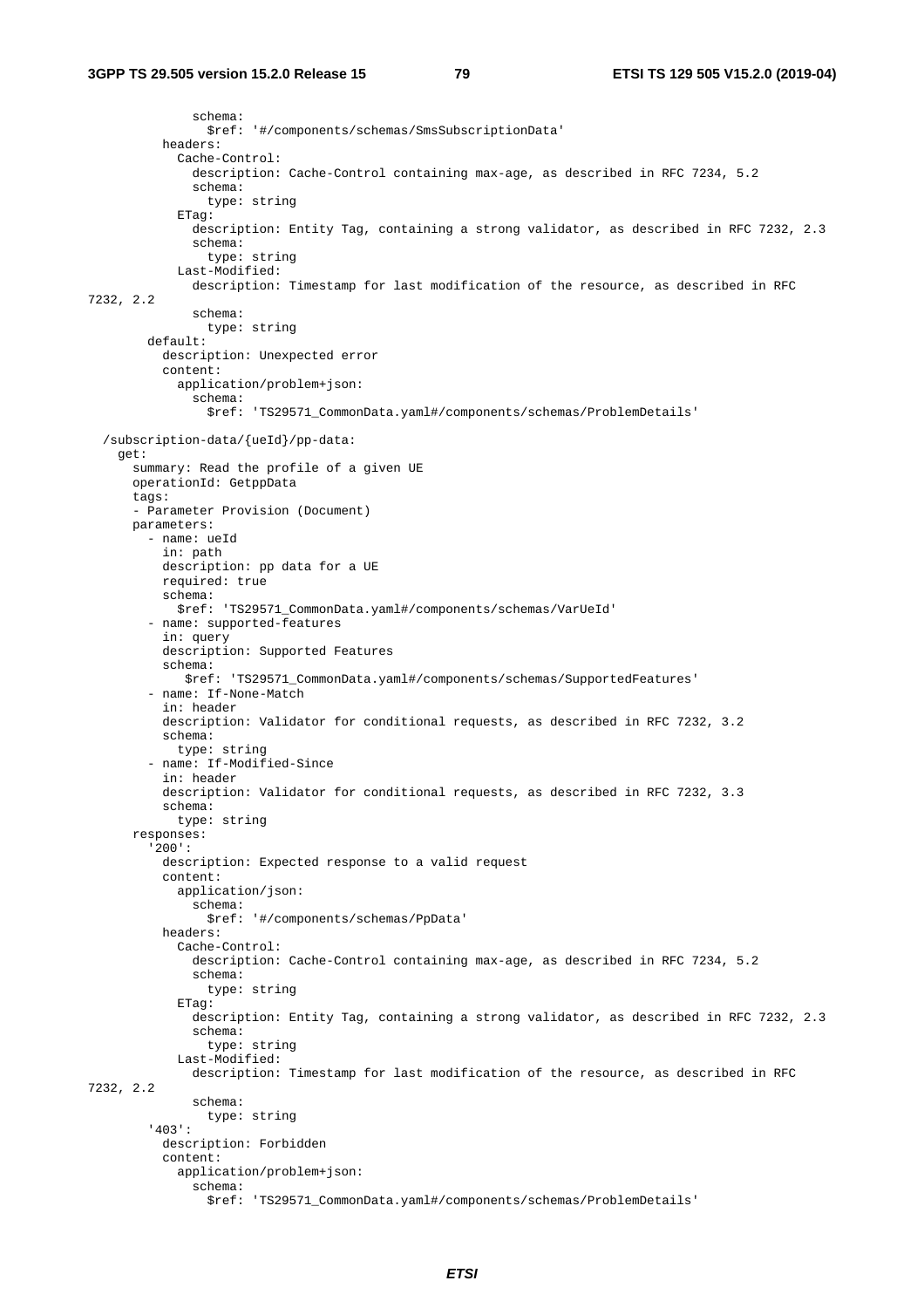default: description: Unexpected error content: application/problem+json: schema: \$ref: 'TS29571\_CommonData.yaml#/components/schemas/ProblemDetails' patch: summary: modify the provisioned parameter data operationId: ModifyPpData tags: - ProvisionedParameterData (Document) parameters: - name: ueId in: path description: pp data for a UE required: true schema: \$ref: 'TS29571\_CommonData.yaml#/components/schemas/VarUeId' requestBody: content: application/json-patch+json: schema: type: array items: \$ref: 'TS29571\_CommonData.yaml#/components/schemas/PatchItem' required: true responses: '204': description: Expected response to a valid request '403': description: modification is rejected content: application/problem+json: schema: \$ref: 'TS29571\_CommonData.yaml#/components/schemas/ProblemDetails' default: description: Unexpected error content: application/problem+json: schema: \$ref: 'TS29571\_CommonData.yaml#/components/schemas/ProblemDetails' /subscription-data/{ueId}/context-data/ee-subscriptions: get: summary: Retrieves the ee subscriptions of a UE operationId: Queryeesubscriptions tags: - Event Exposure Subscriptions (Collection) parameters: - name: ueId in: path description: UE id required: true schema: \$ref: 'TS29571\_CommonData.yaml#/components/schemas/VarUeId' - name: supported-features in: query description: Supported Features schema: \$ref: 'TS29571\_CommonData.yaml#/components/schemas/SupportedFeatures' responses: '200': description: Expected response to a valid request content: application/json: schema: type: array items: \$ref: '#/components/schemas/EeSubscription' default: description: Unexpected error content: application/problem+json: schema: \$ref: 'TS29571\_CommonData.yaml#/components/schemas/ProblemDetails' post: summary: Create individual EE subscription operationId: CreateEeSubscriptions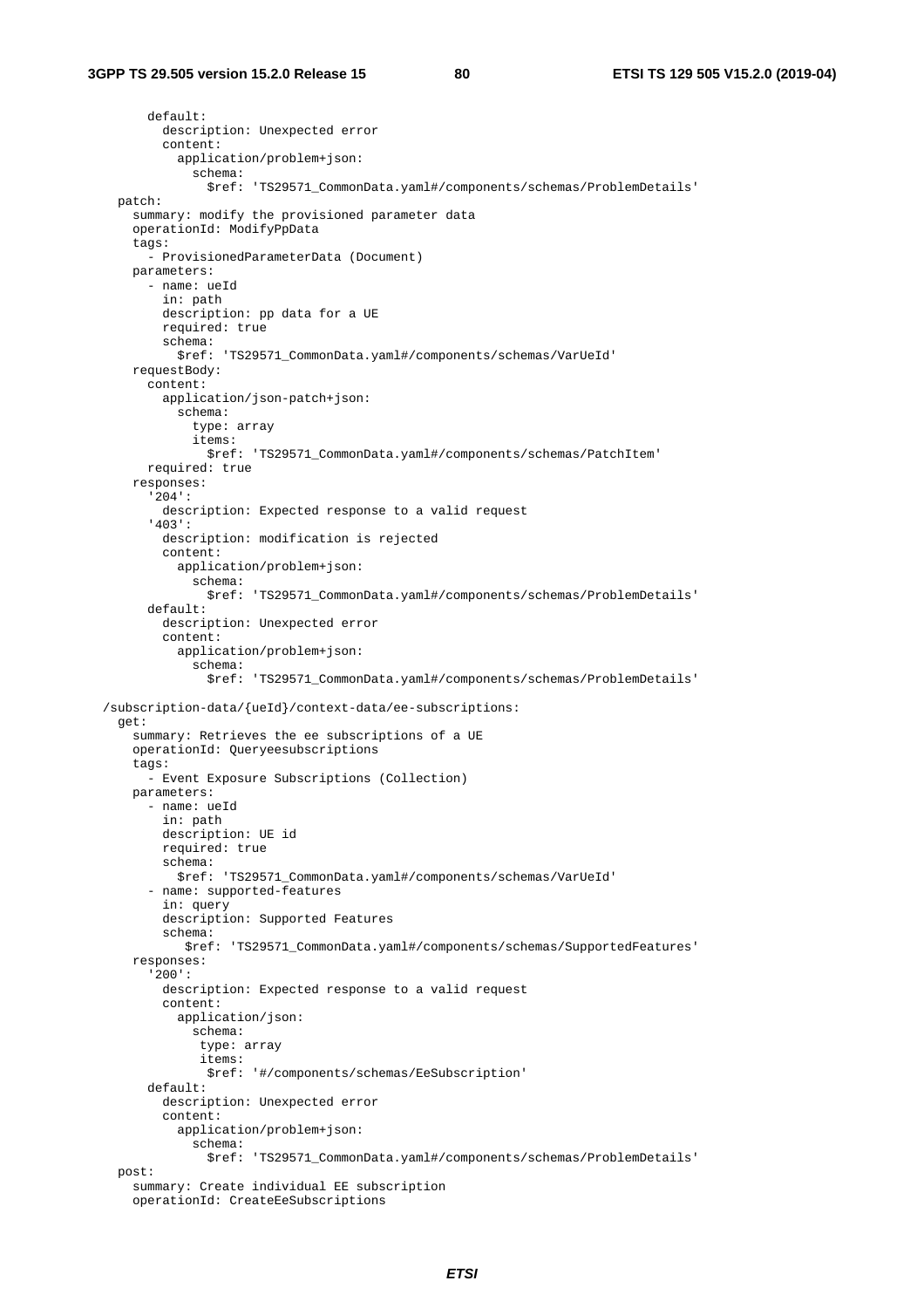## **3GPP TS 29.505 version 15.2.0 Release 15 81 ETSI TS 129 505 V15.2.0 (2019-04)**

```
 tags: 
          - Event Exposure Subscriptions (Collection) 
       parameters: 
          - name: ueId 
           in: path 
           description: UE ID 
           required: true 
           schema: 
              $ref: 'TS29571_CommonData.yaml#/components/schemas/VarUeId' 
       requestBody: 
         content: 
           application/json: 
              schema: 
                $ref: '#/components/schemas/EeSubscription' 
         required: true 
       responses: 
          '201': 
           description: Expected response to a valid request 
            content: 
              application/json: 
                schema: 
                  $ref: '#/components/schemas/EeSubscription' 
           headers: 
              Location: 
                description: 'Contains the URI of the newly created resource, according to the 
structure: {apiRoot}/subscription-data/{ueId}/context-data/ee-subscriptions/{subsId}' 
                required: true 
                schema: 
                  type: string 
         default: 
           description: Unexpected error 
            content: 
              application/problem+json: 
                schema: 
                  $ref: 'TS29571_CommonData.yaml#/components/schemas/ProblemDetails' 
   /subscription-data/{ueId}/context-data/ee-subscriptions/{subsId}: 
     put: 
       summary: Stores an individual ee subscriptions of a UE 
       operationId: UpdateEesubscriptions 
       tags: 
         - Event Exposure Subscription (Document) 
       parameters: 
         - name: ueId 
           in: path 
           required: true 
           schema: 
              $ref: 'TS29571_CommonData.yaml#/components/schemas/VarUeId' 
          - name: subsId 
           in: path 
           required: true 
           schema: 
              type: string 
       requestBody: 
         content: 
           application/json: 
              schema: 
                $ref: '#/components/schemas/EeSubscription' 
       responses: 
          '204': 
           description: Upon success, an empty response body shall be returned 
          default: 
           description: Unexpected error 
            content: 
              application/problem+json: 
                schema: 
                  $ref: 'TS29571_CommonData.yaml#/components/schemas/ProblemDetails' 
     delete: 
       summary: Deletes a eeSubscription 
       operationId: RemoveeeSubscriptions 
       tags: 
          - Event Exposure Subscription (Document) 
       parameters: 
          - name: ueId 
           in: path 
           required: true 
           schema: 
              $ref: 'TS29571_CommonData.yaml#/components/schemas/VarUeId'
```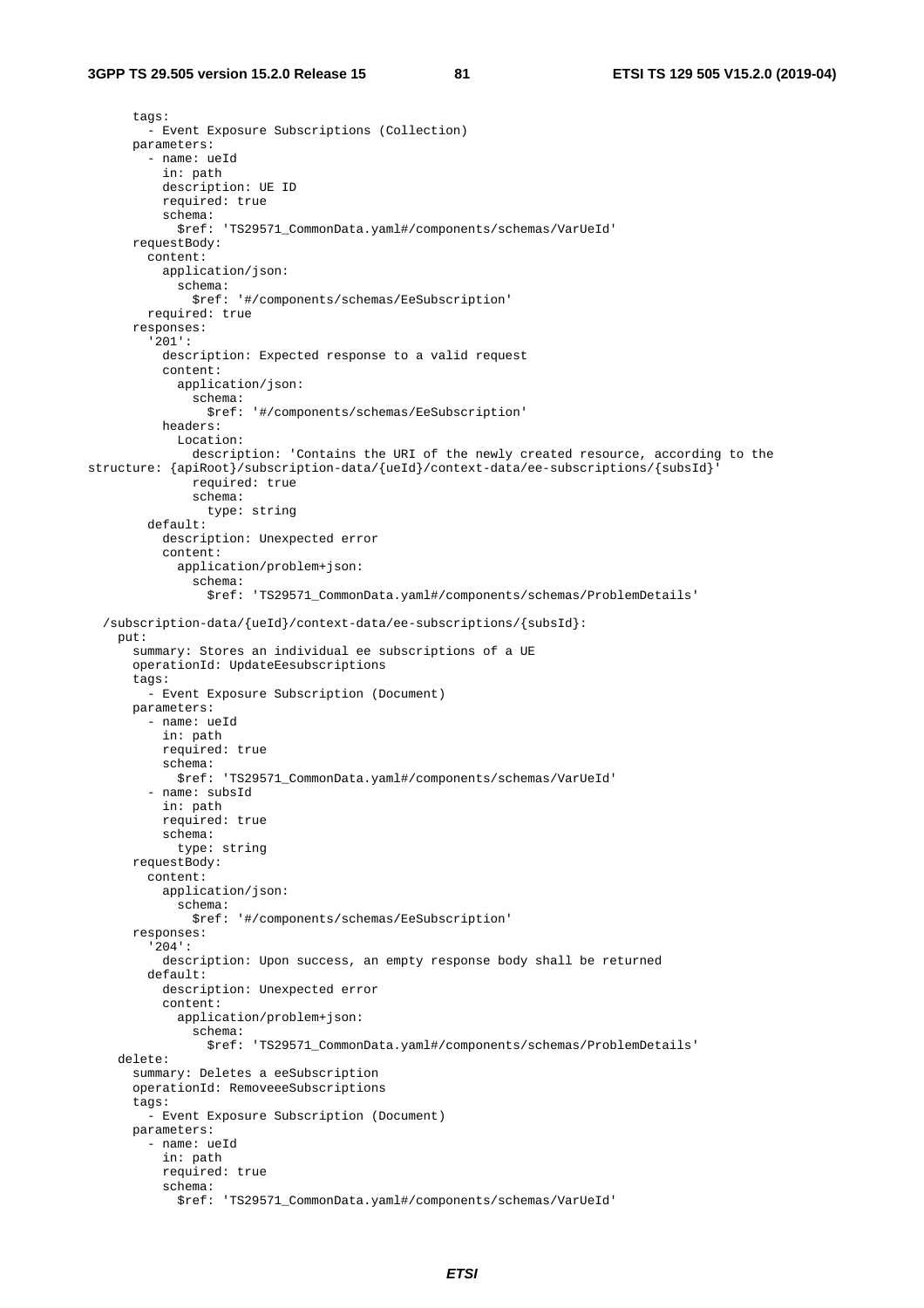```
 - name: subsId 
         in: path 
         required: true 
         description: Unique ID of the subscription to remove 
         schema: 
           type: string 
     responses: 
       '204': 
         description: Expected response to a successful subscription removal 
 /subscription-data/{ueId}/context-data/ee-subscriptions/{subsId}/amf-subscriptions: 
  put: 
    summary: Create AmfSubscriptions for an individual ee subscriptions of a UE 
     operationId: Create AMF Subscriptions 
     tags: 
      - AMF Subscription Info (Document) 
    parameters: 
       - name: ueId 
        in: path 
         required: true 
         schema: 
           $ref: 'TS29571_CommonData.yaml#/components/schemas/VarUeId' 
       - name: subsId 
         in: path 
         required: true 
         schema: 
           type: string 
     requestBody: 
       content: 
         application/json: 
           schema: 
              type: array 
              items: 
               $ref: '#/components/schemas/AmfSubscriptionInfo' 
             minItems: 1 
       required: true 
    responses: 
       '204': 
         description: Upon success, an empty response body shall be returned 
       default: 
         description: Unexpected error 
         content: 
           application/problem+json: 
             schema: 
               $ref: 'TS29571_CommonData.yaml#/components/schemas/ProblemDetails' 
  delete: 
    summary: Deletes AMF Subscription Info for an eeSubscription 
    operationId: RemoveAmfSubscriptionsInfo 
    tags: 
       - Event AMF Subscription Info (Document) 
    parameters: 
       - name: ueId 
        in: path 
         required: true 
        schema: 
           $ref: 'TS29571_CommonData.yaml#/components/schemas/VarUeId' 
       - name: subsId 
         in: path 
         required: true 
         schema: 
           type: string 
     responses: 
       '204': 
        description: Expected response to a successful subscription removal 
  patch: 
     summary: modify the AMF Subscription Info 
     operationId: ModifyAmfSubscriptionInfo 
     tags: 
       - AmfSubscriptionInfo (Document) 
    parameters: 
       - name: ueId 
         in: path 
         required: true 
         schema: 
           $ref: 'TS29571_CommonData.yaml#/components/schemas/VarUeId' 
       - name: subsId 
         in: path 
         required: true
```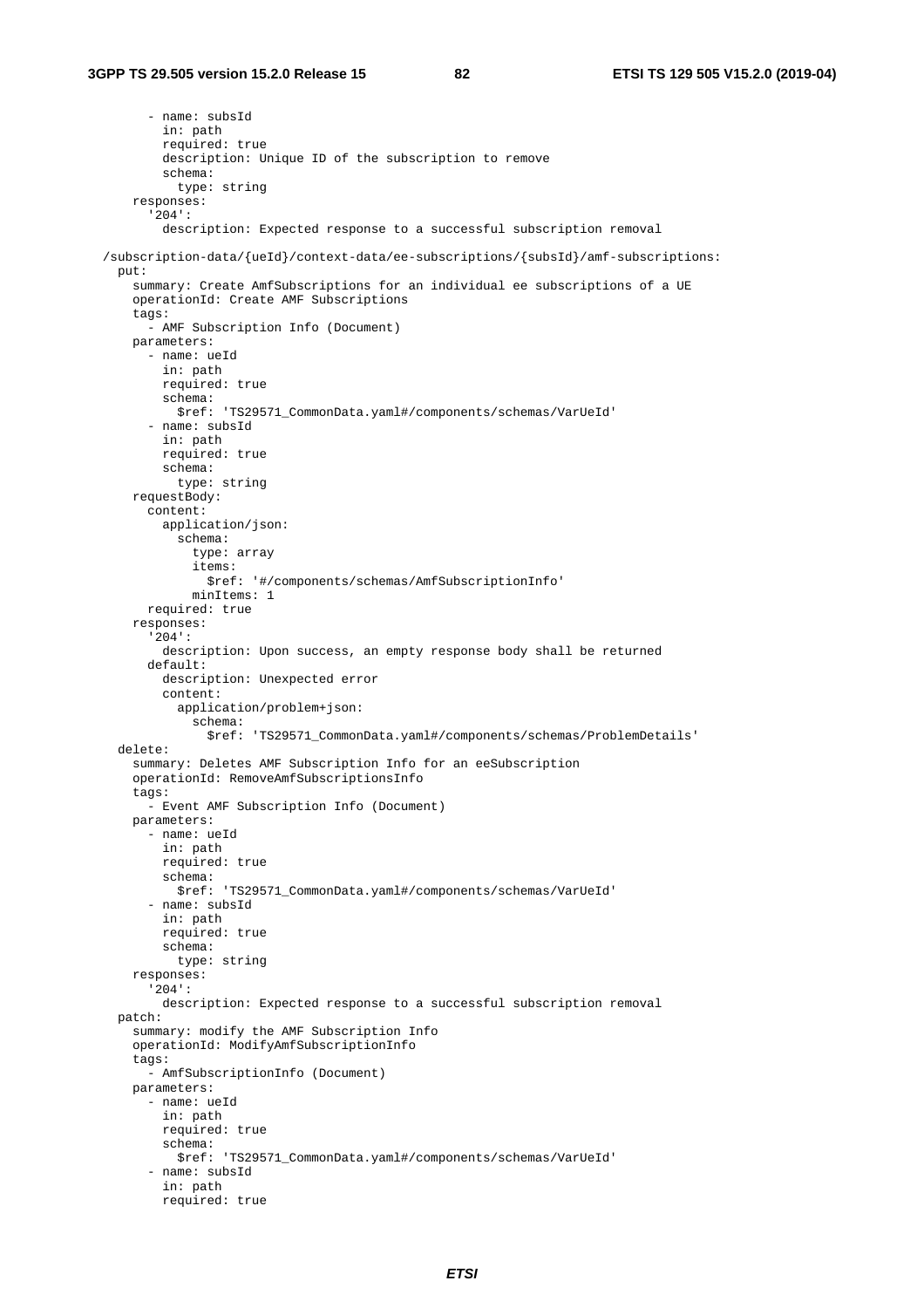schema: type: string requestBody: content: application/json-patch+json: schema: type: array items: \$ref: 'TS29571\_CommonData.yaml#/components/schemas/PatchItem' required: true responses: '204': description: Expected response to a valid request '403': description: modification is rejected content: application/problem+json: schema: \$ref: 'TS29571\_CommonData.yaml#/components/schemas/ProblemDetails' default: description: Unexpected error content: application/problem+json: schema: \$ref: 'TS29571\_CommonData.yaml#/components/schemas/ProblemDetails' get: summary: Retrieve AMF subscription Info operationId: GetAmfSubscriptionInfo tags: - Query AMF Subscription Info (Document) parameters: - name: ueId in: path required: true schema: \$ref: 'TS29571\_CommonData.yaml#/components/schemas/VarUeId' - name: subsId in: path required: true schema: type: string responses: '200': description: OK content: application/json: schema: type: array items: \$ref: '#/components/schemas/AmfSubscriptionInfo' minItems: 1 default: description: Unexpected error content: application/problem+json: schema: \$ref: 'TS29571\_CommonData.yaml#/components/schemas/ProblemDetails' /subscription-data/group-data/{ueGroupId}/ee-subscriptions: get: summary: Retrieves the ee subscriptions of a group of UEs or any UE operationId: QueryEeGroupSubscriptions tags: - Event Exposure Group Subscriptions (Collection) parameters: - name: ueGroupId in: path description: Group of UEs or any UE required: true schema: \$ref: '#/components/schemas/VarUeGroupId' - name: supported-features in: query description: Supported Features schema: \$ref: 'TS29571\_CommonData.yaml#/components/schemas/SupportedFeatures' responses: '200':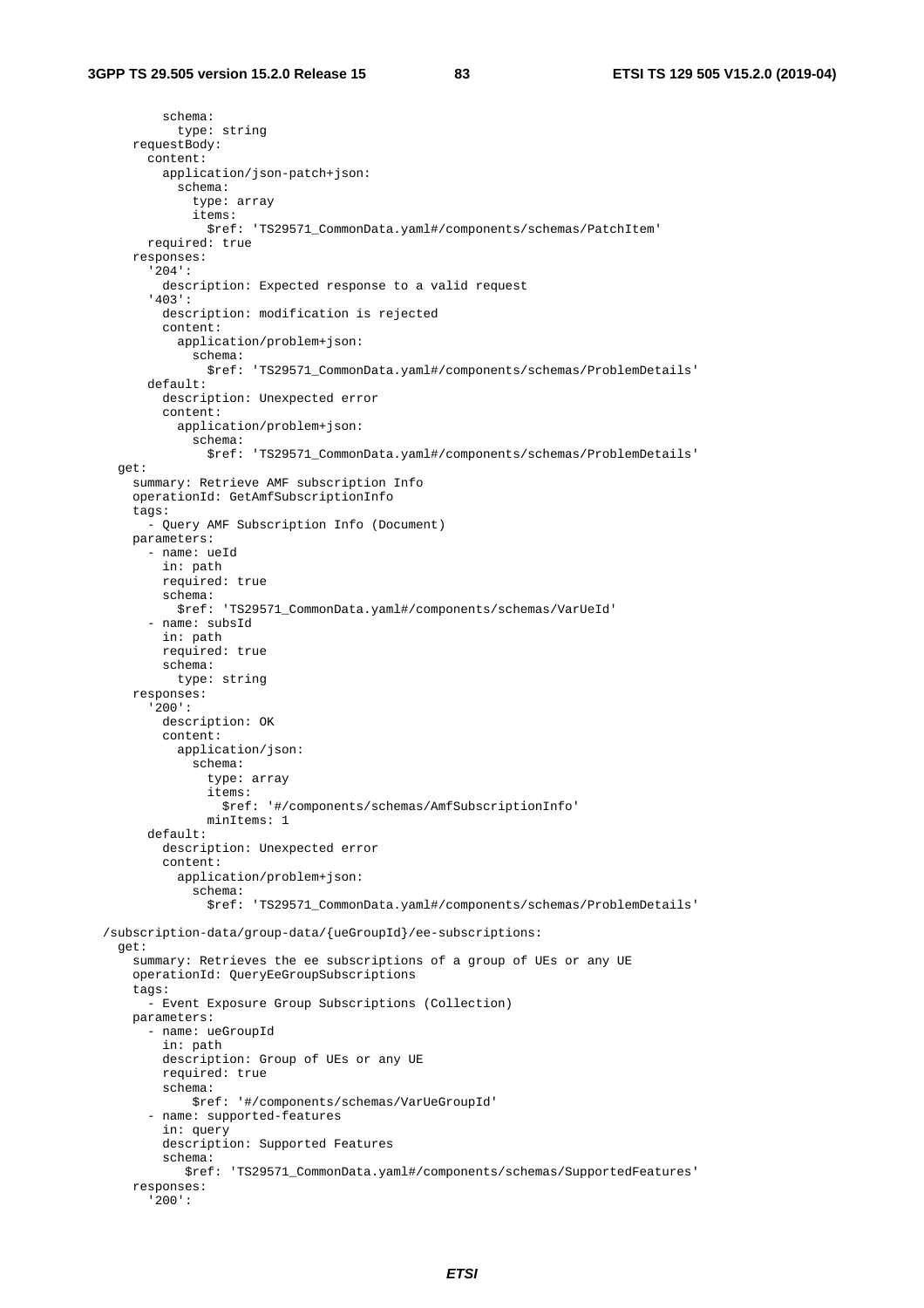description: Expected response to a valid request content: application/json: schema: type: array items: \$ref: '#/components/schemas/EeSubscription' default: description: Unexpected error content: application/problem+json: schema: \$ref: 'TS29571\_CommonData.yaml#/components/schemas/ProblemDetails' post: summary: Create individual EE subscription for a group of UEs or any UE operationId: CreateEeGroupSubscriptions tags: - Event Exposure Group Subscriptions (Collection) parameters: - name: ueGroupId in: path description: Group of UEs or any UE required: true schema: \$ref: '#/components/schemas/VarUeGroupId' requestBody: content: application/json: schema: \$ref: '#/components/schemas/EeSubscription' required: true responses: '201': description: Expected response to a valid request content: application/json: schema: \$ref: '#/components/schemas/EeSubscription' headers: Location: description: 'Contains the URI of the newly created resource, according to the structure: {apiRoot}/nudr-dr/v1/subscription-data/group-data/{ueGroupId}/ee-subscriptions ' required: true schema: type: string default: description: Unexpected error content: application/problem+json: schema: \$ref: 'TS29571\_CommonData.yaml#/components/schemas/ProblemDetails' /subscription-data/group-data/{ueGroupId}/ee-subscriptions/{subsId}: put: summary: Stores an individual ee subscription of a group of UEs or any UE operationId: UpdateEeGroupSubscriptions tags: - Event Exposure Subscription (Document) parameters: - name: ueGroupId in: path required: true schema: \$ref: '#/components/schemas/VarUeGroupId' - name: subsId in: path required: true schema: type: string requestBody: content: application/json: schema: \$ref: '#/components/schemas/EeSubscription' responses: '204': description: Upon success, an empty response body shall be returned default: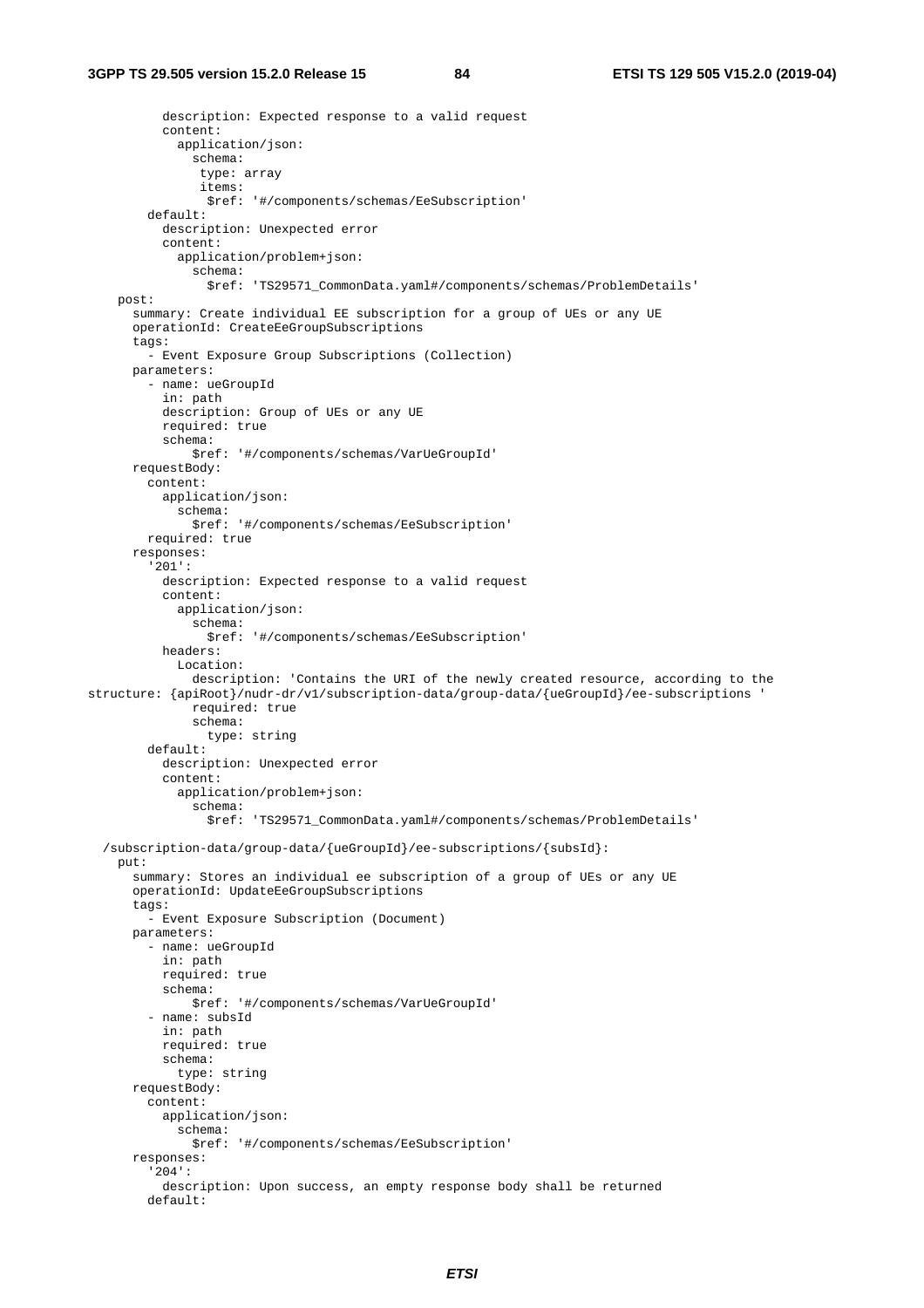description: Unexpected error content: application/problem+json: schema: \$ref: 'TS29571\_CommonData.yaml#/components/schemas/ProblemDetails' delete: summary: Deletes a eeSubscription for a group of UEs or any UE operationId: RemoveEeGroupSubscriptions tags: - Event Exposure Subscription (Document) parameters: - name: ueGroupId in: path required: true schema: \$ref: '#/components/schemas/VarUeGroupId' - name: subsId in: path required: true description: Unique ID of the subscription to remove schema: type: string responses: '204': description: Expected response to a successful subscription removal /subscription-data/{ueId}/ee-profile-data: get: summary: Retrieves the ee profile data of a UE operationId: QueryEEData tags: - Event Exposure Data (Document) parameters: - name: ueId in: path description: UE id required: true schema: \$ref: 'TS29571\_CommonData.yaml#/components/schemas/VarUeId' - name: fields in: query description: attributes to be retrieved required: false schema: type: array items: type: string style: form explode: false - name: supportedFeatures in: query description: Supported Features schema: \$ref: 'TS29571\_CommonData.yaml#/components/schemas/SupportedFeatures' responses: '200': description: Expected response to a valid request content: application/json: schema: \$ref: '#/components/schemas/EeProfileData' default: description: Unexpected error content: application/problem+json: schema: \$ref: 'TS29571\_CommonData.yaml#/components/schemas/ProblemDetails' /subscription-data/{ueId}/context-data/sdm-subscriptions: get: summary: Retrieves the sdm subscriptions of a UE operationId: Querysdmsubscriptions tags: - SDM Subscriptions (Collection) parameters: - name: ueId in: path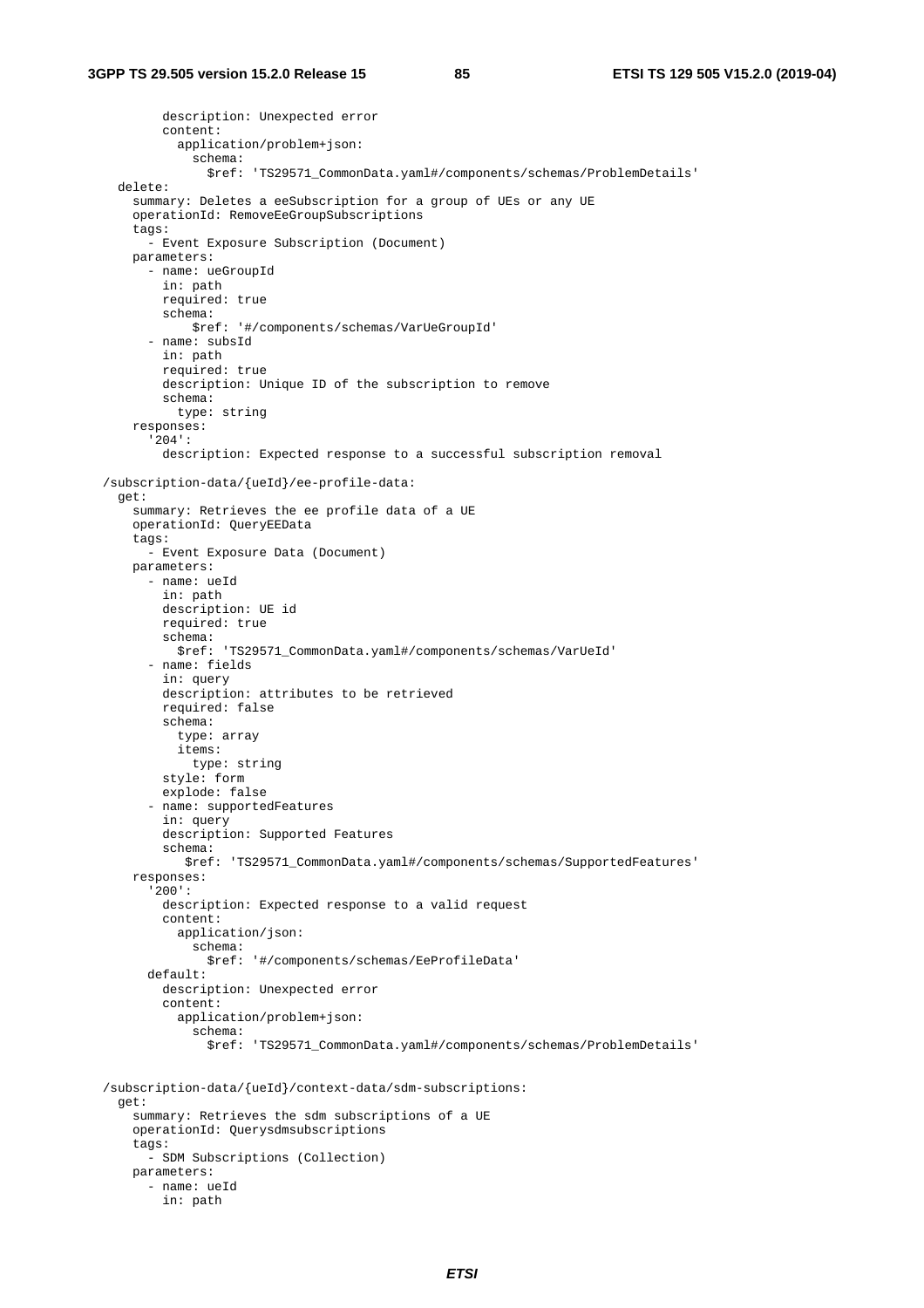```
 description: UE id 
           required: true 
           schema: 
              $ref: 'TS29571_CommonData.yaml#/components/schemas/VarUeId' 
          - name: supported-features 
            in: query 
           description: Supported Features 
           schema: 
               $ref: 'TS29571_CommonData.yaml#/components/schemas/SupportedFeatures' 
       responses: 
          '200': 
           description: Expected response to a valid request 
           content: 
              application/json: 
                schema: 
                 type: array 
                 items: 
                  $ref: '#/components/schemas/SdmSubscription' 
          default: 
           description: Unexpected error 
           content: 
              application/problem+json: 
                schema: 
                  $ref: 'TS29571_CommonData.yaml#/components/schemas/ProblemDetails' 
     post: 
       summary: Create individual sdm subscription 
       operationId: CreateSdmSubscriptions 
       tags: 
         - SDM Subscriptions (Collection) 
       parameters: 
          - name: ueId 
           in: path 
           description: UE ID 
           required: true 
           schema: 
             $ref: 'TS29571_CommonData.yaml#/components/schemas/VarUeId' 
       requestBody: 
         content: 
           application/json: 
              schema: 
                $ref: '#/components/schemas/SdmSubscription' 
         required: true 
       responses: 
          '201': 
           description: Expected response to a valid request 
            content: 
              application/json: 
                schema: 
                  $ref: '#/components/schemas/SdmSubscription' 
           headers: 
              Location: 
                description: 'Contains the URI of the newly created resource, according to the 
structure: {apiRoot}/subscription-data/{ueId}/context-data/sdm-subscriptions/{subsId}' 
                required: true 
                schema: 
                  type: string 
         default: 
           description: Unexpected error 
            content: 
              application/problem+json: 
                schema: 
                  $ref: 'TS29571_CommonData.yaml#/components/schemas/ProblemDetails' 
   /subscription-data/{ueId}/context-data/sdm-subscriptions/{subsId}: 
     put: 
       summary: Stores an individual sdm subscriptions of a UE 
       operationId: Updatesdmsubscriptions 
       tags: 
          - SDM Subscription (Document) 
       parameters: 
          - name: ueId 
           in: path 
           required: true 
           schema: 
              $ref: 'TS29571_CommonData.yaml#/components/schemas/VarUeId' 
          - name: subsId 
            in: path 
           required: true
```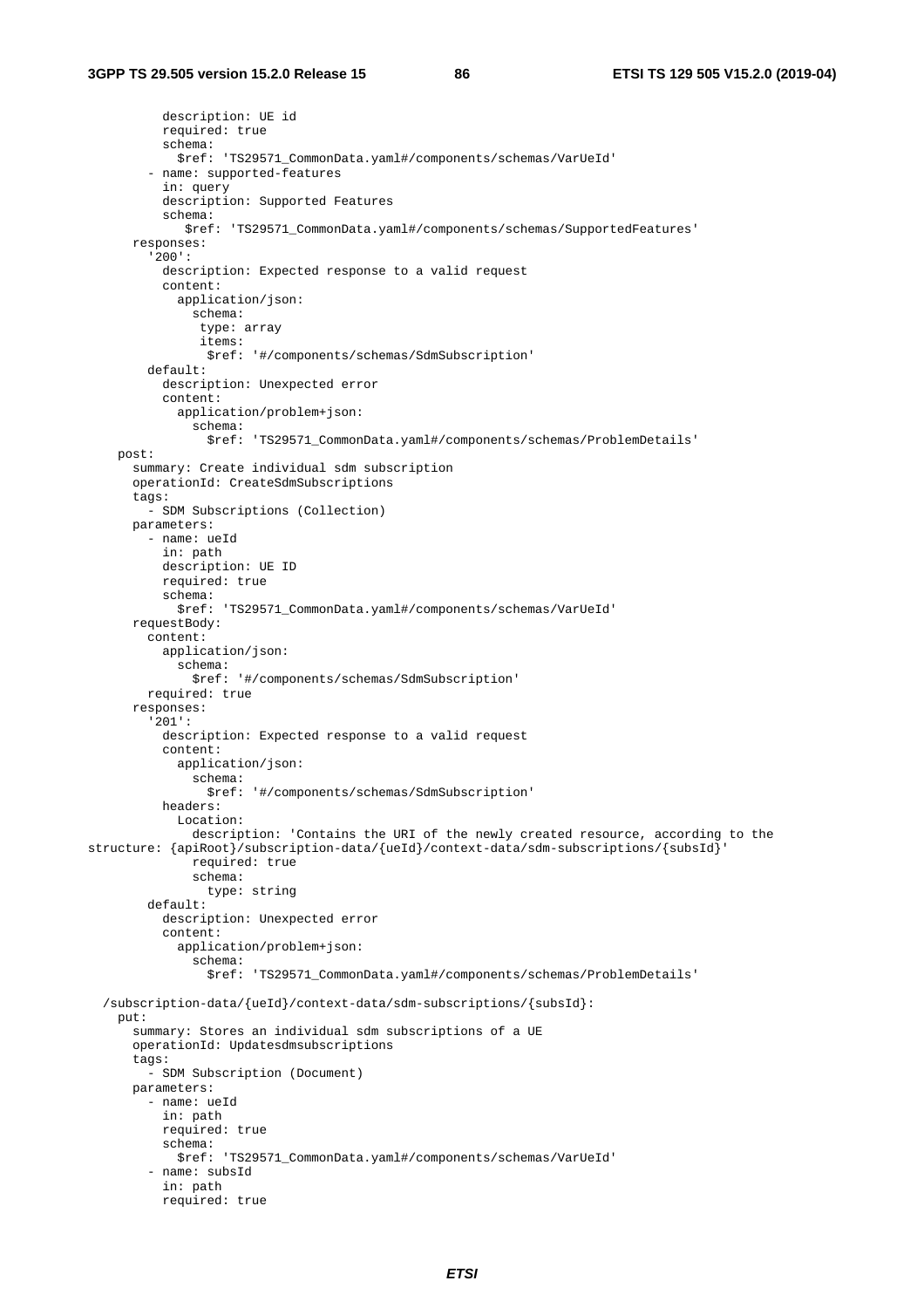schema: type: string requestBody: content: application/json: schema: \$ref: '#/components/schemas/SdmSubscription' responses: '204': description: Upon success, an empty response body shall be returned default: description: Unexpected error content: application/problem+json: schema: \$ref: 'TS29571\_CommonData.yaml#/components/schemas/ProblemDetails' delete: summary: Deletes a sdmsubscriptions operationId: RemovesdmSubscriptions tags: - SDM Subscription (Document) parameters: - name: ueId in: path required: true schema: \$ref: 'TS29571\_CommonData.yaml#/components/schemas/VarUeId' - name: subsId in: path required: true description: Unique ID of the subscription to remove schema: type: string responses: '204': description: Expected response to a successful subscription removal /subscription-data/shared-data: get: summary: retrieve shared data operationId: GetSharedData tags: - Retrieval of shared data parameters: - name: shared-data-ids in: query description: List of shared data ids required: true style: form explode: false schema: \$ref: 'TS29503\_Nudm\_SDM.yaml#/components/schemas/SharedDataIds' - name: supportedFeatures in: query description: Supported Features schema: \$ref: 'TS29571\_CommonData.yaml#/components/schemas/SupportedFeatures' responses: '200': description: Expected response to a valid request content: application/json: schema: type: array items: \$ref: 'TS29503\_Nudm\_SDM.yaml#/components/schemas/SharedData' minItems: 1 '400': \$ref: 'TS29571\_CommonData.yaml#/components/responses/400' '404': \$ref: 'TS29571\_CommonData.yaml#/components/responses/404' '500': \$ref: 'TS29571\_CommonData.yaml#/components/responses/500' '503': \$ref: 'TS29571\_CommonData.yaml#/components/responses/503' default: description: Unexpected error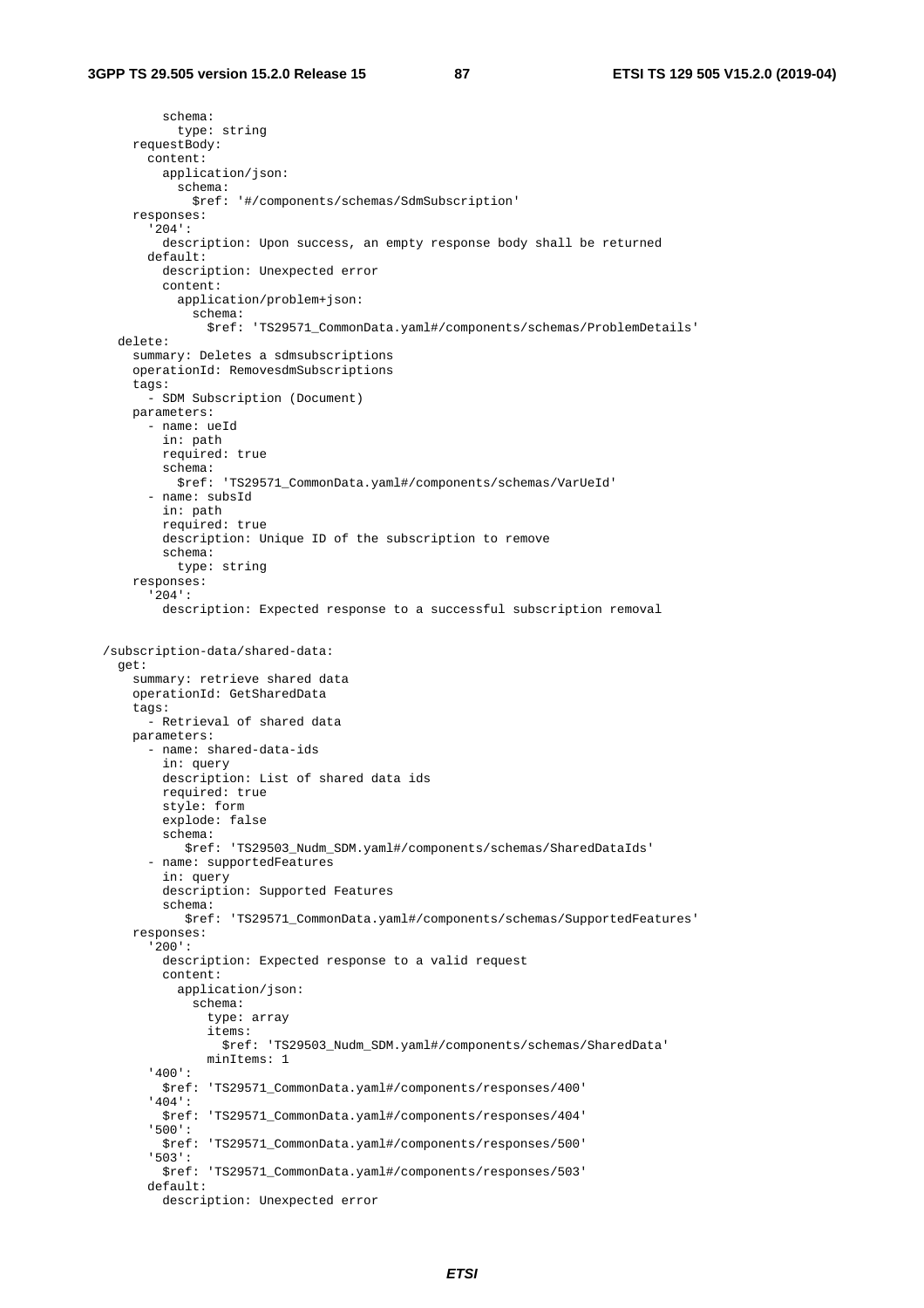```
 /subscription-data/subs-to-notify: 
     post: 
       summary: Subscription data subscriptions 
       operationId: SubscriptionDataSubscriptions 
       tags: 
         - Subs To Nofify (Collection) 
       requestBody: 
         content: 
           application/json: 
              schema: 
                $ref: '#/components/schemas/SubscriptionDataSubscriptions' 
         required: true 
       responses: 
          '201': 
           description: Expected response to a valid request 
           content: 
              application/json: 
                schema: 
                  $ref: '#/components/schemas/SubscriptionDataSubscriptions' 
           headers: 
              Location: 
                description: 'Contains the URI of the newly created resource, according to the 
structure: {apiRoot}/subscription-data/subs-to-notify/{subsId}' 
                required: true 
                schema: 
                  type: string 
          default: 
           description: Unexpected error 
           content: 
              application/problem+json: 
                schema: 
                  $ref: 'TS29571_CommonData.yaml#/components/schemas/ProblemDetails' 
       callbacks: 
          onDataChange: 
            '{request.body#/callbackReference}': 
              post: 
                requestBody: 
                  required: true 
                  content: 
                     application/json: 
                      schema: 
                        $ref: '#/components/schemas/DataChangeNotify' 
                responses: 
                   '204': 
                     description: Expected response to a valid request 
   /subscription-data/subs-to-notify/{subsId}: 
     delete: 
       summary: Deletes a subscriptionDataSubscriptions 
       operationId: RemovesubscriptionDataSubscriptions 
      tags:
         - Subs To Notify (Document) 
       parameters: 
          - name: subsId 
           in: path 
           required: true 
           description: Unique ID of the subscription to remove 
            schema: 
              type: string 
       responses: 
          '204': 
            description: Expected response to a successful subscription removal 
   /subscription-data/{ueId}/{servingPlmnId}/provisioned-data/trace-data: 
     get: 
       summary: Retrieves the trace configuration data of a UE 
       operationId: QueryTraceData 
       tags: 
          - Trace Data (Document) 
       parameters: 
          - name: ueId 
           in: path 
           description: UE id 
           required: true 
           schema: 
              $ref: 'TS29571_CommonData.yaml#/components/schemas/VarUeId' 
          - name: servingPlmnId 
           in: path
```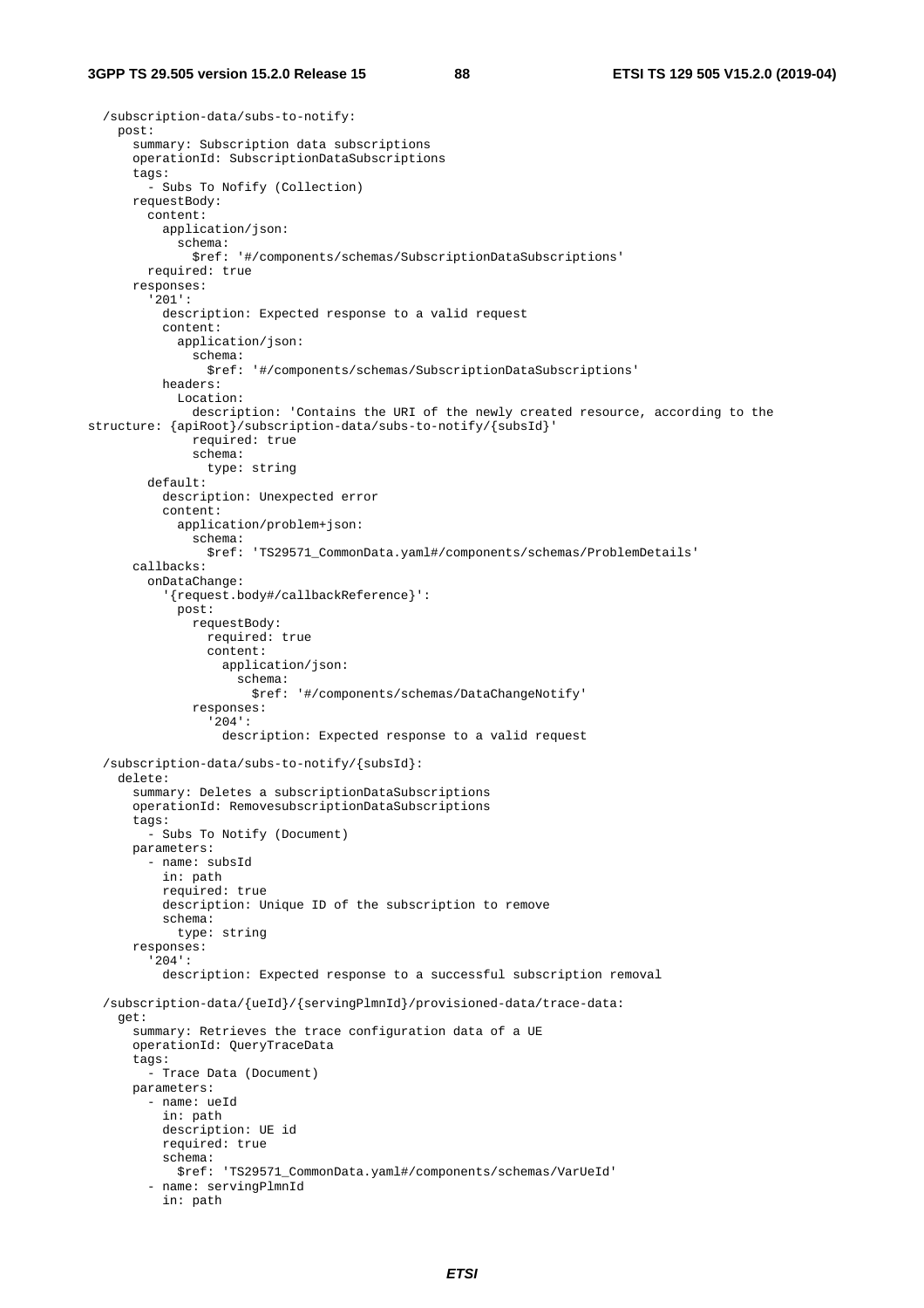description: PLMN ID required: true schema: \$ref: '#/components/schemas/VarPlmnId' - name: If-None-Match in: header description: Validator for conditional requests, as described in RFC 7232, 3.2 schema: type: string - name: If-Modified-Since in: header description: Validator for conditional requests, as described in RFC 7232, 3.3 schema: type: string responses: '200': description: Expected response to a valid request content: application/json: schema: \$ref: 'TS29571\_CommonData.yaml#/components/schemas/TraceData' headers: Cache-Control: description: Cache-Control containing max-age, as described in RFC 7234, 5.2 schema: type: string ETag: description: Entity Tag, containing a strong validator, as described in RFC 7232, 2.3 schema: type: string Last-Modified: description: Timestamp for last modification of the resource, as described in RFC 7232, 2.2 schema: type: string default: \$ref: 'TS29571\_CommonData.yaml#/components/responses/default' /subscription-data/{ueId}/identity-data: get: summary: Retrieve identity data by SUPI or GPSI operationId: GetIdentityData tags: - Query Identity Data by SUPI or GPSI (Document) parameters: - name: ueId in: path description: UE ID required: true schema: \$ref: 'TS29571\_CommonData.yaml#/components/schemas/VarUeId' - name: If-None-Match in: header description: Validator for conditional requests, as described in RFC 7232, 3.2 schema: type: string - name: If-Modified-Since in: header description: Validator for conditional requests, as described in RFC 7232, 3.3 schema: type: string responses: '200': description: OK content: application/json: schema: \$ref: '#/components/schemas/IdentityData' headers: Cache-Control: description: Cache-Control containing max-age, as described in RFC 7234, 5.2 schema: type: string ETag: description: Entity Tag, containing a strong validator, as described in RFC 7232, 2.3 schema: type: string Last-Modified: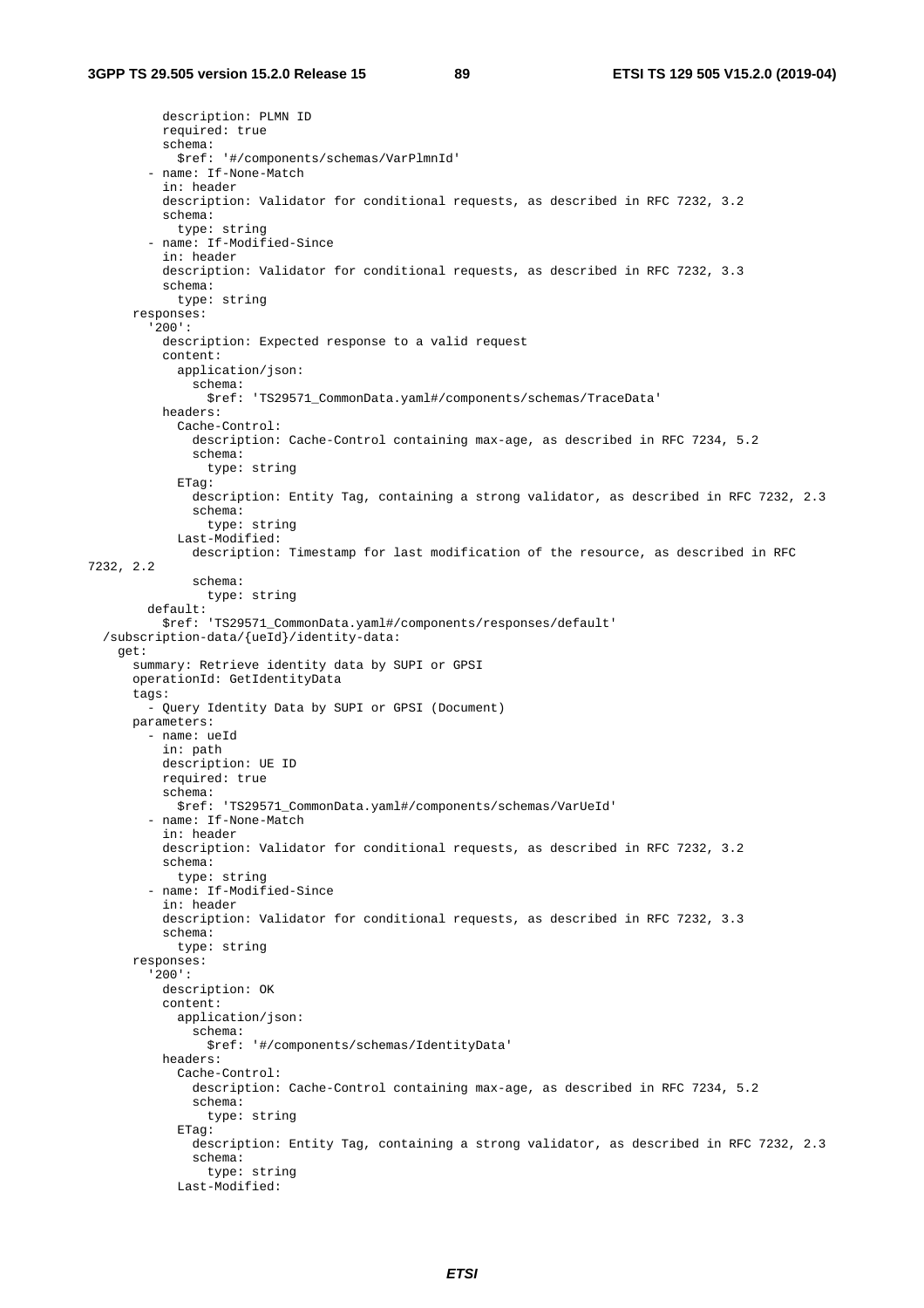description: Timestamp for last modification of the resource, as described in RFC 7232, 2.2 schema: type: string default: description: Unexpected error content: application/problem+json: schema: \$ref: 'TS29571\_CommonData.yaml#/components/schemas/ProblemDetails' /subscription-data/{ueId}/operator-determined-barring-data: get: summary: Retrieve ODB Data data by SUPI or GPSI operationId: GetOdbData tags: - Query ODB Data by SUPI or GPSI (Document) parameters: - name: ueId in: path description: UE ID required: true schema: \$ref: 'TS29571\_CommonData.yaml#/components/schemas/VarUeId' responses: '200': description: OK content: application/json: schema: \$ref: '#/components/schemas/OperatorDeterminedBarringData' default: description: Unexpected error content: application/problem+json: schema: \$ref: 'TS29571\_CommonData.yaml#/components/schemas/ProblemDetails' components: schemas: AuthenticationSubscription: type: object required: - authenticationMethod - permanentKey - sequenceNumber properties: authenticationMethod: \$ref: '#/components/schemas/AuthMethod' permanentKey: \$ref: '#/components/schemas/PermanentKey' sequenceNumber: \$ref: '#/components/schemas/SequenceNumber' authenticationManagementField: \$ref: '#/components/schemas/AuthenticationManagementField' vectorAlgorithm: \$ref: '#/components/schemas/VectorAlgorithm' milenage: \$ref: '#/components/schemas/Milenage' tuak: \$ref: '#/components/schemas/Tuak' opc: \$ref: '#/components/schemas/Opc' topc: \$ref: '#/components/schemas/Topc' sharedAuthenticationSubscriptionId: \$ref: 'TS29503\_Nudm\_SDM.yaml#/components/schemas/SharedData' SharedAuthenticationSubscription: type: object required: - authenticationMethod - vectorAlgorithm properties: authenticationManagementField: \$ref: '#/components/schemas/AuthenticationManagementField' vectorAlgorithm: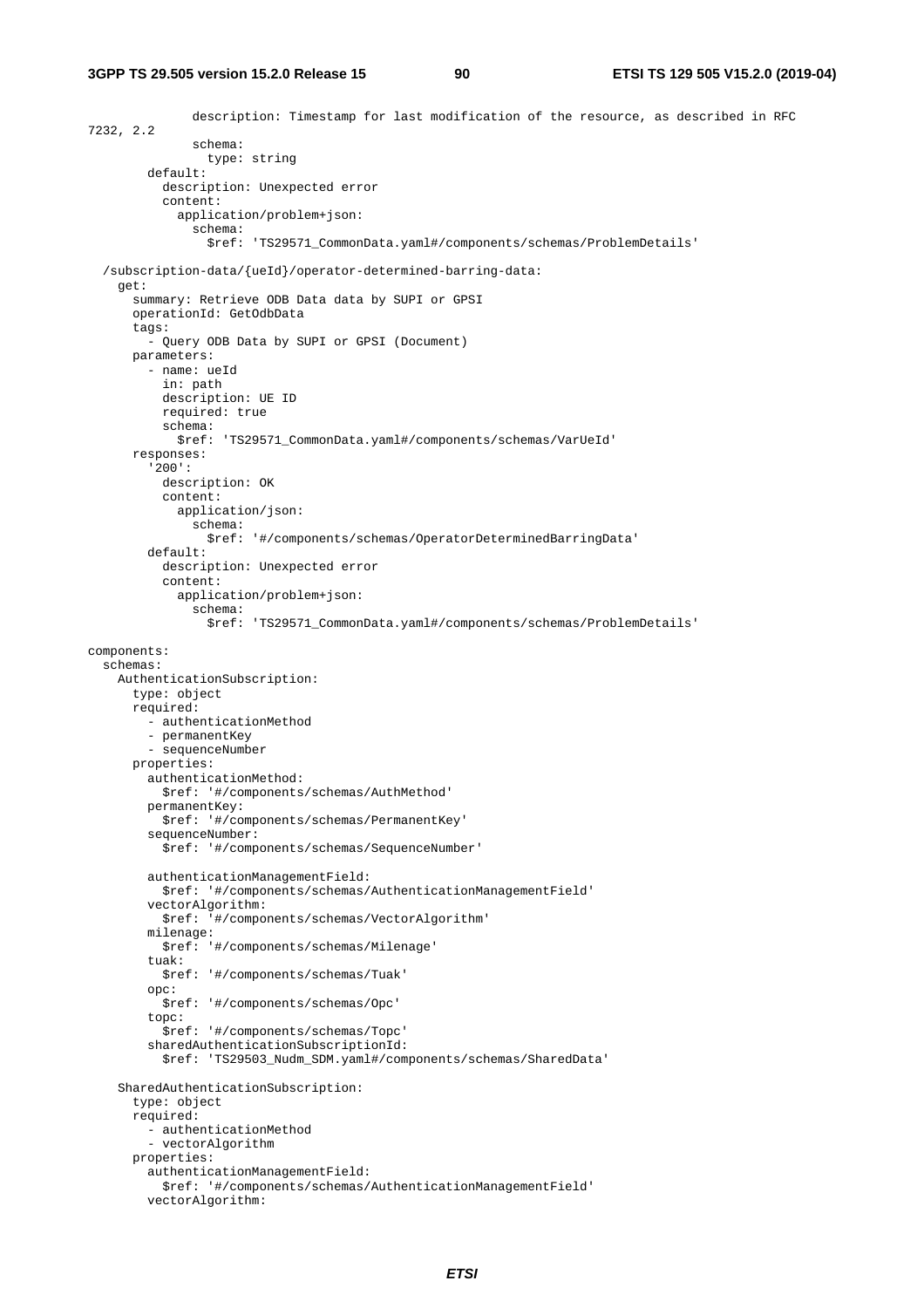\$ref: '#/components/schemas/VectorAlgorithm' milenage: \$ref: '#/components/schemas/Milenage' tuak: \$ref: '#/components/schemas/Tuak' PermanentKey: type: object required: - permanentKeyValue - encryptionKey - encryptionAlgorithm properties: permanentKeyValue: \$ref: '#/components/schemas/PermanentKeyValue' encryptionKey: \$ref: '#/components/schemas/EncryptionKey' encryptionAlgorithm: \$ref: '#/components/schemas/EncryptionAlgorithm' Milenage: type: object properties: op: \$ref: '#/components/schemas/Op' rotations: \$ref: '#/components/schemas/Rotations' constants: \$ref: '#/components/schemas/Constants' Tuak: type: object properties: top: \$ref: '#/components/schemas/Top' keccakIterations: type: integer minimum: 1 maximum: 255 Op: type: object required: - opValue - encryptionKey - encryptionAlgorithm properties: opValue: \$ref: '#/components/schemas/OpValue' encryptionKey: \$ref: '#/components/schemas/EncryptionKey' encryptionAlgorithm: \$ref: '#/components/schemas/EncryptionAlgorithm' Opc: type: object required: - opcValue - encryptionKey - encryptionAlgorithm properties: opcValue: \$ref: '#/components/schemas/OpcValue' encryptionKey: \$ref: '#/components/schemas/EncryptionKey' encryptionAlgorithm: \$ref: '#/components/schemas/EncryptionAlgorithm' Top: type: object required: - topValue - encryptionKey - encryptionAlgorithm properties: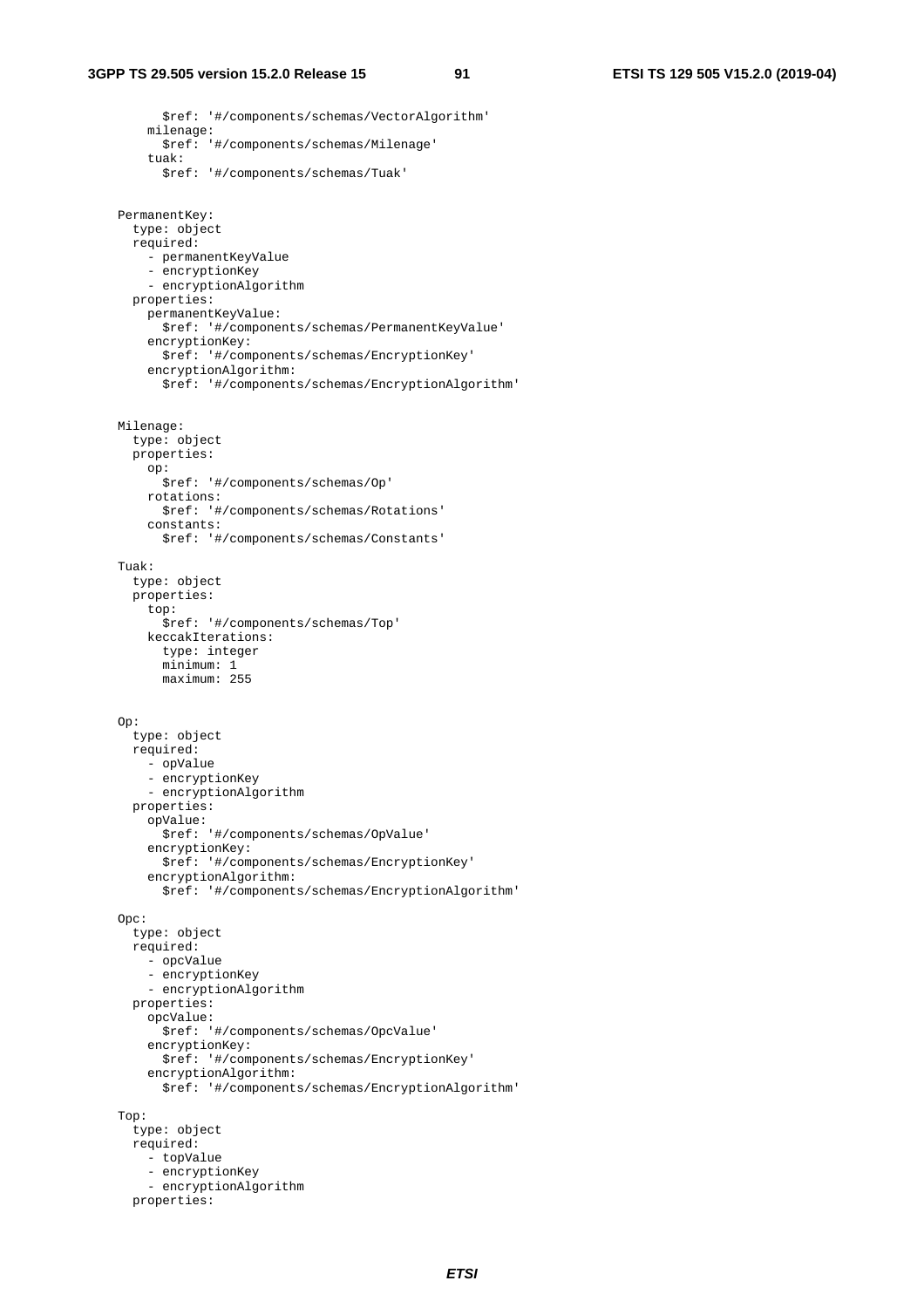topValue: \$ref: '#/components/schemas/TopValue' encryptionKey: \$ref: '#/components/schemas/EncryptionKey' encryptionAlgorithm: \$ref: '#/components/schemas/EncryptionAlgorithm' Topc: type: object required: - topcValue - encryptionKey - encryptionAlgorithm properties: topcValue: \$ref: '#/components/schemas/TopcValue' encryptionKey: \$ref: '#/components/schemas/EncryptionKey' encryptionAlgorithm: \$ref: '#/components/schemas/EncryptionAlgorithm' Rotations: type: object required: - r1 - r2 - r3 - r4 - r5 properties: r1: \$ref: '#/components/schemas/RValue' r2: \$ref: '#/components/schemas/RValue' r3: \$ref: '#/components/schemas/RValue' r4: \$ref: '#/components/schemas/RValue' r5: \$ref: '#/components/schemas/RValue' Constants: type: object required: - c1 - c2  $- c3$  - c4 - c5 properties: c1: \$ref: '#/components/schemas/CValue' c2: \$ref: '#/components/schemas/CValue'  $c3$ : \$ref: '#/components/schemas/CValue'  $c4$ : \$ref: '#/components/schemas/CValue'  $c5$ : \$ref: '#/components/schemas/CValue' PermanentKeyValue: type: string  $pattern: '^A[A-Fa-f0-9]+$'$  SequenceNumber: type: string pattern: '^[A-Fa-f0-9]{12}\$' AuthenticationManagementField: type: string pattern: '^[A-Fa-f0-9]{4}\$' OpValue: type: string  $p$ attern: ' $\sim$ [A-Fa-f0-9]+\$' OpcValue: type: string pattern: '^[A-Fa-f0-9]+\$' TopValue: type: string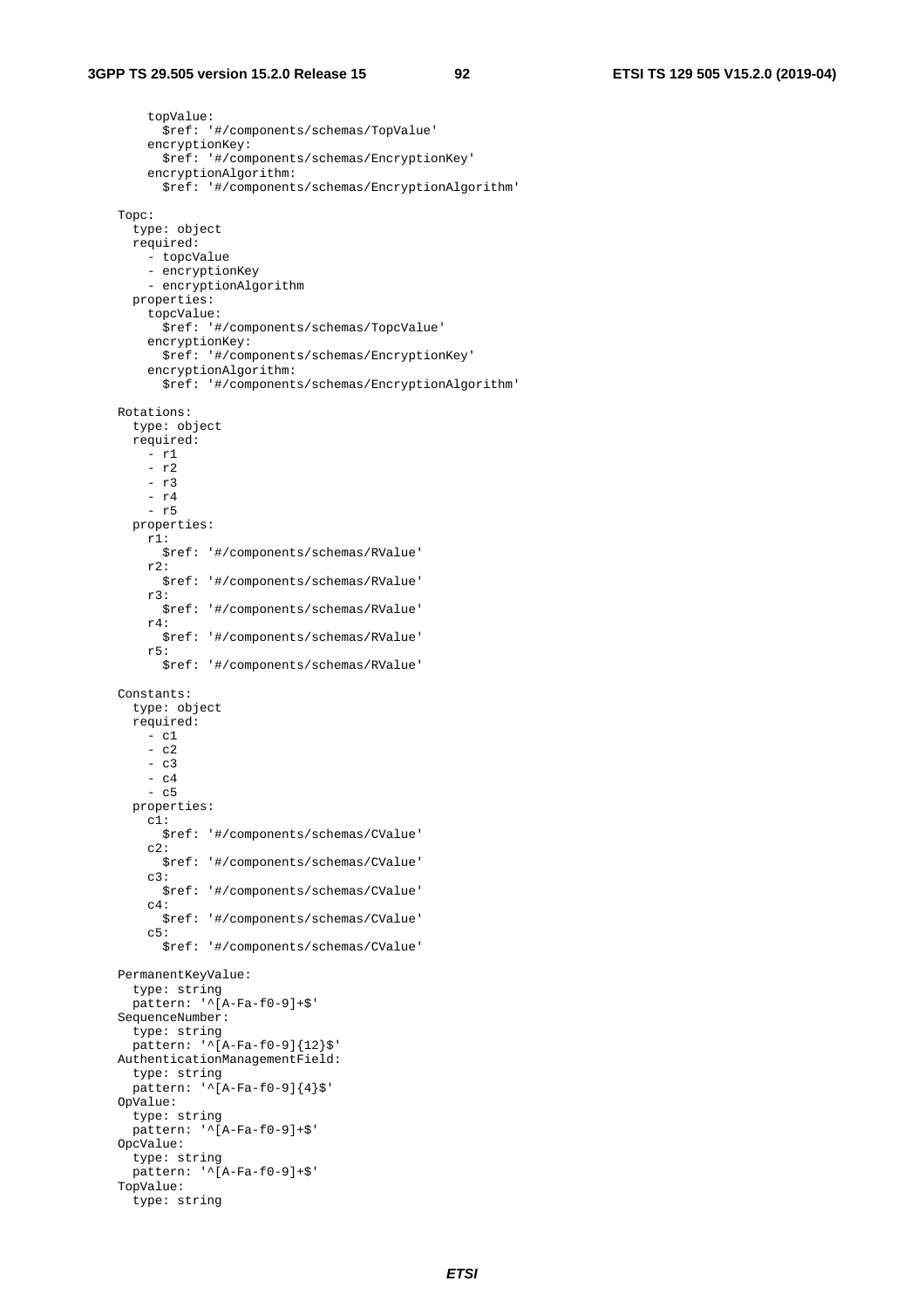pattern: '^[A-Fa-f0-9]+\$' TopcValue: type: string pattern: '^[A-Fa-f0-9]+\$' RValue: type: string pattern: '^[A-Fa-f0-9]+\$' CValue: type: string pattern: '^[A-Fa-f0-9]+\$' EncryptionKey: type: integer EncryptionAlgorithm: type: integer VectorAlgorithm: type: string enum: - MILENAGE - TUAK VarPlmnId: type: string  $pattern: '^[0-9]{5,6}$  DatasetNames: type: array items: \$ref: '#/components/schemas/DataSetName' minItems: 1 uniqueItems: true DataSetName: anyOf: - type: string enum: - AM - SMF\_SEL - SMS\_SUB - SM - TRACE - SMS\_MNG - type: string ProvisionedDataSets: type: object properties: amData: \$ref: '#/components/schemas/AccessAndMobilitySubscriptionData' smfSelData: \$ref: '#/components/schemas/SmfSelectionSubscriptionData' smsSubsData: \$ref: '#/components/schemas/SmsSubscriptionData' smData: type: array items: \$ref: '#/components/schemas/SessionManagementSubscriptionData' traceData: \$ref: 'TS29571\_CommonData.yaml#/components/schemas/TraceData' smsMngData: \$ref: '#/components/schemas/SmsManagementSubscriptionData' AccessAndMobilitySubscriptionData: \$ref: 'TS29503\_Nudm\_SDM.yaml#/components/schemas/AccessAndMobilitySubscriptionData' SmfSelectionSubscriptionData: \$ref: 'TS29503\_Nudm\_SDM.yaml#/components/schemas/SmfSelectionSubscriptionData' VarSnssai: \$ref: 'TS29571\_CommonData.yaml#/components/schemas/Snssai' Dnn: \$ref: 'TS29571\_CommonData.yaml#/components/schemas/Dnn' SessionManagementSubscriptionData: \$ref: 'TS29503\_Nudm\_SDM.yaml#/components/schemas/SessionManagementSubscriptionData' Amf3GppAccessRegistration: \$ref: 'TS29503\_Nudm\_UECM.yaml#/components/schemas/Amf3GppAccessRegistration' AmfNon3GppAccessRegistration: \$ref: 'TS29503\_Nudm\_UECM.yaml#/components/schemas/AmfNon3GppAccessRegistration' SmfRegistration: \$ref: 'TS29503\_Nudm\_UECM.yaml#/components/schemas/SmfRegistration' SmsfRegistration: \$ref: 'TS29503\_Nudm\_UECM.yaml#/components/schemas/SmsfRegistration' SmsManagementSubscriptionData: \$ref: 'TS29503\_Nudm\_SDM.yaml#/components/schemas/SmsManagementSubscriptionData' SmsSubscriptionData: \$ref: 'TS29503\_Nudm\_SDM.yaml#/components/schemas/SmsSubscriptionData'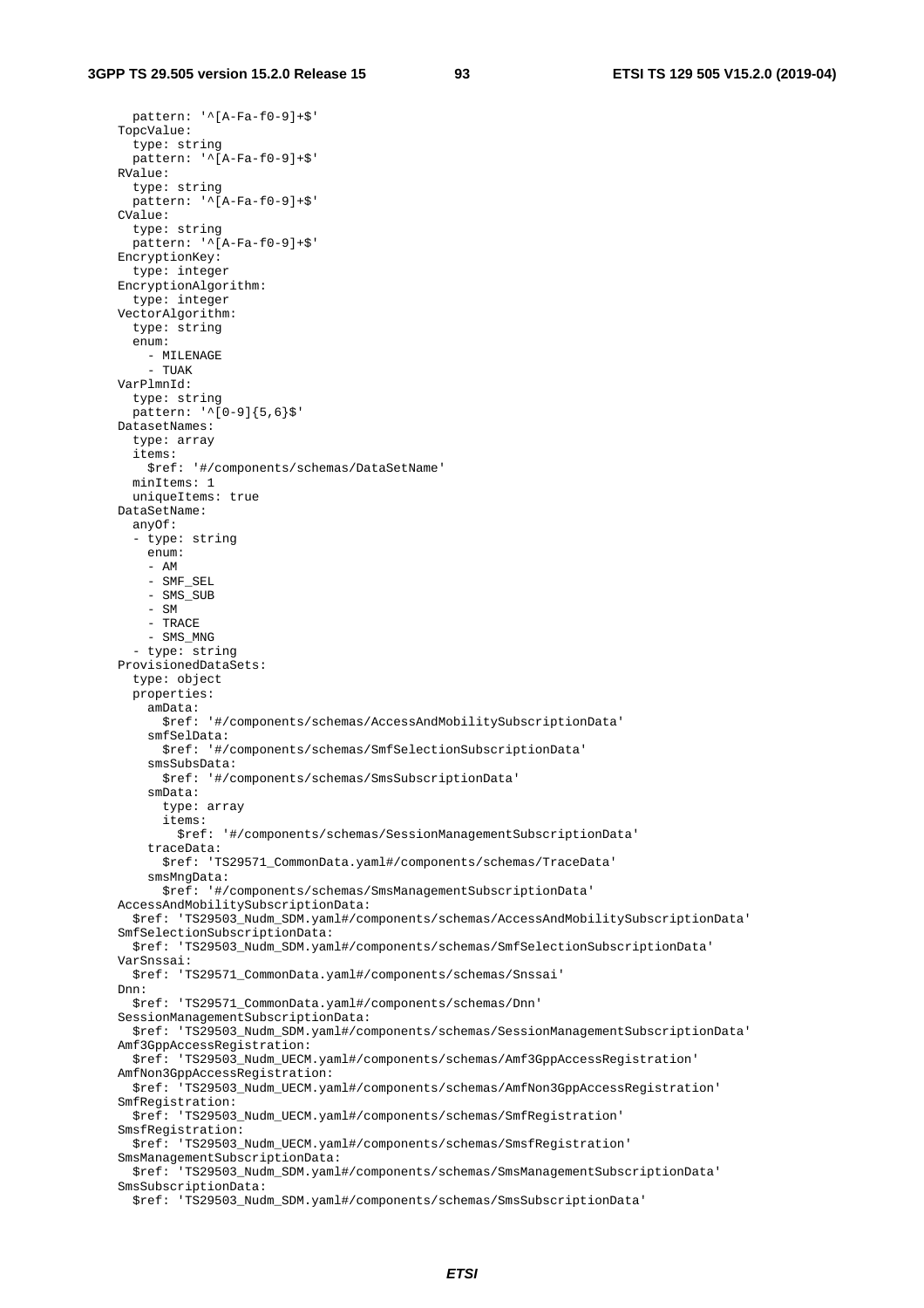OperatorSpecificDataContainer: type: object properties: StringTypeElements: type: object additionalProperties: type: string IntegerTypeElements: type: object additionalProperties: type: integer NumberTypeElements: type: object additionalProperties: type: number BooleanTypeElements: type: object additionalProperties: type: boolean AuthMethod: type: string enum: - 5G\_AKA - EAP\_AKA\_PRIME PpData: \$ref: 'TS29503\_Nudm\_PP.yaml#/components/schemas/PpData' EeSubscription: \$ref: 'TS29503\_Nudm\_EE.yaml#/components/schemas/EeSubscription' VarUeGroupId: type: string pattern: '^(extgroupid-[^@]+@[^@]+|anyUE)\$' SdmSubscription: \$ref: 'TS29503\_Nudm\_SDM.yaml#/components/schemas/SdmSubscription' SmfRegList: type: array items: \$ref: '#/components/schemas/SmfRegistration' SubscriptionDataSubscriptions: type: object required: - ueId - callbackReference - originalCallbackReference - supported-features properties: ueId: \$ref: 'TS29571\_CommonData.yaml#/components/schemas/VarUeId' callbackReference: \$ref: 'TS29571\_CommonData.yaml#/components/schemas/Uri' originalCallbackReference: \$ref: 'TS29571\_CommonData.yaml#/components/schemas/Uri' monitoredResourceUri: type: array items: \$ref: 'TS29571\_CommonData.yaml#/components/schemas/Uri' expiry: \$ref: 'TS29571\_CommonData.yaml#/components/schemas/DateTime' supported-features: \$ref: 'TS29571\_CommonData.yaml#/components/schemas/SupportedFeatures' DataChangeNotify: type: object properties: originalCallbackReference: type: array items: \$ref: 'TS29571\_CommonData.yaml#/components/schemas/Uri' minItems: 1 ueId: \$ref: 'TS29571\_CommonData.yaml#/components/schemas/VarUeId' notifyItems: type: array items: \$ref: 'TS29571\_CommonData.yaml#/components/schemas/NotifyItem' minItems: 1 IdentityData: type: object properties: supiList: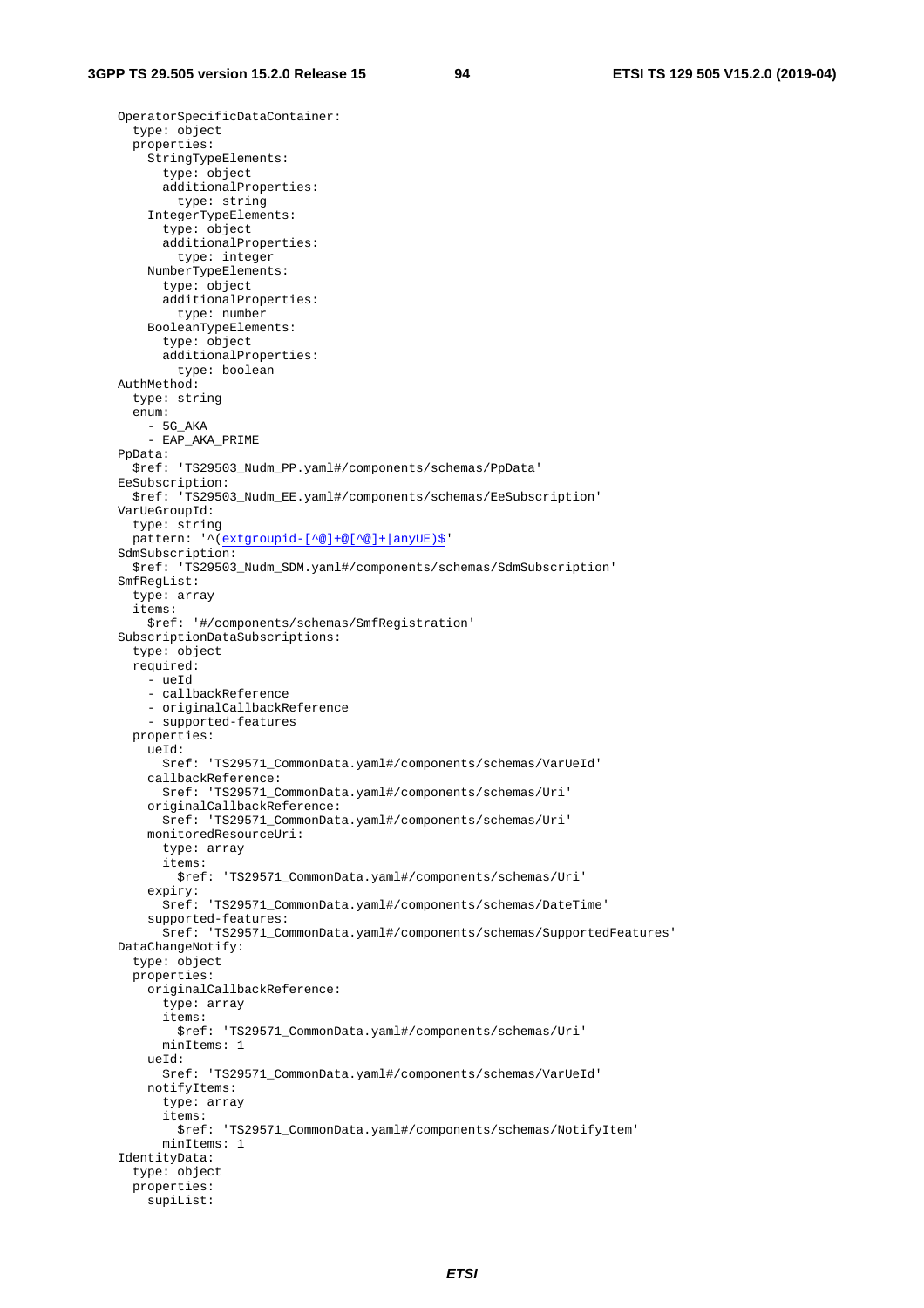```
 type: array 
       items: 
         $ref: 'TS29571_CommonData.yaml#/components/schemas/Supi' 
       minItems: 1 
       maxItems: 2 
     gpsiList: 
       type: array 
       items: 
         $ref: 'TS29571_CommonData.yaml#/components/schemas/Gpsi' 
       minItems: 1 
 SorData: 
   type: object 
   properties: 
     sorXmacIue: 
      $ref: 'TS29509_Nausf_SoRProtections.yaml#/components/schemas/SorMac' 
   required: 
     - sorXmacIue 
 OperatorDeterminedBarringData: 
   $ref: 'TS29571_CommonData.yaml#/components/schemas/OdbData' 
 EeProfileData: 
   type: object 
   properties: 
     restrictedEventTypes: 
       type: array 
       items: 
         $ref: 'TS29503_Nudm_EE.yaml#/components/schemas/EventType' 
     supportedFeatures: 
         $ref: 'TS29571_CommonData.yaml#/components/schemas/SupportedFeatures' 
 AmfSubscriptionInfo: 
   type: object 
   required: 
     - amfInstanceId 
     - subscriptionId 
   properties: 
     amfInstanceId: 
       $ref: 'TS29571_CommonData.yaml#/components/schemas/NfInstanceId' 
     subscriptionId: 
       $ref: 'TS29571_CommonData.yaml#/components/schemas/Uri' 
     subsChangeNotifyCorrelationId: 
       type: string
```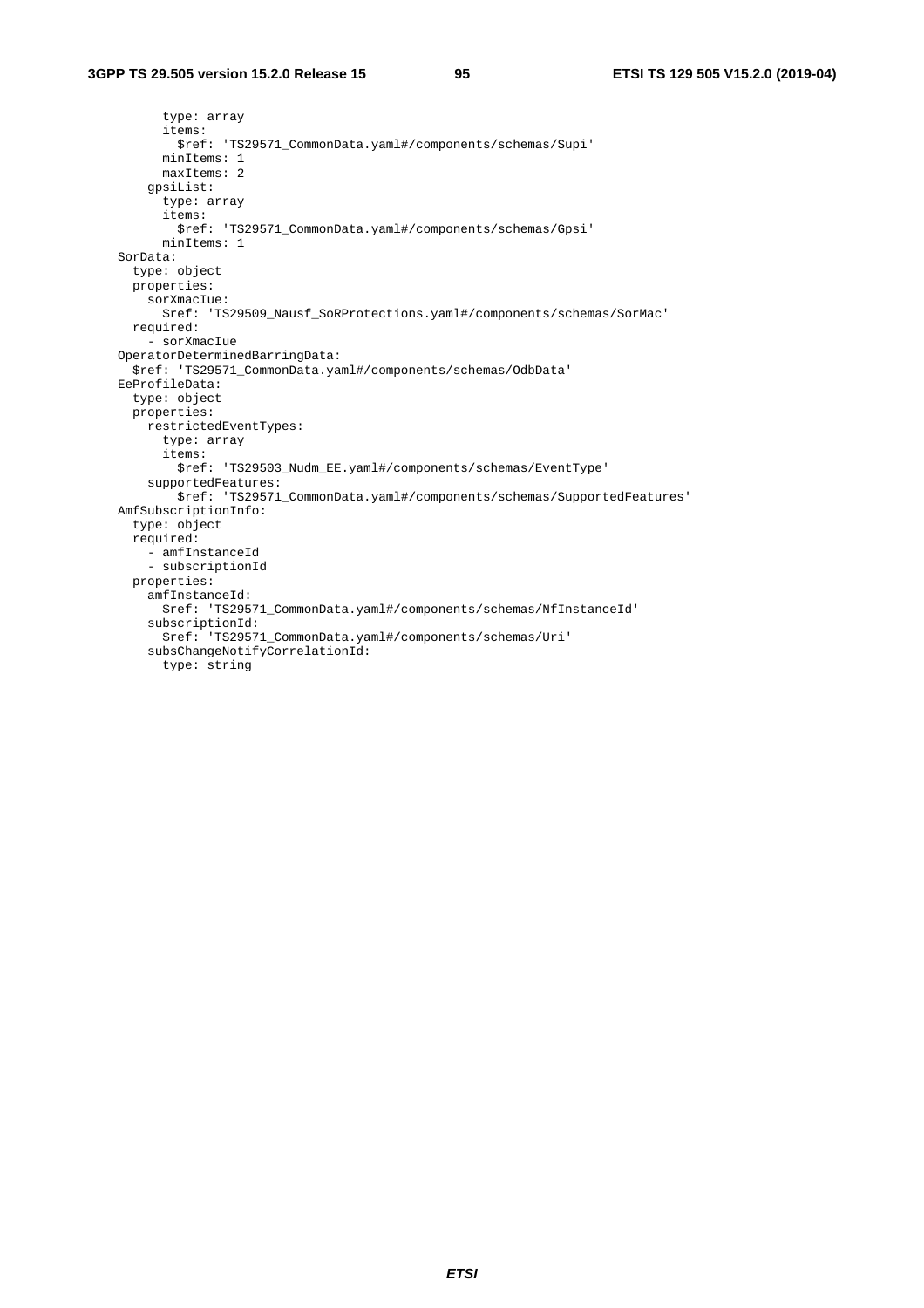## Annex B (informative): Change history

| <b>Change history</b> |                |             |           |                          |     |                                                                                      |                       |
|-----------------------|----------------|-------------|-----------|--------------------------|-----|--------------------------------------------------------------------------------------|-----------------------|
| Date                  | <b>Meeting</b> | <b>TDoc</b> | <b>CR</b> | Rev                      | Cat | Subject/Comment                                                                      | <b>New</b><br>version |
| 2018-01               | CT4#82         |             |           |                          |     | TS skeleton of Usage of the Unified Data Repository<br>service for Subscription Data | 0.0.0                 |
| 2018-01               | CT4#82         | C4-181397   |           |                          |     | Version after CT4#82 including agreed pCRs                                           | 0.1.0                 |
| 2018-03               | CT4#83         | C4-182442   |           |                          |     | Version after CT4#83 including agreed pCRs                                           | 0.2.0                 |
| 2018-04               | CT4#84         | C4-183523   |           |                          |     | Version after CT4#84 including agreed pCRs                                           | 0.3.0                 |
| 2018-05               | CT4#85         | C4-184638   |           |                          |     | Version after CT4#85 including agreed pCRs                                           | 0.4.0                 |
| 2018-06               | CT#80          | CP-181103   |           |                          |     | Presented for information and approval                                               | 1.0.0                 |
| 2018-06               | <b>CT#80</b>   |             |           |                          |     | Approved in CT#80.                                                                   | 15.0.0                |
| 2018-09               | CT#81          | CP-182058   | 0004      |                          | F   | <b>Path Segment Correction</b>                                                       | 15.1.0                |
| 2018-09               | CT#81          | CP-182058   | 0005      |                          | F   | URI variables for the Resource OperatorSpecificData                                  | 15.1.0                |
| 2018-09               | CT#81          | CP-182058   | 0008      |                          | F   | Formatting of query parameter                                                        | 15.1.0                |
| 2018-09               | CT#81          | CP-182212   | 0009      | 2                        | В   | PATCH method for ProvisionedParamenterData                                           | 15.1.0                |
| 2018-09               | CT#81          | CP-182058   | 0010      | L.                       | F   | JSON structure in query and missing data type reference                              | 15.1.0                |
| 2018-09               | CT#81          | CP-182058   | 0014      |                          | F   | Description of Structured data types                                                 | 15.1.0                |
| 2018-09               | CT#81          | CP-182058   | 0016      | ä,                       | F   | <b>Implicit Subscriptions</b>                                                        | 15.1.0                |
| 2018-09               | CT#81          | CP-182058   | 0011      | $\mathbf{1}$             | F   | Align security and servers section in openAPI                                        | 15.1.0                |
| 2018-09               | CT#81          | CP-182058   | 0013      | 1                        | F   | VarUeld used in TS 29.505                                                            | 15.1.0                |
| 2018-09               | CT#81          | CP-182058   | 0012      | $\overline{2}$           | F   | OpenAPI schema for SubscriptionData                                                  | 15.1.0                |
| 2018-09               | CT#81          | CP-182058   | 0018      | $\mathbf{1}$             | F   | <b>Supported Features Negotiation</b>                                                | 15.1.0                |
| 2018-09               | CT#81          | CP-182041   | 0015      | $\mathbf{1}$             | B   | <b>Nudr Id Translation</b>                                                           | 15.1.0                |
| 2018-09               | CT#81          | CP-182043   | 0001      | $\overline{2}$           | B   | Add support for 5G Trace to Nudr                                                     | 15.1.0                |
| 2018-12               | CT#82          | CP-183018   | 0026      | ä,                       | F   | <b>Corrections in Query Parameters</b>                                               | 15.2.0                |
| 2018-12               | CT#82          | CP-183018   | 0030      |                          | F   | 29505 CR data change notification data type                                          | 15.2.0                |
| 2018-12               | CT#82          | CP-183018   | 0021      | 1                        | F   | Pattern correction                                                                   | 15.2.0                |
| 2018-12               | <b>CT#82</b>   | CP-183018   | 0022      | $\mathbf{1}$             | F   | Session Management Subscription Data                                                 | 15.2.0                |
| 2018-12               | CT#82          | CP-183018   | 0019      | 1                        | F   | <b>Shared Data</b>                                                                   | 15.2.0                |
| 2018-12               | CT#82          | CP-183018   | 0029      | $\mathbf{1}$             | F   | 29505 CR cardinality                                                                 | 15.2.0                |
| 2018-12               | CT#82          | CP-183018   | 0025      | $\overline{2}$           | F   | Clarification of contents of SUPI list                                               | 15.2.0                |
| 2018-12               | CT#82          | CP-183018   | 0032      |                          | F   | Cache control and conditional request header addition                                | 15.2.0                |
| 2018-12               | CT#82          | CP-183018   | 0024      | 3                        | F   | Introduction of Barring of Roaming in 5GC                                            | 15.2.0                |
| 2018-12               | CT#82          | CP-183018   | 0037      | $\overline{1}$           | F   | Session Management Subscription Data                                                 | 15.2.0                |
| 2018-12               | CT#82          | CP-183018   | 0039      | $\overline{1}$           | F   | <b>Authorized Event Types</b>                                                        | 15.2.0                |
| 2018-12               | CT#82          | CP-183018   | 0040      | $\mathbf{1}$             | F   | <b>Group Subscriptions</b>                                                           | 15.2.0                |
| 2018-12               | CT#82          | CP-183018   | 0041      | $\mathbf{1}$             | F   | Location header in 201 response                                                      | 15.2.0                |
| 2018-12               | CT#82          | CP-183018   | 0038      | $\overline{2}$           | F   | Active AmfSubscriptions storage                                                      | 15.2.0                |
| 2018-12               | CT#82          | CP-183018   | 0036      | $\overline{2}$           | F   | lifetime of subscription                                                             | 15.2.0                |
| 2018-12               | CT#82          | CP-183158   | 0028      | 3                        | F   | Definition of Authentication Data for steering of roaming                            | 15.2.0                |
| 2018-12               | CT#82          | CP-183159   | 0027      | $\overline{4}$           | F   | <b>Definition of Authentication Status</b>                                           | 15.2.0                |
| 2018-12               | CT#82          | CP-183160   | 0020      | 5                        | F   | Definition of Authentication data                                                    | 15.2.0                |
| 2018-12               | <b>CT#82</b>   | CP-183187   | 0023      | 3                        | F   | Get multiple datasets for ProvisionedData                                            | 15.2.0                |
| 2018-12               | CT#82          | CP-183249   | 0042      | $\overline{\phantom{a}}$ | F   | Corrections on openAPI                                                               | 15.2.0                |